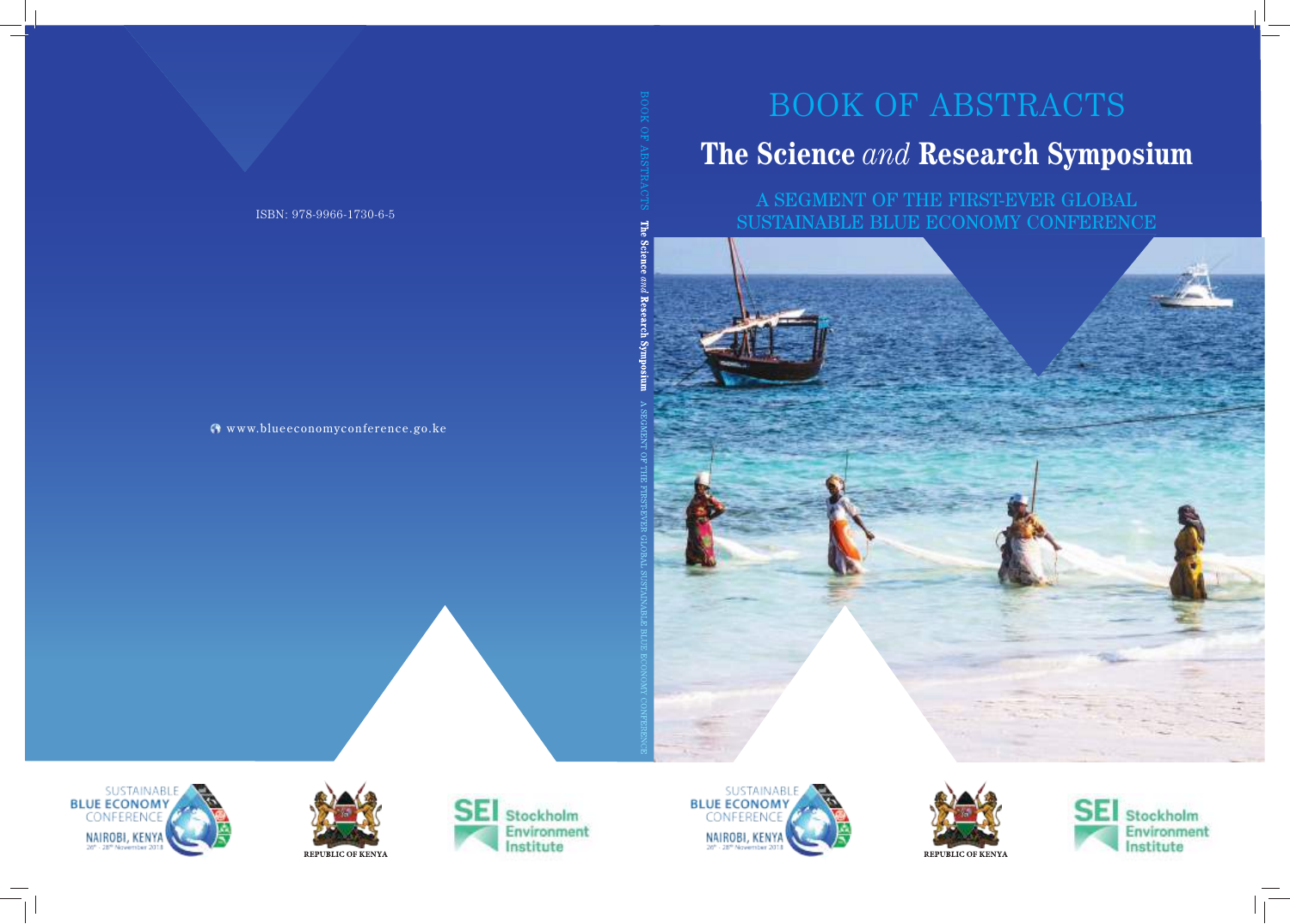# BOOK OF ABSTRACTS **The Science** *and* **Research Symposium**

A SEGMENT OF THE FIRST-EVER GLOBAL SUSTAINABLE BLUE ECONOMY CONFERENCE

> *26th to 28th November, 2018 University of Nairobi, Kenya*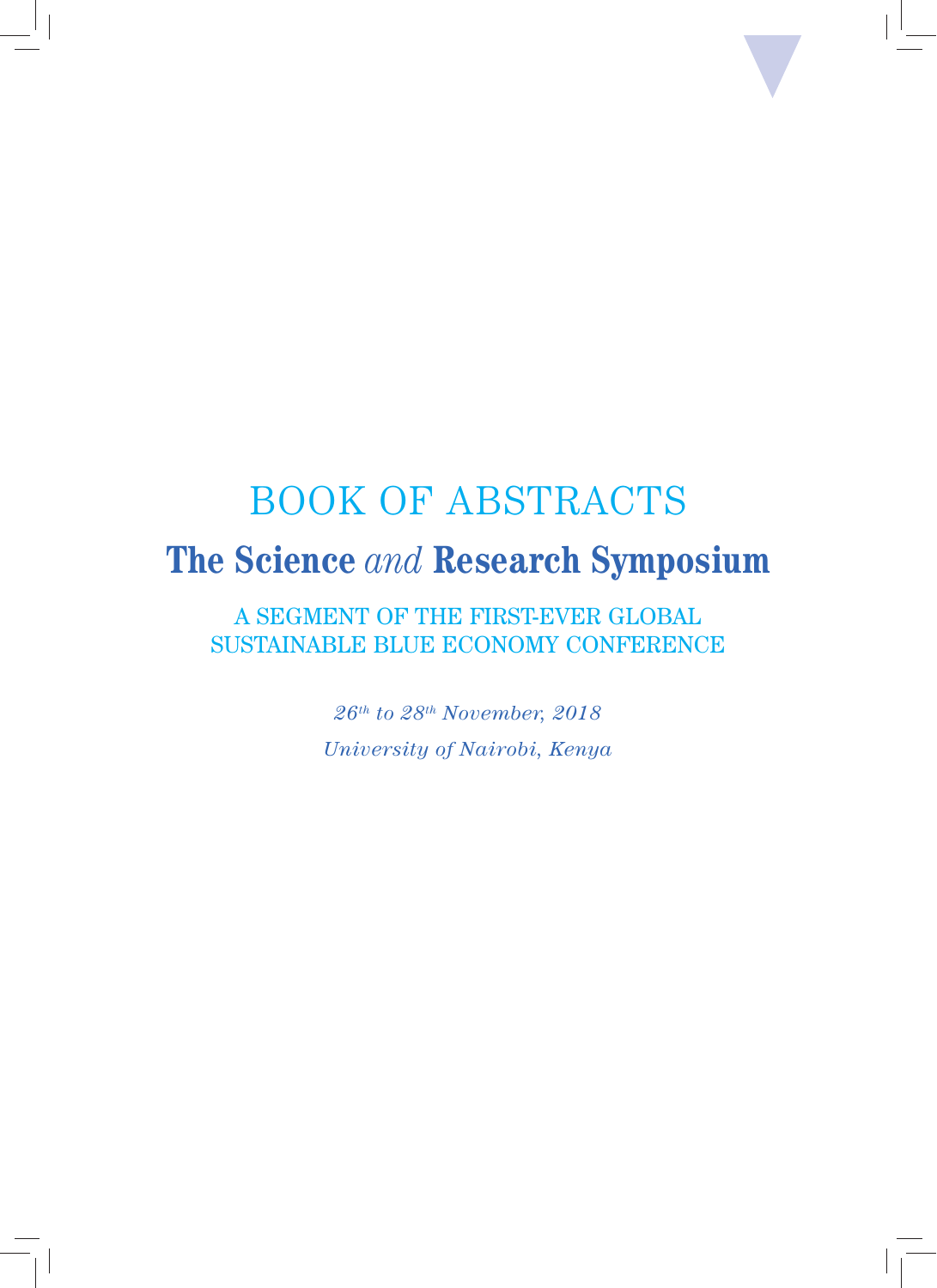#### **Compiled By:**

Susan A. Otieno Beatrice Matiri-Maisori George Odera Outa Philip M Osano

© 2021, Government of Kenya (Ministry of Foreign Affairs & Ministry of Agriculture, Livestock and Fisheries: State Department of Fisheries, Aquaculture and Blue Economy)

*In partnership with* 

#### **Stockholm Environment Institute-Africa Centre**

ISBN: 978-9966-1730-6-5

#### **DISCLAIMER**

*This publication puts on permanent record, the abstracts that were submitted for presentation in the 'Science and Research' segment of the first-ever, global Sustainable Blue Economy Conference (SBEC) held in the City of Nairobi (Kenya) in November 2018. A separate synthesis publication of the presentations has also been published under the title, 'Science, Research and Innovation for Harnessing the Blue Economy'. The abstracts are solely the responsibility of the respective authors who submitted them and their publication does not purport to represent the views or the official policy of any government, any institution that participated in SBEC 2018.*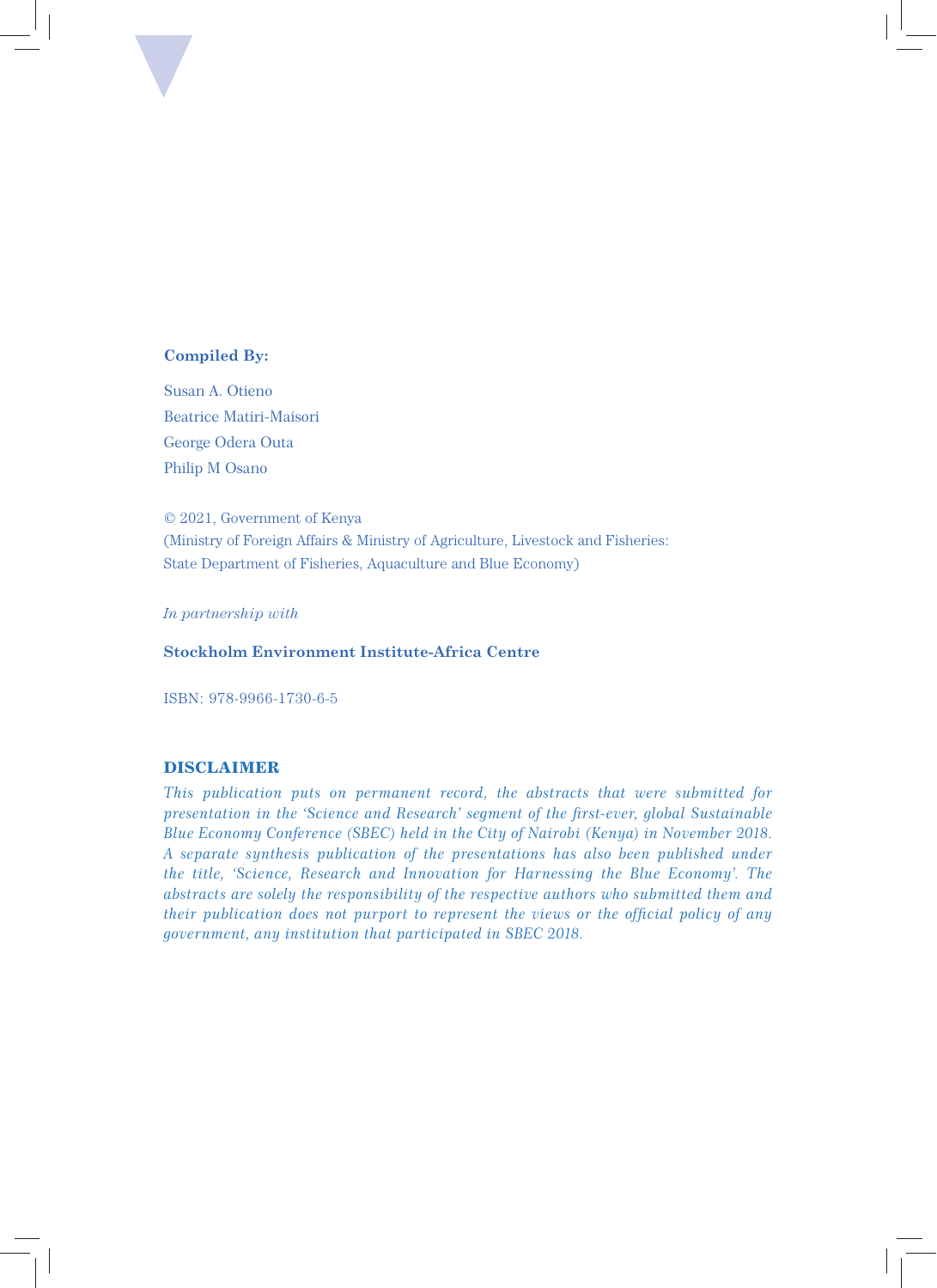## Table of Contents

|    | Foreword.<br>$\mathbf V$ |                                                                                                                                                                               |                         |  |
|----|--------------------------|-------------------------------------------------------------------------------------------------------------------------------------------------------------------------------|-------------------------|--|
|    |                          | Preface                                                                                                                                                                       | vii                     |  |
| 1. |                          | Keynote Address: The Role of Science and Research in Advancing a<br><b>Sustainable Blue Economy</b>                                                                           | 1                       |  |
|    | $1.1\,$                  | New Challenges in Stakeholder Inclusive Development of the Blue Economy: The<br>Case of Port Managing Bodies; Michael Dooms, Vrije Unversiteit                                | $\mathbf{1}$            |  |
| 2. |                          | <b>Demystifying The Sustainable Blue Economy</b>                                                                                                                              | $\overline{\mathbf{3}}$ |  |
|    | 2.1                      | Blue Economy Development in Bangladesh: a Coordinated Effort                                                                                                                  | 3                       |  |
|    | 2.2                      | Building Partnerships to Develop the Scientific Research and Innovative Technologies<br>that can Support Countries in the Achievement of Sustainable Ocean                    | $\overline{4}$          |  |
|    | 2.3                      | Dead Zones to Clean Zones: Monitoring the Deep Ocean in Real Time, Scott McLean,<br>University of Victoria, Canada                                                            | 5                       |  |
|    | 2.4                      | Frugal Innovations as Pathways to Unlocking Sustainable Economic                                                                                                              | $\overline{6}$          |  |
|    | 2.5                      | Israeli Experience in Sustainable Blue Economy Development.                                                                                                                   | $\overline{7}$          |  |
|    | 2.6                      | A Study on the "Green" Contribution of "Blue" Economic Strategy, A Case Study on<br>the Strategy of "Shandong Peninsula Blue Economic Zone"                                   | 8                       |  |
| 3. |                          | <b>Investing in Blue Economy Research, Innovation and Human Capital</b>                                                                                                       | $\boldsymbol{9}$        |  |
|    | 3.1                      | The Role of Scientific Research, Technology and Innovation for a Sustainable Blue<br>Economy: The Irish Experience                                                            | $\boldsymbol{9}$        |  |
|    | 3.2                      | The Role of Higher Education in Advancing Science and Research in the Sustainable<br><b>Blue Economy</b>                                                                      | $10\,$                  |  |
|    | 3.3                      | Creating a Blue Economy Investment Facility: A Financial Mechanism in Support<br>of the Sustainable Development of Coasts and Oceans                                          | 11                      |  |
|    | 3.4                      | Success of KCDP and How Science can be used to formulate projects to benefit<br>communities: Opportunities for Counties to Model Wealth Creation Using the<br>KCDP Experience | 12                      |  |
|    | 3.5                      | Human Capital: the Key to Unlocking the Fisheries Potential of Africa's Blue Economy13                                                                                        |                         |  |
|    | 3.6                      | Coastal Index of Vulnerability to Climate Change by Economic Zone (CIVEZ), Andrew<br>Stewart, Fisheries and Ocean, Canada.                                                    | 14                      |  |
| 4. |                          | The Role of Science in Infrastructural Economics and Marine Spatial<br><b>Planning</b>                                                                                        | 15                      |  |
|    | 4.1                      | The role of marine spatial planning in helping provide the underpinning analysis,<br>decision making and structure for economic investment                                    | 15                      |  |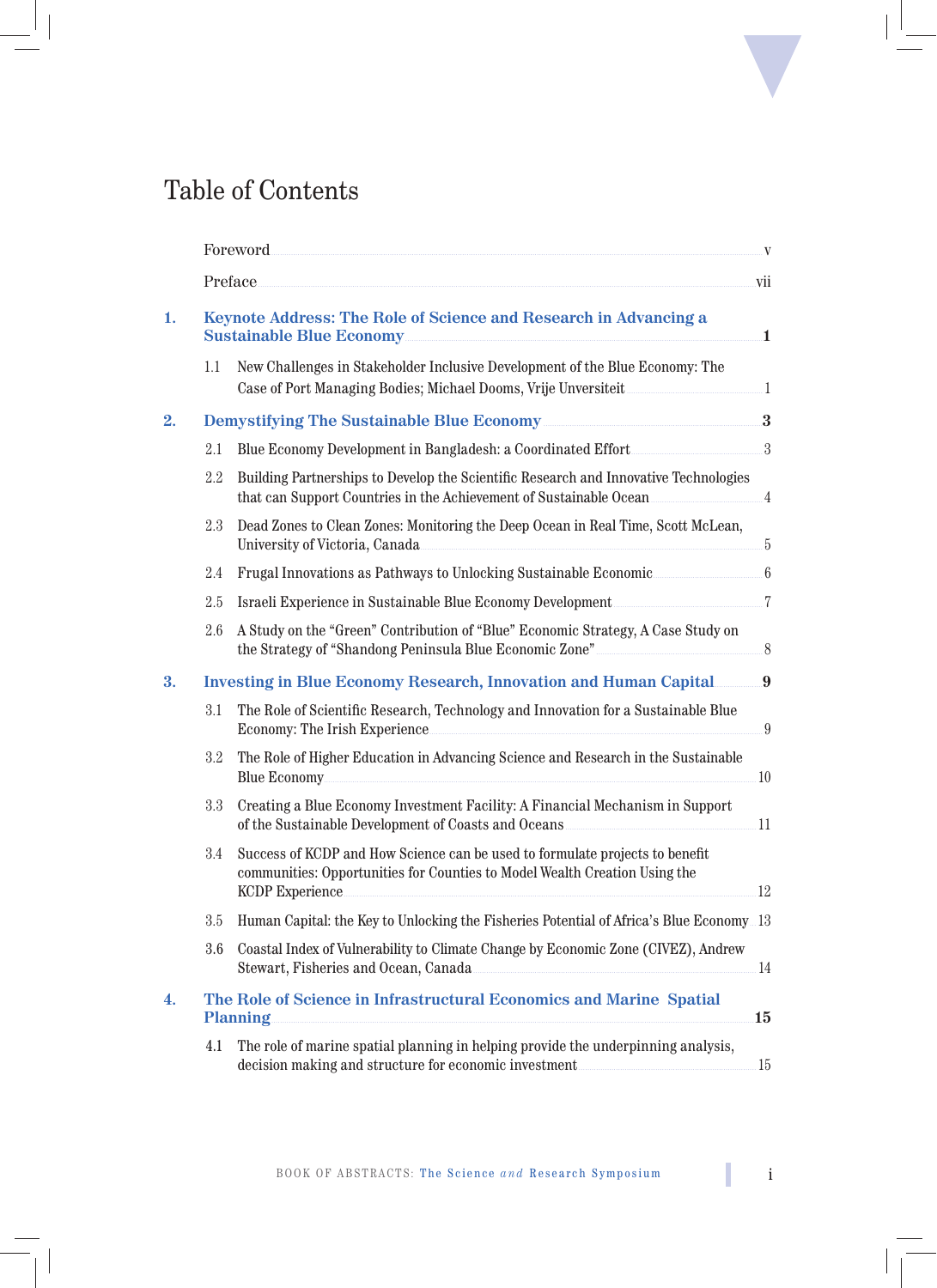|    | 4.2 |       | Governing The Land-Sea Continuum: Role of Spatial Planning in Controlling<br>Pollution for Sustainable Management of Kenya's Coastal and Marine Zone.               | 17  |
|----|-----|-------|---------------------------------------------------------------------------------------------------------------------------------------------------------------------|-----|
|    | 4.3 |       | Science Infrastructure as Catalyst for Education and Economic Development.                                                                                          | 18  |
|    | 4.4 |       | The Role of Marine Science in Blue Economy: The Experience of Western Indian<br>Ocean (WIO) Region                                                                  | 19  |
| 5. |     |       | <b>Concurrent Breakaway Sessions</b>                                                                                                                                | 20  |
|    | 5.1 |       | Education and Building Capacities                                                                                                                                   | 20  |
|    |     | 5.1.1 | The Inclusive Blue Economy: Integrating Humans and Nature into Ocean<br>Science for Management, Governance and Opportunities                                        | 20  |
|    |     | 5.1.2 | Knowledge Management and the Blue Economy; an Exploratory Research.                                                                                                 | 21  |
|    |     | 5.1.3 | Aquaculture for Food Security: Role of Academic and Research Institutions in<br>Promoting Blue Economy                                                              | 22  |
|    |     | 5.1.4 | Building Capacity for Climate Change Mitigation and Adaptation through<br>Mainstreaming Climate Change in Curricula of Tertiary Training Institutions<br>in Africa. | 23  |
|    | 5.2 |       | Aquaculture Resources.                                                                                                                                              | 25  |
|    |     | 5.2.1 |                                                                                                                                                                     | 25  |
|    |     | 5.2.2 | Aquaculture - Plans for Africa                                                                                                                                      | 25  |
|    |     | 5.2.3 |                                                                                                                                                                     | 26  |
|    |     | 5.2.4 |                                                                                                                                                                     | 27  |
|    |     | 5.2.5 |                                                                                                                                                                     | 28  |
|    |     | 5.2.6 | Current Experimental Observations Making Kenyan Aquaculture Sector's<br>Contribution to Poverty Reduction Insignificant                                             | 29  |
|    | 5.3 |       | Pollution – Free Water Bodies                                                                                                                                       | 31  |
|    |     | 5.3.1 | Minimizing Heavy Metals in Landfills and Waterways Through Unique<br>Commercially Viable Approaches                                                                 | 31  |
|    |     | 5.3.2 | Adaptive Management to Coral Reef Systems in Kenya: Addressing Pollution                                                                                            | 32  |
|    |     | 5.3.3 | Decarbonization Pathways for International Maritime Transport: A Model-Based<br>Policy Impact Assessment                                                            | 33  |
|    |     | 5.3.4 | Global Ocean Acidification Observations Support the Sustainable Use of<br>Marine Resources:                                                                         | 34  |
|    |     | 5.3.5 | The Economic Implications of Ocean Acidification on Shellfish Fisheries and<br>Aquaculture: UK Case Study;                                                          | 35  |
|    |     | 5.3.6 | Metagenomic Assessment of Anthropogenic Impact on Marine Microorganism:<br>Applications for Sustainable Marine Resource Management                                  | 36  |
|    | 5.4 |       | Maritime Security                                                                                                                                                   | 38  |
|    |     | 5.4.1 | Maritime Security and the Blue Economy: A Knowledge and Research Agenda                                                                                             | .38 |
|    |     | 5.4.2 | The shadow Blue economy: Recent Developments in International Law Against<br>Illegal, Unreported and Unregulated (IUU) Fishing and Related Related Crimes           |     |
|    |     |       | at Sea                                                                                                                                                              | 38  |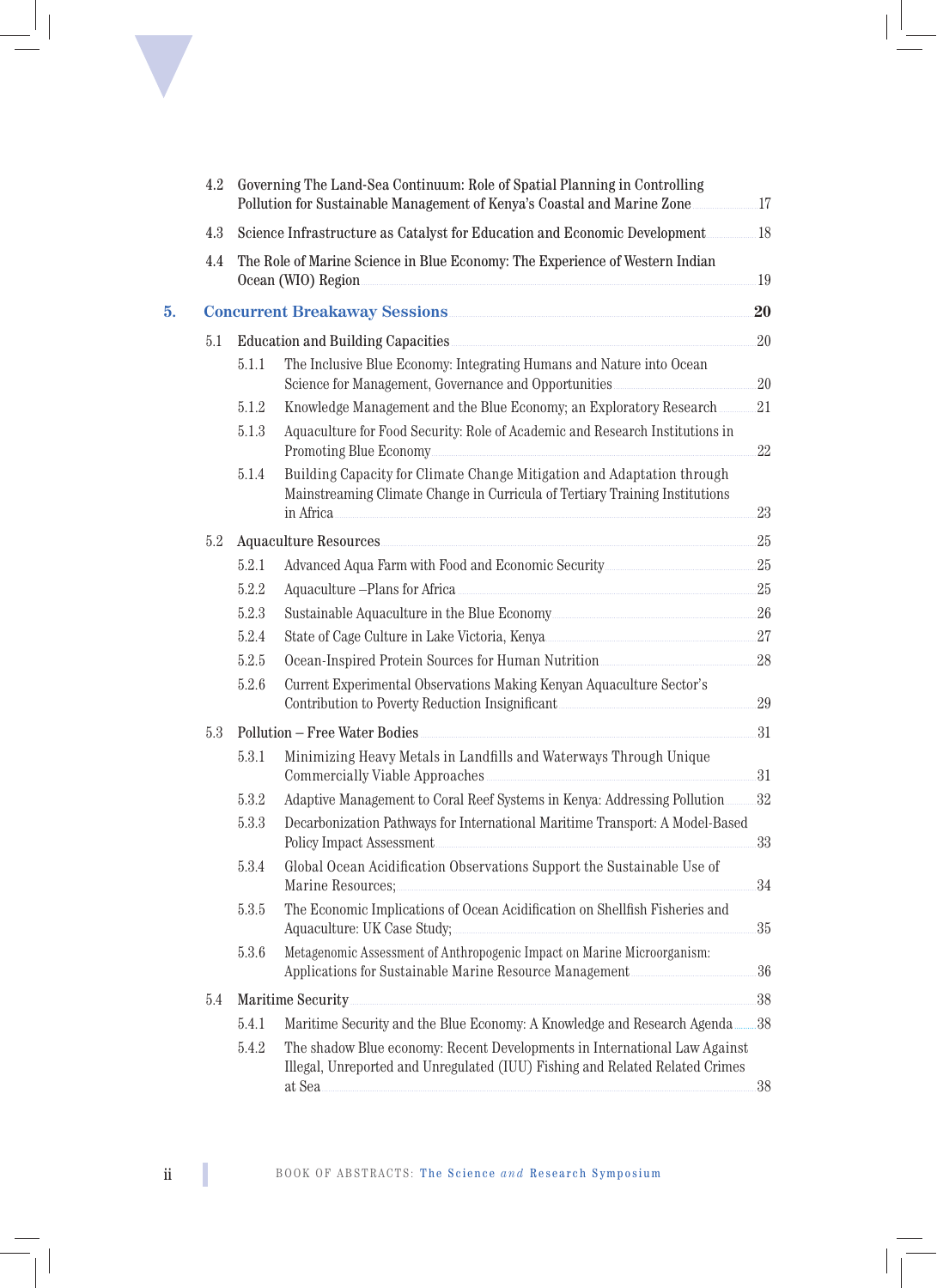|     | 5.4.3                          | Criminalisation of Maritime Piracy: A Challenge to Maritime Security, Safety<br>and Enforcement                                                                                                    | 39 |  |  |
|-----|--------------------------------|----------------------------------------------------------------------------------------------------------------------------------------------------------------------------------------------------|----|--|--|
|     | 5.4.4                          | Tenacity of Maritime Security Threats: Case for a More Effective Multilateral<br>Enforcement System                                                                                                | 40 |  |  |
| 5.5 | Mapping Blue Economy Resources |                                                                                                                                                                                                    |    |  |  |
|     | 5.5.1                          | RV MTAFITI and Oceanographic Research in Relationship to the Blue Economy<br>and Investments                                                                                                       | 41 |  |  |
|     | 5.5.2                          | Exploring Technological and Policy Solutions for Sustainable and Inclusive<br>Development of the Blue Economy for Developing Countries - focus on Renewable<br><b>Energy and Mineral Resources</b> | 42 |  |  |
|     | 5.5.3                          | The Value of Information: Realising the Economic Benefits of Mapping Marine<br>Resources;                                                                                                          | 43 |  |  |
|     | 5.5.4                          | Mapping Living Marine Resources for a Sustainable Blue Economy in Kenya.                                                                                                                           | 44 |  |  |
|     | 5.5.5                          | Opportunities and Limits of Marine Spatial Planning in a Liquid World with<br><b>Tropical Stakes</b>                                                                                               | 45 |  |  |
|     | 5.5.6                          | Automated Mangrove Plant Identification in the Indian Ocean; Pierre Grard                                                                                                                          | 46 |  |  |
| 5.6 | <b>Fisheries</b>               |                                                                                                                                                                                                    |    |  |  |
|     | 5.6.1                          | Indigenous Communal Fisheries in Eastern Canada: An Inspiring Model of<br>Collaborative Management, Ocean Sustainability and Social Equity.                                                        | 47 |  |  |
|     | 5.6.2                          | Environmental Data: A Predictive Approach to Fisheries Resilience                                                                                                                                  | 48 |  |  |
|     | 5.6.3                          | Marine Capture Fisheries and Opportunities For Blue Economy Growth.                                                                                                                                | 49 |  |  |
|     | 5.6.4                          | Capture Fisheries in Freshwater Lakes in Relation to Blue Economy                                                                                                                                  | 50 |  |  |
|     | 5.6.5                          | From How Many to How Much? Economic and Financial Valuation of Lake<br>Victoria Fisheries                                                                                                          | 51 |  |  |
|     | 5.6.6                          | Potential of Preparing Highly Gel-Formable Gelatin from Fish Scales Waste                                                                                                                          | 52 |  |  |
| 5.7 |                                | Climate Change                                                                                                                                                                                     | 53 |  |  |
|     | 5.7.1                          | Climate Change: Its impacts on Coastal Ecosystems, Ocean Acidification<br>and Coral Reef Biogeochemistry                                                                                           | 53 |  |  |
|     | 5.7.2                          | Mainstreaming Blue Carbon Ecosystems into National Development and Climate<br>Change Agenda                                                                                                        | 54 |  |  |
|     | 5.7.3                          | Small Islands, the Blue Economy and Climate Change                                                                                                                                                 | 55 |  |  |
| 5.8 | <b>Regulatory Regimes</b>      |                                                                                                                                                                                                    |    |  |  |
|     | 5.8.1                          | The Role of Regional Ocean Governance in Achieving the Blue Economy and<br>SDG14                                                                                                                   | 56 |  |  |
|     | 5.8.2                          | Intellectual Property and Innovation for Sustainable Development of the<br>Blue Economy in Kenya and Africa                                                                                        | 57 |  |  |
|     | 5.8.3                          | Towards a More Inclusive Global Blue Ocean Economy Regime: The Case for a<br>Better Global Framework                                                                                               | 58 |  |  |
|     | 5.8.4                          | The Exceptionalism of Blue Economy in Africa                                                                                                                                                       | 58 |  |  |
|     | 5.8.5                          | Maximization of the Potential of the Blue Economy in Kenya                                                                                                                                         | 59 |  |  |
|     | 5.8.6                          | Nexus and the Sustainable Blue Economy; Michael Dodds.                                                                                                                                             | 60 |  |  |

 $\mathbb{R}$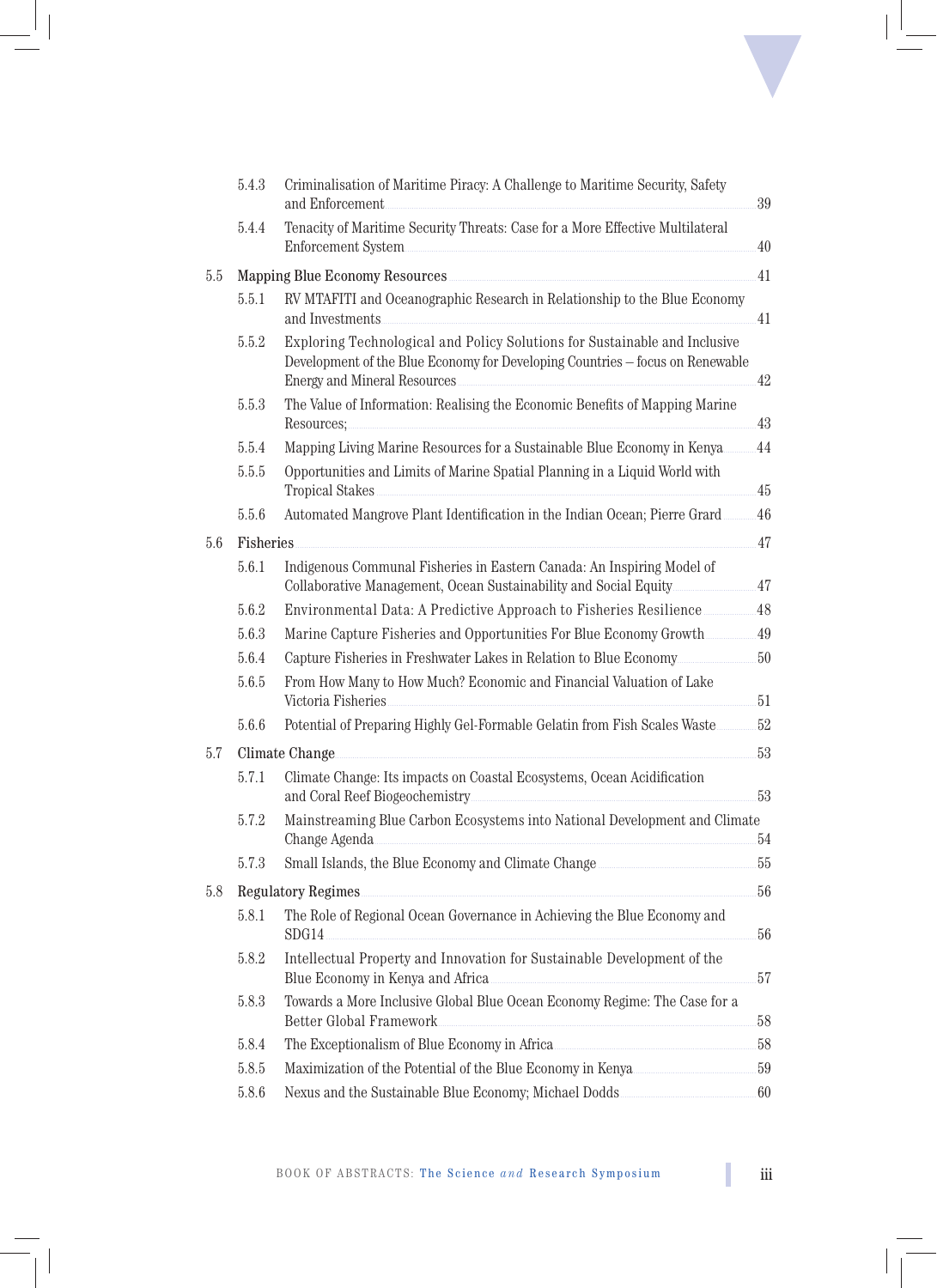| 5.9  | Community Mobilization and Involvement       |                                                                                                                                                                               |       |  |  |
|------|----------------------------------------------|-------------------------------------------------------------------------------------------------------------------------------------------------------------------------------|-------|--|--|
|      | 5.9.1                                        | Frugal Innovations in Appropriate use of Resources in Outreach, Education<br>and Community Mobilization.                                                                      | 61    |  |  |
|      | 5.9.2                                        | Research Activities at Wangari Maathai Institute on Blue Economy Strategy                                                                                                     | - 61  |  |  |
|      | 5.9.3                                        | Environmental Challenges Affecting the Contribution of Wetland Provisioning<br>Services to the Blue Economy in Kenya                                                          | 62    |  |  |
|      | 5.9.4                                        | Circles in Management; A Need to Re-align Coastal and Marine Fisheries<br>Resource Management for Sustainable Exploitation of the Blue Economy                                | 63    |  |  |
| 5.10 | Sustainable use of Non-Biological Resources. |                                                                                                                                                                               |       |  |  |
|      | 5.10.1                                       | Ecosystem Services for Well-Being in Deltas: Integrated Assessment for Policy<br>Analysis in Coastal Bangladesh                                                               | 65    |  |  |
|      | 5.10.2                                       | The Potential of Blue Economy Resources in Kenya for the Production of<br>Chemicals, Energy, Industrial Materials, Environmental Cleanup and<br>Strategies for Sustainability | 66    |  |  |
| 5.11 |                                              | <b>Climate Action Resilience</b>                                                                                                                                              | 67    |  |  |
|      | 5.11.1                                       | Regeneration of Ocean Forests: Importance of Seaweeds                                                                                                                         | 67    |  |  |
|      | 5.11.2                                       | Too hot to handle? or simply too complicated to communicate?                                                                                                                  | 68    |  |  |
|      | 5.11.3                                       | Blue Carbon Storage in Seagrass Meadows: A Misunderstood CarbonSink.                                                                                                          | 69    |  |  |
|      | 5.11.4                                       | Ecosystem Resilience and human impact in the Pacific Ocean scape:<br>current status and future directions                                                                     | 70    |  |  |
|      |                                              | Annex: Pictorial of The Sustainable Blue Economy Conference                                                                                                                   | 72-74 |  |  |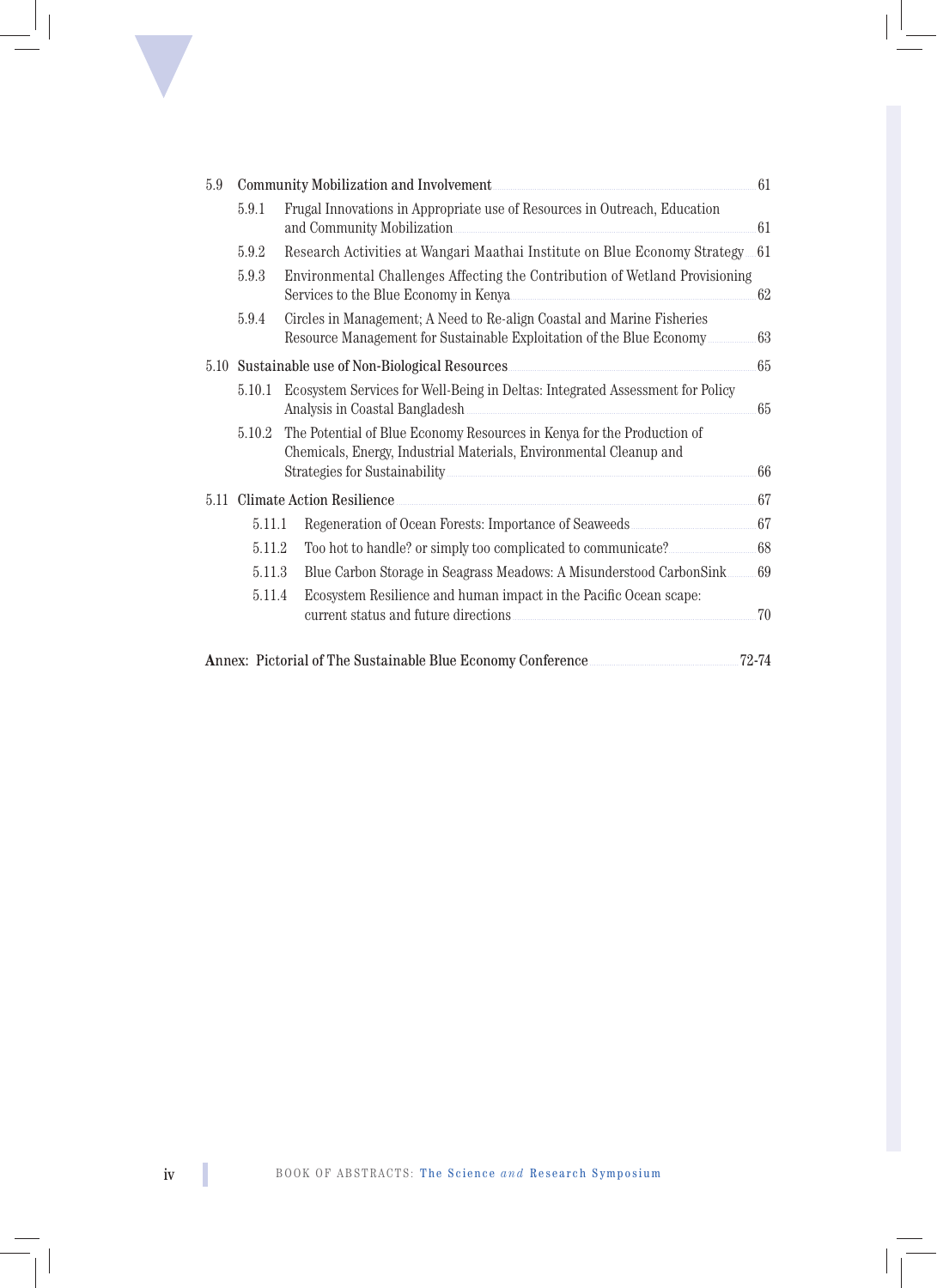## Foreword

I am pleased to pen this introductory note to the *'Book of Abstracts,'* essentially, an important record of the paper proposals that were submitted for the *Science and Research segment of the Sustainable Blue Economy Conference* (SBEC) held back in November 2018, in our City of Nairobi-Kenya. A full-length book publication of some of the outputs from that



segment of SBEC 2018, has already been released under the title, *Science, Research and Innovation* for *Harnessing the Blue Economy* (GoK and SEI, 2021).

As many may recall, that historic and first-ever serious attention to the global ecosystem and resource, currently canvassed as 'the Blue Economy,' was hosted by the Government of Kenya jointly with the Governments of Canada and Japan. Of Course, many other countries, Private Sector institutions and leading global CSOs chipped in as sponsors or co-sponsors of the various dimensions of the conference. Yet, the publication of this *Book of Abstracts* must also be seen as the culmination of our efforts to continue bringing to the fore, the important role of knowledge, including hard-core scientific evidence, to the policy table. It goes without saying, that as a global community, we must continue to invest in the Blue Economy's knowledge, and scientific dimensions as well as in actual investment opportunities, if we are to meaningfully harness its potential. We must, at the same time, remain protectors and custodians of the Blue Economy (Oceans and Inland waters), for the sake of both present and future generations.

I am especially delighted that the scale and range of abstracts that were submitted and are featured herein, not only reflect the global reach of SBEC 2018, but more importantly, the significant scientific rigour that cannot simply be ignored. I believe that going forward, the book takes forward on its own merit, important scientific topics and themes that are critical to the sustainable harnessing of the Blue Economy.

Altogether, there were close to seventy abstracts submitted to the organising committee that was chaired by my colleague and predecessor in the Ministry, Prof Micheni Ntiba. As readers will see for themselves, each of the abstracts reflects insights, knowledge and critical scientific concerns that are unique. Above all, it is gratifying that Nairobi was able to attract reputable scholars and practitioners from all-over the world to reflect on and cogitate on academic issues touching on Blue Economy. The *Science and Research* segment itself was graced by a number of leading global luminaries and researchers who are active in Ocean studies and the Blue Economy space, generally. The issues featured range from reflections on the actual role of science and knowledge in harnessing the Blue Economy; the demystification of the very concept; infrastructure and marine spatial planning issues, as well as specific case-studies from a whole range of countries and experiences. Others touch on issues of inclusivity;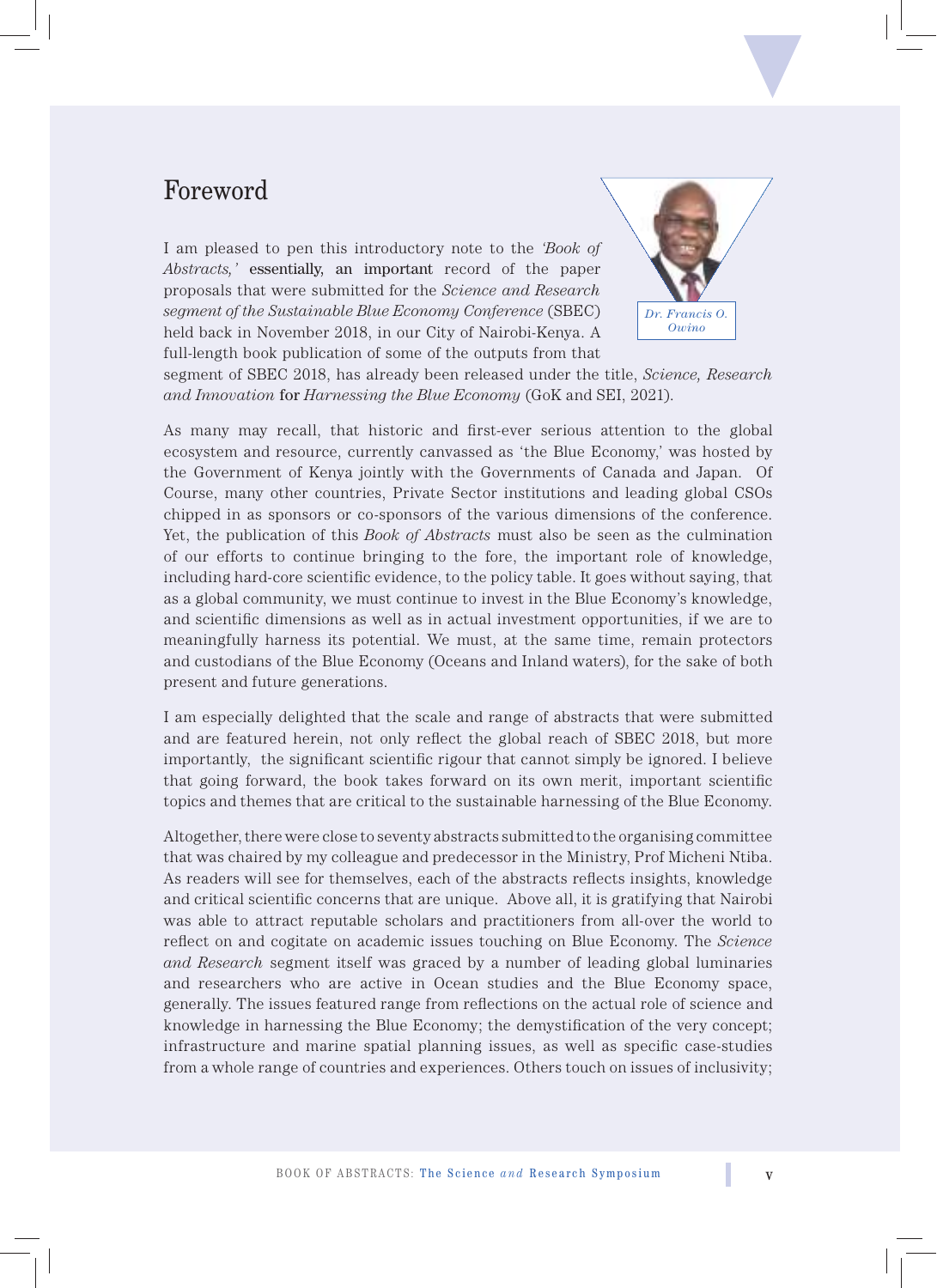

Last but not least, I wish to thank our partners, the Stockholm Environment Institute-Africa Centre, Nairobi, for walking this journey with us and sponsoring the publication of the main book and this Book of Abstracts. I equally take the opportunity to record my sincere appreciation to the editorial team as well as to the organising committee of SBEC 2018 (Science and Research Symposium segment), for working tirelessly to ensure that this contribution also sees the light of day.

### **Dr. Francis O. Owino, PhD**

Principal Secretary, State Department of Fisheries and Blue Economy Ministry of Agriculture, Government Kenya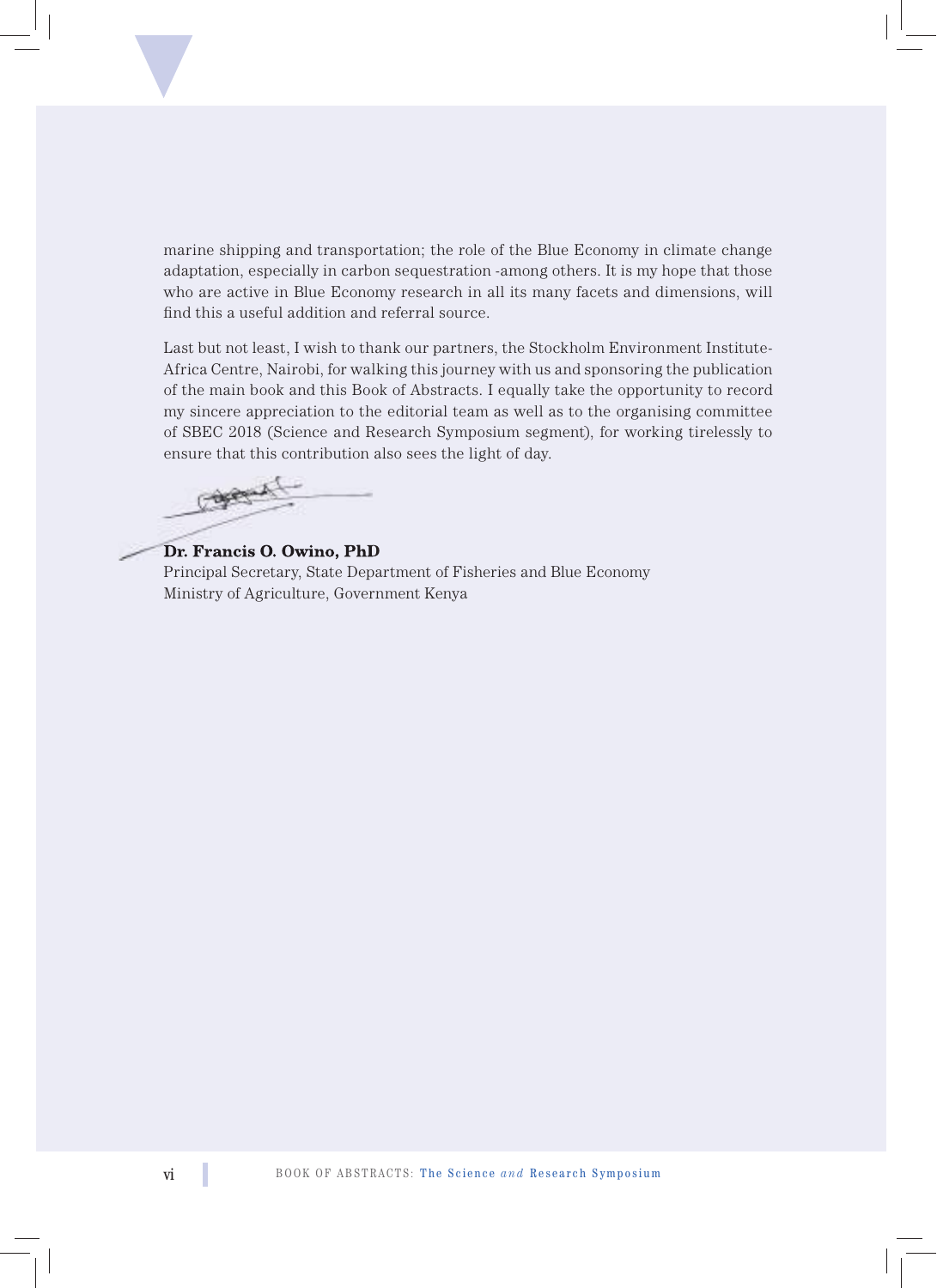## Preface

The Science and Research Symposium of the Sustainable Blue Economy Conference (SBEC) was designed as a special segment of the main conference. Its core objective was to provide a forum for debating and sharing ideas on the complex scientific issues surrounding the Blue Economy and the potential contribution of



academic and research institutions. Participants shared and discussed critical scientific and research topics and in instances, discussed new and cutting edge technological advances, including best practices that can inform the sustainable harnessing of the Blue Economy.

There is no gainsaying that institutions committed to excellence in teaching, learning, research and innovation, are pivotal to society's efforts in seeking to build a sustainable and prosperous future for humankind. Such institutions also play a vital role in training both current and future generations in the fields of natural sciences and technology. These fields provide the foundations for responsible development and the stewardship of marine and inland water resources. Specialized knowledge of how the oceans and inland water bodies work, is fundamentally important in making advances in marine technology, the sustainable economic development of marine and fresh water resources, as well as the protection of coastal and offshore environments.

Although academic and research institutions pursue targeted research which can foster discovery while also promoting the development of enabling technologies and management tools of immediate value, they must remain as centers for pure, curiosity-driven research. They must continue to serve as the reservoirs of scientific knowledge that may, or may not, have immediate application. They must also serve as the frontiers of new discoveries that will be required to sustain innovation and environmental solutions in the future.

As academic institutions and research institutions come up with innovative thinking and cutting edge technological advances and as societies develop, economic use of the ocean and inland waters expands and diversifies. Opportunities come from technological advances that if implemented in a framework of sustainability, can develop the nascent Blue Economy. For example, tides, waves and wind can provide green energy. Moreover, aquaculture, including new applications onshore and in open waters offshore, can potentially provide high-quality food to supplement capture fisheries produced in a sustainably manner. Modern technologies can be used to exploit previously inaccessible resources such as hydrocarbons and minerals in the deep sea and other extreme environments while advances in shipping technology can greatly increase the efficiency and safety of marine transport. The technologies can also help in reducing emissions and pollution, including unwanted transport of invasive species in ballast water.

New opportunities for uses of marine and inland water resources come with challenges, especially if long-term sustainability is not factored into the development and implementation of new technologies. In particular, it is imperative, but difficult, to minimize risks that are at the forefront of such developments today. For instance, the depletion of resources and degradation of ecosystems through overfishing or destruction of habitats. Or, pollution, including eutrophication, industrial wastes, endocrine disrupters and oil spills, as well as,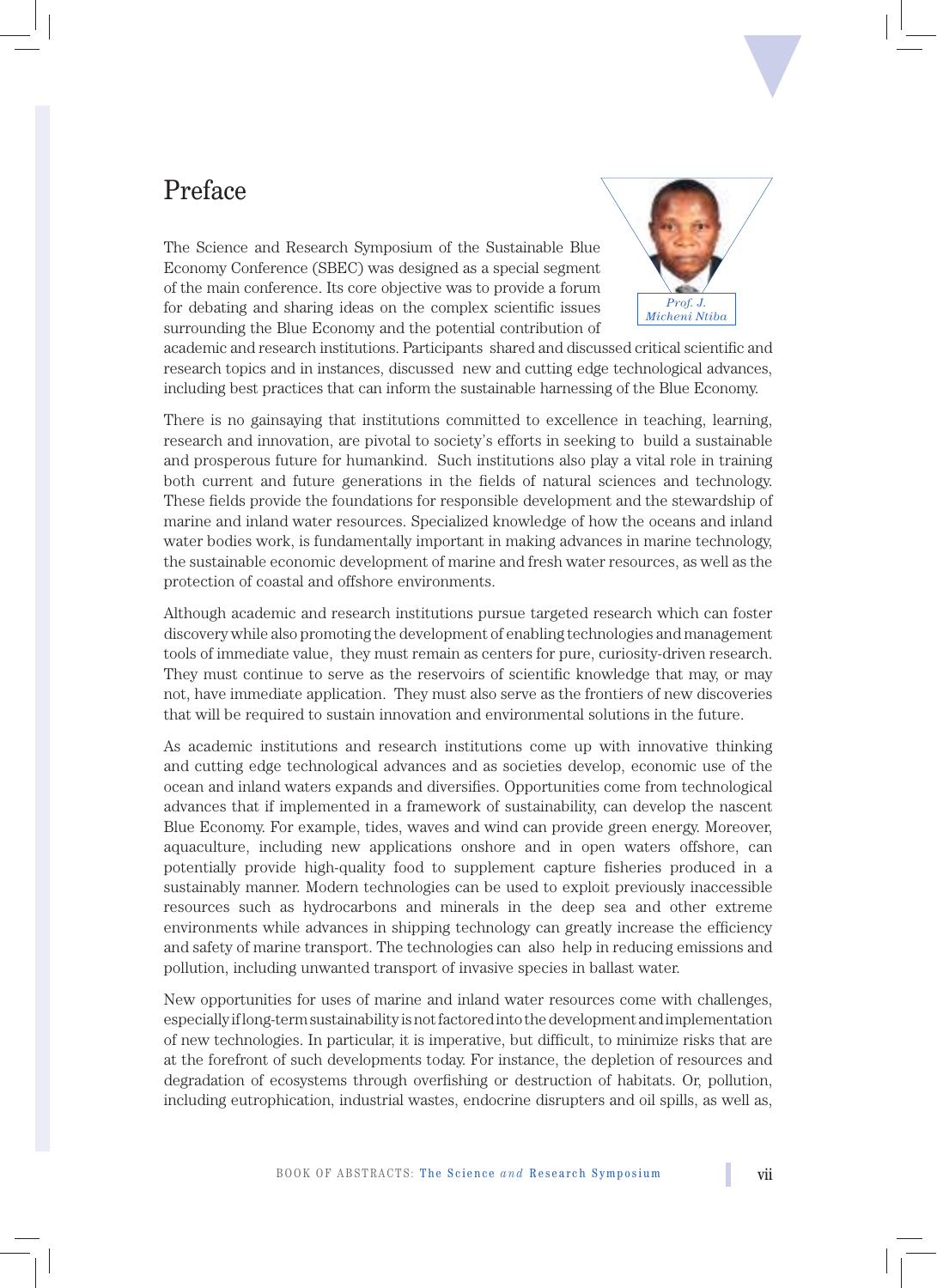

Academic institutions also have a unique role in establishing engagements and partnerships with the broader society; locally, nationally and internationally. The scope of engagement should also be broad and fostered through strong partnerships with government and nongovernmental organizations; industry and other academic institutions, both nationally and internationally. Synergy is the hallmark of these partnerships. For ocean studies, new technologies, knowledge and management strategies are, as a result, leading to an improved framework for prosperous and sustainable relationships of humans with the oceans, seas and inland waters.

Speakers for the Science and Research Symposium submitted abstracts that were focused on the summarized four thematic areas derived from the nine (9) main Sustainable Blue Economy Conference main themes. The four thematic areas selected for the segment were the following:

- (i) *Sustainable Use of Resources,* including minerals, natural gas/oil, and fisheries for poverty eradication, job creation, and sustainable food supplies for humanity;
- (ii) *Climate Action Resilience*, including waste management, conservation of water resources and ecosystems, towards pollution free water bodies;
- (iii) *Global Connectivity and Transportation,* notably through shipping lines and considerations of maritime safety and security, as well as, sustainable regulatory regimes, and;
- (iv) *Blue Economy and Sustainable Cities,* with focus on issues of tourism, infrastructure and culture.

In addition to these selected main conference thematic areas, speakers also submitted abstracts that called attention to a key-related topic of concern identified as, Human Resources and capacities for research, innovations, technology and green shipping for ensuring the development of a sustainable Blue Economy.

As chair of the organising committee of the Science and Research Symposium segment of SBEC 2018, it is my hope that the publication of this book of abstracts will create an enduring record of the wide range of critical science and research issues, including technological innovation possibilities, that were flagged during that historic Conference.

#### **Prof. J. Micheni Ntiba**

Chair, Organizing Committee, SBEC 2018, Science and Research Symposium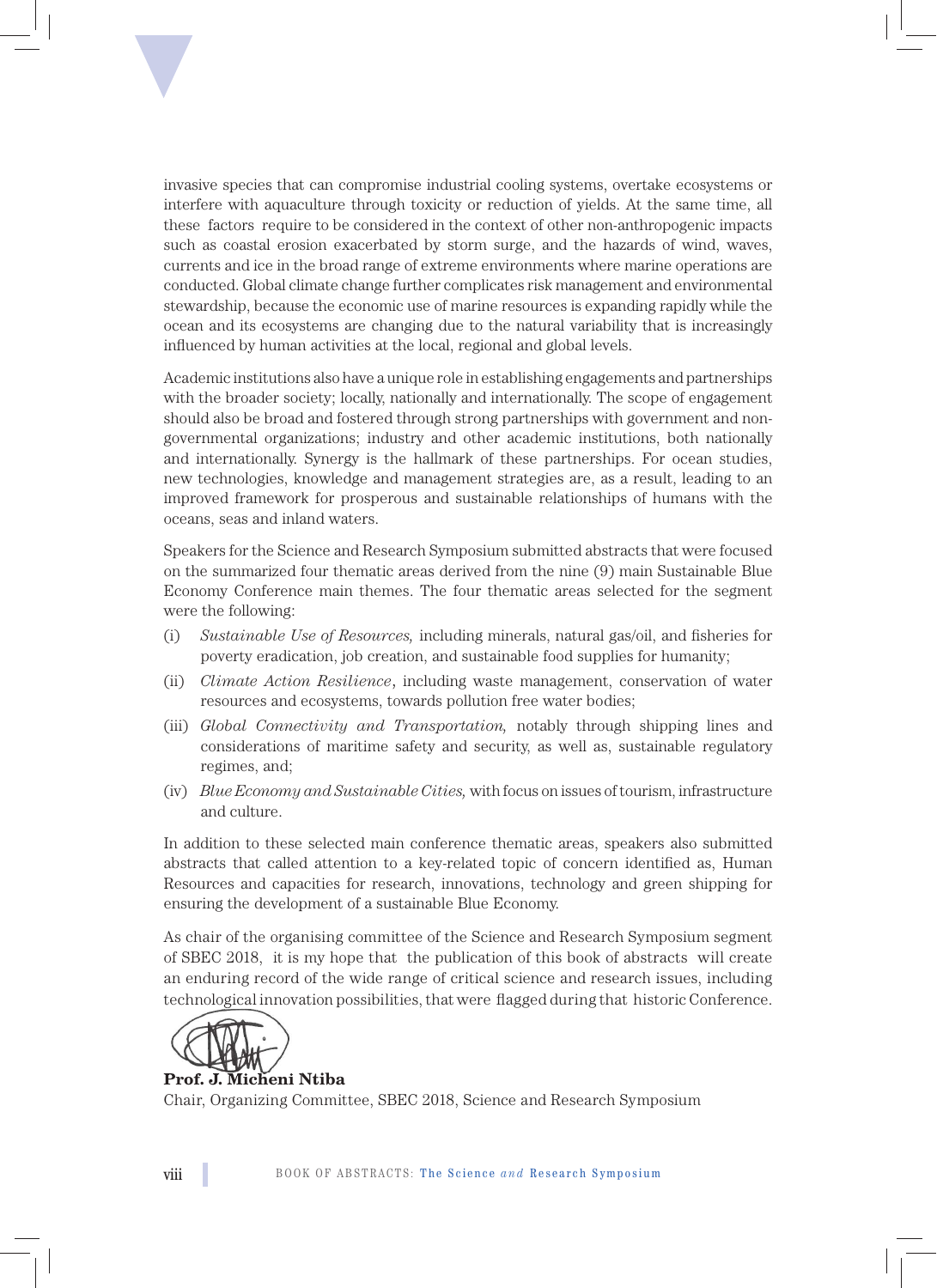## 1. Keynote Address: The Role of Science and Research in Advancing a Sustainable Blue Economy

## **1.1 New Challenges in Stakeholder Inclusive Development of the Blue Economy: The Case of Port Managing Bodies; Michael Dooms, Vrije Unversiteit**

#### | **Author:** |

*Prof. Dr. Michaël Dooms*

Affiliation details: Associate Professor Management and Strategy Vrije Universiteit Brussel

Department of Business – Unit Management and Strategy

Pleinlaan 2 – Room C.2.13 B-1050 Brussels - Belgium Tel +32 2 629 21 30 Fax +32 2 629 20 60 Mobile +32 477 606 132

 $\times$  Michael.Dooms@vub.be

www.portopia.eu

www.porteconomics.eu

The sustainable development of the Blue Economy raises multiple governance challenges, given its cross-cutting nature at the level of societal interests, and many sectors and dockets within government involved and impacted simultaneously. Existing actors present in the blue economy's fields of application (ports, marine engineering and construction, maritime shipping,) are confronted with new opportunities for business development. On the other hand, for many of these organizations, expanding the scope of business and becoming active in other industries of the Blue Economy entails engaging with a new set of stakeholders, with different claims on both the specific environment as well as the organization itself.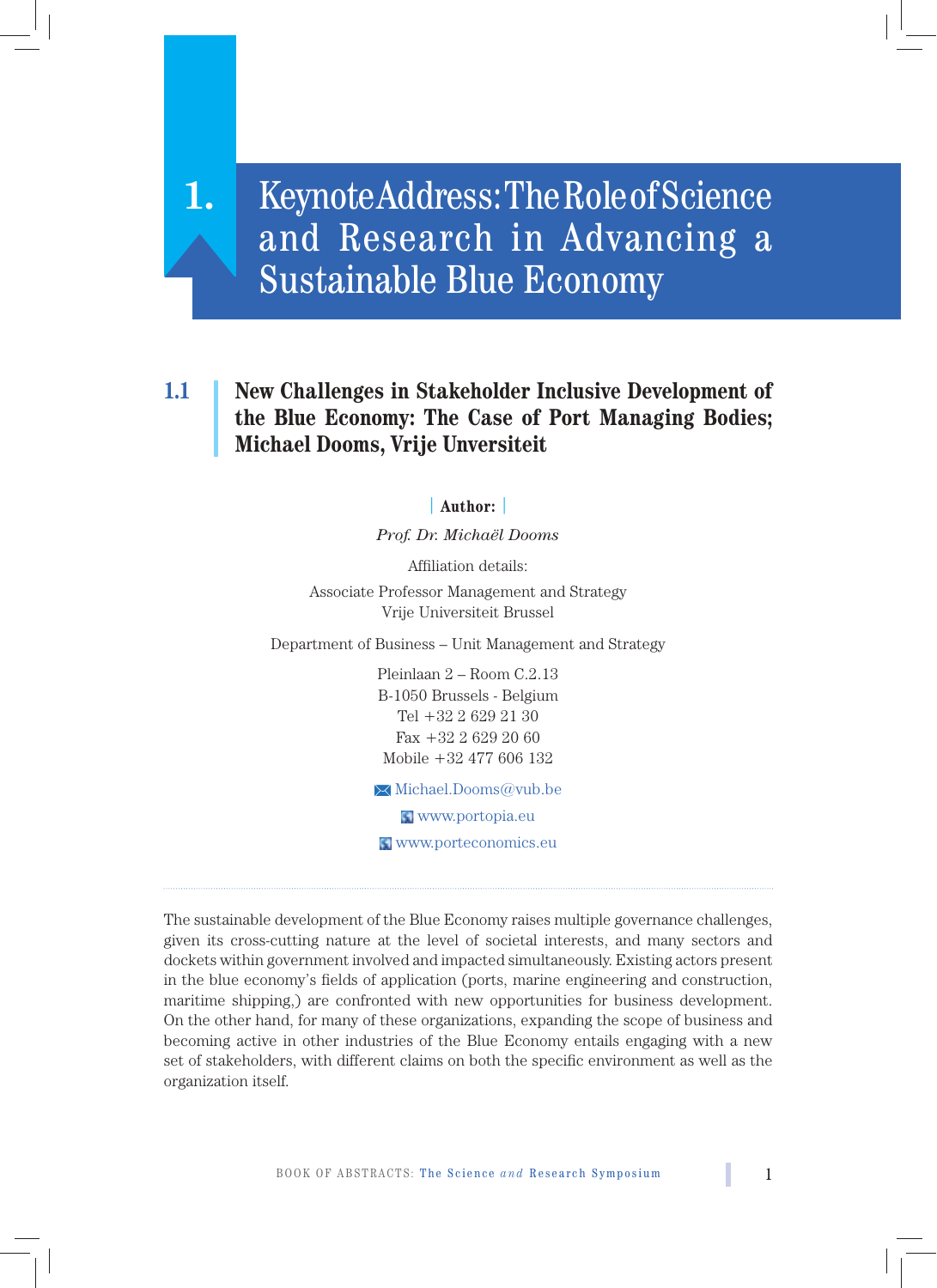

An interesting case to explore is the case of Port Managing Bodies (also called Port Authorities). Multiple evolutions are simultaneously reshaping activities within port areas, beyond the traditional functions of cargo handling (in the broader framework of maritime logistics) and as a location for mostly heavy industries benefitting from a presence of the water (petrochemical industry, steel industry, etc.). Future drivers of port growth include: energy generation and facilitation of energy projects, food processing related to the Blue Economy, support for mineral extraction projects on the seabed, circular economy projects, among others.

However, Port Managing Bodies across the world have been and are still confronted with severe opposition from inter alia local community stakeholders when it comes to development of their infrastructure projects within the 'traditional' sphere of their operations, even if these contribute to sustainability objectives. Involvement in the Blue Economy is likely to further increase the risk and complexity on different levels, exacerbating the challenge of timely development of basic infrastructure. As the role of ports in Blue Economy growth increases, new stakeholder challenges will arise, and might further jeopardize the growth of their clusters. The many sectors involved in the Blue Economy will thus lead to the need to integrate additional stakeholder's objectives in port cluster strategy formulation, evaluation and implementation. Existing stakeholders, such as marine engineering and construction companies, terminal operators, manufacturing companies but also local communities, will develop new claims towards port managing bodies as their role also changes.

The aim of this paper is to provide insights on the "blue stakeholder complexity" based on a number of concrete Blue Economy development cases, from a Port Managing Body perspective. The description and analysis of the case studies using stakeholder theory frameworks informs practitioners, policy and decision-makers of the need for adapted tools and processes of stakeholder inclusion for sustainable blue economy development. A research and development agenda towards the effective implementation of stakeholderinclusive blue growth will result from the case study analysis. Finally, results and insights from the IAME 2018 conference held in Mombasa, of which the author was the lead scientific organizer, will also be briefly discussed.

This presentation links to the following themes:

- iii) Global connectivity and transportation via shipping lines, maritime safety and security and sustainable regulatory regime.
- iv) Blue Economy and sustainable cities, tourism, infrastructure and culture.
- v) Human resource capacity for research, innovations, technology and green shipping for sustainable Blue Economy development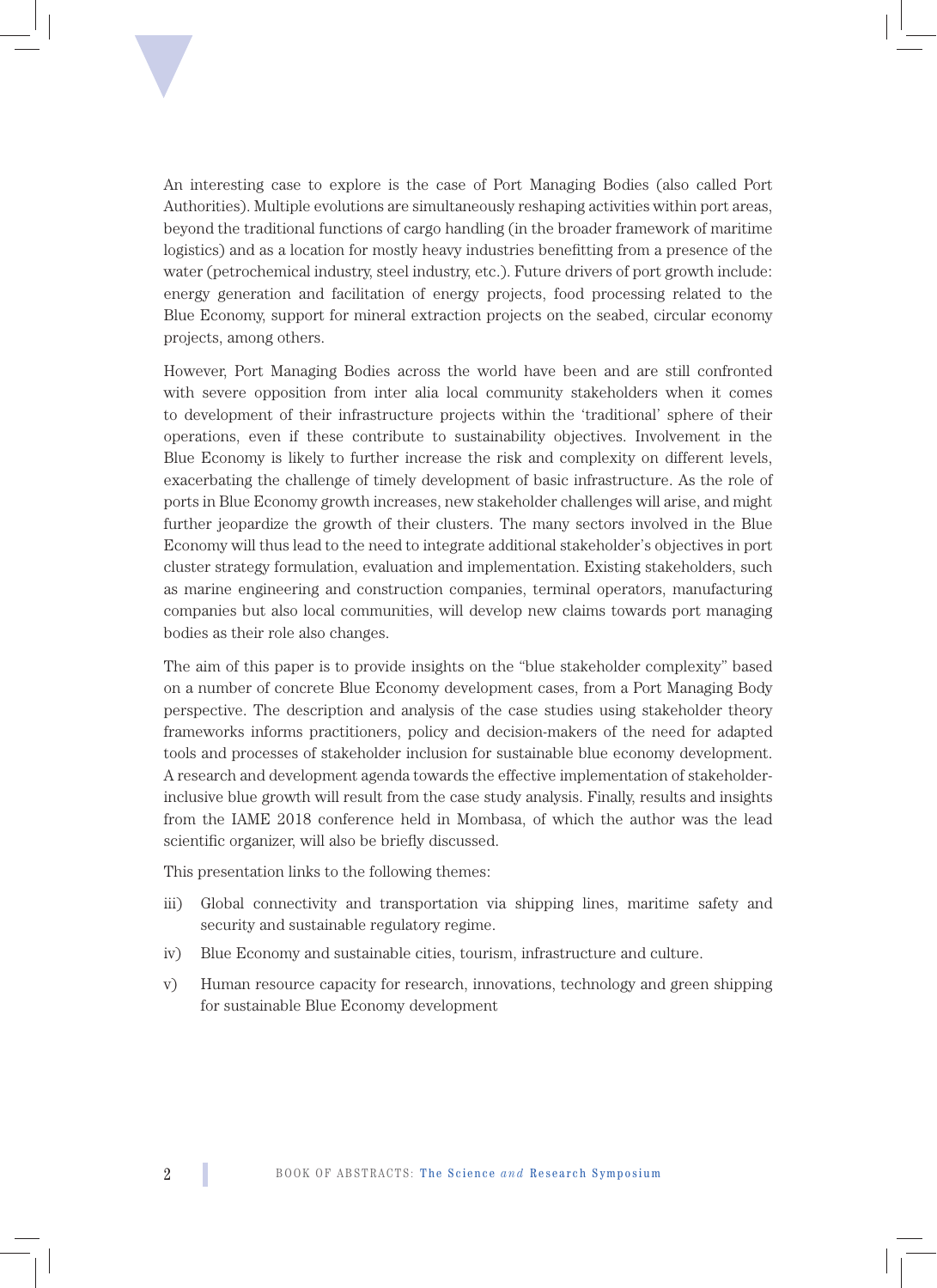## **2.** Demystifying The Sustainable Blue Economy

## **2.1 Blue Economy Development in Bangladesh: a Coordinated Effort**

| **Author:** |

*Pierre Failler* Professor of Economics Economics and Finance Group Blue Governance Research Group Portsmouth Business School, University of Portsmouth Richmond Building, Portland Street Portsmouth, PO1 3DE, United Kingdom Tel +44 (0)2392 848 505, Fax: +44 (0) 2392 844 614

The sustainability concept has been spread worldwide during the Rio Conference in 1992. Twenty years later, during the Rio+20, the Blue Economy one emerged. It originally encapsulated the notion of sustainability as it was derived from the Green Economy Concept developed by UNEP. Its application to the development of maritime activities and sectors in developed countries reduces progressively it capacity to contain this fundamental notion. In other words, BE and blue growth were mainly used to defined the concerted development of economic activities in the ocean and coastal spheres. The more recent action towards the adoption of a BE strategy by coastal States and islands ones (SIDS) brought back the sustainability in the heart of the BE as the maintaining of marine and coastal ecosystems was central. The adoption of SDG and more particularly the SDG14 on Life below Water (Conserve and sustainably use the oceans, seas and marine resources for sustainable development) provides another justification for the inclusion of sustainability into BE development of countries, regardless their development stage. In that regard, the apposition of the word "sustainable" as a suffix of BE is pleonasm that has however the merit to remind that without healthy ocean and coastal ecosystems BE development cannot be done.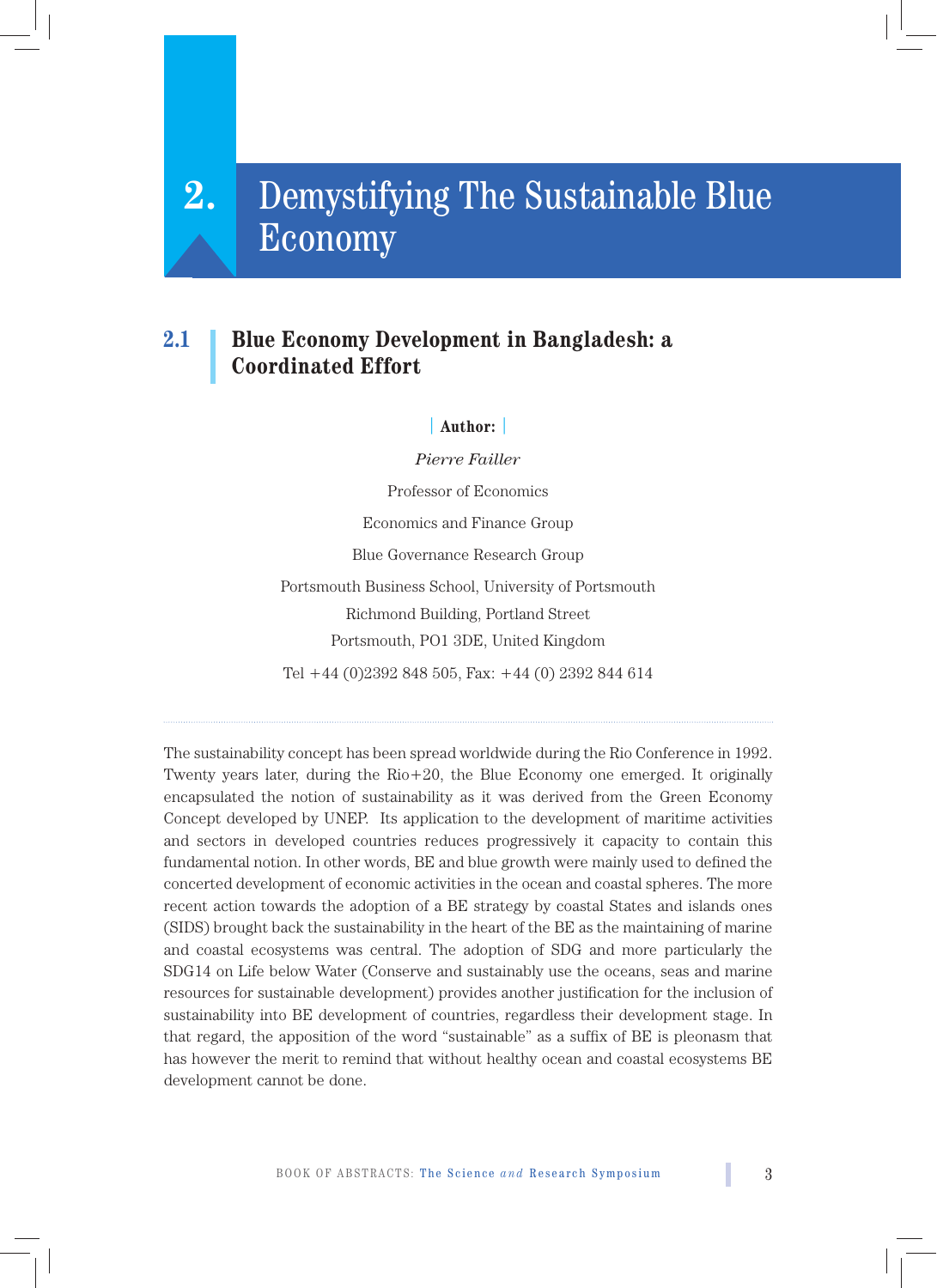### **2.2 Building Partnerships to Develop the Scientific Research and Innovative Technologies that can Support Countries in the Achievement of Sustainable Ocean**

| **Author:** | *Vladimir Ryabin* **UNESCO** 

On December 2017, the United Nations General Assembly proclaimed the UN Decade of Ocean Science for Sustainable Development. The Decade will strengthen the international cooperation (mobilizing partnerships and leveraging investment) needed to develop the scientific research and innovative technologies that can connect ocean science with the needs of society. It will provide a common framework to ensure that ocean science can fully support countries in the achievement of the 2030 Agenda for sustainable development, contributing not only to SDG 14 but also to all SDGs.

The Decade will stimulate both interdisciplinary understanding of ocean processes and solution-oriented knowledge research to generate new knowledge and address identified knowledge gaps. More coordinated and consolidated observation and reinforced data systems will contribute to fully comprehending the role of the ocean in the earth system, human interactions with the oceans (cumulative impacts) as well as the value of ecosystem services derived from the ocean. This enhanced understanding, based on effective communication of scientific knowledge, will also trigger and guide substantial technological developments and related transfer of marine technology (including modelling tools or new forecasting capabilities). The Decade will also improve the scientific knowledge base through capacity development to regions and groups that are presently limited in capacity and capability, especially SIDS and LDCs. The Decade will turn the scientific knowledge and understanding into adaptation strategies, science-informed policy responses and actions supporting improved ocean management, stewardship and sustainable development, contributing to UN processes protecting the ocean and its resources.

Through a regionally driven and inclusive process, the Decade will associate a wide range of stakeholders/societal actors (ocean science and technology community, governments and policy makers, businesses and industries as well as civil society and NGOs) to create new partnerships and applications, to support their efforts to develop a sustainable blue economy as well as to reduce pressures on the ocean, preserve and restore ocean ecosystems and safeguard ocean-related prosperity for generations to come.

IOC has been mandated by the UN General Assembly to prepare an Implementation Plan and to coordinate the preparation of the Decade and will conduct extensive consultations (through regional/global consultative and planning meetings) with theses societal actors as well as UN partners and Members States to define the scientific priorities of the Decade.

4 BOOK OF ABSTRACTS: The Science *and* Research Symposium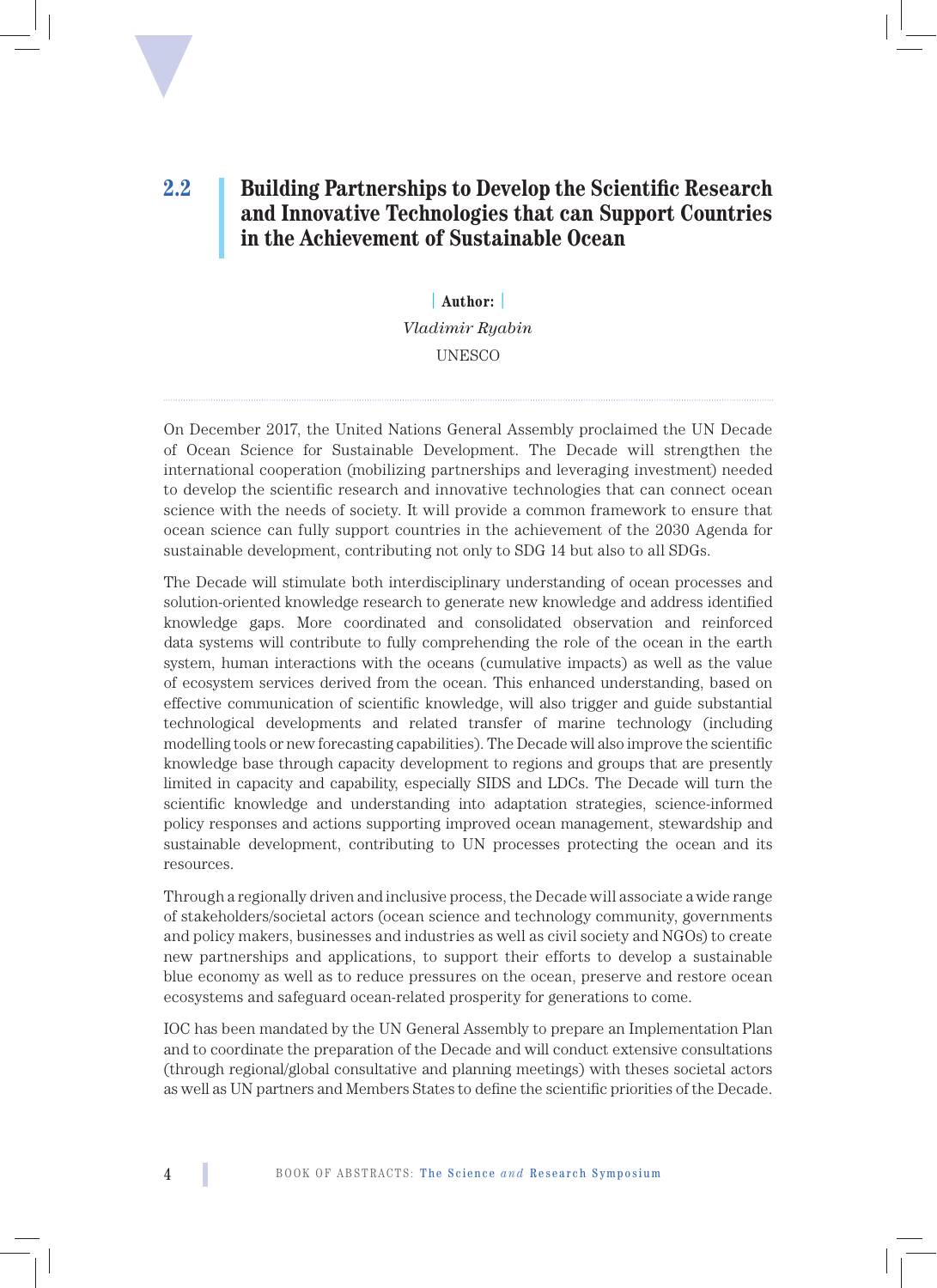## **2.3 Dead Zones to Clean Zones: Monitoring the Deep Ocean in Real Time, Scott McLean, University of Victoria, Canada**

| **Authors:** |

*Scott McLean, Kim Juniper* Ocean Networks Canada, University of Victoria, Canada  $\times$  sdmclean@uvic.ca

Ocean Networks Canada (ONC) is a not-for-profit society based at the University of Victoria that operates and manages innovative ocean observing infrastructure across Canada for science, industry and society supporting ocean discovery and technological innovation. With monitoring sites spanning hundreds of kilometers on the seafloor and down to depths of over 2.6 kilometres wired to the Internet in real time, the presentation will look at exploring extreme environments from a naturally occurring "dead zone" (hypoxic fiords) to pristine "clean zones" (Marine Protected Areas (MPAs)) far offshore from seamounts to hydrothermal vents.

Saanich Inlet on Vancouver Island is a naturally hypoxic fiord with annual renewal of high oxygen waters. The fiord has been monitored using remotely operated vehicle and the real time VENUS cabled observing system since 2006. The progression to hypoxic conditions, development of bacterial mats and the changes in flora and fauna are constantly monitored providing an excellent study site for anthropogenic dead zone sites around the globe.

ONC and Fisheries and Oceans Canada (DFO) are pioneering the development of tools for remotely monitoring MPAs in the northeast Pacific, hundreds of kilometers offshore. A collaborative data-sharing approach is being developed to support MPA planning, decision-making, and management. The Endeavour hydrothermal vent MPA has been monitored by ONC since 2010, will all activities within the MPA mapped in a GIS database. In 2018 ONC, in partnership with DFO, began a program to monitor remote seamount MPAs.

Data and imagery from ROVs, fixed subsea observatory sensors are archived in real time and accessible to the global research community over the Internet using ONC's Oceans 2.0 software system, enabling the evaluation of decadal scale changes to natural ecosystems.

BOOK OF ABSTRACTS: The Science *and* Research Symposium 5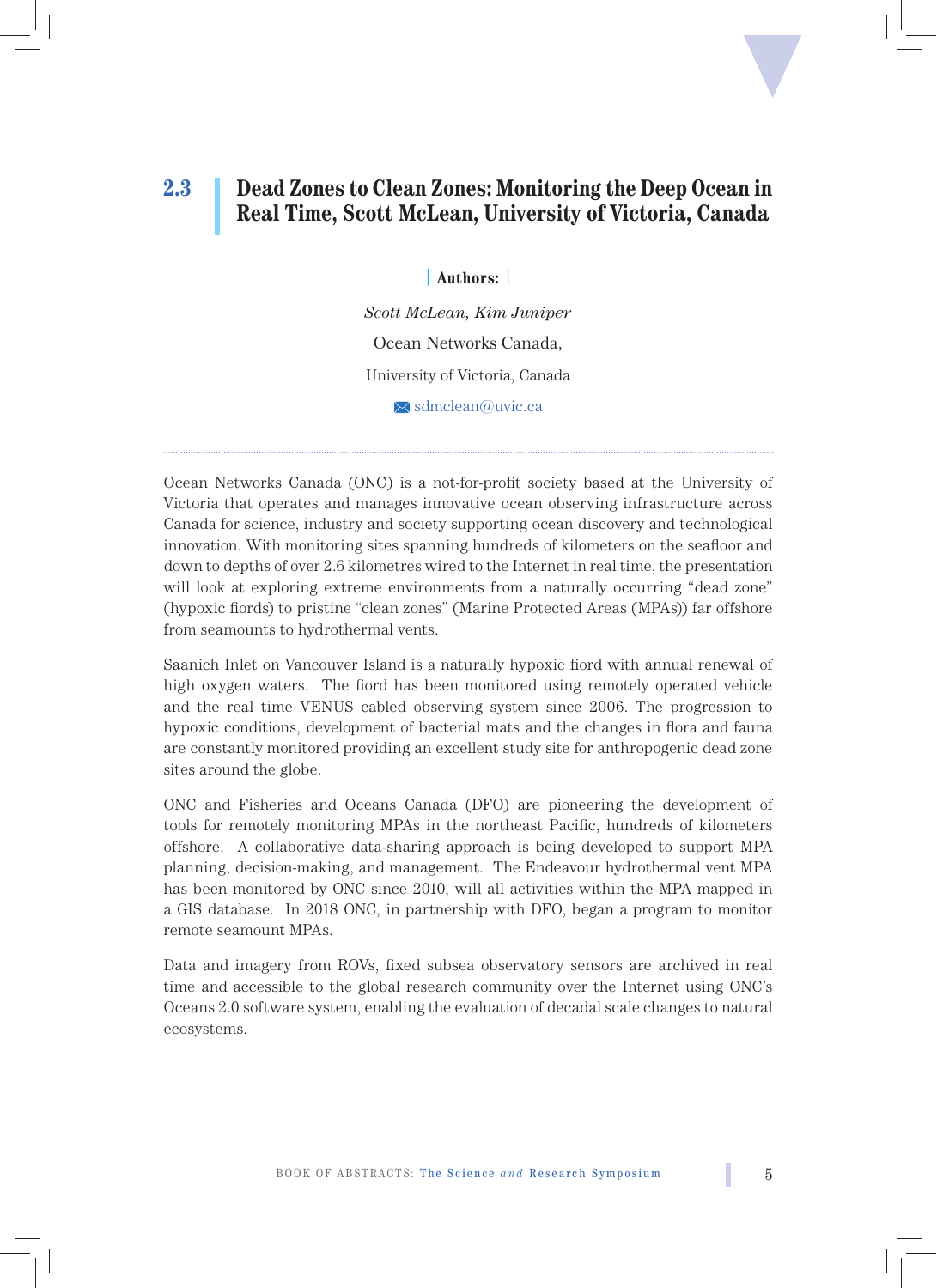## **2.4 Frugal Innovations as Pathways to Unlocking Sustainable Economic**

| **Author:** |

*Dr. Martin Thuo*

IOWA State University

Development in low and middle income countries has largely relied on mining (dig, crush and grind economies), importation, technology adaptation, among other imbalanced and unsustainable approaches. Frugal innovation/engineering calls for minimization of complexity and maximization of function and has recently gained interest in addressing challenges with local abundant resources. At the core of this movement is simplification in process and outcome, and integration/translation of the needs of the bottom of the pyramid (BoP) clients to tackle upper market challenges. In this talk, the ability to develop global technical solutions through materials engineering will be discussed. Two case studies will be highlighted; Firstly, synthesis of environmental friendly, sustainable, bio-inspired amphiphobic fibrous materials for semi-permanent structures with concomitant water harvesting capabilities. This technology has potential application in low-cost housing. Biodegradability of the developed material minimizes waste accumulation while water harvesting provides portable water for the residents. Potential use of the produced materials in point-of-care diagnostics, emergency/temporary shelters, water harvesting, mechano-controlled wetting, and self-cleaning surfaces will be discussed. In the second case heat-free and lead-free liquid metal is discussed. The undercooled particles have potential applications in heat-free lead-free solders, additive manufacturing, and printed/flexible electronics. These solders not only improve workplace conditions for the BoP artisans but also address critical challenges in electronic packaging, energy demands and heavy-metal waste generation. Finally, a discussion of how understanding technological needs of the BoP can spur unprecedented innovations through a reverse Rogers diffusion of innovation curve will be highlighted based on the two examples above. Critical to this talk is highlight the role of creative, green, frugal innovations in mitigating waste generation and enabling new solutions in resource-limited settings – an important tool in mitigating overuse or pollution of our waterways.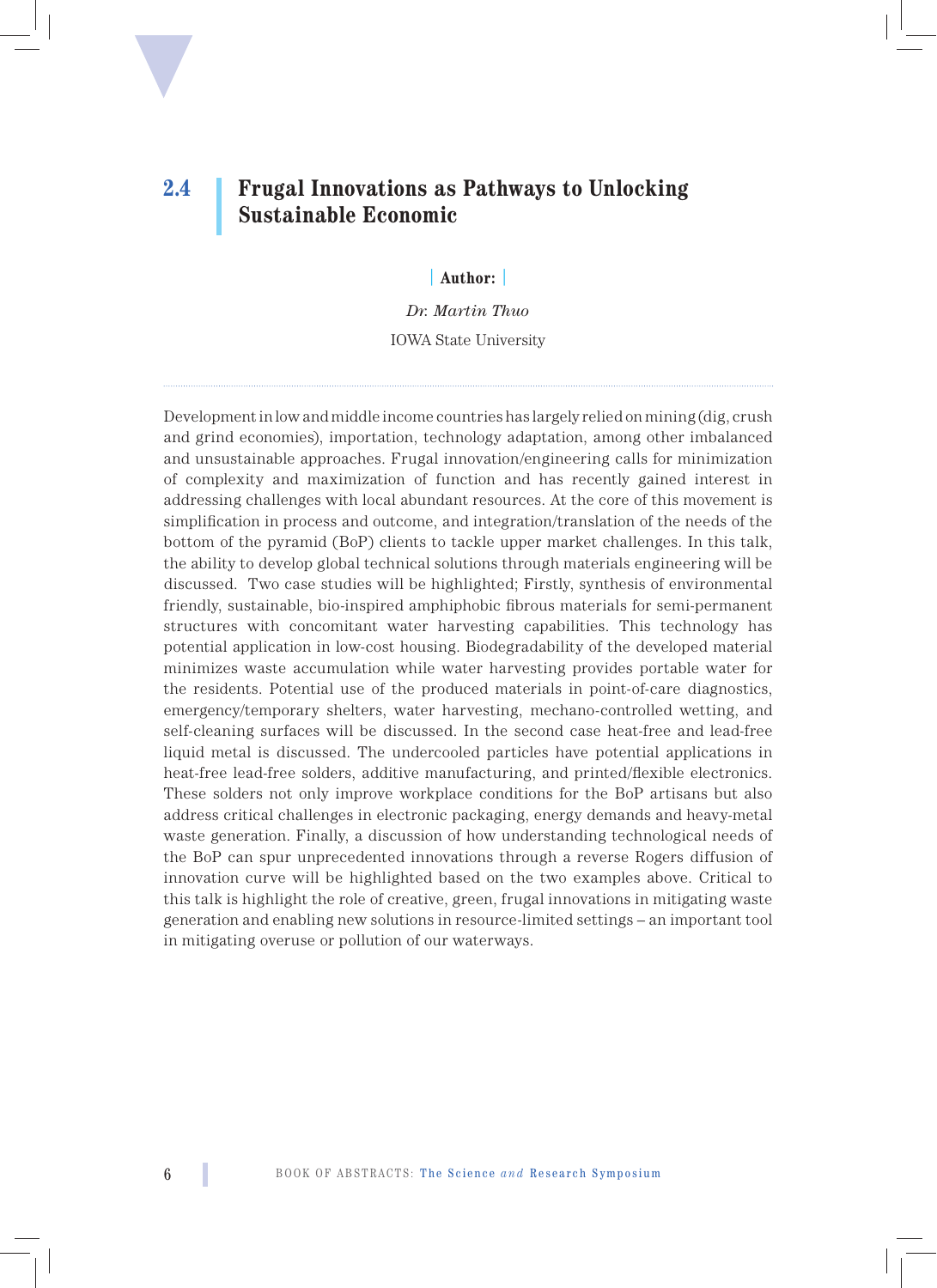## **2.5 Israeli Experience in Sustainable Blue Economy Development**

| **Author:** |

*Dr. Joseph Shevel,* President Phone: +972 4 6428888  $\times$  jshevel@galilcol.il www.galilcol.ac.il

Galilee International Management Institute - Israel

Youth unemployment in African countries, both South and North is almost at 50%. Based on forecasts of population growth, this rate will only increase in the coming decade. On the other hand, in Israel, youth unemployment has been estimated at just 5% - 7%, thanks to the government policy of establishing incubators in which young entrepreneurs can commence their initiatives. Israel has agricultural, technological and scientific incubators in addition to the industrial and business incubators.

Agriculture in Israel has already gone high tech, for example the Israeli cow yields about 40-50 litres of milk per day. The production of dates; the average palm tree in Israel yields about 400 pounds of dates per year whereas the average in the rest of the Middle East and Africa reaches 35 pounds per year.

The development of advanced agriculture and high tech in Israel is due to the longterm investment in both education and capacity building. Galilee Institute has been cooperating with many universities and institutes in Africa to apply Israeli methods to increase both employment and agricultural output.

A similar approach was applied in the sector of water management. As Israel is mostly desert, we have developed very efficient conservation methods and reuse of water. Israel actually recycles at least 90% of its water. Most of our agricultural fields are irrigated with reused water. The world renowned, cost-efficient dripping system was also developed in Israel.

We, at Galilee Institute, are willing to develop educational, training programmes for implementation of Israeli methods to the African agricultural and industrial sectors. Already, as part of this policy agreement between Council of Governors and Galilee Institute was signed and 20 senior officials and experts from each county in Kenya are to be trained in Israel at the Galilee Institute. A follow up by the Institute's experts will ensure successful implementation. We can apply advanced agricultural methods which were developed in Israel and will multiply threefold, the agricultural output of African countries.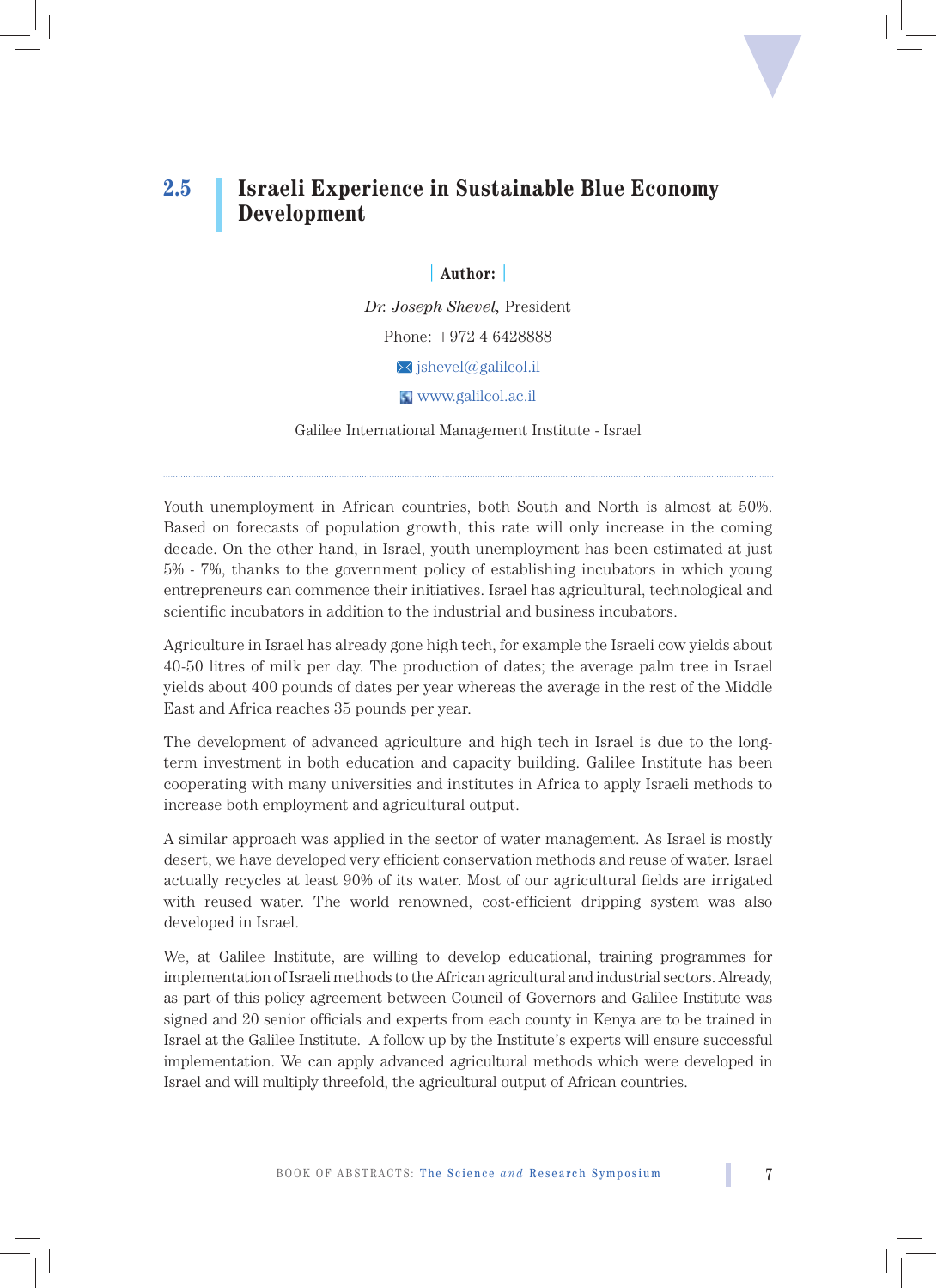## **2.6 A Study on the "Green" Contribution of "Blue" Economic Strategy, A Case Study on the Strategy of "Shandong Peninsula Blue Economic Zone"**

#### | **Authors:** |

#### *Li Jian, Jiang Bao*

School of Economics, Ocean University of China, Qingdao 266100, China; Marine Development Institute, Ocean University of China, Qingdao 266100, China

Evaluation of regional economic policies especially on environmental effects has gradually become a research hotspot. With the principle of green and sustainable development, "Shandong Peninsula Blue Economic Zone" Strategy plays an important role in boosting the regional economic growth of Shandong Province and is capable of promoting environmental protection of Shandong Blue Economic Zone theoretically. This article adopts the difference-in-difference(DID) method which can not only exclude the influence of other factors, but also eliminate the systematic differences in the blue economic zone before experiment, take the panel data of 17 prefecturelevel cities in Shandong Province from 2006 to 2015 as the samples, empirically studies the "green" contribution to environmental sustainable development after the implementation of "Shandong Peninsula Blue Economic Zone" Strategy, empirically analyses the "green" contribution to environmental sustainable development after the implementation of "Shandong Peninsula Blue Economic Zone" Strategy and discusses the empirical and analytical methods of post-evaluation of regional economic policies so as to obtain an unbiased estimate of the net effect of the strategy. This paper articulates a negative effect of the "green contribution" of "Shandong Peninsula Blue Economic Zone" Strategy, because the implementation of the "blue" economic strategy ignores the "green" goals of energy conservation and emission reduction, resulting in the improper implementation of the corresponding measures in optimizing the energy consumption structure, intensifying the technological transformation of traditional high-energy consumption industries and comprehensively promoting green design and manufacturing. Furthermore, this article puts forward suggestions for promoting the effect evaluation of regional economic policies and implementing the sustainable development of "Shandong Peninsula Blue Economic Zone" Strategy. The experience of implementing Blue Economy Strategy in Shandong could be a good story for the development of Blue Economy in Kenya.

8 BOOK OF ABSTRACTS: The Science *and* Research Symposium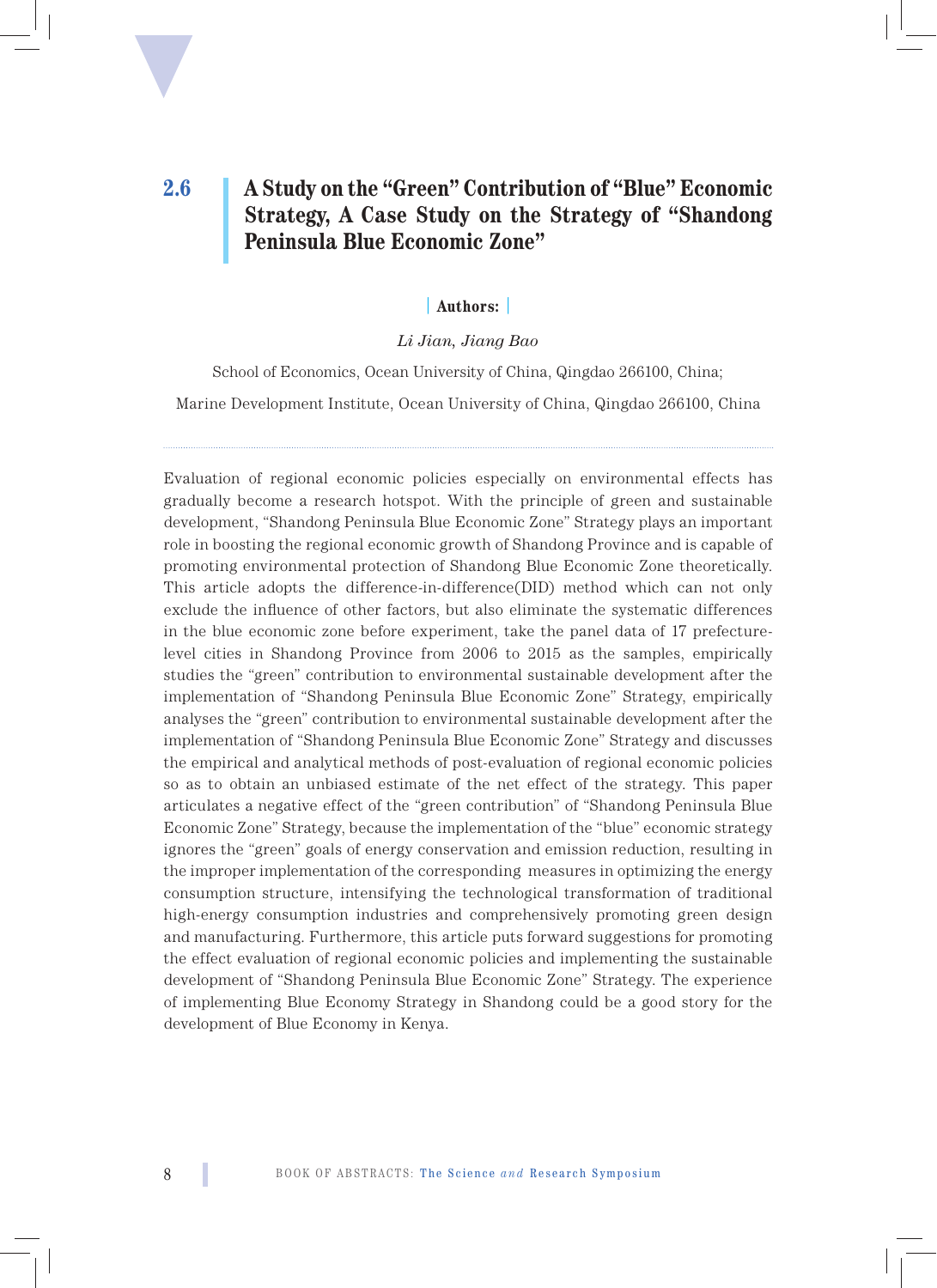## **3.** Investing in Blue Economy Research, Innovation and Human Capital

## **3.1 The Role of Scientific Research, Technology and Innovation for a Sustainable Blue Economy: The Irish Experience**

| **Author:** |

*Paul L. Connolly* The Marine Institute, Galway, Ireland  $\times$  paul.connolly@marine.ie

Ireland's relationship with the ocean is changing and evolving to embrace the blue economy. In 2012, the Irish Government published Harnessing Our Ocean Wealth (HOOW) - An Integrated Marine Plan for Ireland. HOOW sets out the Government's vision, high-level goals, and key 'enabling' actions that will allow Ireland's marine potential to be realised. One of the key enabling actions of the HOOW plan recognises the importance of scientific research, technology and innovation (RTI). This paper will focus on three key areas of the Irish marine RTI agenda that are critical elements of a sustainable blue economy. Area 1 - RTI strategy. In 2017 Ireland launched a new National Marine Research and Innovation Strategy (2017 – 2021). The strategy articulates three main goals; (1) raise the research capacity across all marine themes; (2) target funding to match the requirements of state policies and sectoral plans; (3) ensure a coherence in the approach to marine research. Area 2 - Sea bed mapping is crucial for management, conservation and sustainable development of our oceans. The Irish programme provides data products and services that support marine spatial planning, trains Irish graduates in seabed mapping which is applicable worldwide and develops added value products through engagement with small companies and the research community. Area 3 – Socio economic data – Ireland has strengthened the collation of marine socio-economic data to ensure the timely availability of marine socio-economic statistics. This provides an evidence base for policy and decision making, economic forecasting and scenario planning for the blue economy. The ocean is Ireland's new economic frontier. RTI activities will ensure a sustainable frontier through the generation of new knowledge about the ocean, the facilitation of better management and protection of marine ecosystems and the provision of the science that will support policy, governance, and the regulation of the blue economy.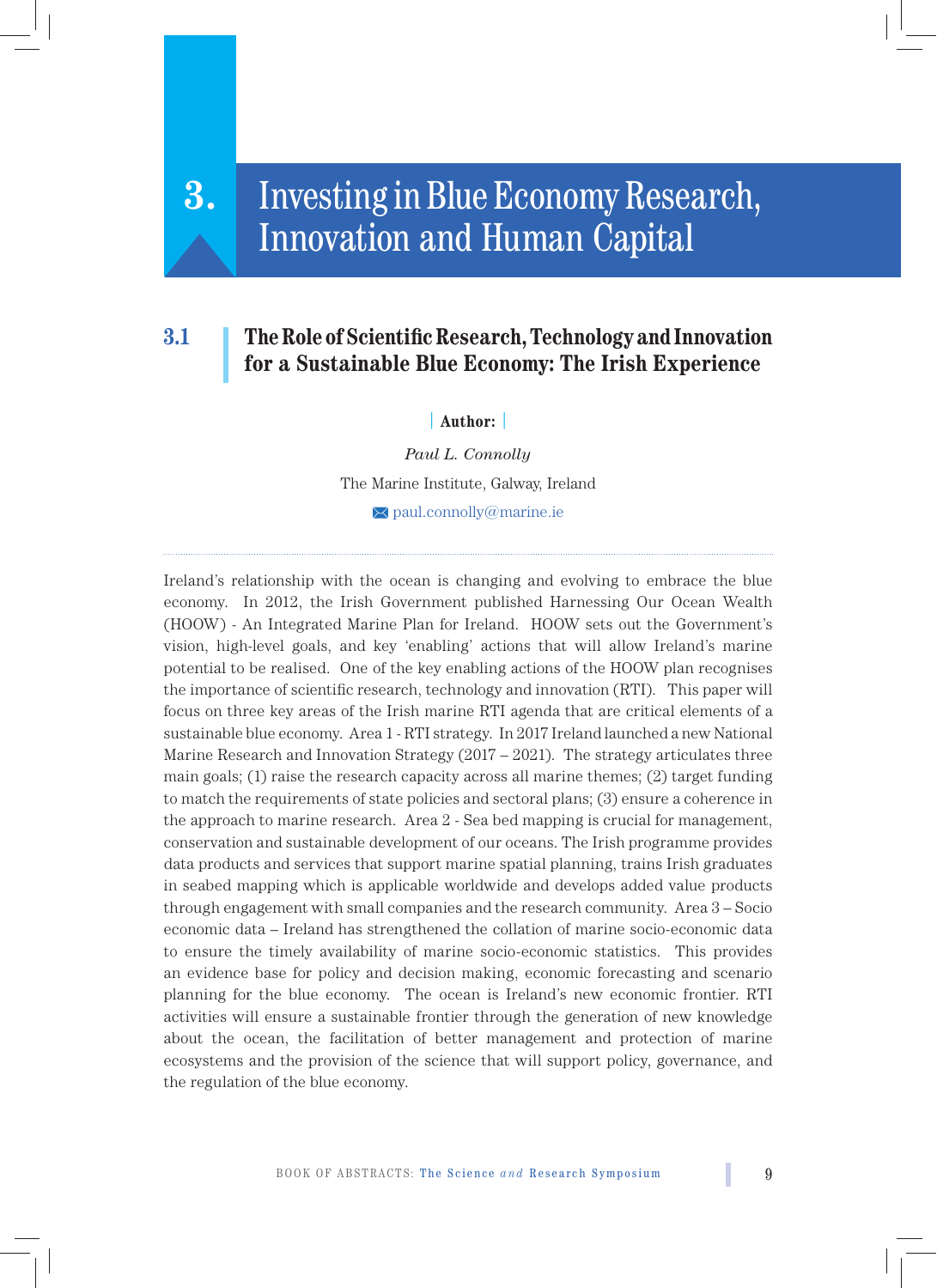## **3.2 The Role of Higher Education in Advancing Science and Research in the Sustainable Blue Economy**

#### | **Author:** |

*Prof. Collette A. Suda*,

PhD, FKNAS, CBS,

Chief Administrative Secretary and Principal Secretary State Department for University Education and Research, Ministry of Education, Kenya

#### **The role of Higher Education in advancing Science and Research in Sustainable Blue Economy**

Higher Education institutions have a critical role to play through their mandate of advancing knowledge and furthering societal progress. They are therefore expected to be the moral visionaries and centres of excellence in Blue Economy. This will be possible by enhancing capacities for efficient exploitation and preservation of the health of oceans' ecosystem; preparing learners to deal with globalization challenges; and providing solutions, suggestions and advice on evidence-based policies and interventions, building on meaningful data to support sustainable development as well as enable effective systems of governance.

The success of higher education institutions in the twenty-first century will be judged by their ability to put forward a bold agenda that makes sustainability and the environment a cornerstone of academic practice. Therefore, as institutions of higher learning, the focus should be in contributing to improvement of human wellbeing and social equity, while significantly reducing environmental risks and ecological scarcities. Learning must serve to the needs of the diverse populations, economic empowerment, social inclusion, environmental conservation and to furthering international drives for sustainable development.

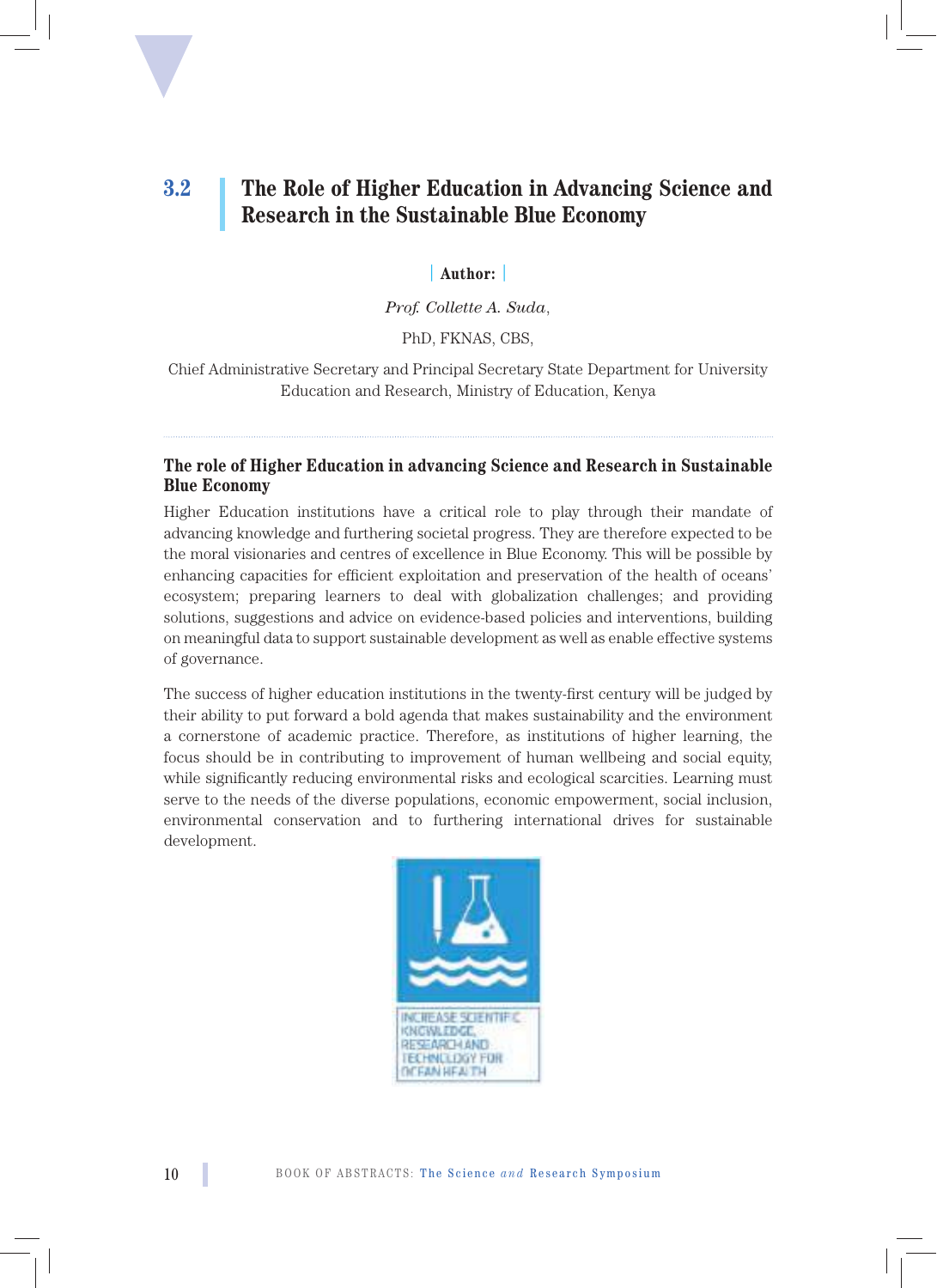## **3.3 Creating a Blue Economy Investment Facility: A Financial Mechanism in Support of the Sustainable Development of Coasts and Oceans**

#### | **Authors:** |

 *Felix Dodds* and *Chris Tomkins* University of North Carolina

*The Blue Economy* – the sustainable use of oceans along with their coastal and estuarine hinterlands which embrace key sectors such as seabed mining, port development, fisheries, energy, and tourism – is a new frontier for sustainable investments. Governments, particularly in emerging economies, working in partnership with the private sector and other relevant stakeholders, and making full use of the substantial foreign investment flows and loans available, can get ahead of the game and guide coast and ocean development in a sustainable and profitable manner.

This Blue Economy approach is key to the development of coastal, oceans (and indeed lakes and lakeside) areas, putting growth, jobs and the natural resource base on a sustainable footing. Done well it has the potential to release the estimated 12 trillion dollars of oceans goods and services in a sustainable way.

To mobilize investment to address the challenges in the Blue Economy this abstract recommends the establishment of a *Blue Economy Investment* Facility which would be created by Member States, intergovernmental bodies the finance sector and other relevant stakeholders. The Facility would develop a pipeline of bankable projects that catalyze sustainable investment requiring close public-private cooperation. This cooperation would utilize the UNECE Guiding Principles on People-First Public-Private Partnerships (PPPs) for the United Nations Sustainable Development Goals (UN SDGs) to guide investment and projects.

In particular, the Facility could work with local and national authorities to produce a list of potential investment projects, screen the projects on do-ability, sustainability and financial criteria and focus on those projects that provide an economic return on investment. The Facility could also work with the regional development banks and large investors to replicate in the regions. Similar to other Facilities it could work with project proponents to further define pipeline projects and assess their feasibility.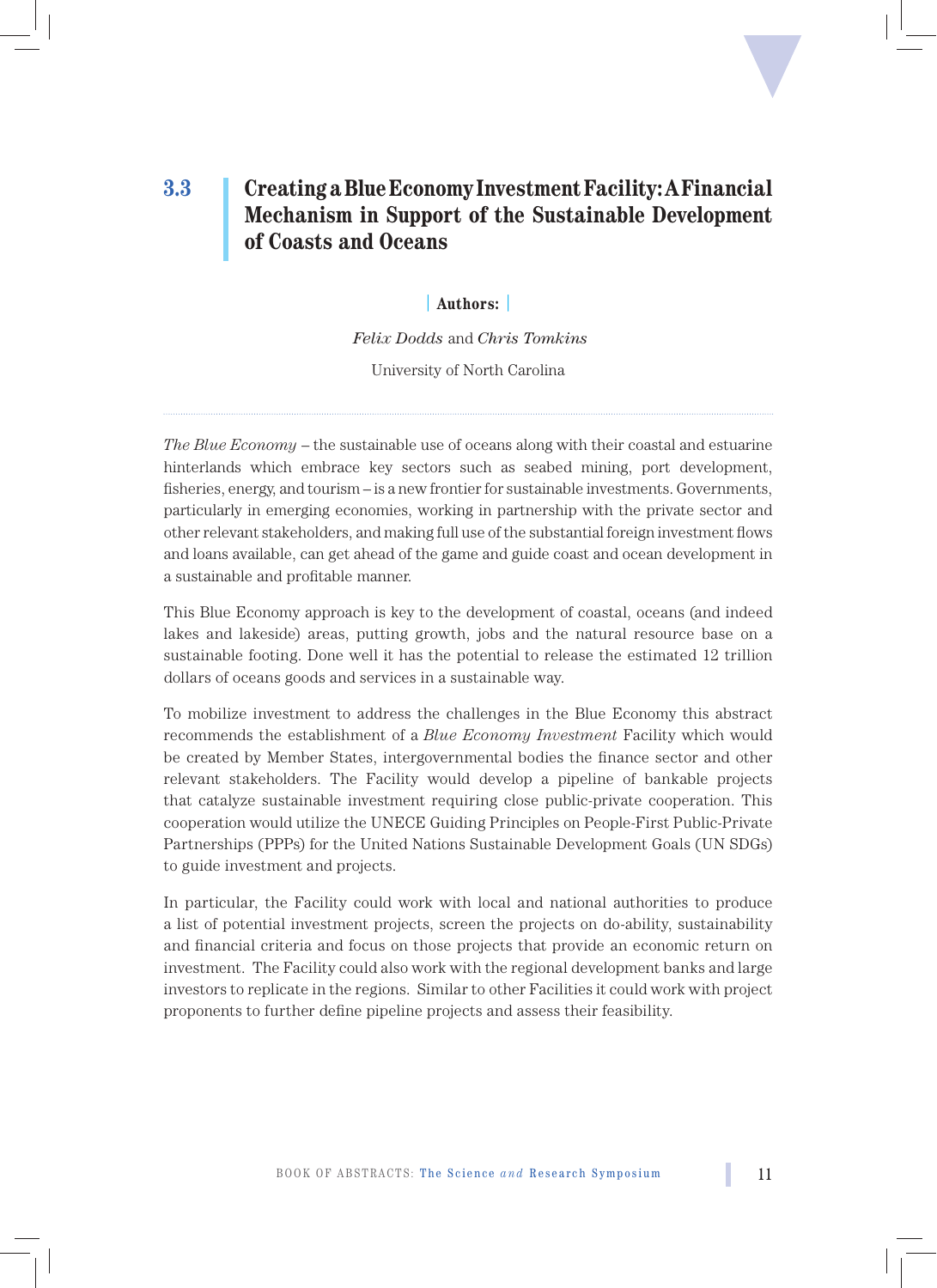## **3.4 Success of KCDP and How Science can be used to formulate projects to benefit communities: Opportunities for Counties to Model Wealth Creation Using the KCDP Experience**

#### | **Author:** |

*Dr. Jacqueline Uku*

Kenya Marine and Fisheries Research Institute

The Kenya Coastal Development Project (KCDP) was one of the most uniquely designed donor-funded projects ever coordinated by the Ministry of Agriculture, Livestock and Fisheries. It was unique due to its many levels of multi-sectoral linkages, which brought together seven government implementing institutions namely Kenya Marine and Fisheries Research Institute (KMFRI), Kenya Wildlife Service (KWS), Coast Development Authority (CDA), Kenya Forestry Research Institute (KEFRI), National Environmental Management Authority (NEMA), State Department of Physical Planning (SDPP), the Kenya Fisheries Services which was formerly State Department of Fisheries (SDF) as well as the six Coastal Counties. The project was funded by the World Bank through the International Development Authority and the Global Environmental Facility.

The KCDP strived to transform the coastal communities through the community driven development grant programme known as *Hazina ya Maendeleo ya Pwani* (HMP) which supported communities to implement small scale projects that could transform their lives. The KCDP support reached over 350,000 beneficiaries in the Coastal Counties. Several interventions in the project were anchored on the use of scientific innovations to support community development. The presentation will highlight the different models used in KCDP and the lessons learned that can be taken up by counties to enhance community development at the grass root level.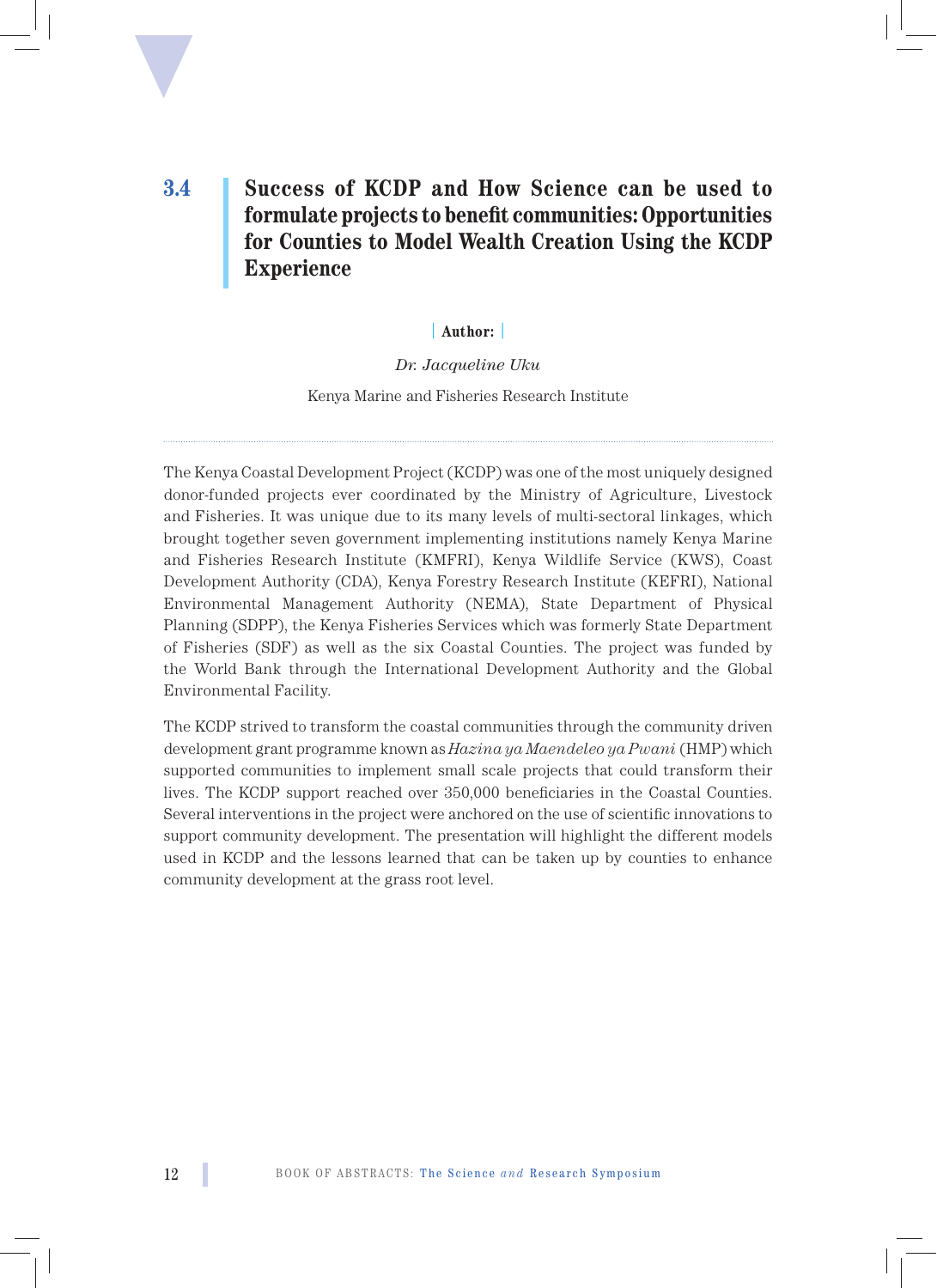## **3.5 Human Capital: the Key to Unlocking the Fisheries Potential of Africa's Blue Economy**

#### | **Author:** |

*Prof. Jeremy. D. Prince*

Biospherics Pty Ltd - Australia

In the context of Africa's Blue Economy discussion about fisheries tends to focus on illegal fishing of African waters by foreign industrial fleets. This focus almost completely obscures the issue off addressing the collapse of Africa's coastal and lake fisheries. To date the ABE focus on fisheries has been on the tip of the iceberg and not the massive iceberg itself, so it wrongly prioritizes issues and solutions. Mis-directing attention to the need for international and big-government solutions, and missing the main low hanging ABE fisheries fruit. In most African fishing nations of most (75 -95%) potential seafood production comes from coastal and lake communities, dwarfing offshore potential. Besides providing the food security for millions, coastal fisheries also support local tourism and infrastructure, and on international markets their production has 3-5 times the value off-shore off snap-frozen white fish. Generally the offshore fisheries have little relevance to the much more valuable coastal fisheries.

Working with fishing communities and agencies to develop the human capacity needed to stabilize and rebuild coastal and lake fisheries, and then fostering value adding through supply chains, will add orders of magnitudes more value to Africa's Blue Economy, than stopping the industrial theft of deep water white fish.

Until recently, top down and overly technical fisheries science had no solutions to assessing and managing community based fisheries. But recently developed simpler techniques work by empowering local fishing communities and governmental agencies to make local assessment and management possible. Applied broadly through Africa to develop existing human capital through fishing communities and agencies the technique could initiate a grassroots social process capable of spreading organically between communities, progressively stabilizing and rebuilding local fish supplies, to support local and international markets for the benefit of nations.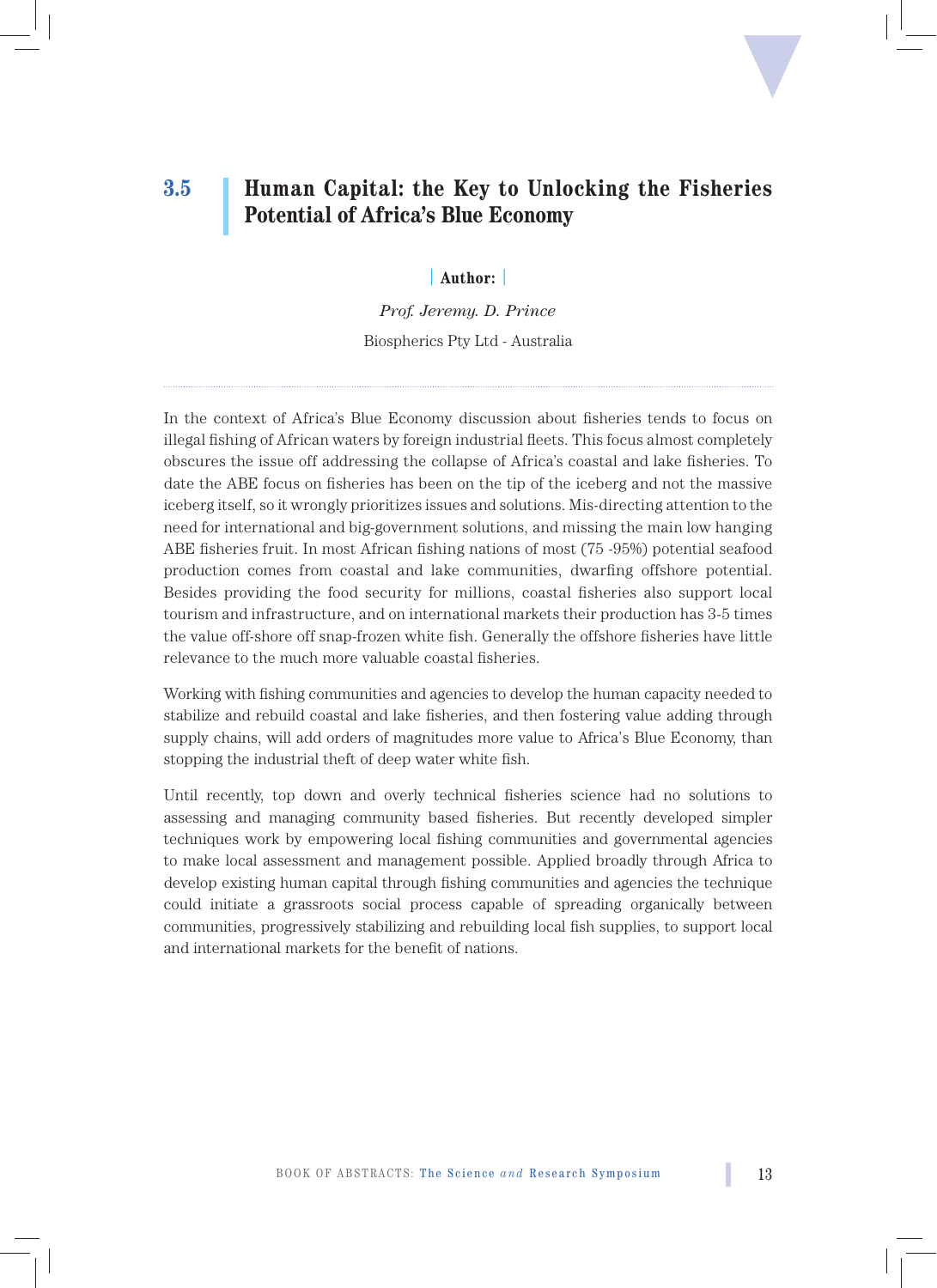## **3.6 Coastal Index of Vulnerability to Climate Change by Economic Zone (CIVEZ), Andrew Stewart, Fisheries and Ocean, Canada**

| **Author:** |

Presenting Author: *Andrew Stewart* Fisheries and Ocean Canada

Andrew.Stewart@dfo-mpo.gc.ca

| **Co-Authors:** |

*Blair Greenan* Fisheries and Ocean Canada

 $\times$ Blair.Greenan@dfo-mpo.gc.ca

*Nancy Shackell* Fisheries and Ocean Canada

 $\times$  Nancy.Shackell@dfo-mpo.gc.ca

Both ocean temperature and relative sea-level are projected to increase significantly in Atlantic Canada over the  $21<sup>st</sup>$  century. The overall goal of this project is to provide information at a scale that is meaningful to fishery managers and coastal policy makers in the region. To that end, we assessed commercial fish vulnerability based on defined economic zones. We combined fish vulnerability scores with a parallel process that assesses adaptive capacity/vulnerability of coastal communities to sea-level-rise and storm surge, to create the Coastal Index of Vulnerability to Climate Change by Economic Zone (CIVEZ). Overfished species on the warmer, southern edge of their range are the most vulnerable to warming. Northern economic zones are expected to benefit from climate-driven warming because thermal habitat for lobster, a valuable fishery in Atlantic Canada, will expand. At the scale of economic zones, decision makers can use CIVEZ to develop informed coastal adaptation plans within their jurisdictions. Officials at higher levels of governance can use CIVEZ to prioritize resources towards vulnerable economic zones.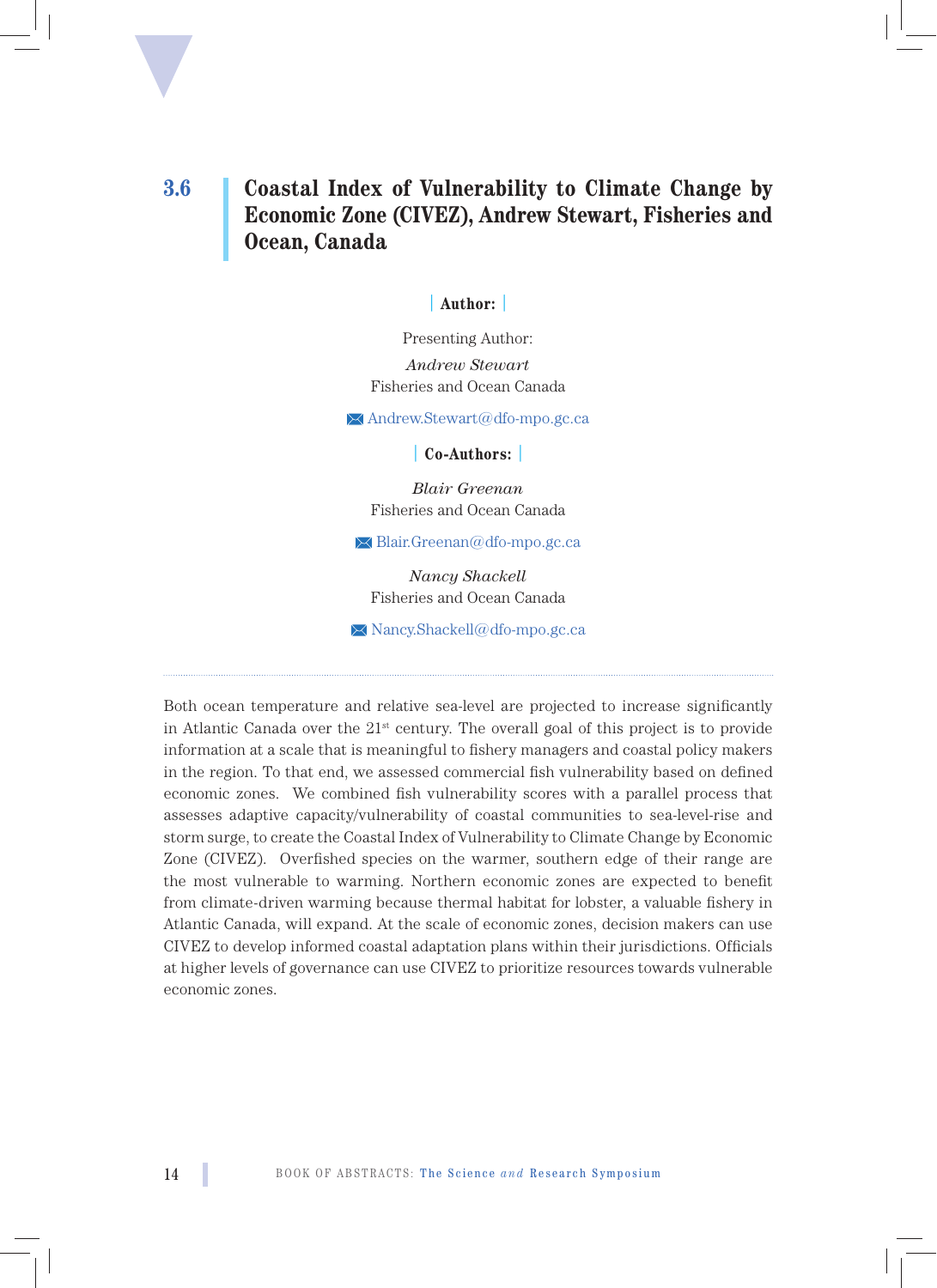## **4.** The Role of Science in Infrastructural Economics and Marine Spatial Planning

## **4.1 The role of marine spatial planning in helping provide the underpinning analysis, decision making and structure for economic investment**

#### | **Author:** |

*Dr. Nigel Bradly*, Envirostrat Ltd  $\times$  nigel.bradly@envirostrat.co.nz

New Zealand regulators have considered (and declined) two applications for deep sea mining in its Exclusive Economic Zone:

- 1. Trans-Tasman Resources proposed mining up to 50M tonnes of iron-rich sediment per year with 5M tonnes of iron ore concentrate extracted and remaining sediment redeposited.
- 2. Chatham Rock Phosphate proposed mining >35M tonnes of phosphate at 400-500m water depth;  $\sim 60,000$  tonnes per day to be extracted and processed, and  $\sim 40,000$ tonnes per day of fine sediment (<2mm) redeposited on the seafloor.

The paper will examine common challenges and possible solutions for all parties involved: regulators, applicants, affected sectors and stakeholders, indigenous people. Key themes of relevance to sustainable development of the blue economy include:

#### **Impacts on Existing Interests and the need for Marine Spatial Planning**

The influence on existing uses and interests (e.g. fisheries, marine mammals, MPAs) is very important. This includes sediment movement, ecotoxicological effects, ecosystem responses, economic tradeoffs and uncertainty in decision making. Regulators should undertake marine spatial planning to identify locations and priorities for all users of the ocean environment.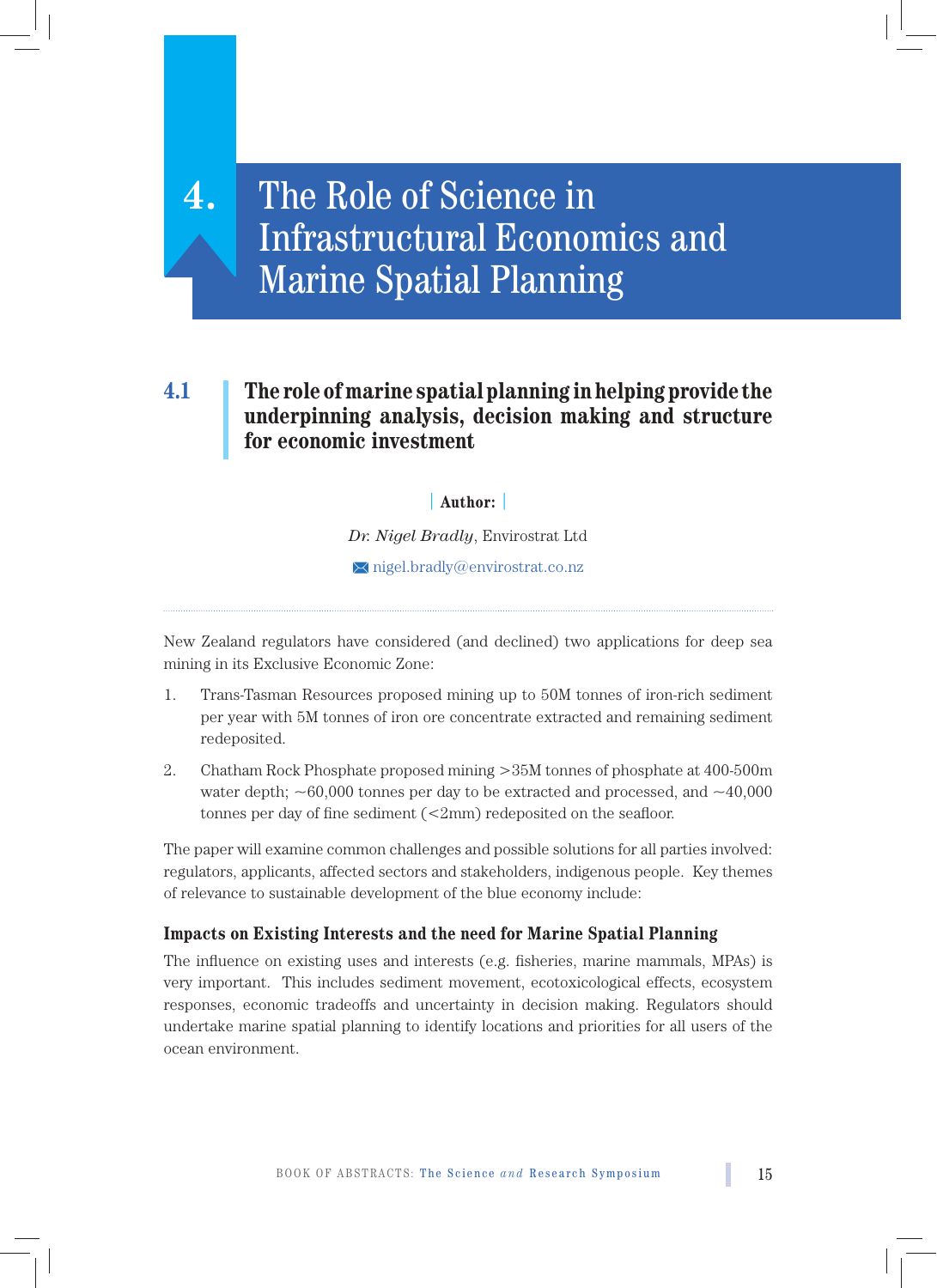#### **A Precautionary Approach – balancing uncertainty and adaptive management**

Balancing uncertainty with the need to make decisions in a very deep, poorly understood ocean environment is a massive challenge. Limited baseline information leads to a reliance on modeling, with a decrease in certainty about current state, or environmental impacts of future mining. A truly adaptive approach is nearly impossible given the capital investment required to begin the mining process requires certainty for investors.

#### **Newness and understanding impacts**

It is vital that we provide for "newness" in emerging technologies and practices in the blue economy such as deep sea mining. The fact that an activity is new might be positive, with economic benefits that outweigh environmental costs. Having adverse effects is acceptable; but understanding, communicating and managing them is key, alongside balancing impacts on other uses.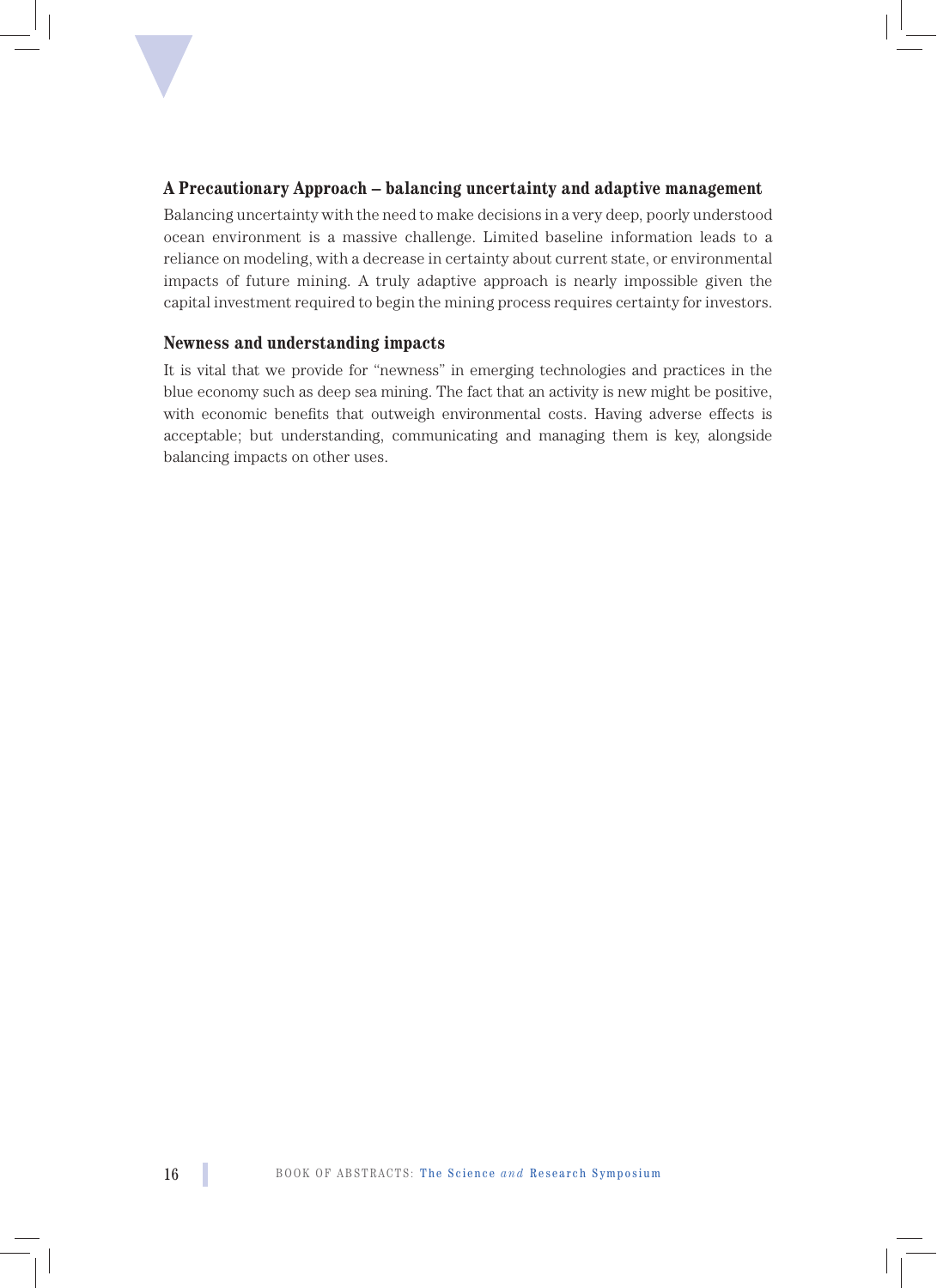## **4.2 Governing The Land-Sea Continuum: Role of Spatial Planning in Controlling Pollution for Sustainable Management of Kenya's Coastal and Marine Zone**

#### | **Authors:** |

*Philip Olale, Collins Odote, Robert Kibugi*

Kenya's coastal and marine ecosystems constitute a rich and diverse national asset that supports the livelihoods of 2.7 million coastal communities and contributes to the national economic development. Coastal and marine ecosystems in Kenya continue to experience unprecedented contestation between various needs including economic interests, social and environmental concerns. To regulate the impact of the resulting land and sea/ocean use contestations, Kenya has put in place considerable effort in policy and statutory frameworks. However, the governance framework has not been effective in overcoming conflicting or incompatible goals, controlling pollution and eventually realizing sustainable management. This paper takes the position that this challenge is compounded by a sectoral approach to spatial planning, enforcement and management of the coastal marine ecosystem, which is characterized by a raft of institutions with varying and sometimes conflicting mandates. Consequently, physical development has often not mainstreamed environmental concerns, resulting in degradation of environmentally sensitive areas, loss of beach access points, beach encroachment and shoreline erosion. Therefore, the paper argues that integration of land and sea use spatial planning systems is germane for a sustainable blue economy.

**Keywords:** *Coastal Marine Ecosystem, Land Use, Land Use Planning, Sea Use, Marine Pollution, Land-Based Sources of Marine Pollution, Marine Spatial Planning* 

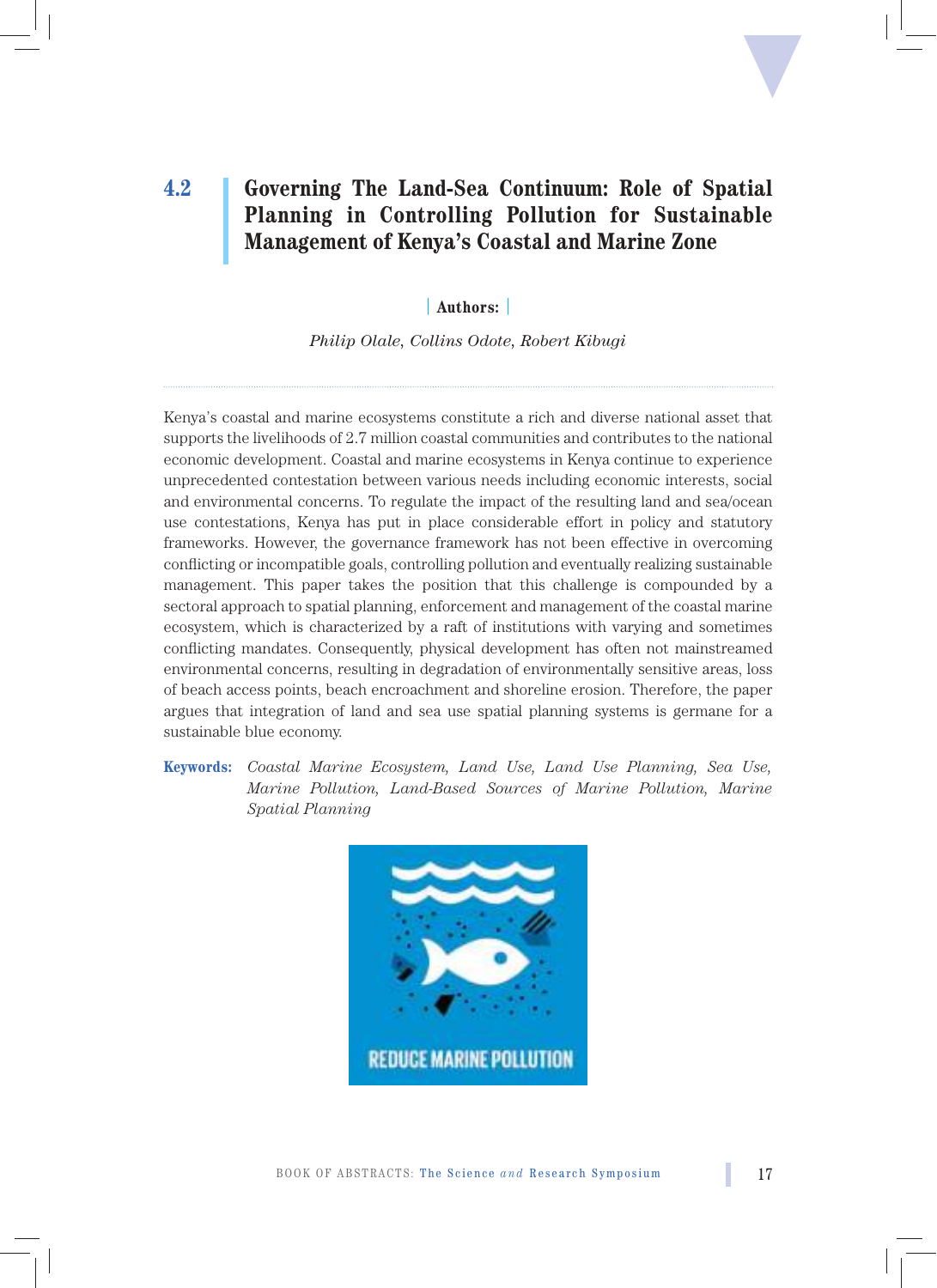## **4.3 Science Infrastructure as Catalyst for Education and Economic Development**

#### | **Author:** |

#### *Douglas Wallace*

Canada Excellence Research Chair Laureate in Ocean Science and Technology, Oceanography Department, Dalhousie University, Halifax, Nova Scotia, Canada

 $\times$  douglas.wallace@dal.ca

Modern scientific research depends on increasingly sophisticated infrastructure which can be problematic to establish and maintain, particularly in less developed countries. In the case of environmental research, including ocean- and climate-change-related research, this has led to a serious lack of infrastructure for globally-relevant research in key parts of the world, including in much of the African continent. The establishment and operation of scientific infrastructure has, however, been shown to be capable of supporting economic development via both direct and indirect effects: the siting of national laboratories in remote regions of the continental USA after the 2nd World War is a classic example. The development of science infrastructure in less developed countries has the potential to be win-win, through provision of critical information and knowledge in important regions of the planet and simultaneous creation of an environment that can support technical training, education and innovation.

Getting the connections right is, however, not trivial and involves a great deal of discussion and mutual understanding between scientists and educators from northern and southern countries. I will discuss the historical development of one such international infrastructure for ocean and atmospheric science on the island of Sao Vicente in Cabo Verde. The focus will be on the origins of the idea for shared infrastructure and the challenges and successes encountered during its development.



18 BOOK OF ABSTRACTS: The Science *and* Research Symposium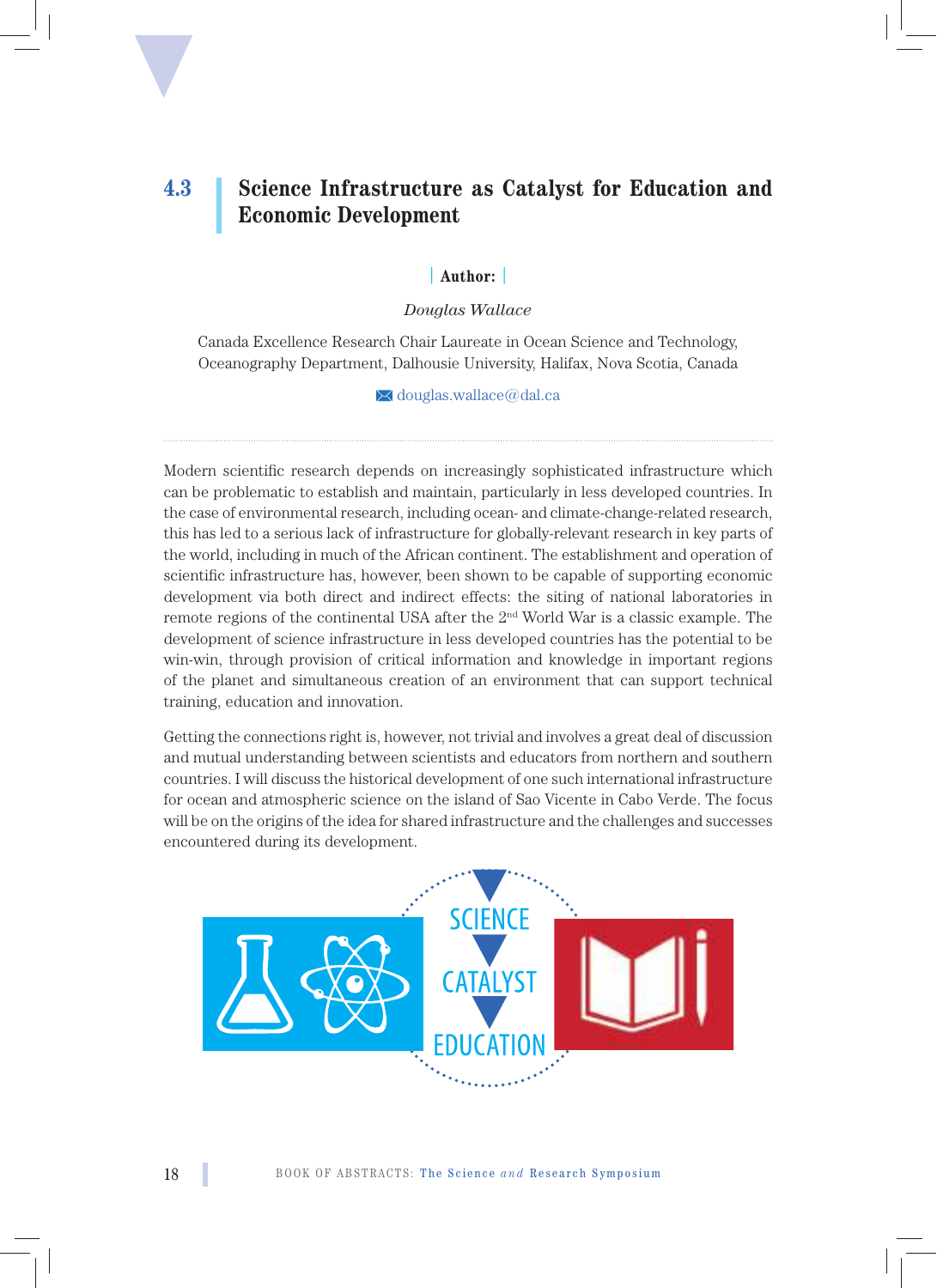## **4.4 The Role of Marine Science in Blue Economy: The Experience of Western Indian Ocean (WIO) Region**

| **Author:** |

*Julius Francis*, WIOMSA

 $\times$  julius@wiomsa.org

Planning and implementation of the blue economy initiatives require several tools and opportunities including area-based management (ABM) and land and marine spatial planning; ecotourism; green ports; common fisheries policies; and periodic reporting and assessment of the state of the marine environment. For effective utilization of these tools and opportunities, knowledge and innovation using science-based decision support and knowledge management systems and addressing information needs and gaps through focused research, are essential for achieving blue economy.

In the past two decades, the WIO region has seen a significant increase in scientific research on various aspects of the marine and coastal environment, its resources and people at a local, national or regional level, as summarized in the WIO Regional State of the Coast Report (UNEP-Nairobi Convention and WIOMSA, 2015).

The data and information required for blue economy development is being generated by different institutions, for diverse purposes, in many different formats and with varying access policies. This makes the determination of the existence of and the capacity to use large-data sets critical. This paper draws on regional experiences to discuss how results from scientific research have or have not been used for the development of blue economies. The reasons for these scenarios are also be discussed.

Several recommendations are given on how the highlighted challenges are resolved through data management at the project/institutional levels during the implementation of and after completion of research projects.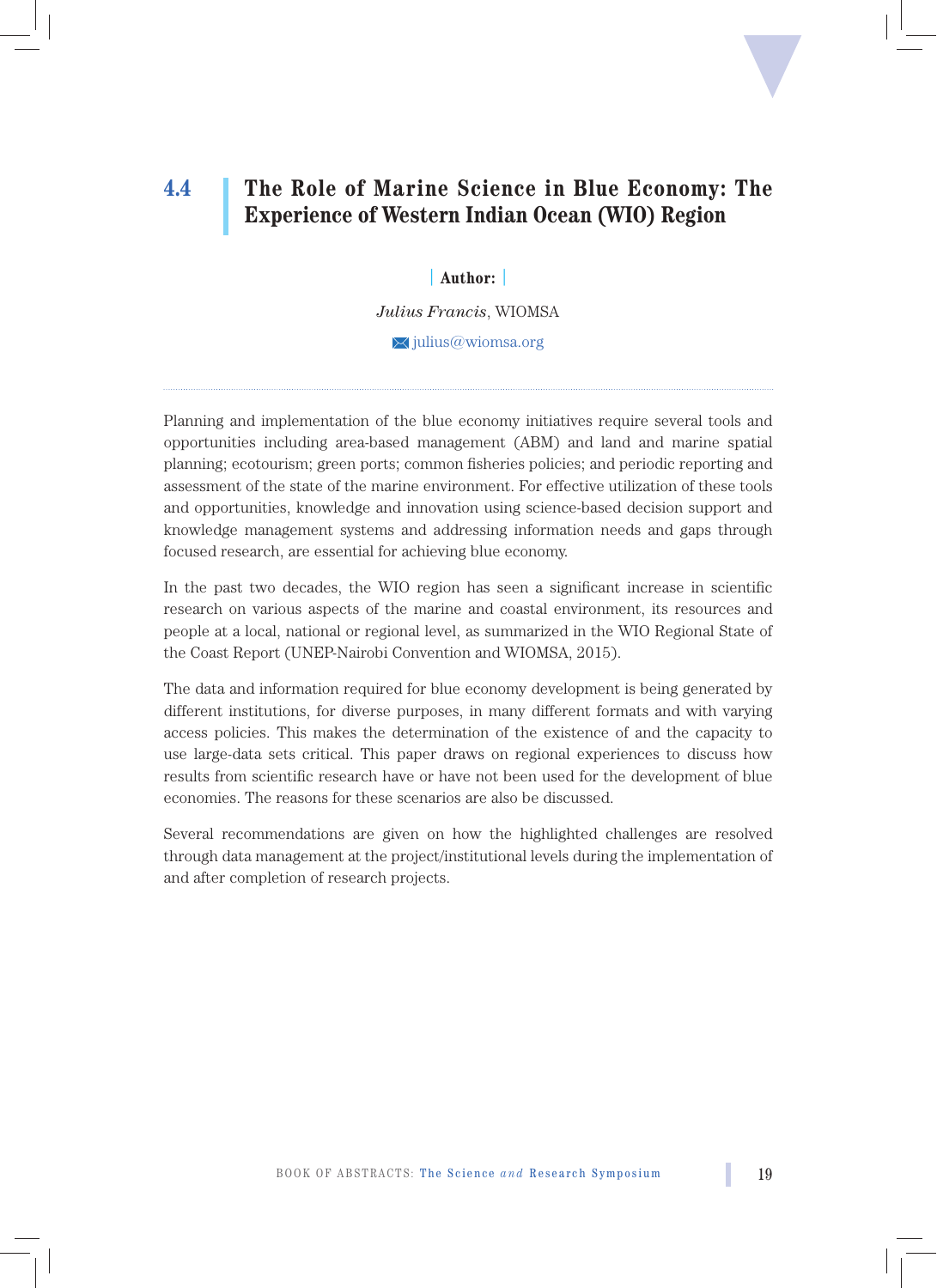## **5.** Concurrent Breakaway Sessions

### **5.1 Education and Building Capacities**

#### 5.1.1 **The Inclusive Blue Economy: Integrating Humans and Nature into Ocean Science for Management, Governance and Opportunities**

| **Author:** |

*Dr. Alida Bundy*, Fisheries and Oceans Canada, Bedford Institute of Oceanography PO Box 1006, Dartmouth, NS B2Y 4A2, Canada.  $\times$ alida.bundy@dfo-mpo.gc.ca

Humans are intimately connected to the Ocean, which is fundamental to life on earth, providing essential goods and services. Ocean ecosystems are dynamic, in a state of continual change and offer promise for future benefits through Blue Growth. However, the Ocean has traditionally been considered as vast and inexhaustible and our actions have led to numerous negative impacts on our oceans, coastal areas, coastal communities and marine-based businesses. How do we plan for Blue Growth while avoiding adding to these negative impacts?

Until recently, the major threat to ocean ecosystems was fisheries over-exploitation and we essentially failed to use science advice to manage ocean use for healthy, productive ecosystems. Now we have the additional threat of climate change and the opportunities of Blue Growth. Clearly there needs to be change in the way we do science writ large, what we consider as science, how we provide science advice, in the way that advice is used, how ocean ecosystems are governed, and in the governance structures themselves. There is a complex set of interactions, at multiple levels, between the natural, social and governing systems. In order to address the challenge of reconciling human use of the oceans and global change, we need to develop understanding of these interactions, their key drivers, impacts and responses. Approaches must necessarily be inter- and transdisciplinary, from local to global and at multiple scales. However, there are still major disconnects between natural and social sciences, science and

20 BOOK OF ABSTRACTS: The Science *and* Research Symposium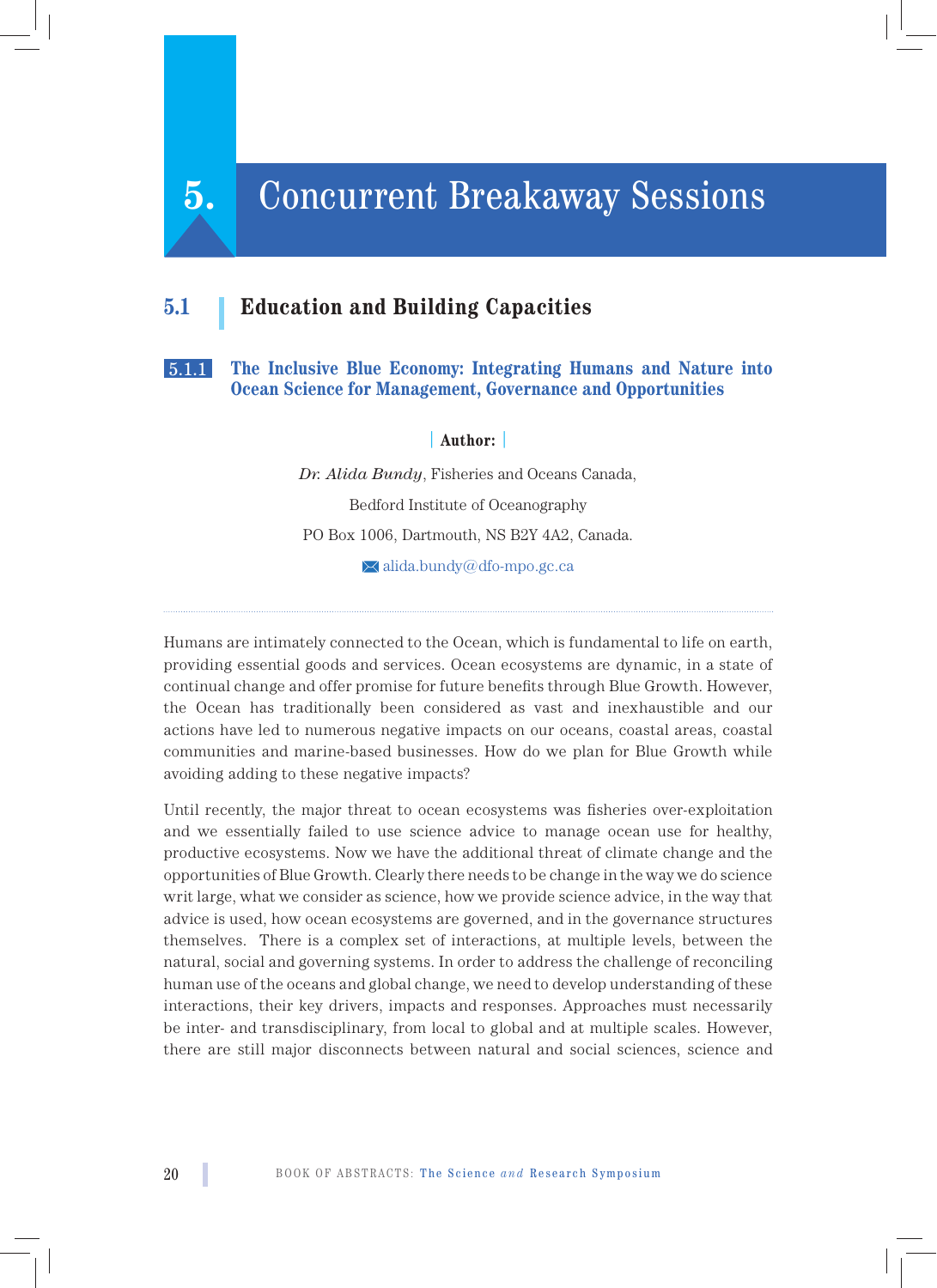policy, and public perception of global change, its causes and the "reality" of change. Our challenge is to address these disconnects and develop approaches to account for and to integrate both humans and nature into ocean science, management, and governance to provide the opportunities offered by Blue Growth. This presentation draws on Canadian and international experience to offer ways forward.

#### 5.1.2 **Knowledge Management and the Blue Economy; an Exploratory Research**

| **Author:** |

*Dr. Beatrice Matiri-Maisori* Riara University Business School P.O Box 105222, 00101 NAIROBI,  $\times$  beatricemaisori@gmail.com

The Blue Economy presents an untapped growth frontier for the emerging and developing Economies. Knowledge management aspects such as the knowledge Economy and Knowledge alliances present solid pillars for Africa's Blue Economy development. Knowledge alliances motivate organizations to enter into strategic alliances with other firms in order to balance knowledge deficiencies, obtain necessary competencies and or create new knowledge. Knowledge economy theory describes the need for professional support in organizations and is concerned with the This paper examines the nexus between knowledge and management and Blue Economy with a view to establishing the linkages. In addition, it focuses on evidence-based research in exploring the knowledge management practices in Kenya's blue economy with a view to documenting the practices. The paper does a comparison of practices in other developing and developed countries and recommends future strategic knowledge management directions that will catapult the growth of the Blue Economy. Production and distribution of knowledge a commodity for consumption within the organization's value chain. It is also concerned as with knowledge as a direct product of the value chain to be marketed outside the organization.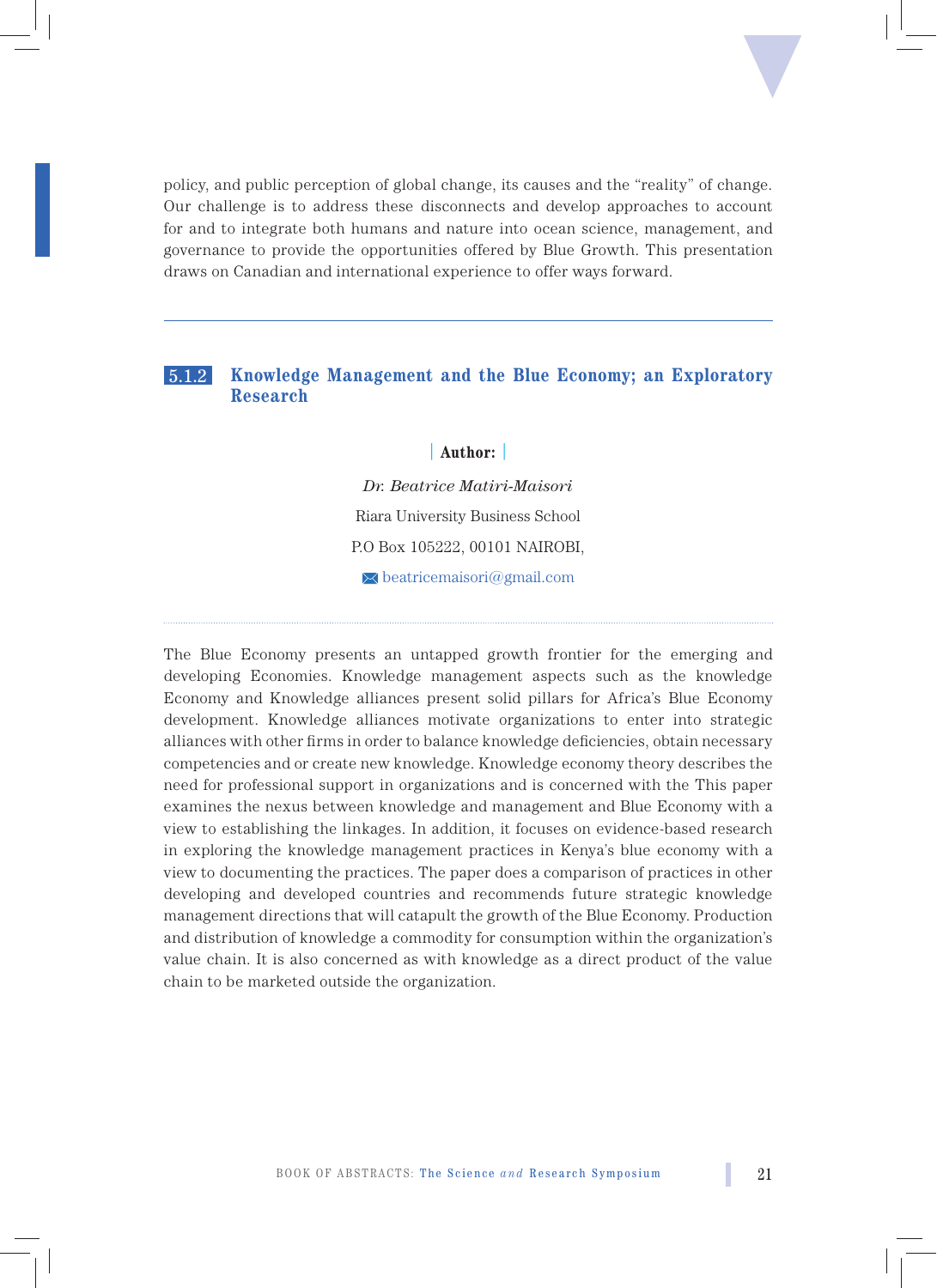#### 5.1.3 **Aquaculture for Food Security: Role of Academic and Research Institutions in Promoting Blue Economy**

#### | **Authors:** |

*Agnes Muthumbi* and *Betty Nyonje*

School of Biological Sciences, University of Nairobi, P.O. Box 30197-00100 Nairobi, Kenya

Kenya Marine and Fisheries Research Institute P.O. Box 81651 Mombasa, Kenya

Aquaculture is the fastest growing food production sector with an average annual growth of 9% over the past three decades (FAO, 2016). Yet sub-Sahara Africa lags behind with a production level that has stagnated at about 1% of the world production in spite its vast freshwater and marine resources. This is mainly because current aquaculture systems in Africa are largely traditional, extensive and operate below capacity. Until recently government policy in most African countries addressing the various problems was incoherent and resulted in rather scattered initiatives. Policy makers and research entities in Africa, as well as donor organizations, are now increasingly aware of this situation, especially in view of the aggravating food security situation in many countries. Kenya has had an unprecedented growth of aquaculture in the last few years as a result of the implementation of its National Aquaculture Development Strategy. Through the Economic Stimulus Program, which costed the government over 80 million US dollars, aquaculture was revamped from a production of 4,000 MT in 2008 to over 22,000 MT in 2014. Although the country has a potential of 14million MT annually and targets to achieve a production of over 100,000 MT in the short and medium terms, the latest statistics show a drop in the production to 15,000 MT by 2016. There is therefore need to invest in research in order to improve production through diversification of farmed fish species, genetic improvement, intensification of present systems, diversification into new more intensive systems, reduction of post-harvest losses and increased value addition and promotion of fish consumption. But even more importantly, development of the relevant expertise at both academic and vocational level is crucial to support the industry. In this paper we shall explore the role of academic and research institutions in enhancing and maintaining aquaculture production in Kenya.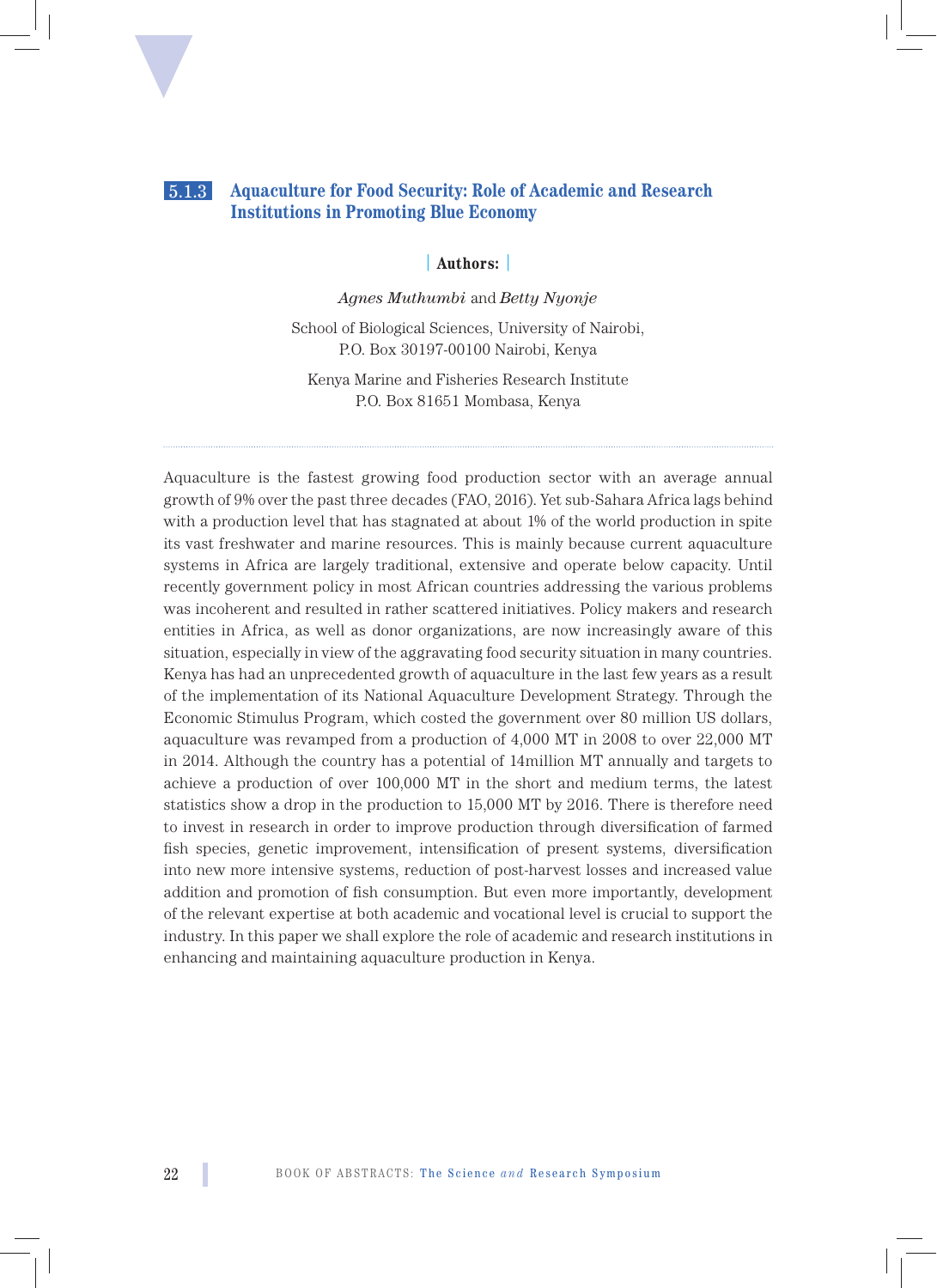#### 5.1.4 **Building Capacity for Climate Change Mitigation and Adaptation through Mainstreaming Climate Change in Curricula of Tertiary Training Institutions in Africa**

#### | **Authors:** |

*Jackson Efitre* \*(Presenting author) Department of Zoology, Entomology and Fisheries Sciences, College of Natural Sciences, Makerere University, P.O. BOX 7062, Kampala, Uganda  $\bowtie$  jefitre@cns.mak.ac.ug or jefitre@gmail.com

> *Vianny Natugonza* National Fisheries Resources Research Institute (NaFIRRI), P.O Box 343, Jinja, Uganda.  $\times$  viannynatugonza $@$ yahoo.com

> *Laban Musinguzi* National Fisheries Resources Research Institute (NaFIRRI), P.O Box 343, Jinja, Uganda.  $\times$  musinguzilaban@ymail.com

*Mark Olokotum* Department of Zoology, Entomology and Fisheries Sciences, College of Natural Sciences, Makerere University, P.O. BOX 7062, Kampala, Uganda markolokotum@yahoo.com

> *Shamim Naigaga*, National Fisheries Resources Research Institute (NaFIRRI), P.O Box 343, Jinja, Uganda.  $\times$  wapsham@gmail.com

> *Richard Ogutu-Ohwayo* National Fisheries Resources Research Institute (NaFIRRI), P.O Box 343, Jinja, Uganda. ogutuohwayo@gmail.com

Climate variability and change, which intensified since 1970s, is threatening natural resources and livelihoods in Sub-Saharan Africa where people depend on climate sensitive natural resources, such as agriculture and fisheries, but have limited capacity to adapt. Increasing human and institutional capacity for sustainable blue economy requires building capacity to generate and disseminate information and knowledge on threats such as climate change, its impacts, adaptation and mitigation through research, education and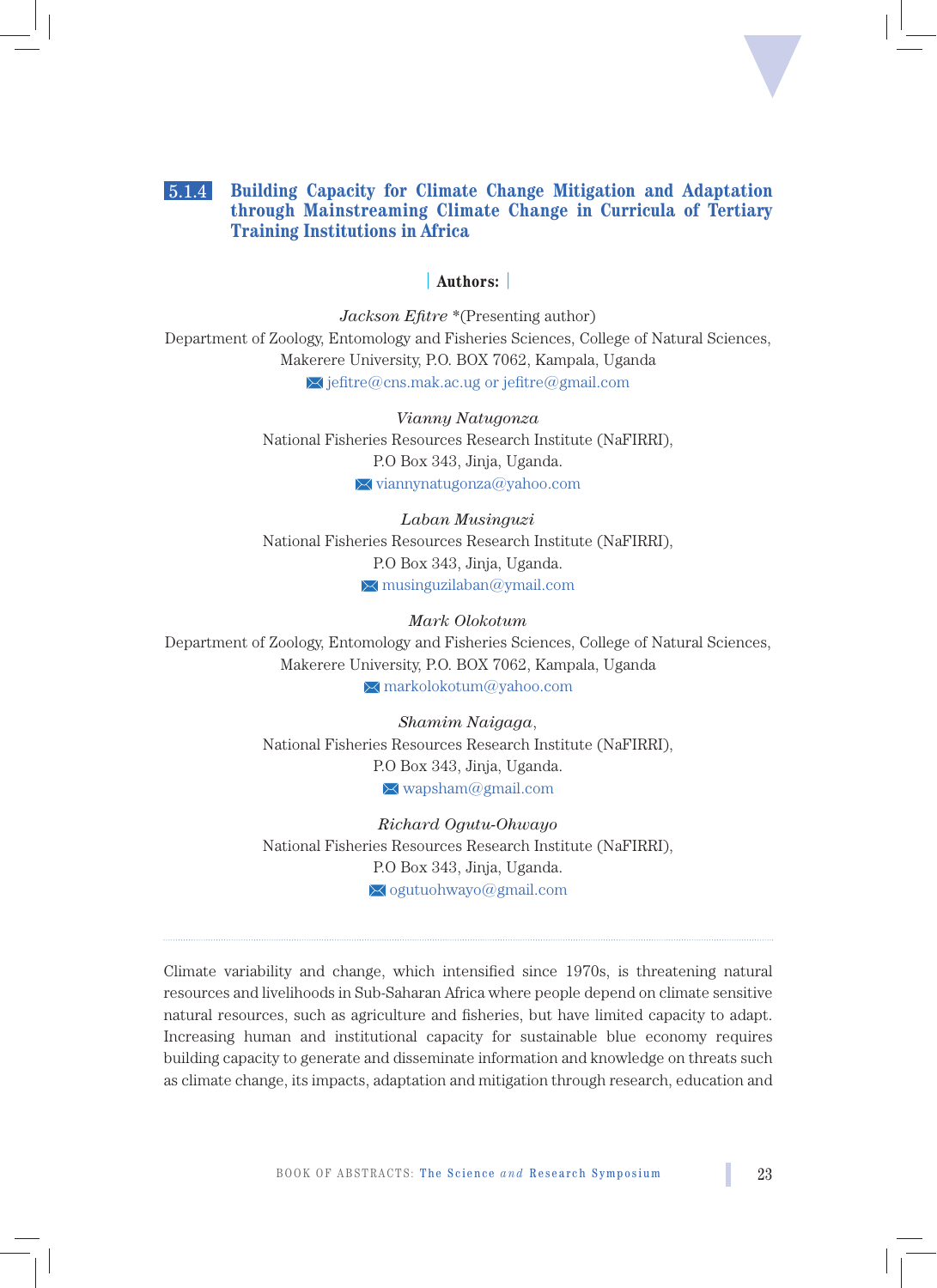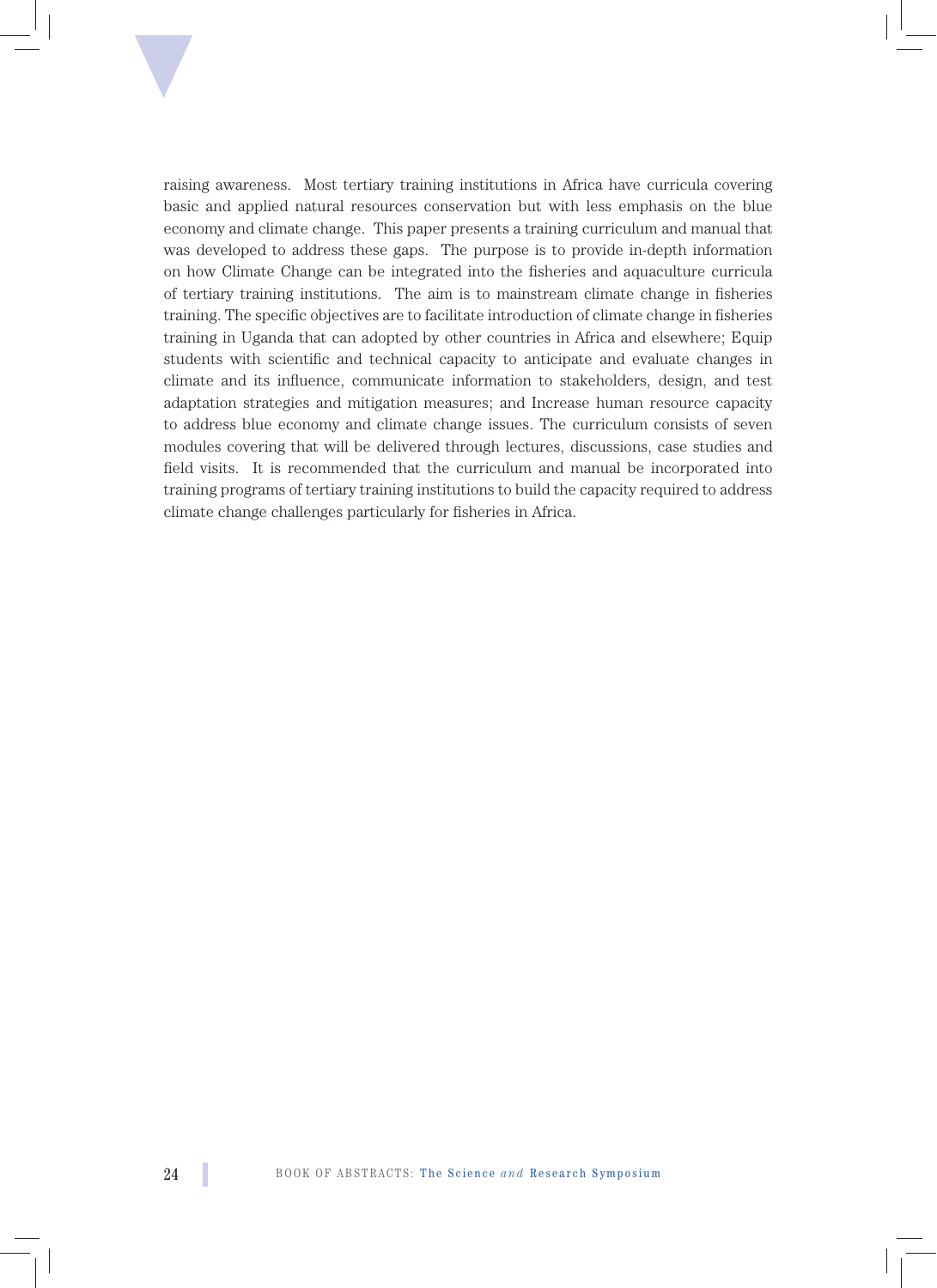## **5.2 Aquaculture Resources**

#### 5.2.1 **Advanced Aqua Farm with Food and Economic Security**

#### | **Author:** |

#### *Dotan Eyal* +972-544677904

dotan@d-p-agriculture.com

- 1- Modern advanced systems for growth fish in RAS (recycling aquaculture system) technologies, enabling high productivity with an emphasis on environmental protection
	- **•** Intensive system
	- Super intensive system
- 2- "central farm" model that enables improvement of: food security, economic security, and agricultural technological education

#### 5.2.2 **Aquaculture –Plans for Africa**

#### | **Author:** |

#### *Harrison Charo-Karisa*

WorldFish, Egypt and Nigeria

Abbassa Research Centre, Abbassa, Abou-Hammad, Sharkia, Egypt

#### $\times$  H.Karisa@cgiar.org

Aquaculture has been the fastest growing food production sector in the World over the past decades. Production volumes are at par with or in some cases surpass capture fisheries as a source of fish for human consumption. In recent years, Africa has seen a surge of growth in aquaculture production driven by investment by private sector and a renewed interest by African Governments. However, while other regions predict increased per capita fish consumption, Africa is likely to maintain or lower its fish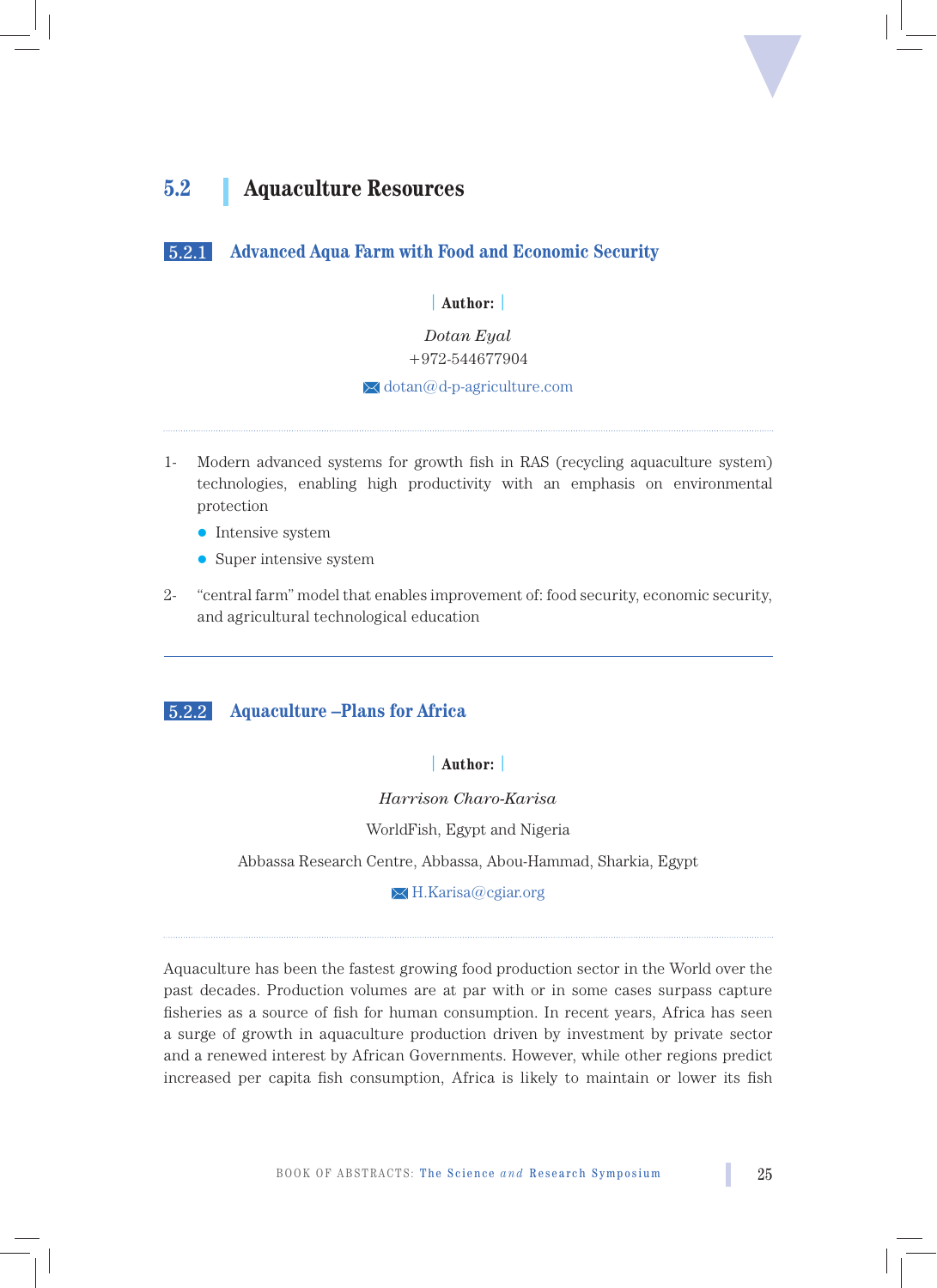

consumption levels if constraints to aquaculture development are not tackled. This paper explores historical trends and drivers for aquaculture growth, and indicates that although Egypt and Nigeria are by far the largest aquaculture producers with Egypt being the third largest producer of tilapia in the world, growth in aquaculture is still restricted to a few countries. It discusses the influence of policy and regulatory frameworks, national strategies, role of science and technology application, and capacity building on continent-wide efforts by different actors. It highlights contributions by African Union, African Development Bank (AfDB), International Fund for Agriculture Development (IFAD), WorldFish, World Bank, European Union, Swedish International Development Cooperation (SIDA), FAO and others on growth trends in the subsector. It discusses Africa-wide and regional plans for aquaculture growth and concludes that Africa is at the verge of a Blue Economy revolution that it must seize for further accelerated growth of aquaculture across the continent.

## 5.2.3 **Sustainable Aquaculture in the Blue Economy**

### | **Author:** |

*Min Kuanhong* (Professor on Aquaculture) Freshwater Fisheries Research Center Chinese Academy of Fishery Sciences Wuxi, China  $\times$  minkuanhong@ffrc.cn

Integrated agriculture-aquaculture systems in China have been practiced for ages. These practices have not only provided protein food for the world-wide consumers, created job opportunities, but also been a "food-saving", "water-saving" industry. The present paper will show both conventional agriculture-aquaculture systems and the most recent-improved technologies of the Chinese experience on aquaculture as well. The systems are effective for both aquaculture activities but also minimal use of water for maximal fish production through various bio-approaches of the water treatment. The paper will in details analyze the successful examples of flow-through system, Open RAS system with a minimal consumption of water sources. Keywords: integrated

agric-aquaculture, water and food-saving, flow-through systems, Open RAS.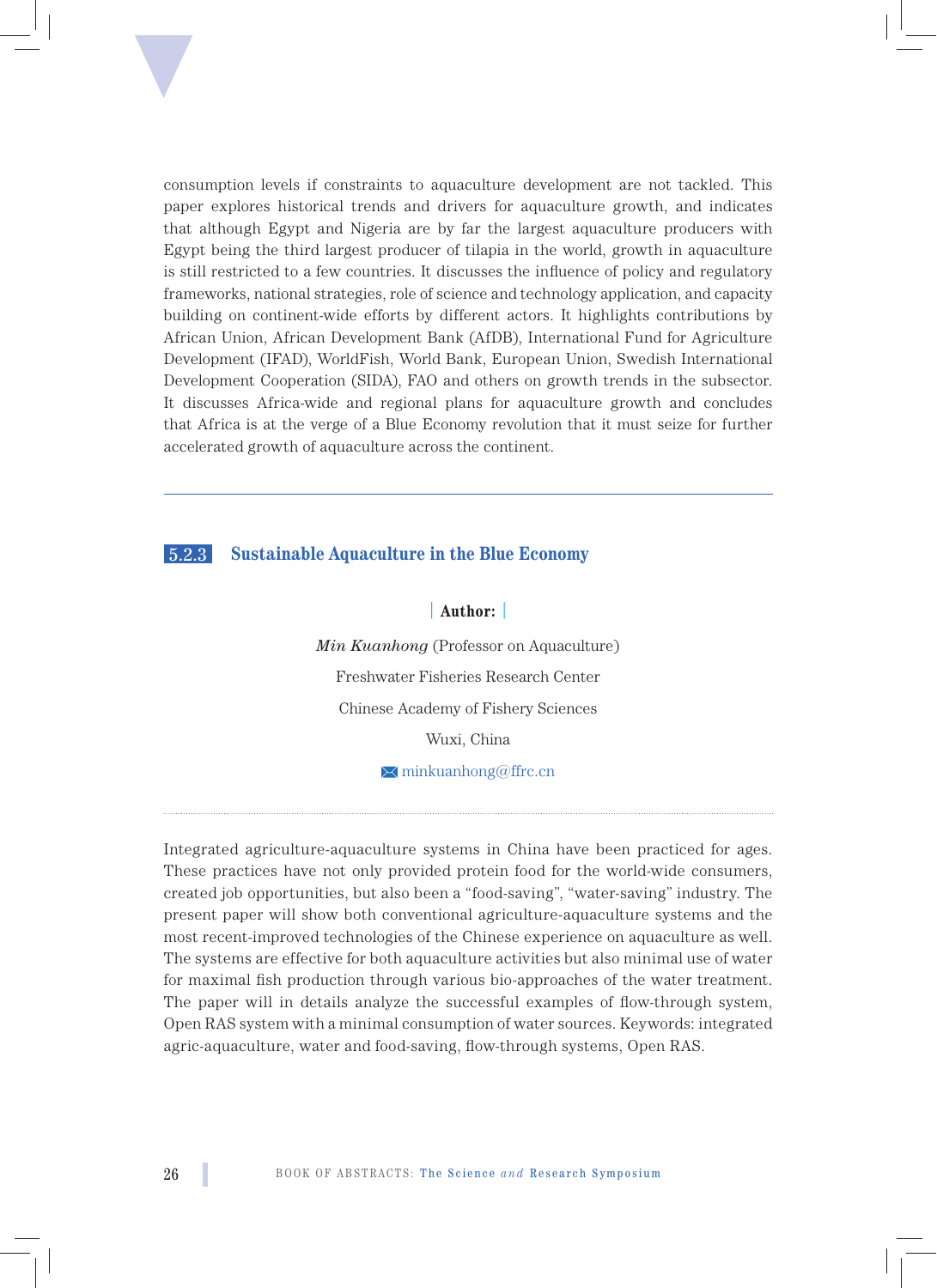### 5.2.4 **State of Cage Culture in Lake Victoria, Kenya**

#### | **Authors:** |

*Paul Orina*1\* *Erick Ogello*<sup>2</sup> , *Elijah Kembenya*<sup>1</sup> , *Cecilia Githukia*<sup>1</sup> , *Safina Musa*<sup>1</sup> , *Veronica Ombwa*<sup>3</sup> , *Venny Mziri*<sup>3</sup> , *Jacob Abwao*<sup>2</sup> , *Robert Ondiba*<sup>2</sup> , *John Okechi*<sup>3</sup> , (2018).

1 Kenya Marine and Fisheries Research Institute, Kegati Aquaculture Centre, P.O. Box 3259-40200, Kisii, Kenya

2 Kenya Marine and Fisheries Research Institute, Sangoro Aquaculture Station, P.O. Box 136-40111, Pap-Onditi, Kenya

3 Kenya Marine and Fisheries Research Institute, Kisumu Research Centre, P.O. Box 1881-40100, Kisumu, Kenya

\*Corresponding author:  $\times$  paulorina@gmail.com

Capture fisheries and aquaculture have remained important sources of food, nutrition, income and livelihoods to millions globally, with annual per capita consumption of fish in developing countries having increased from 5.2 kg in 1961 to 18.8 kg in 2013. In the contrary, low income food-deficit countries (LIFDCs) annual fish per capita consumption rose from 3.5 to 7.6 kg against 26.8 kg among industrialized countries. Between 2000 and 2011 Kenya recorded a decrease in the per capita fish consumption from 6.0 to 4.5 kg, a factor closely linked to low capture and aquaculture fish output (fisheries and aquaculture contributing paltry 0.8 percent to the country's GDP) against a growing population. Increased demand for animal protein and declining capture fisheries has seen aquaculture grow rapidly than any other food production sector over the past three decades accompanied with considerable social and economic benefits. The contribution of aquaculture to the world total fish production reached 43.1%, up from 42.1% in 2012. The rapid global aquaculture growth is directly related to technological advancement and levels of technological adoption and adaption specifically in the Asian continent. This has seen most developed and developing countries transit from semi-intensive to intensive and super intensive aquaculture production systems. The advancement has further seen an increase in use of race ways, re-circulating systems and use of automated aerators in ponds. In light of the Blue Economy potential, cage culture is fast gaining prominence in aquaculture production contribution. It is based on the investment and production scales, ease of management and underlying economic benefits that the Lake Victoria Kenyan side has since 2009 experienced a rapid growth on cage investment. This began with trials at Dunga and Obenge beaches by the Fisheries Cooperative Societies under the Beach Management Units (BMUs) in Kisumu and Siaya Counties respectively. However there has been limited documented success on these trials. Nonetheless, cage culture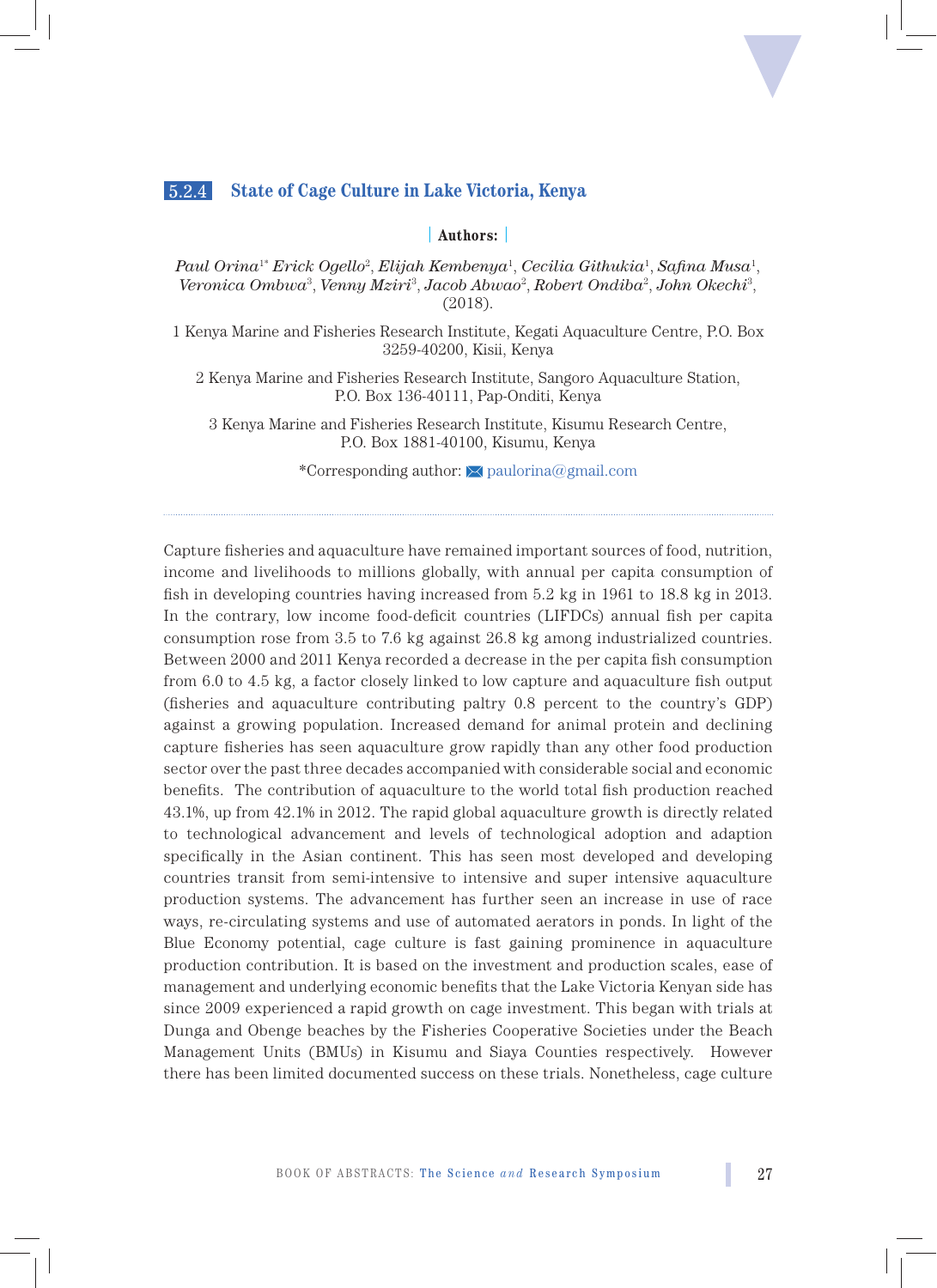picked up in the lake in 2012, through a participatory research approach by KMFRI who engaged Dunga BMU using locally fabricated mild metal frame cages  $(8\mathrm{m}^3)$  with great success. This later attracted interest resulting in the current 3696 cages across the five riparian counties with an estimated production capacity of 3,180 MT valued at Kshs 955.4 Million (9.6 million USD). Cage Culture in L. Victoria has created over 500 jobs directly and indirectly created income opportunities for over 4,000 people in rural and urban settings. Siaya County accounted for 85% (n=3141) of the 3696 cages documented. Cage construction materials included wooden, PVC, mild and galvanized metals and HDPE pipes with mild and galvanized dominating across the 5 counties. The sub-sector's value chain, its supportive value chains and associated enterprises are rapidly expanding thus creating jobs, enhancing incomes and ensuring food security in rural and urban areas. To commercialize cage culture activities, technological investment and its associated enterprises are gradually experiencing adaption to overcome competition from capture fisheries and imported fish. As cage culture commercialization takes root in Lake Victoria, there is urgent need to address issues such as conflicting interests in shared resource, introduction of exotic culture species, disease and parasite invasion, marine parks, and maximum carrying capacity among other aspects. This will require a trans-boundary and cross-border policy in light of devolution and the neighboring countries to ensure sustainable utilization of the lake as a common resource.

### 5.2.5 **Ocean-Inspired Protein Sources for Human Nutrition**

## | **Authors:** |

*Aleksander Patrzykat, McGinn, P., O'Leary, S., Tibbetts, S., Trautman, K.*

National Research Council of Canada Aquatic and Crop Resource Development Research Centre

1411 Oxford Street, Halifax, Nova Scotia B3H 3Z1, CANADA

Tel/tél: (902) 426-4080.

Aleks.Patrzykat@nrc-cnrc.gc.ca

For more than 75 years, the National Research Council Canada (NRC) has maintained world-recognized biomarine and agricultural research facilities and scientific expertise. These capabilities are currently being deployed to support Canada's Ocean Supercluster initiative based in Eastern Canada, and the Protein Industries Canada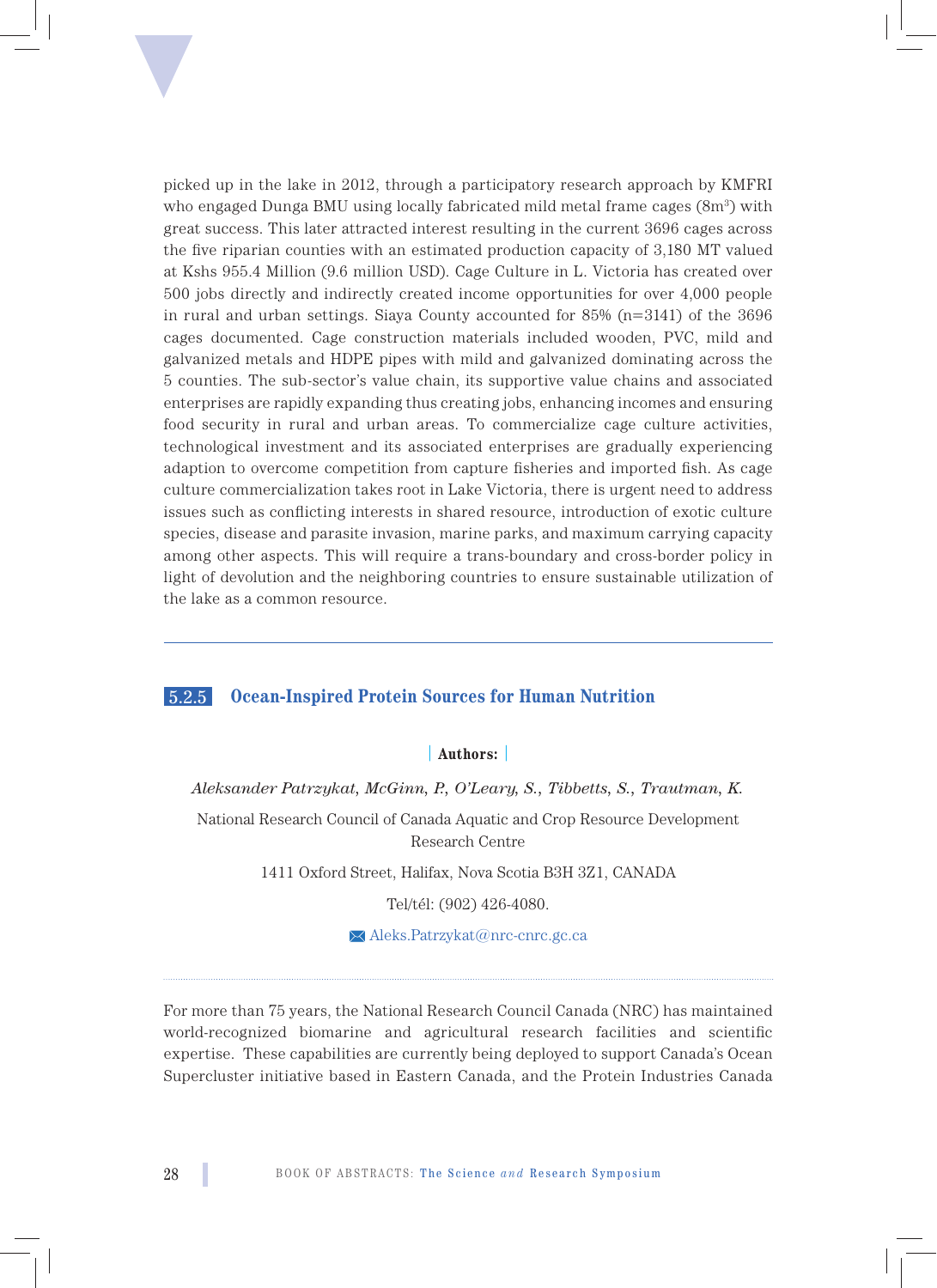Supercluster initiative based in the Prairies. NRC's R&D experience on both land and sea provide a unique view that spans marine and land-based food production. Many opportunities are now emerging in the space where these environments intersect.

Traditionally, when humans looked to oceans for food, they were essentially harvesting protein in the form of fish. Today we understand that sustainability issues limit the amount of protein we can obtain this way. We now use coastal regions for aquaculture – but the provision of fish feed, and especially its protein component, remains an issue – and offers opportunities for bridging land-based agriculture with aquaculture. We can also cultivate marine species, including algae, on land thus further blurring the land/ marine divide.

This presentation will provide a review of some of the complexities of cycling between marine and land environments to supply sustainable sources of protein, and will offer insights into relevant National Research Council Canada initiatives.

## 5.2.6 **Current Experimental Observations Making Kenyan Aquaculture Sector's Contribution to Poverty Reduction Insignificant**

#### | **Authors:** |

*Michael N.I. Lokuruka*, Ph.D., EBS, MKIFST Karatina University, Box 1957-10101, Karatina, and Public Service Commission, Box 30095-00100, Nairobi  $\times$  mlokuruka@gmail.com; *Martha K. Muteti,* M.Sc. Mwea AquaFish, Kirinyaga

 $\times$  muteti martha@yahoo.com

Aquaculture has expanded considerably in Kenya since 1992, with the introduction by the Kenya Government of the Economic Stimulus Programme. The sector relies mainly on Nile tilapia, the Common Carp and the North African Catfish, produced by extensive, semi-intensive and intensive culture methods. More than 70% of aquaculture farms in Kenya and in the study region, rear Nile tilapia by semi-intensive culture. Currently, the sector is facing a decline due to factors that this study aimed to unravel. To obtain the information required for the analysis, the Project relied on literature review, semistructured questionnaires, interviews, focus group discussions and observations in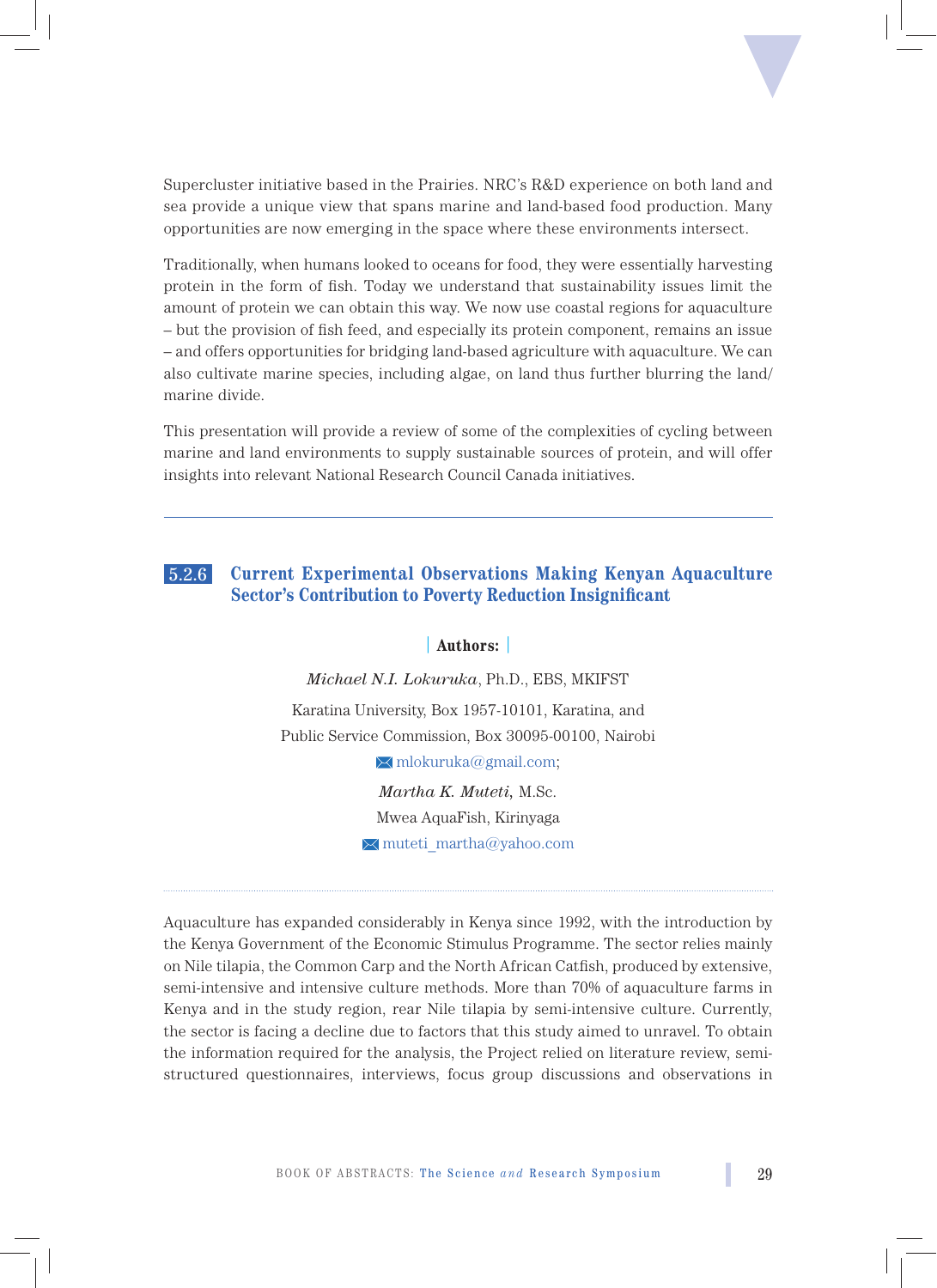Bomet, Kericho and Nakuru Counties, in the Rift Valley Region of Kenya. Eighteen farms, rearing Nile tilapia by semi-intensive culture, and using on-farm formulated feeds were purposively selected for the study. Three of the farms, one in each County and using commercial feeds, were part of the study. The project examined on-farm feed formulation methods; analyzed the composition of the formulated feeds; the manner of ingredient and feed handling and feeding practices, some aspects of production costs, extension and training service provision, and fish marketing, were also examined. The project established that the high cost of commercial feeds, drove farmers to on-farm formulation of fish feeds, most of which did not meet the nutrient requirements of growout tilapia. Commercial feeds manufacturers are located in the cities, thus making rural aquaculture enterprises incur high feed transportation costs. Some of the commercial feeds did not meet the Official Kenya nutrient Standards for grow-out tilapia. The project established that farmers are not getting appropriate education to enable them run the enterprises profitably. Moreover, most fish take more than 1 year, and some as long as 2 years to reach table-weight, making them unaffordable. From the results of this study, we recommend that the State Department of Fisheries be elevated to a Ministry, which should make aquaculture a major operational and results area. Also, Counties should place emphasis on aquaculture as a strategy for poverty reduction among its resident farmers, with the keen support of the Ministry. We recommend that credit to farmers or subsidy of fertilizer, seed, feeds, etc. be provided, alongside appropriate extension services, and aggressive marketing of fish to consumers; Scientific feed formulation, and good animal management and business practices should be emphasized, if the sector has to contribute significantly to poverty reduction.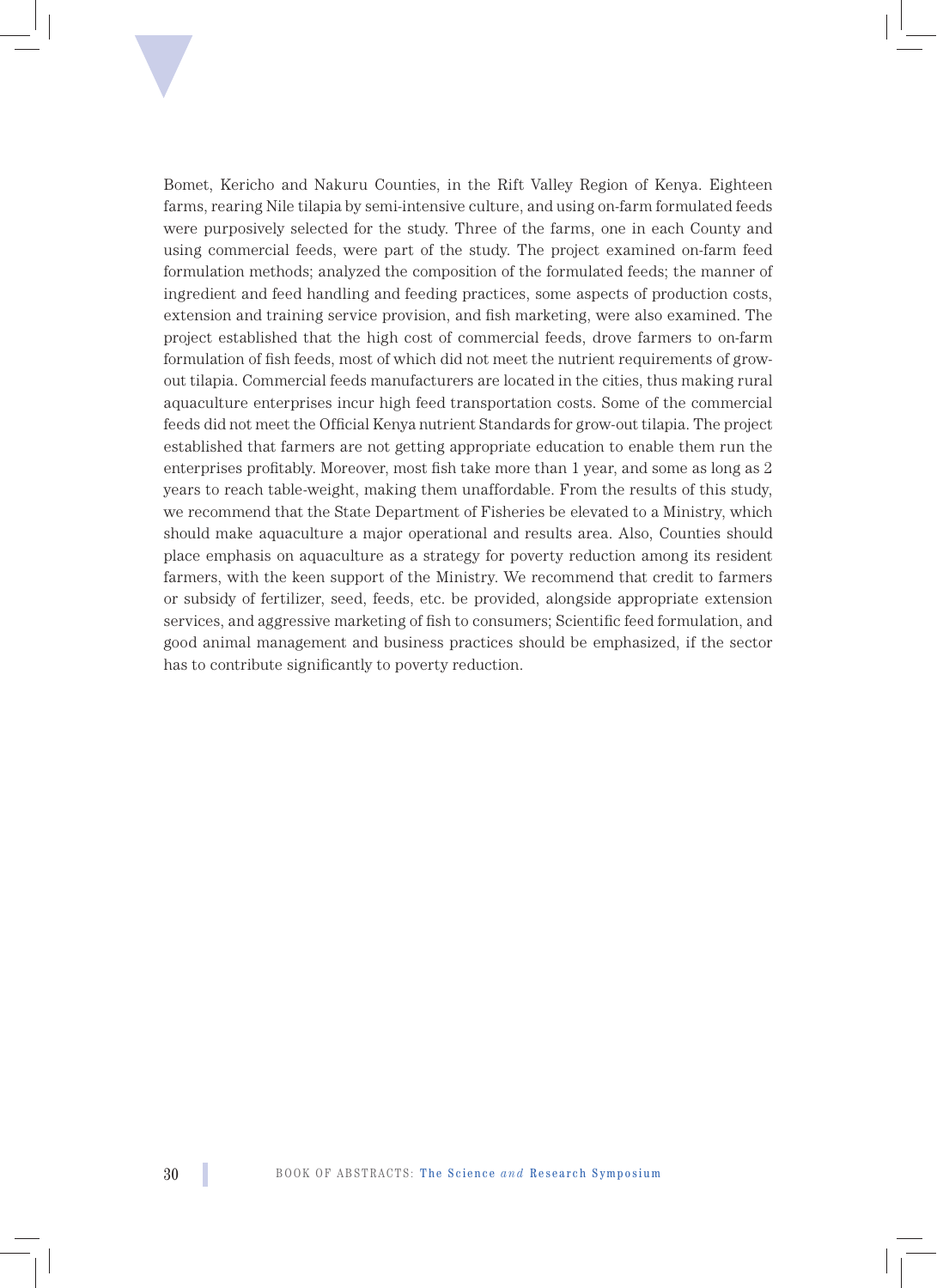# **5.3 Pollution – Free Water Bodies**

## 5.3.1 **Minimizing Heavy Metals in Landfills and Waterways Through Unique Commercially Viable Approaches**

### | **Authors:** |

*Dr. Christophe Frankiewicz, Dr. Martin M. Thuo*

In 2014, 23 million metric tons of metallic wastes were generated in the US. In addition, >4 million metric tons of metal-containing e-wastes with >\$20 billion of precious and rare metals entered the waste stream [1], [2]. Copper, one of the most common materials, is recycled or reinjected in the manufacturing stream at a recovery rate of only »28%[3]. Indeed, the recovery rate for indium, a critical material (i.e., a chemical element at high supply risk) used in electronics applications, is even lower, at <1%, similar to that of other critical materials. Current metal extraction technologies face important limitations, including inefficiency, high energy-cost [4] and environmental concerns, that prevent higher recycling rates. Sep-All LLC provides a novel low-heat technology platform enabling the extraction of metallic elements from waste streams while adding a value to the materials through their conversion into high-value micro- and nano-materials (MNM). The technology combines two inventions: an extractive metallurgy technology and a micro- / nano-materials fabrication process.

This low-heat extractive metallurgy process has been patented at Iowa State University (ISU) by the two co-founders of Sep-All (US application #: 62/493,109[5], option agreement signed between Sep-All and ISU). The technology exploits interfaces to control metastability across a material, leading to either frustrated solidification (stabilized undercooling [6]) or phase-evolution and de-mixed high-energy states, which is the basis of SCRAPSTM, Sep-All's technology (SCRAPS = Stress and Chemical Reactivity Assisted Process for Separation) [7]. By exploiting the effect of surface-applied stresses (thermodynamic, mechanical and chemical) on the bulk of a mixed material, we are developing a method to de-mix a material by maintaining it far from equilibrium (dynamic), allowing us to navigate its energy landscape far from the limitation of Gibbsian thermodynamics, and therefore attain de-mixing.

To maximize the effect of interfaces on the SCRAPSTM separation process, experimental studies were carried at the micro- and nano-scale (as the particle diameter d is reduced, the surface area increases, as  $1/d^2$ ). A felicitous choice of chemical solvents enables the control of phase re-organization during separation of the "frustrated" materials, resulting in the formation of controlled unique MNM shapes.

Sep-All innovations have great potential to have a direct impact on the worldwide blue economy and society by decreasing the contamination of landfills with heavy metals. Sep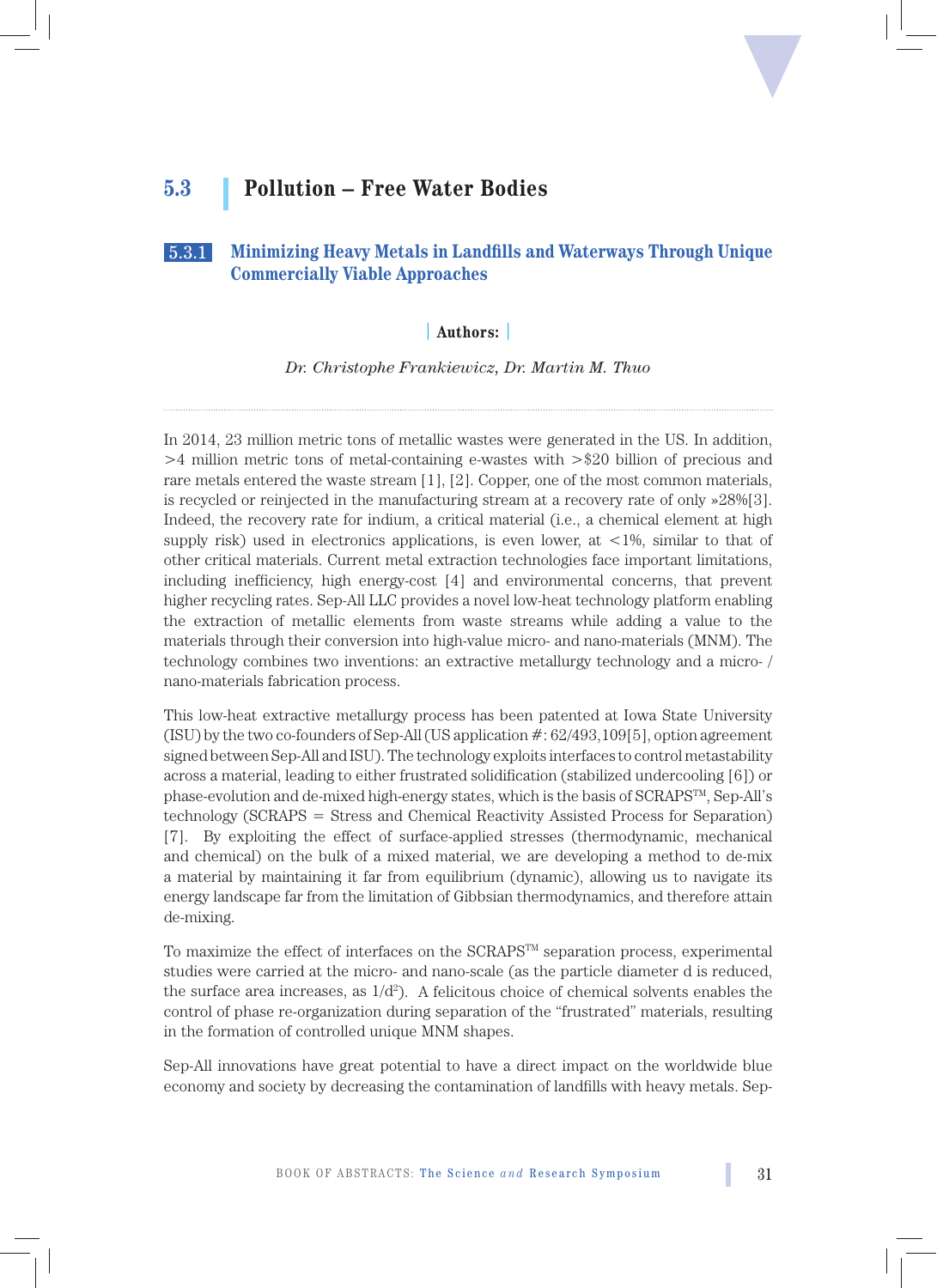All provides a solution minimizing the pollution of water sources by offering a low-carbonfootprint solution with non-toxic reagents, and a higher efficiency compared to smelting and leaching, the two current processes largely responsible for the industrial pollution of rivers, lakes, seas and oceans.

- [1] F. & Sullivan, "E-waste forecast," 2018.
- [2] U. S. E. P. A. (EPA), "Advancing Sustainable Materials Management: 2014 Fact Sheet," Washington, DC 20460, 2016.
- [3] T. G. Goonan, "Copper Recycling in the United States in 2004," 2004.
- [4] ABB, "Preserving power quality for cost effective smelter power consumption," *Repr. from Alum. World*, vol. 1, 2009.
- [5] M. Thuo, C. Frankiewicz, and J. Sporrer, "Mechano-chemical de-mixing of metal alloys and mixed materials," US15731498 / US20170368610A1 Application, Jun-.
- [6] I. D. Tevis, L. B. Newcomb, and M. Thuo, "Synthesis of liquid core-shell particles and solid patchy multicomponent particles by shearing liquids into complex particles (SLICE)," *Langmuir*, vol. 30, no. 47, pp. 14308–14313, 2014.
- [7] C. Frankiewicz, J. Sporrer, S. Cinar, and M. Thuo, "Phase separation of critical materials with limited environmental impact and high recovery rate for purification and recycling purposes.," *Nat. Sustain.*, vol. In prepara, 2018.

## 5.3.2 **Adaptive Management to Coral Reef Systems in Kenya: Addressing Pollution**

#### | **Author:** |

#### *Cornelius Were Okello*

Sustainable development and exploitation of Kenya's marine resources is necessary when focusing on the achievement of the UN summit of Sustainable Development Goals and the country's Vision 2030 plan. Coral reefs play a vital role in sustaining the country's economy in terms of income generation from tourism and fisheries and creating job opportunities for many coastal communities. However, unregulated coastal developments together with expanding human population have been shown to threaten these ecosystems. Nutrients released from the discharged poorly treated and untreated urban and industrial wastewater into the coastal and marine ecosystem have contributed to destruction and degradation in coral reef systems by reducing water quality and enhancing growth of macro algae. Changes in reef conditions will affect their ability to provide ecosystem services (ES) that sustain human livelihoods. Conservation and management are therefore, necessary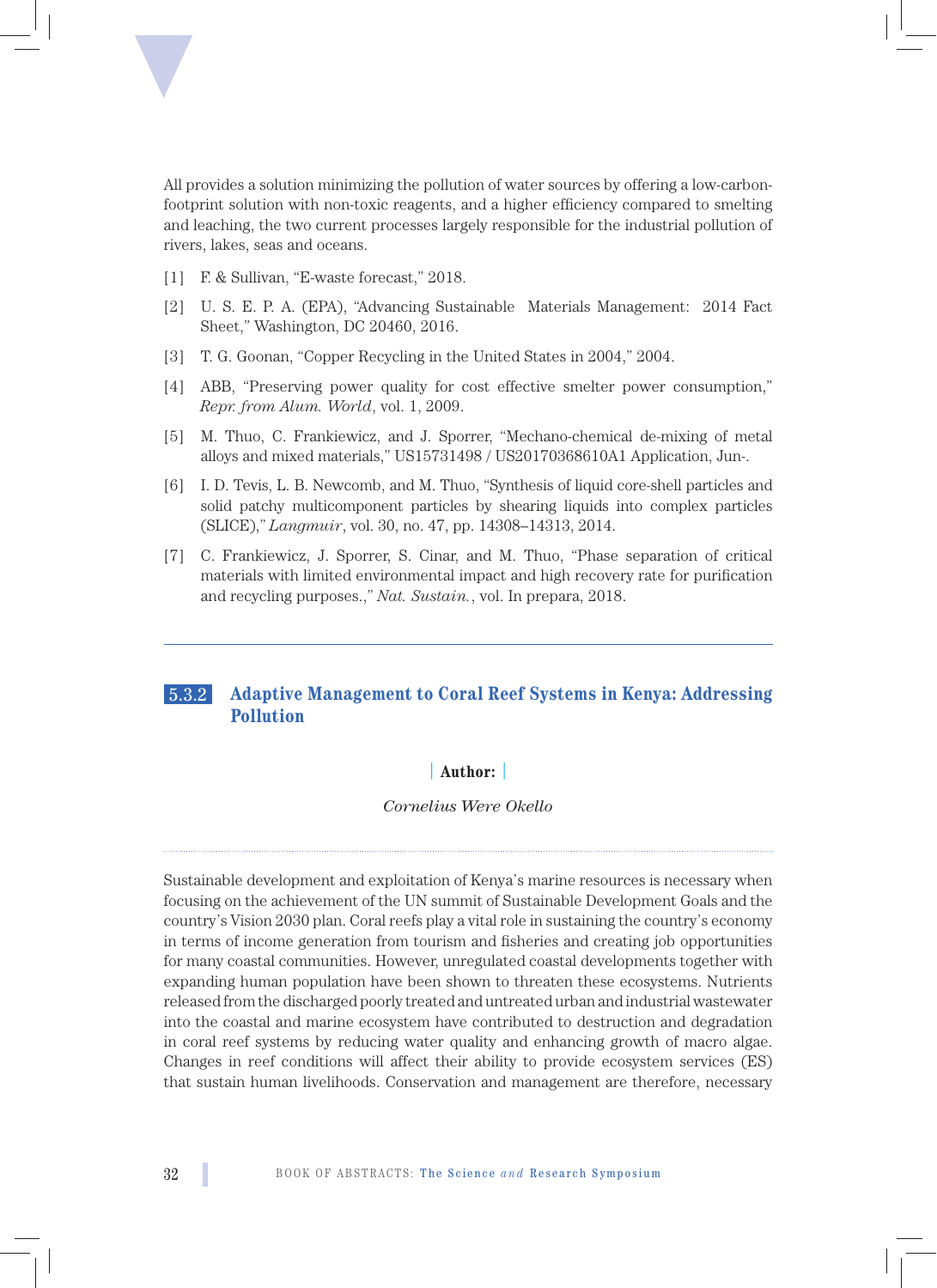to ensure maintenance of the integrity of these systems and improve ES provisions. This study looks at water quality in terms of nutrients quality and quantity and examines the coral reefs health as well as algal coverage along Mtwapa Creek, Mombasa Marine Park and Mombasa Marine Reserve exposed to different nutrient sources in the Kenyan Coast, particularly raw sewage from Shimo La Tewa Prison. Furthermore, the research proposes management intervention to save coral reefs in the region; involve local communities through education and awareness creation on the need for waste management, and the impact of urban waste on reef systems and champion management practice change in priority areas

## 5.3.3 **Decarbonization Pathways for International Maritime Transport: A Model-Based Policy Impact Assessment**

#### | **Authors:** |

#### *Ronald A. Halim*, *Lucie Kirstein, Olaf Merk* and *Luis M. Martinez*

Presenting author: *Lucie Kirstein*, International Transport Forum, Organisation for Economic Co-Operation and Development (OECD), Paris

Sustainability Journal 2018, 10(7), 2243;

https://doi.org/10.3390/su10072243

International shipping has finally set a target to reduce its CO2 emission by at least 50% by 2050. Despite this positive progress at the International Maritime Organization (IMO), this target is still not sufficient to reach Paris Agreement goals since CO2 emissions from international shipping could reach 17% of global emissions by 2050 if no measures are taken. A key factor that hampers the achievement of Paris goals is the knowledge gap in terms of what level of decarbonization it is possible to achieve using all the available technologies. This paper examines the technical possibility of achieving the 1.5° goal of the Paris Agreement and the required supporting policy measures. We project the transport demand for 6 ship types (dry bulk, container, oil tanker, gas, wet product and chemical, and general cargo) based on the Organization for Economic Co-operation and Development's (OECD's) global trade projection of 25 commodities. Subsequently, we test the impact of mitigation measures on CO2 emissions until 2035 using an international freight transport and emission model. We present four possible decarbonization pathways which combine all the technologies available today. We found that an 82–95% reduction in CO2 emissions could be possible by 2035. Finally, we examine the barriers and the relevant policy measures to advance the decarbonization of international maritime transport.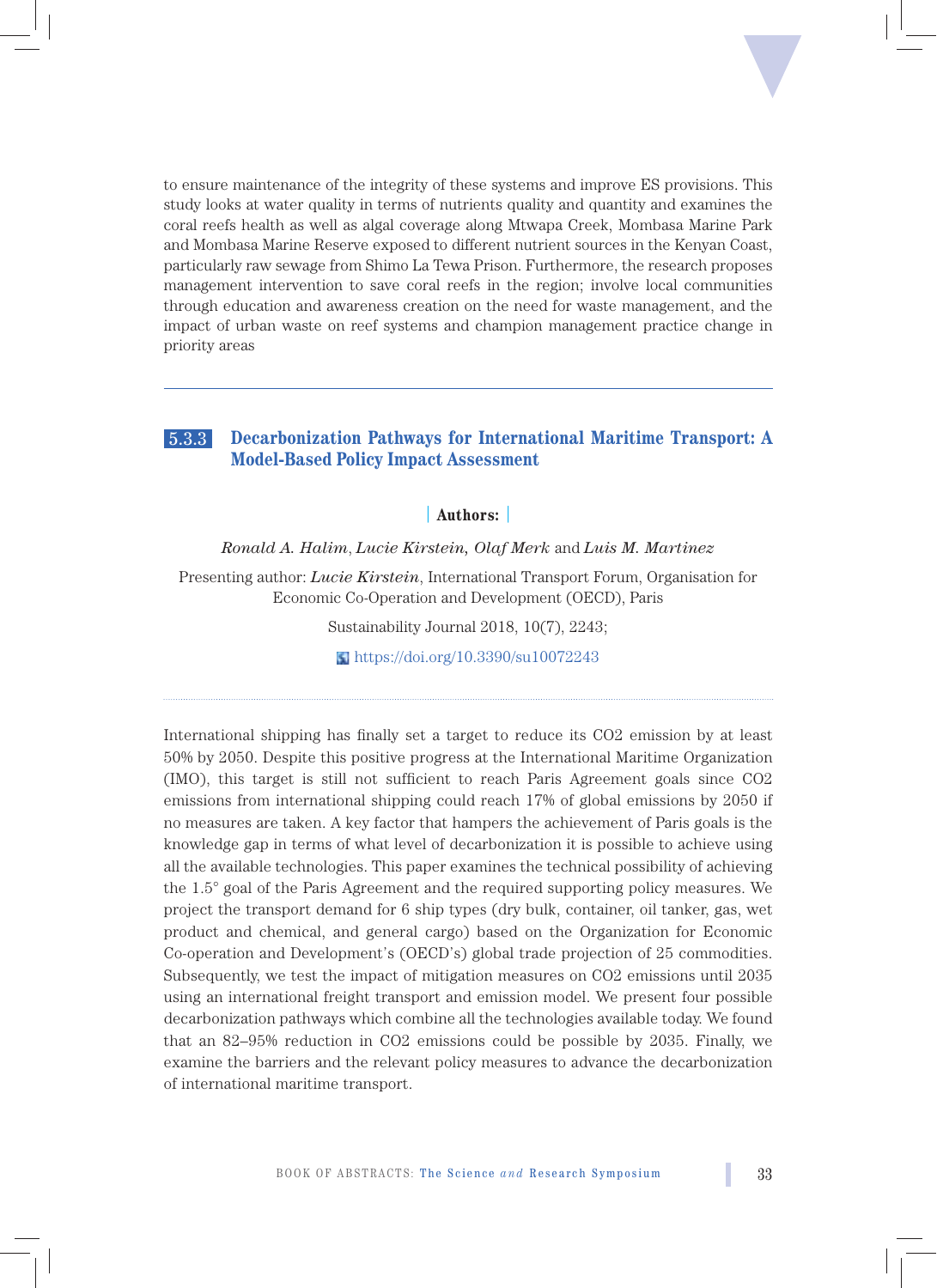## 5.3.4 **Global Ocean Acidification Observations Support the Sustainable Use of Marine Resources,**

#### | **Authors:** |

*Bronte Tilbrook* (CSIRO Oceans and Atmosphere & Antarctic Climate and Ecosystems CRC

> PO Box 1538, Hobart, Tasmania 7000 Australia,  $\times$  bronte.tilbrook@csiro.au)

*Kirsten Isensee* (Intergovernmental Oceanographic Commission of UNESCO, Ocean Science Section, 7 place de Fontenoy, 75732 Paris cedex 7, France  $\times$ k.isensee@unesco.org)

*Libby Jewett* (National Oceanic and Atmospheric Administration, Ocean Acidification Program, 1315 East-West Hwy, Silver Spring, MD 20910, USA,  $\times$ libby.jewett@noaa.gov)

*Katherina School* (Intergovernmental Oceanographic Commission of UNESCO, Ocean Science Section, 7 place de Fontenoy, 75732 Paris cedex 7, France  $\times$ k.ischoo@unesco.org)

The Sustainable Development Goal 14 aims to *"conserve and sustainably use the oceans, seas, and marine resources"*, and consists of 10 targets. The Global Ocean Acidification Observing Network (GOA-ON) is particularly involved in supporting countries to achieve Target 14.3, which aims to *"minimize and address the impacts of ocean acidification, including through scientific cooperation at all levels"*. GOA-ON currently has almost 500 members from 80 countries and coordinates the development of sustained ocean acidification observing systems from local to global scales. GOA-ON and partners organise international meetings and capacity-building workshops, which include technical training , lectures and providing some sensing equipment ('GOA-ON in a box') to scientists. The development of regional collaborative hubs e.g. the Latin American Ocean Acidification Network (LAOCA) and WESTPAC, are significant achievements that are bringing together local expertise to tackle the issue of ocean acidification.

The SDG Target Indicator 14.3.1 calls for "average marine acidity measured at an agreed suite of representative sampling stations" (IOC-UNESCO is the custodian agency). This methodology provides detailed guidance to scientists and countries in terms of variables to measure and how, best practices guidelines established by the ocean acidification community. It also provides recommendations on how to report the collected information in a manner that ensures it is transparent, traceable and can be utilised in a global comparison of pH measurements. Through this process, GOA-ON directly contributes to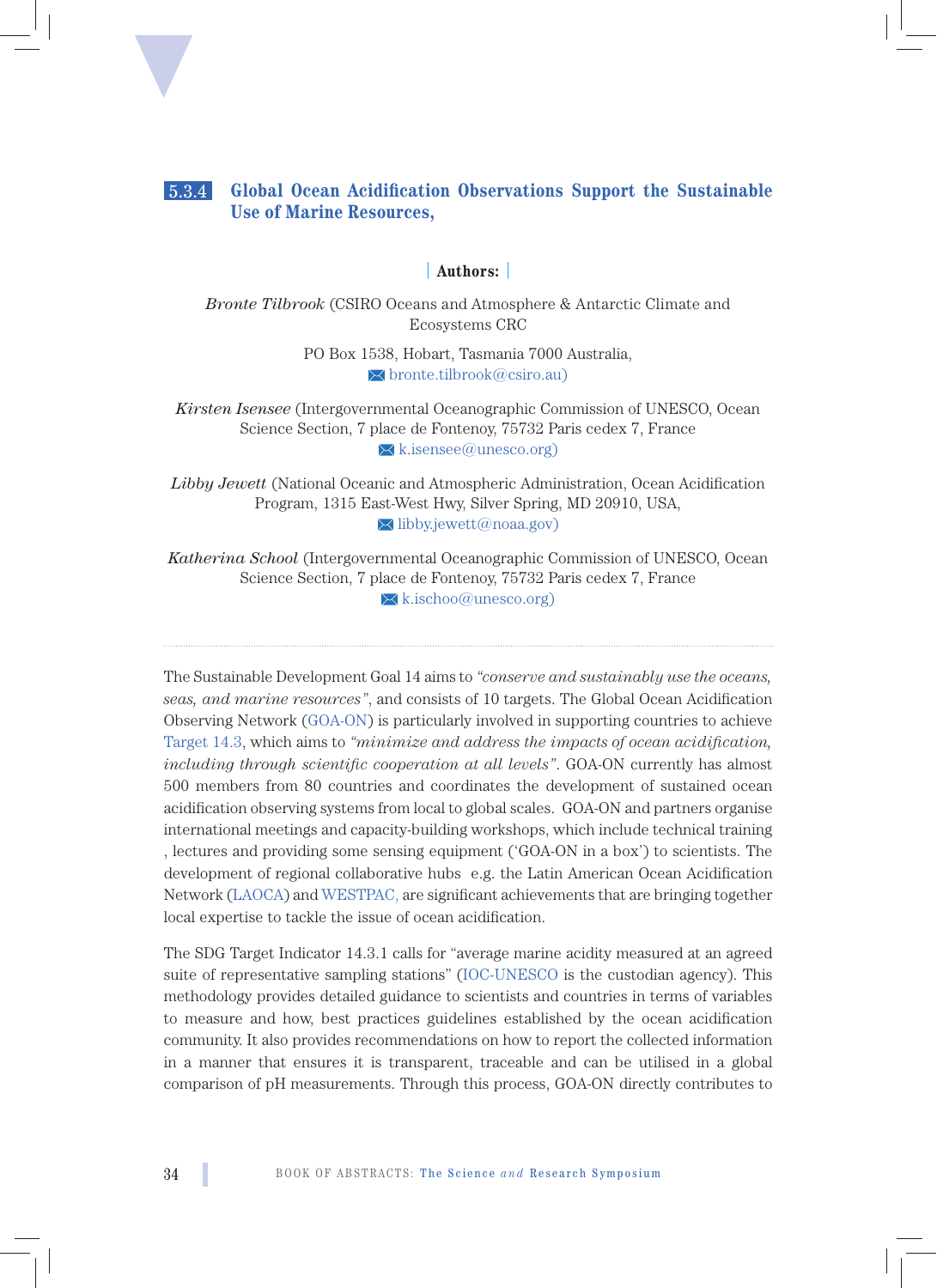the achievement of SDG Target 14.3. The collective expertise of GOA-ON in science and policy ensures the development of a guiding vision for the collection and sharing of ocean chemistry data, which in the future will extend to biological data.

## 5.3.5 **The Economic Implications of Ocean Acidification on Shellfish Fisheries and Aquaculture: UK Case Study;**

| **Authors:** |

*Stephen C Mangi, Jeo Lee, John K. Pinnegar, Robin J. Law, Emmanouil Tyllianakis* and *Silvana N.R. Birchenough*

Affiliation: Centre for Environment, Fisheries & Aquaculture Science (Cefas), Unit 1 1st Floor, Plymouth Fish Quay, Plymouth, PL4 0LH, United Kingdom.

 $\times$  Mangistephen.chai@cefas.co.uk

Shellfish harvesting accounts for over  $\frac{1}{3}$  of total fisheries landings by value in the United Kingdom. Contributing over £400 million each year, shellfish aquaculture and wildcapture shellfish fisheries are important economic drivers in the UK. Ocean acidification could affect some of these species, affecting their survival as some of their shells could be affected by low pH conditions. Applying the net present value (NPV) and partial equilibrium (PE) models, we estimate both direct and economy-wide economic losses of shellfish production by 2100. Estimates using the NPV method show that the direct potential losses due to reduced shellfish production range from 14% to 28% of fishery NPV. This equates to annual economic losses of between £3 and £6 billion of the UK's GDP in 2013, for medium and high emission scenarios. Results using the PE model showed the total loss to the UK economy from shellfish production and consumption ranging from £23 - £88 million. The results from both the direct valuation and predicted estimate for the economic losses on shellfish harvest indicate that there are regional variations due to different patterns of shellfish wild-capture and aquaculture, and the exploitation of species with differing sensitivities to ocean acidification. These results suggest that the potential economic losses vary depending on the chosen valuation method. This analysis is also partial as it did not include a wider group of species in early-life-stages or predator-prey effects. Nevertheless, findings show that the economic losses to the UK and its devolved administrations due to ocean acidification could be substantial. We conclude that addressing ocean acidification with the aim of preserving commercially valuable shellfish resources will require regional, national or international solutions using a combined approach to reduce atmospheric  $\mathrm{CO}_2$  emissions and shift in focus to exploit species that are less vulnerable to ocean acidification.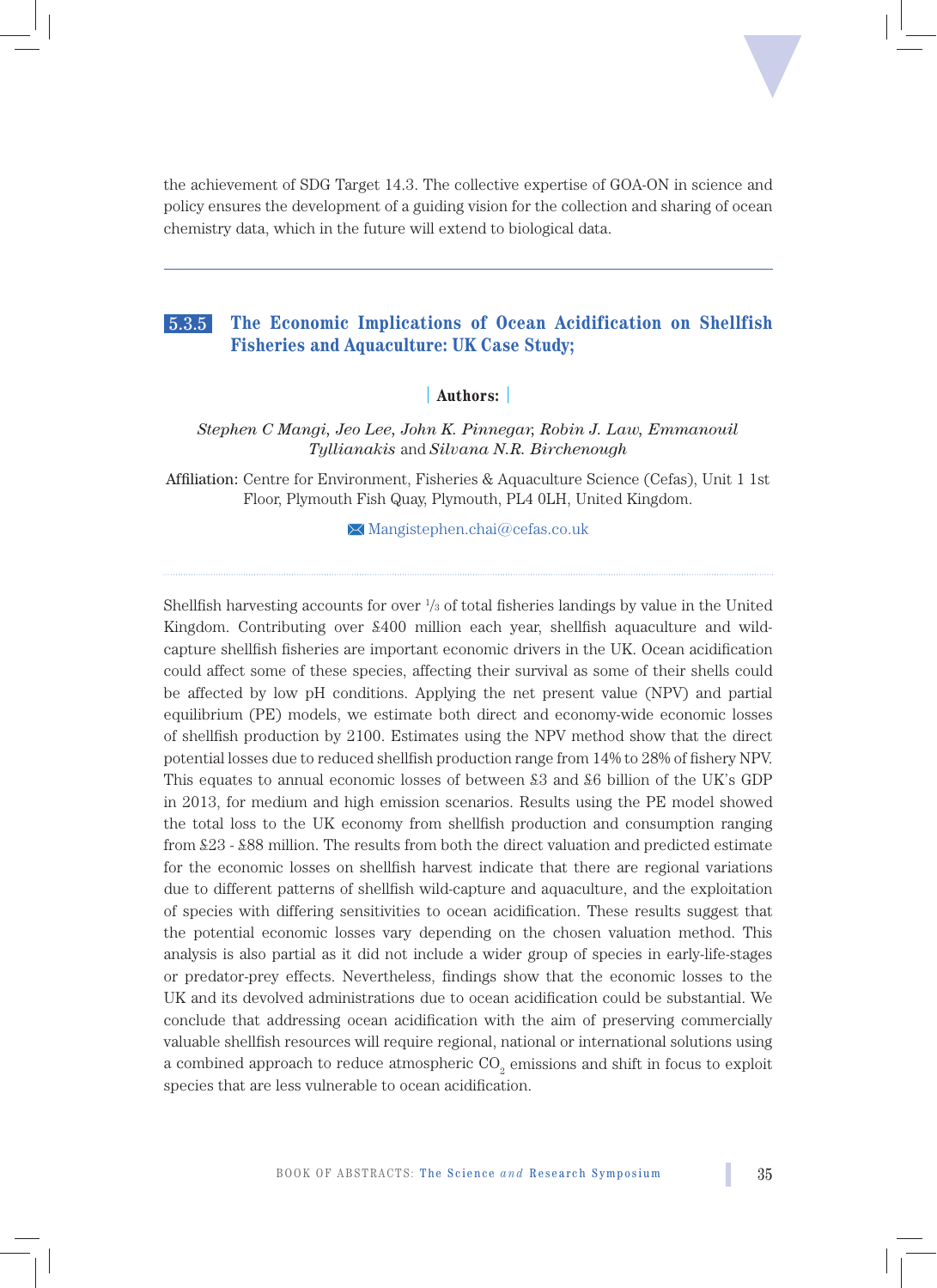## 5.3.6 **Metagenomic Assessment of Anthropogenic Impact on Marine Microorganism: Applications for Sustainable Marine Resource Management**

| **Authors:** |

*Sammy Wambua*1,2, *Santie de Villiers*1,3, *The Coral Metagenomic Study Group*\*

1 Pwani University Bioscience Research Centre, PO Box 195 (80108) Kilifi – Kenya,

2 Department of Biological Sciences, Pwani University, PO Box 195 Kilifi – Kenya

3 Dept. of Biochemistry & Biotechnology, Pwani University, PO Box 195 Kilifi, Kenya

Correspondence:  $\ltimes$  sammywambua@gmail.com

The coral reef biodiversity in the Western Indian Ocean (WIO) is the second largest globally, presenting a huge potential wealth for the WIO region due to the significant economic role played by oceans through provision of food, jobs, tourism and fisheries. However, the Blue economy potential of the WIO region remains largely untapped. In Kenya, for instance, the marine resources earn the country only  $\approx$ US\$ 2.5 billion annually, accounting for less than 4% of the GDP. Research is critical for a holistic understanding of the marine ecosystems which is requisite in informing sustainable marine resource management in the effort to fully exploit the Blue economy. However, WIO is arguable the least studied, especially in regard to molecular mechanisms of natural processes in the marine environment including molecular interactions in marine organisms. In this effort, the Coral Metagenomics Research Group (CMRG) at Pwani University is working on established approaches in molecular biology with potential applications in sustainable marine resource management including Metagenomics, Meta-transcriptomics and Pollution Source Identification. Metagenomics, the genomelevel characterization of organism communities in environmental samples offers the best approach to study marine communities. The current studies at CMRG is focussed on anthropogenic impacts on coral-reef-associated microorganisms on the Kenyan Indian Ocean. The approaches use coral mucus samples, water and sediments in identification of pollution sources employing Microbial DNA isolation for deep whole metagenome sequencing (WMS) by next generation sequence (NGS) techniques. Bioinformatics analyses are then performed to characterize the core and accessory microbiomes for corals to elucidate microbial interactions and symbiotic relationships between the hosts and its microbiomes. The approach also utilizes microorganisms as barometers of coral, reef and marine ecosystems' health by correlating effects of human activities with microbial population structures. This information can also help inform conservation efforts as well as sustainable utilization of marine resources. Secondly, the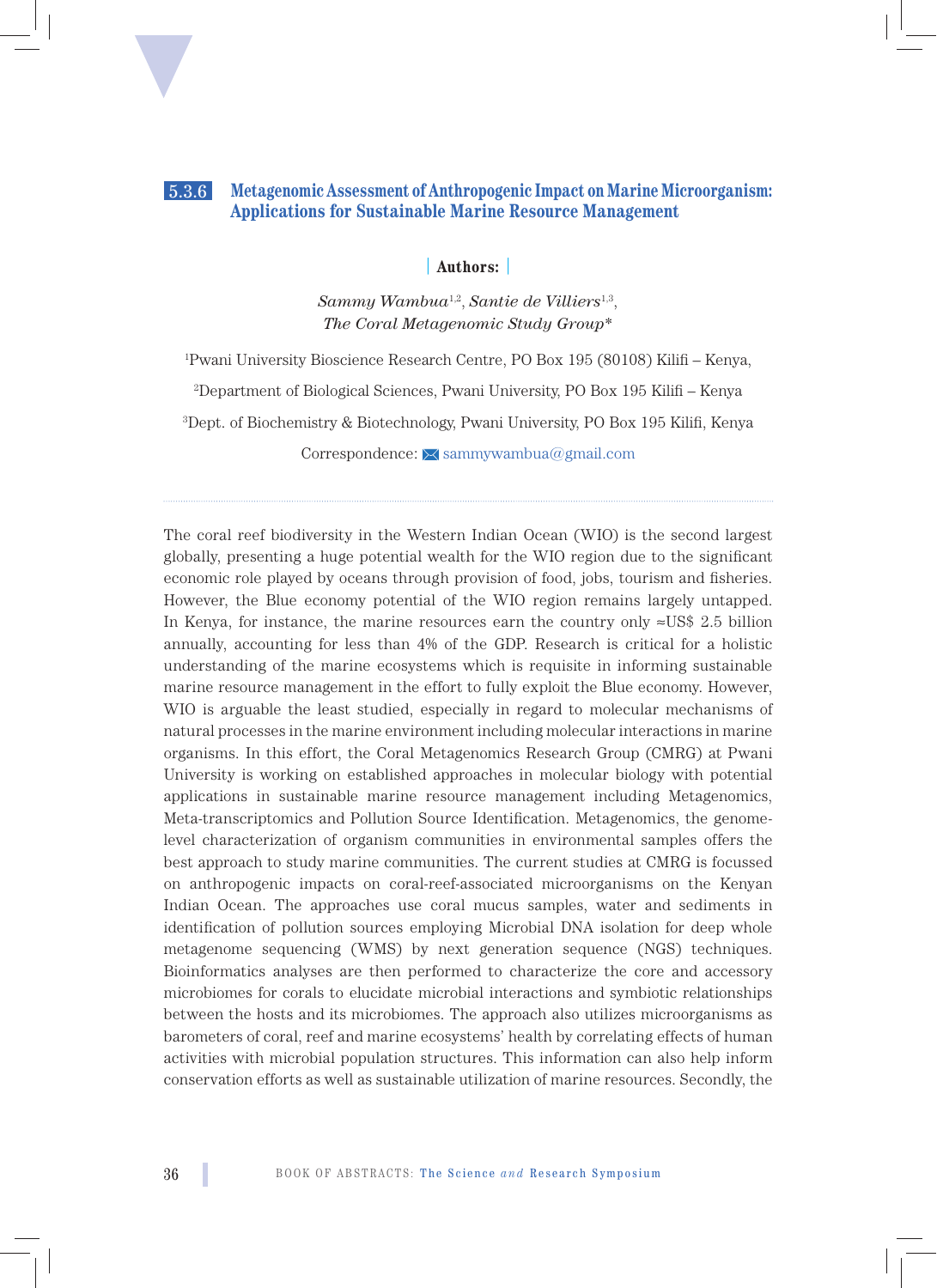CMRG employs Metatranscriptomics; an RNA sequencing strategy to provide profiles of all the genes present in a microbial community at a specific time point We also seek to know the genes expressed by coral microbiota and how these expressions vary with different types and magnitudes of stresses. We isolate and sequence microbial RNA obtained from coral mucus samples for metatranscriptomics analyses. The RNA found in a cell at a specific point in time, indicates the genes switched on that time. Profiling this over time at the different sites allow identifies genes expressed normally and/or due to external factors or stresses. The role an organism plays within its wider environment can then be inferred from the functions of the gene expressed. Results from bioinformatics analyses of these sequences not only augment the metagenomics data with information on the coral microbiome activities but also holds potential for discovery of bioactive compounds with diverse applications. In the face of diminishing coral cover, most interventions have focused on reducing human impacts on the marine environments. However, the Metatranscriptomic approach can inform the alternative intervention strategy of fortifying the resilience of marine biodiversity by identifying genes associated with resilience thereby helping in cloning super corals. Further, with these approaches, the sources of pollution can be identified to prioritize intervention strategies

Using the molecular approaches for rapid and inexpensive detection and quantification of pollutants as well as the origin, with a huge potential for application in the sustainable development of the Blue Economy.

### **Keywords:** *Coral reefs; Western Indian Ocean; Coral Metagenomics; Meta-transcriptomics; DNA/RNA sequencing; Pollution Source; Blue Economy.*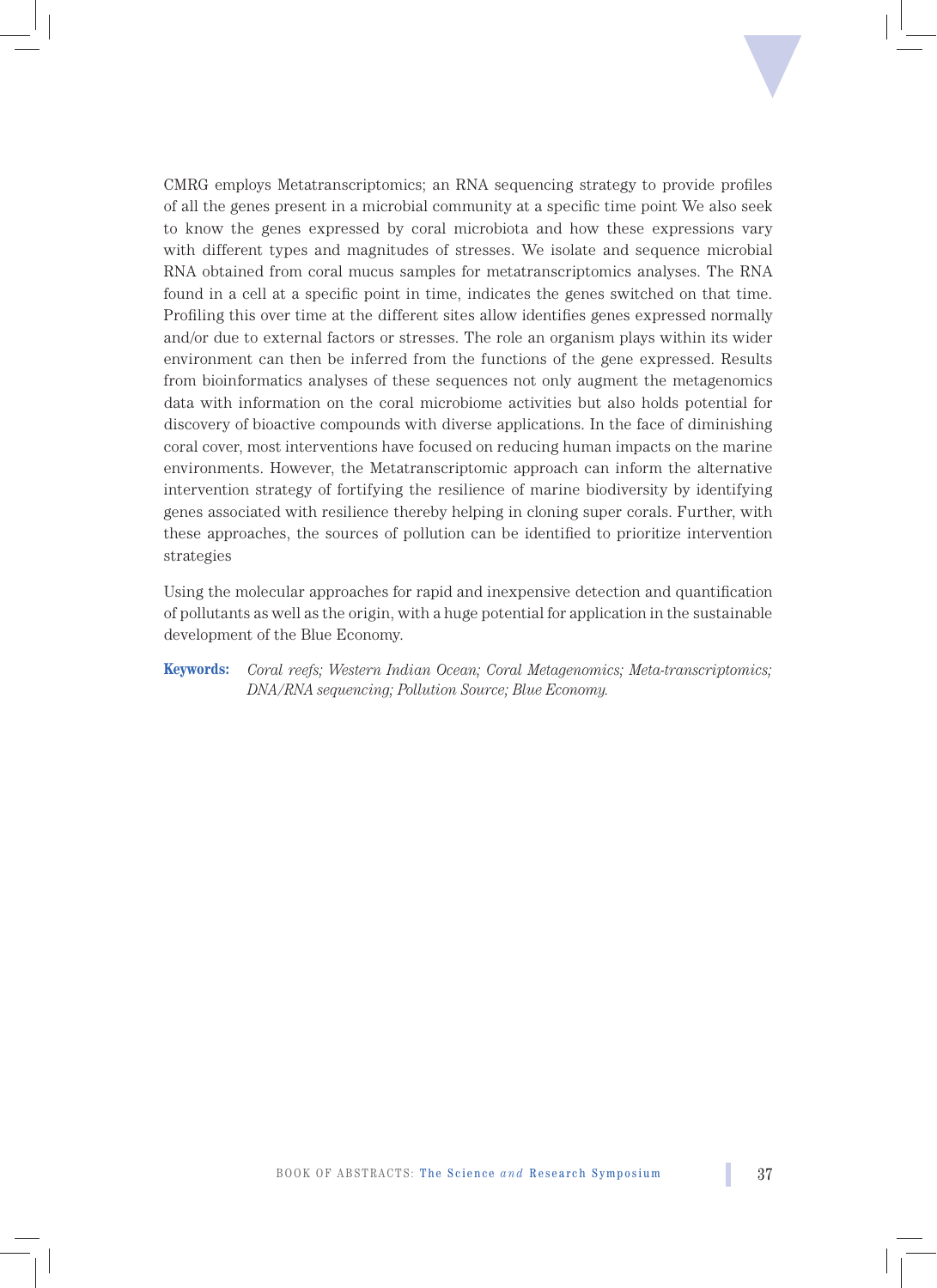# **5.4 Maritime Security**

## 5.4.1 **Maritime Security and the Blue Economy: A Knowledge and Research Agenda**

#### | **Authors:** |

*Prof. Peter Kagwanja*- Chief Executive, Africa Policy Institute (API)

NHIF Parking Towers, 5th Flr, Ragati Rd, Upper Hill P. O. Box 34791-00100, Nairobi-Kenya

The Blue Economy is a new often untapped frontier in the expansion of emerging economies, especially in Africa's Indian Ocean Seaboard. A stable and secure environment is a pre-condition for a sustainable exploitation of the Blue economy. required to Maritime security is essential to supporting the Blue Economy. This has placed a special significance to maritime security to secure the Blue Economy. This paper examines the nexus between maritime security and Blue Economy. More importantly, it focuses on the role of research and knowledge production in promoting the blue economy within the context of maritime security. The paper examines the interface between the twin concepts of Blue Economy and maritime security, exploring the role of maritime security as an enabler of the Blue Economy. Second it focuses on evidence based research and knowledge in securing navigation routes, generating useful oceanographic data to marine industries and protecting rights over valuable marine resources. In itself, the Blue Economy is a source of economic development and growth. This paper argues for a robust research to underpin marine security, which will in turn promote the development of the blue economy.

**Keywords:** *Blue Economy, Maritime Security, development, knowledge, research.* 

## 5.4.2 **The shadow Blue economy: Recent Developments in International Law Against Illegal, Unreported and Unregulated (IUU) Fishing and Related Crimes at Sea**

### | **Authors:** |

*Antonia LEROY,* 1<sup>st</sup> author,  $\times$  antonia.leroy@gmail.com & Florence GALLETTI, 2nd author M florence.galletti@ird.fr

Illegal, unreported and unregulated fishing (known as "IUU fishing") has become a global challenge and one of the main obstacles to the sustainable management of fish stocks. IUU fishing has changed and extended in parallel with the globalization and the trade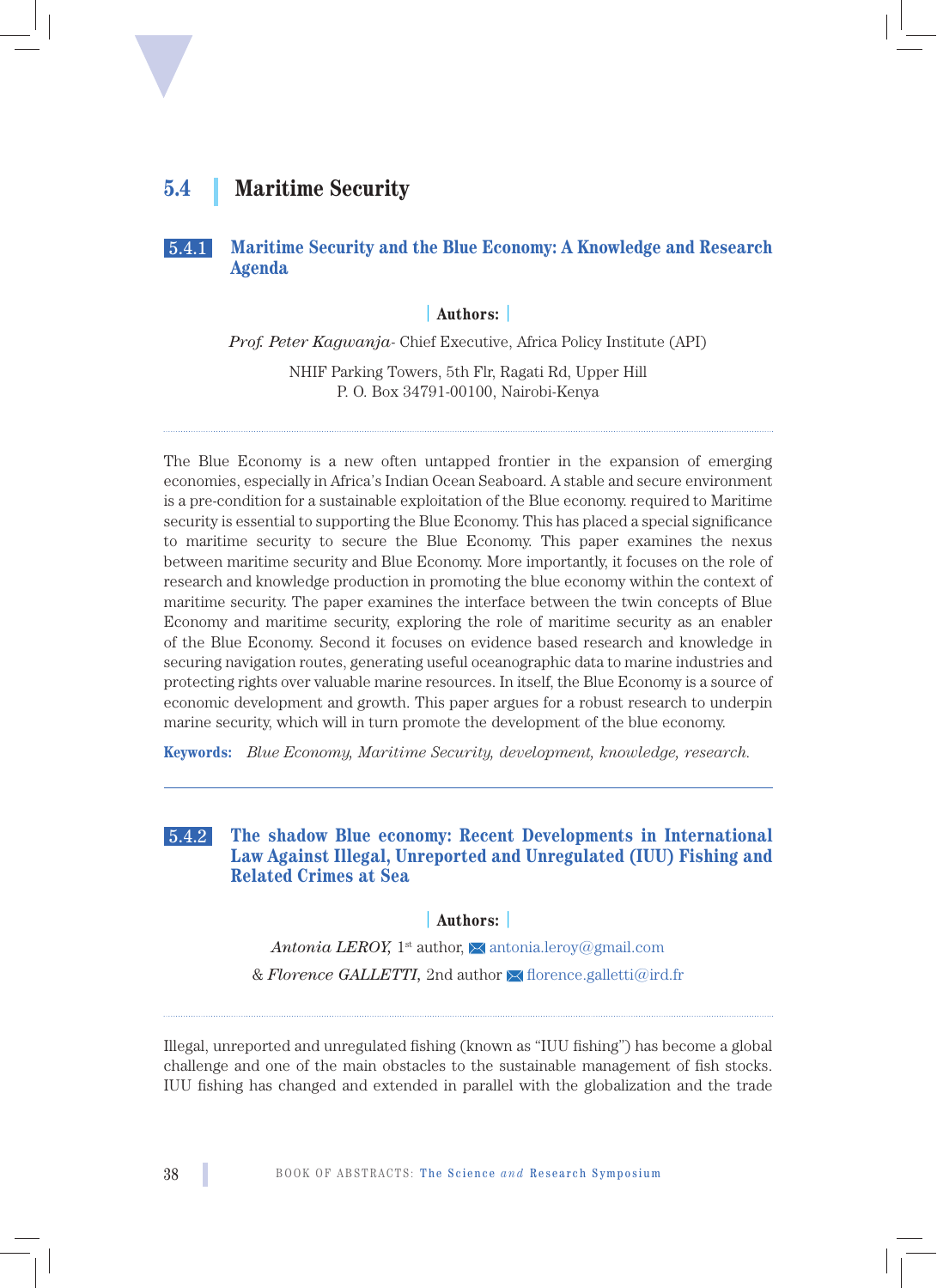of natural resources. At the heart of the current sustainable development goal 14.4 *"by 2020, effectively regulate harvesting and end overfishing, illegal, unreported and unregulated fishing and destructive fishing practices…"* laid down by the United Nations, IUU fishing represents a shadow aspect of the blue economy's promises, and in any case a thorny issue.

The exercise to legally define IUU fishing is quite recent as the consideration of this problem over the last twenty years. This presentation briefly reviews the developments of international fisheries Law since it has finally accepted IUU fishing as a legal issue, which must be addressed. If fisheries Law continues to transform itself to improve its ability to eradicate this problem, it is actually going beyond the concern of fisheries lawyers alone. The blue economy, much broader than just the issue of over-exploited fisheries, shows us that IUU fishing interacts transnationally, everywhere in the world, with other forms of infringements and unauthorized behaviors, called "serious offenses" or "fisheries related crimes", such as human trafficking, forced labor, corruption, tax frauds, trafficking in other illegal substances and sometimes financing terrorism…

The use of other rights than just fisheries Law such as environmental Law, trade Law, maritime Law, fiscal Law becomes evident to close the net on IUU fishing.

The purpose of this presentation is to show the most significant developments in international and national laws that can have a substantial impact on the IUU fishing practices' decline. This is a good way to see how national fisheries regulatory frameworks, supported by the work of regional fisheries management organizations, or other agencies, could become stronger in the future and help build a legal "Blue" economy, which is an indispensable condition (certainly not unique) of an economy that tries to be "sustainable".

## 5.4.3 **Criminalisation of Maritime Piracy: A Challenge to Maritime Security, Safety and Enforcement**

| **Authors:** |

*Constance Gikonyo*, University of Nairobi, School of Law

 $\times$  constance@uonbi.ac.ke

Maritime piracy and maritime offences are on the increase. Most striking is that new advanced means and methods are used to perpetrate the offences. The effects of these crimes are felt directly by seafarers and the shipping industry. Indirectly, this translates into negative effects for national economies and the global economy as well as affecting trade, regional development and the environment. This paper analyses the present treaty law on piracy and maritime offences. This paper argues that the practices obtaining from the criminalisation of the offences are not effective in tackling the new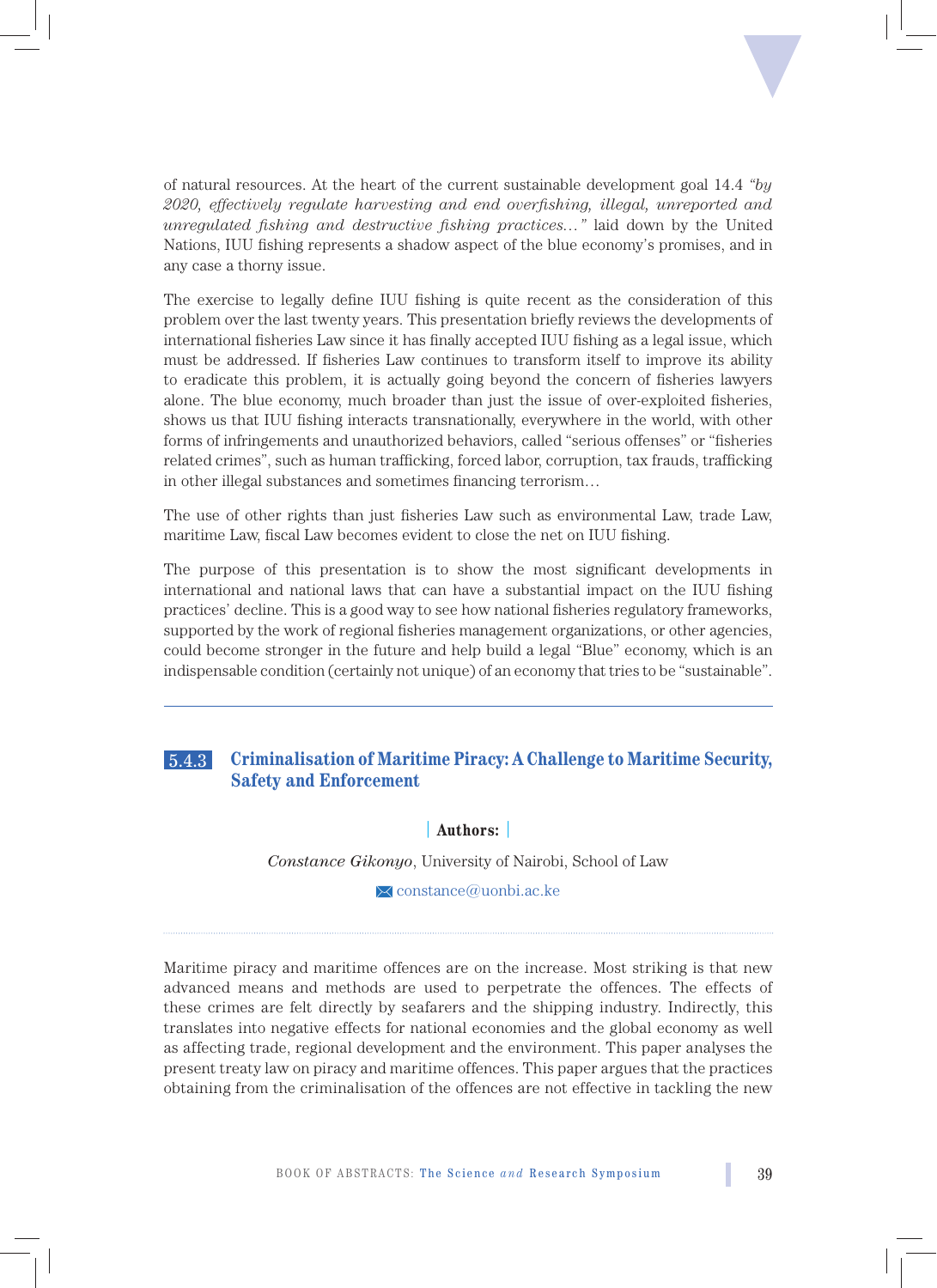trends and threats. This is because of intrinsic definitional problems in the treaties that lead to practical challenges in their application. This conclusion is reached after analysing the relevant legal provisions on the crimes, as contained in the international instruments. The findings confirm that there is a definite need to amend the current laws defining piracy and maritime offences. The revisions should reflect the changes in how the crimes are committed and tackled. Amending the law in conjunction with other measures need to be adopted. Accordingly, this paper contributes to the debate on the extant problems in the criminalisation of the offence both at the international and national level. Ultimately, it adds to the call for redrafting of the current international maritime laws, further to advocating other viable solutions to address the problem.

## 5.4.4 **Tenacity of Maritime Security Threats: Case for a More Effective Multilateral Enforcement System**

### | **Authors:** |

*Njoki Mboce*

The evolving nature of maritime security threats is an increasing concern especially among littoral states. This is more conspicuous from the heightened states' and regional calls for intervention. The purpose of this paper is to examine the connection between the posture of the existing enforcement systems and the tenacity of maritime security threats. Using a cross-sectional analysis, this paper analyses nature of the incidents of maritime security incidents in the period between the years 2007 and 2017, and examines these against the pre-2007 ones. The paper draws a link between the various shades of unilateralism in maritime security enforcement and the aggressive and dangerous mutation and increase of maritime security threats. The paper therefore argues that a more collaborative enforcement approach could deliver a safer and more resilient blue economy. Consequently, the paper concludes that greater focus is needed on the enforcement framework to establish a more collaborative, pro-active and adaptable enforcement system of maritime security. This paper therefore provides reflections on the necessary policy adjustments and options to help achieve a more sustainable blue economy enforcement mechanism. It also offers a foundation for further development of policies to support a sustainable blue economy.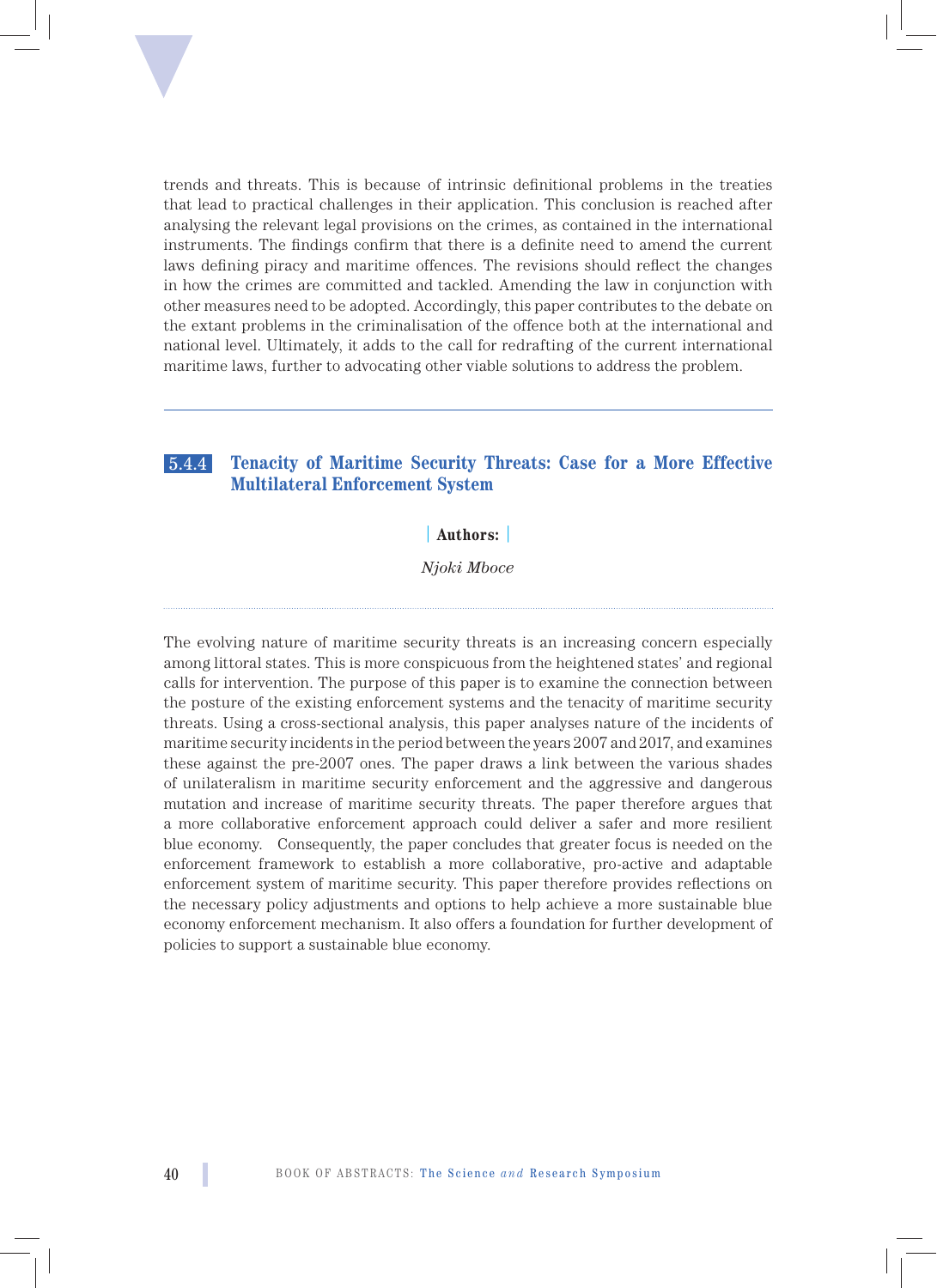# **5.5 Mapping Blue Economy Resources**

## 5.5.1 **RV MTAFITI and Oceanographic Research in Relationship to the Blue Economy and Investments**

### | **Authors:** |

*James Njiru* PhD, KMFRI, PO Box 81651-08100, Mombasa

Tel: +254 720 668900

 $\boxtimes$  jamnji $@$ gmail.com

 $\times$  kmfridirector@gmail.com

Kenya is a maritime state with 200 nautical miles (nm) EEZ with and an ocean area of about  $142,000 \text{ km}^2$ . The current annual marine fisheries production is slightly above 20,000 mt that is worth about KES 2.6 billion (USD 260 million). The blue economy initiative through RV Mtafiti research aims to provide information that would be used in policy decisions and spurring investments in marine resources to creating jobs and improve economic wellbeing.

In the recent past the government of Kenya has invested heavily on state of art equipment on Board RV Mtafiti to facilitate scientists to gather relevant information on the fisheries resources to inform Blue growth policies. RV Mtafiti acoustic estimates show a total of 240,000 mt of fish valued at KES 60 billion (USD 600 million) are found in Kenya EEZ with varied spatial fish densities and biomass distribution in different regions. The annually exploitable stock is estimated to be worth KES 15 billion assuming a 25% exploitation. There is a steady increase of fish biomass densities from the south to the north in the territorial water. Lamu region registered both the highest densities and biomass. Most fish (90%) were concentrated in the upper layer (0-100 m) of the water column.

From this assessment there is great potential for profitable investment in exploitation of Kenya marine fisheries. Optimum exploitation of the fisheries would create new economic opportunity along the coastal Kenya. Further, value additional on fisheries products would spur other investments along the chain.

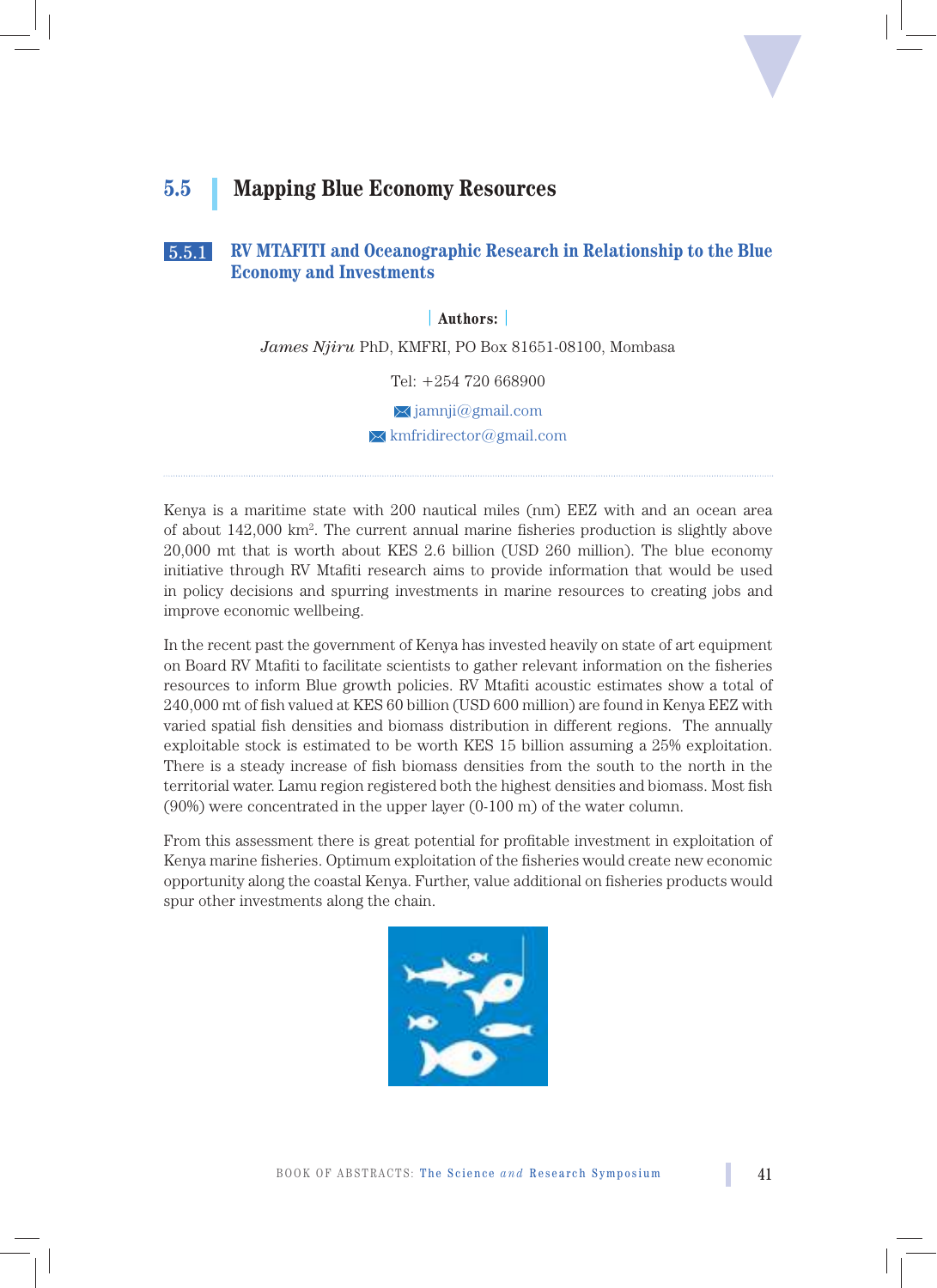## 5.5.2 **Exploring Technological and Policy Solutions for Sustainable and Inclusive Development of the Blue Economy for Developing Countries – focus on Renewable Energy and Mineral Resources**

### | **Authors:** |

#### *Prof. Nobert Opiyo*

The socio-economic importance of surface waters and their resources cannot be overemphasised: the oceans alone cover almost three quarters of the Earth's surface and are home to more than half of all life forms. This presents both a sustainability challenge and opportunity. The challenge is that this vastness of the Earth's water resources creates a false impression that they are limitless, which has led to their decades' long massive over-exploitation and degradation. The opportunity is the potential to tap into this massive resource for sustainable development of particularly developing countries, and contribute to the 2030 Agenda including the Sustainable Development Goals (SDGs). This paper seeks to assess the potential contribution of these resources to sustainable development of developing countries, from the perspective of marine renewable energy and mineral resources.

It discusses both technological and policy solutions for sustainable and inclusive development of marine renewable energy and mineral resources (non-living resources of the deep ocean), which remain largely unexploited, but with significant implications for sustainable development of developing countries. Resources of interest are offshore wind energy, phosphorites, manganese nodules, offshore sand, gravel, oil and gas. For instance, offshore wind, largely unexploited currently, can make a significant contribution to a country's power/energy supply, limit its generation from fossil fuels such as coal and oil, and consequently reduce carbon-dioxide emissions and contribute to both climate change mitigation and reduction in ocean acidification. Sustainable exploitation of the phosphorites from the deep ocean can provide an additional source of phosphates, and help address the depletion of the land based deposits, which threatens global food production and hence food security. Similarly, offshore sand and gravel could also be sustainably exploited to address the growing global sand crisis.

Potential policy interventions required to sustainably exploit these opportunities may include technology and innovative solutions transfer, north-south collaborations, finance, and research and development, the latter particularly in the area of resource mapping and development.

**Keywords:** *Blue Economy, sustainability, SDGs, developing countries.*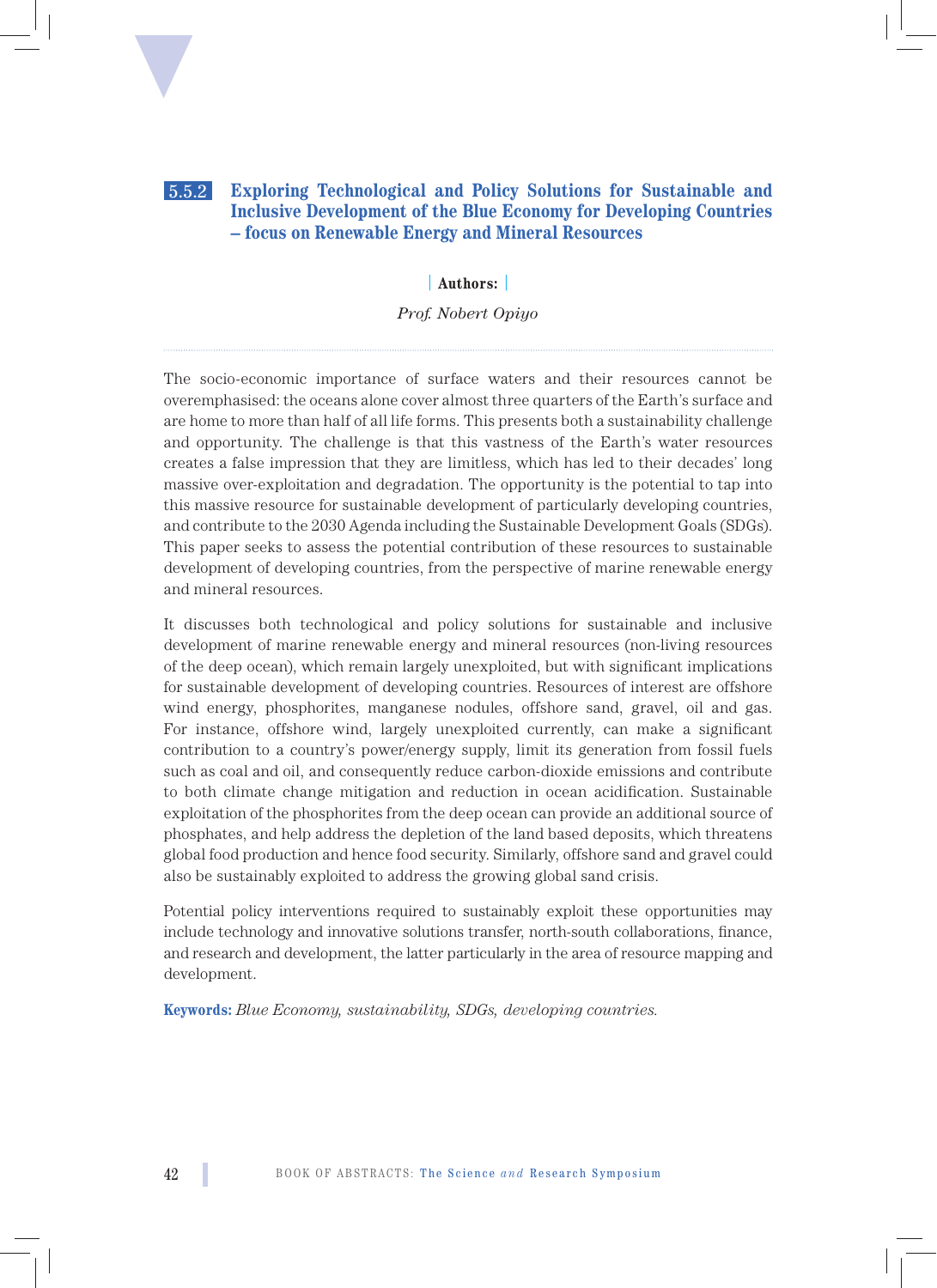## 5.5.3 **The Value of Information: Realising the Economic Benefits of Mapping Marine Resources;**

## | **Authors:** |

### *Koen Vanstaen, Emmanouil Tyllianakis, Alexander Callaway, Tiziana Luisetti*

Affiliation details: Centre for Environment, Fisheries and Aquaculture Science, Pakefield Road, Lowestoft, Suffolk NR33 0HT, UK

 $\times$ koen.vanstaen@cefas.co.uk

For many SIDS natural resources are one of the few ways to boost economic growth as they are a catalyst for increasing tourism-related activities. This growth has been demonstrated as having implications for conservation. Data are key to evidence based decision making. In the marine environment, the knowledge of resources is limited due to the relatively hostile nature of the environment. Currently less than 10% of our ocean floors and its natural resources have been mapped in detail. Through case studies from across Caribbean SIDS and island states we explore how improved knowledge on the distribution of key habitats can improve the accuracy of economic valuation exercises to provide local decision makers with better management capability.

#### **Methods and key results**

The Centre for Environment, Fisheries and Aquaculture Sciences (Cefas), often in partnership with other UK Government bodies, has been involved in a number of seabed mapping programmes to describe the nature and extent of key natural resources in the marine environment, including coral reefs and seagrass beds, in Caribbean Commonwealth States and UK Overseas Territories. One example of where a Cost Benefit Analysis was undertaken will be used to compare costs and benefits of the seabed habitat mapping surveys in the long term.

#### **Conclusion**

The marine resource assessments in previously poorly studied areas revealed in some cases up to 800% more seagrass beds than previously known. The increased knowledge of seagrass resource illustrates potential ecosystem service resilience against extreme weather events such as hurricanes. In this case study, the value of sequestration and storage of organic carbon in seagrass meadows has been demonstrated to be between £49,428 and £664,785 in the baseline year, increasing to over £4 million under the most conservative scenario over 50 years. This study illustrates that following relatively modest investment, the projected benefit of seabed mapping and the ability to manage and protect marine resources is substantial and can constitute large economic benefits, especially when related to a country's GDP.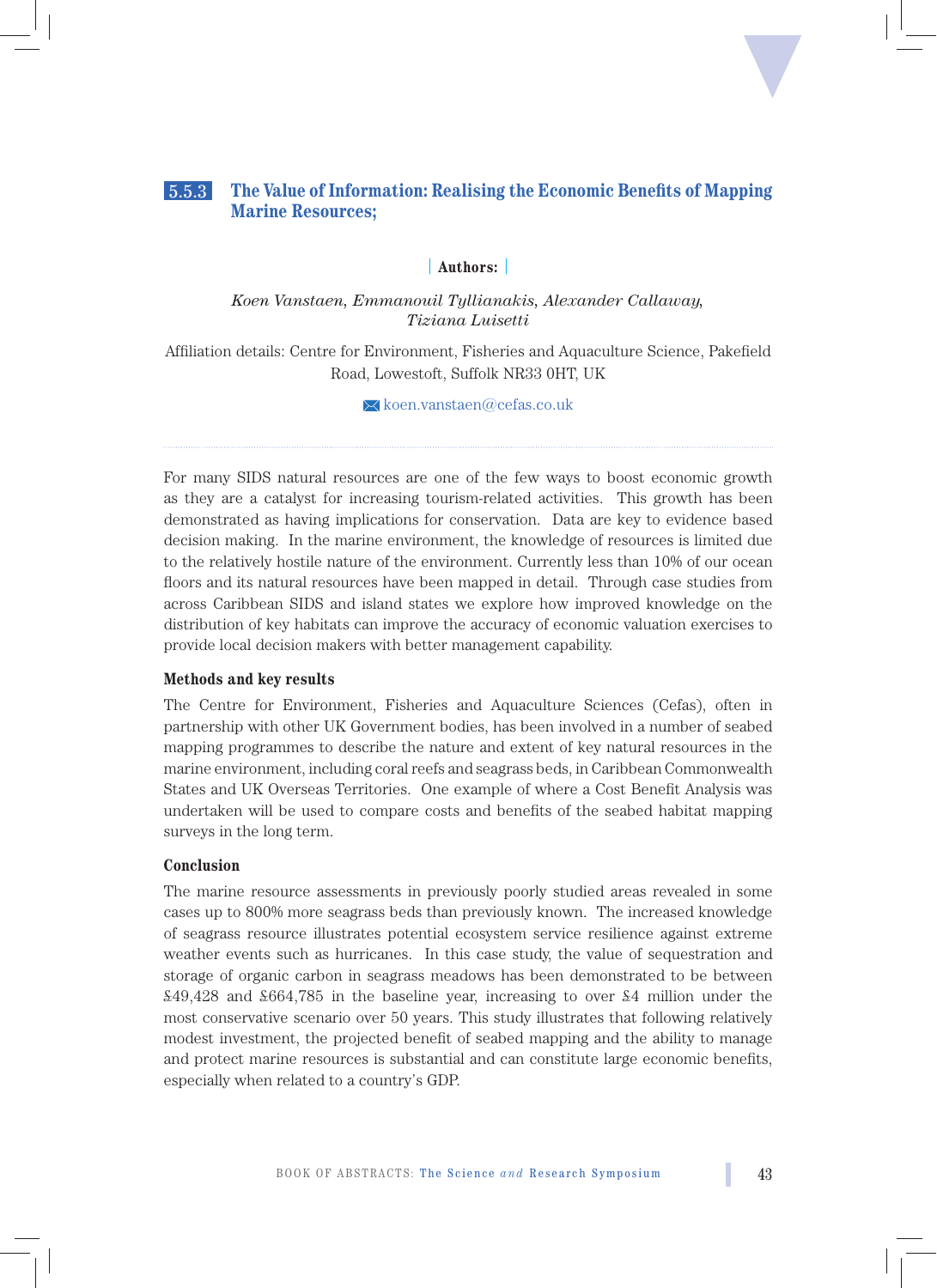## 5.5.4 **Mapping Living Marine Resources for a Sustainable Blue Economy in Kenya**

### | **Authors:** |

*Dr. Josephine M. Songa* Independent Consultant – Agricultural Sector P.O. Box 38492-00623, Nairobi, Kenya +254 722989520

 $\bowtie$  Josephine.songa@gmail.com

The blue economy has been prioritized as one of the key drivers for Kenya's Vision 2030 development agenda, and in line with African Union's Agenda 2063 Aspiration 1, goal six. Kenya's maritime zone is about 230,000 square kilometers and a distance of 200 nautical miles offshore, hence providing great potential for the country's economic development. There is increased recognition of Kenya's rich living marine resources that remain largely unexploited, as focus has been on fisheries which account for only 0.5 percent of the GDP and generate employment for over two million Kenyans. Resource mapping of living marine resources is one of the strategies to ensure sustainable and effective utilization of Kenya's living marine resources for the country's economic development. This will also contribute to achievement of Sustainable Development Goal (SDG) 14 to conserve and sustainably use the oceans, seas and marine resources for sustainable development. This paper discusses the strategies that Kenya plans to undertake to ensure effective mapping of its living marine resources. Other measures will also be proposed for consideration.

**Keywords:** *Blue economy, Living marine resources, resource mapping, sustainability, economic development*

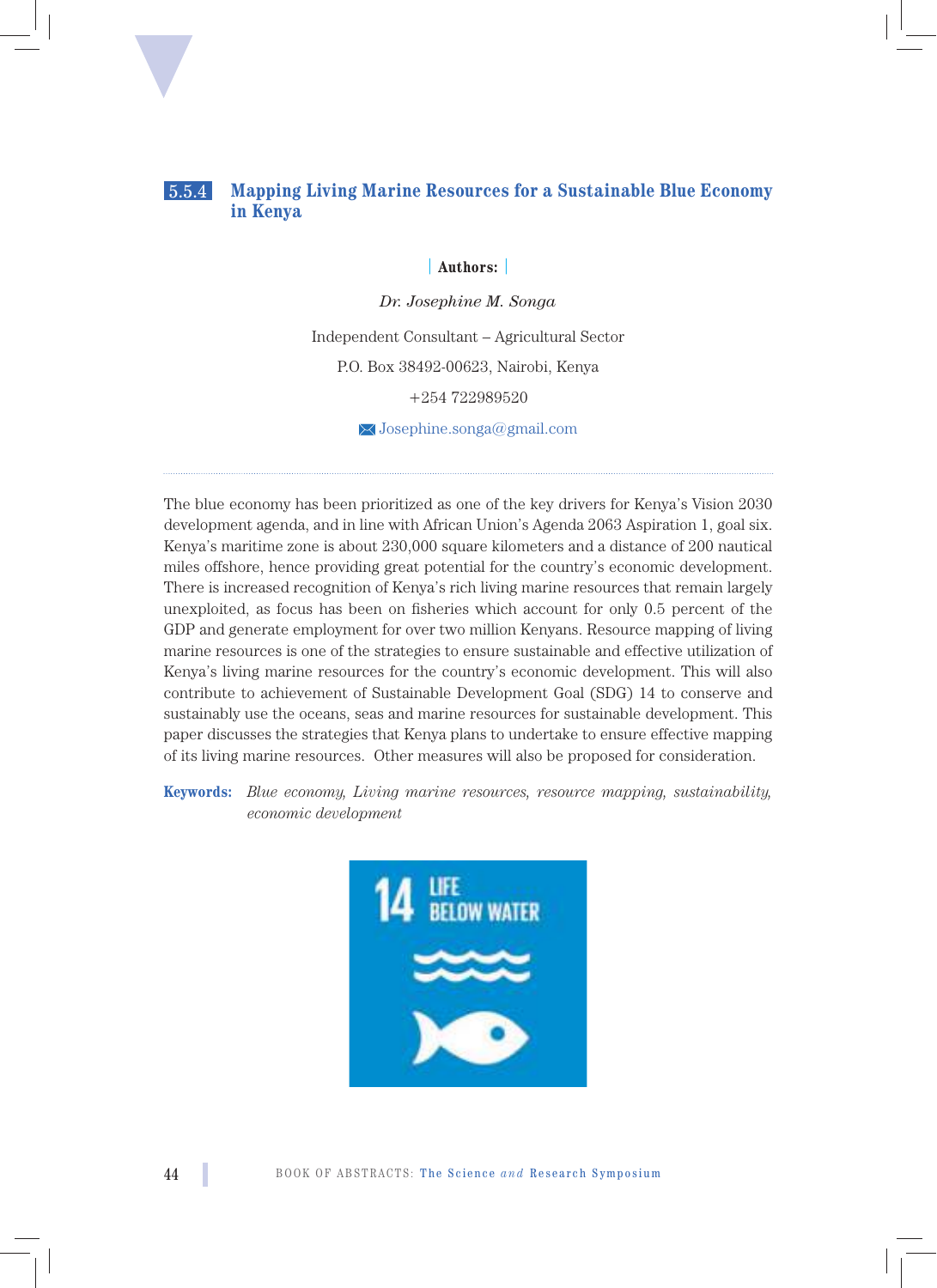## 5.5.5 **Opportunities and Limits of Marine Spatial Planning in a Liquid World With Tropical Stakes**

#### | **Authors:** |

### *Marie Bonnin*

Affiliation details: French Institute for Sustainable Development (IRD), LEMAR, Plouzané.

#### $\times$  marie.bonnin@ird.fr

Marine environments are subject to growing pressures as traffic, increasing demand and changing land-use of coastal areas, seabed exploitation, dredging or mining, fishing, tourism, development of renewable energies, etc. Sustainably managed oceans and seas can contribute to economic growth and employment, and will allow the international community to meet its global targets, including the reduction of poverty and hunger as detailed in the global 2030 Sustainable Development Agenda. Thus, marine environments are considered opportunities for future growth around the world.

As a consequence, new frameworks are increasingly needed to regulate and optimize the range of feasible uses of marine areas and resources. Marine Spatial Planning (MSP) aims at reconciling human uses and conservation, and offers an attractive setting to combine different uses of marine resources within a single area.

There is an urgent and critical need for research on the application of MSP in tropical areas. The research should critically address the fact that the policy framework originally designed for the European Union (EU) may not fit the specificities of Southern countries. In tropical areas, MSP faces a critical challenge, the sea grabbing. The political instability in various countries, particularly in Africa, and the economic power of transnational companies affect power relationships. An increasing surface of ocean is affected by activities. The current effort to better organise these activities at sea in western Africa and Brazil illustrates this new framework. In such context it is important to determine whether MSP can intensify the problem of ocean grabbing. Such question is directly related to the role of governments in the implementation and definition of MSP. Adapting MSP to tropical countries can also be a way to question and improve this process that has been developed by and for developed countries. In particular MSP could better account for traditional knowledge and uses, and ecosystem dynamics.

The project PADDLE brings together internationally renowned researchers from countries bordering the tropical Atlantic and from the EU to build theory and methods for relevant MSP in tropical areas. This interdisciplinary team and growing network will be a pillar of knowledge-based MSP by providing critical analyses of the tools and methods used, and by designing innovative approaches to efficient MSP.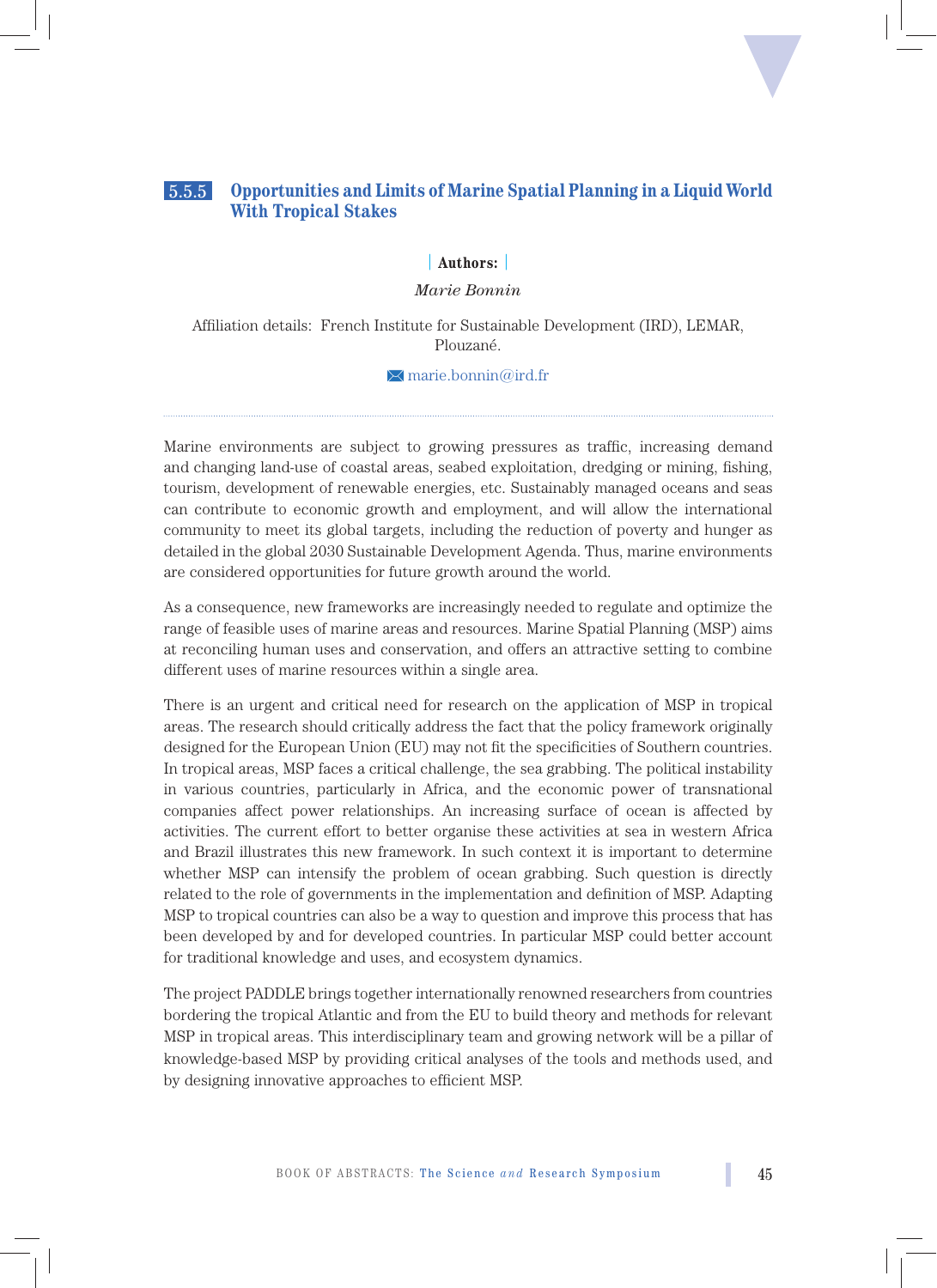## 5.5.6 **Automated Mangrove Plant Identification in the Indian Ocean; Pierre Grard**

#### | **Authors:** |

### *Pierre Grard*

Regional Director of CIRAD, East Africa

The application is a graphical identification system of plant species of Mangroves, the only tool of its kind available on South-Asian and South East Asian Mangroves at present.

The difficulty encountered by non-botanists when identifying species using standard flora is centered around three major constraints, namely, the ability to identify the species without its flowers or before it flowers; the use of dichotomous key, which cannot tolerate any error and imposes the choice as well as the order of questions; and the use of technical terms not understood by the non-specialists. In order to minimize and resolve these constraints, the identification system uses a graphical system which reconstitutes the plants using images.

The system, entirely graphic, enables non-specialists to make determinations with the help of just a small number of characters, chosen according to their availability for the particular plant to be identified. It meets the needs of amateur botanists, agronomists, forest officers and nature lovers with a keen sense of observation. The use of frequently observable vegetative characters has been favored, as well as an extensive illustration of species.

The major part of the work presented in the form of CD-ROM was carried out in the framework of the European Commission funded project entitled "Assessment of mangroves degradation and resilience in the Indian subcontinent: The cases of Godavari Estuary and southwest Sri Lanka" and in Indonesia by the French Agency for Development (AFD).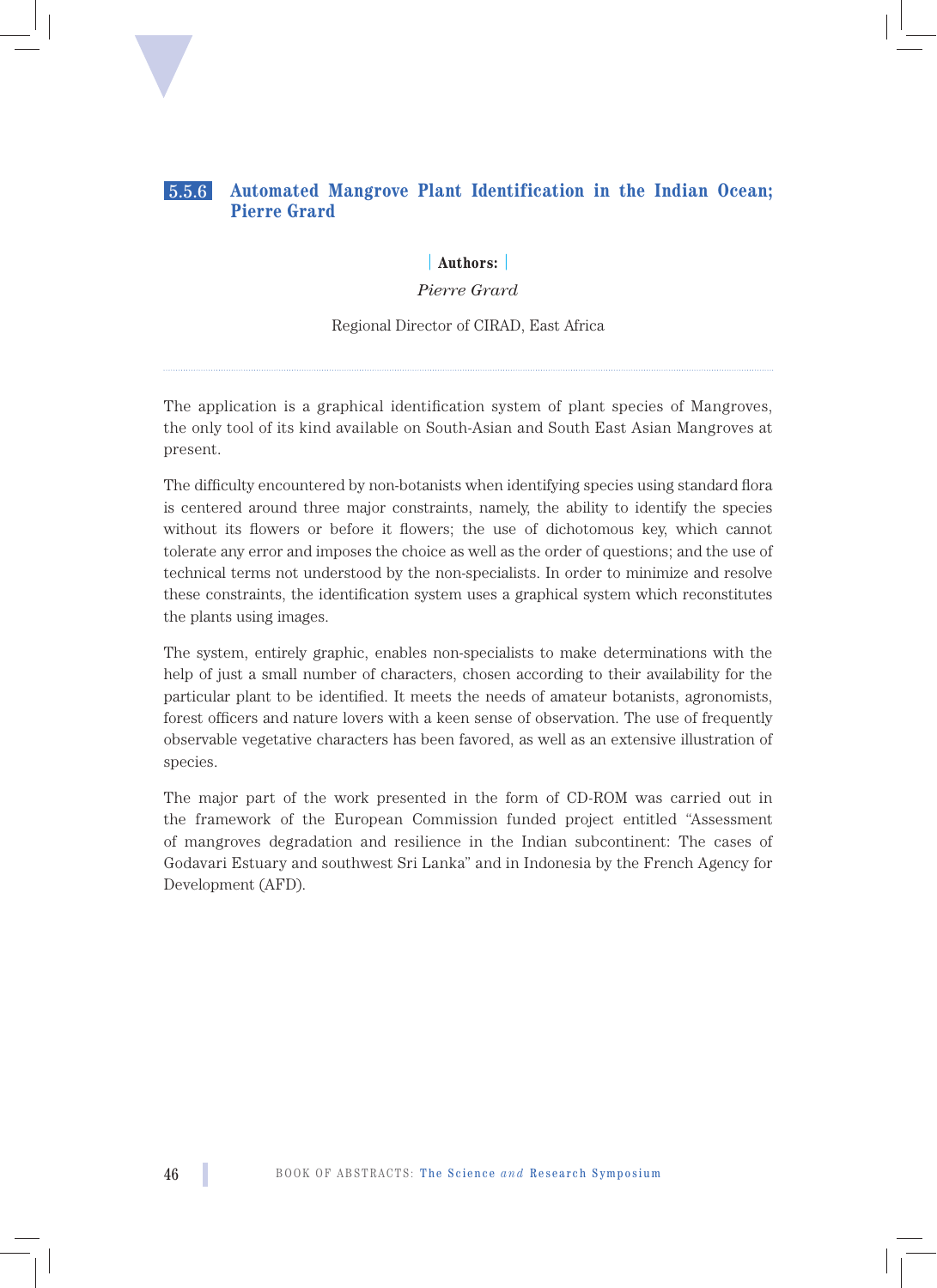# **5.6 Fisheries**

## 5.6.1 **Indigenous Communal Fisheries in Eastern Canada: An Inspiring Model of Collaborative Management, Ocean Sustainability and Social Equity**

### | **Authors:** |

*Catherine Lambert Koizumi*, Ph.D., Executive Director

Affiliation: Mi'gmaq Maliseet Aboriginal Fisheries Management Association (MMAFMA)

Address: 10 boul. Perron, Gesgapegiag (Quebec) G0C 1Y1, Canada

 $\times$  Catherine.lambert@aghamm.ca

Along the extensive Canadian coastline, indigenous groups have relied on marine resources since immemorial times for food, social, ceremonial and economic reasons. Like in other parts of the world, their access to fisheries was restricted following the arrival of newcomers on the continent, leading to multiple social, economic and cultural problems. In the past decades, in a reconciliation effort and through various Supreme Court rulings, the government of Canada has recognized the right to fish to many First Nations. Focusing on the Mi'gmaq and Maliseet people along the Atlantic coast of Quebec, this research presents a sustainable model of collaborative management of fisheries and oceans. Programs have been developed for training, capacity building and access to fisheries. As a result, Mi'gmaq and Maliseet communities now possess commercial fishing licenses, vessels and gear. They have become leading partners in today's fisheries industry. They have trained their own crews and fisheries directors. They have developed a capacity not only in wild catch, but also in aquaculture and transformation, which contributes to provide much needed employment opportunities in their communities. They have created their own fisheries association, playing an important role in fisheries management and ocean conservation. Although some challenges still lay ahead, this presentation provides an inspiring model that could be applied globally to reduce poverty and contribute to the sustainable use of marine resources.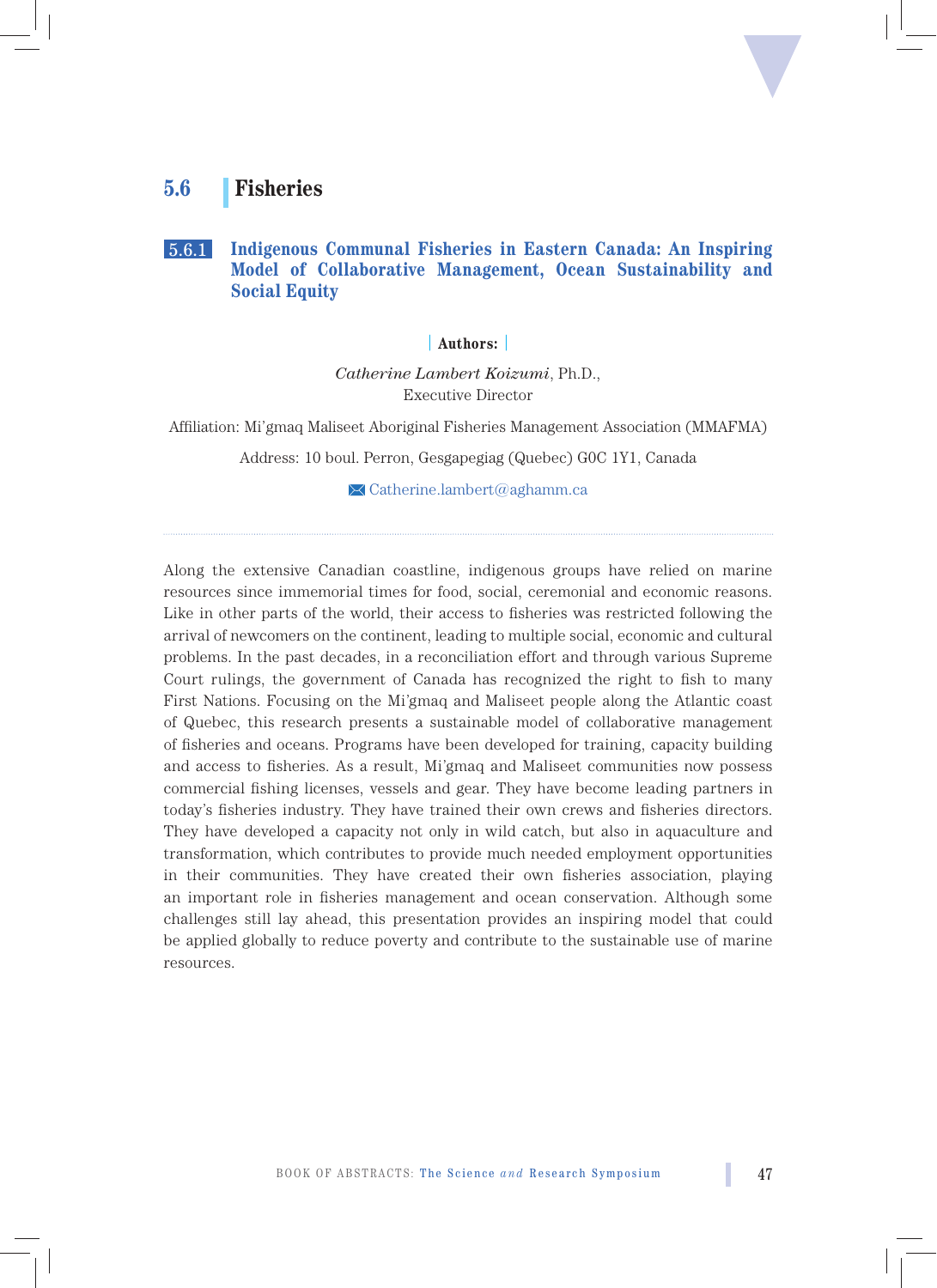### 5.6.2 **Environmental Data: A Predictive Approach to Fisheries Resilience**

| **Authors:** |

*Manyala, J. O*<sup>1</sup> ., *C. C. Ngugi*<sup>2</sup> , *C. M. Mlewa*<sup>3</sup> and *J. M. Niru*<sup>4</sup>

Application of Artificial Neural Networks (ANN) to Fish Catches and

University of Eldoret, P. O. Box 1125,Eldoret, KENYA

Karatina University, P.O. Box 1957, Kagochi, Karatina, Nyeri, KENYA

> Pwani University, P.O Box 195, Kilifi, KENYA

Kenya Marine and Fisheries Research Institute, P. O. Box 81651, Mombasa, KENYA

Many tropical fisheries are thought to be overexploited, many classical models tend to predict complete collapse yet they remain resilient to high fishing pressure. Many schools of thought tend to suggest that the central assumption in classical fisheries models may not necessarily hold for the highly productive tropical fisheries and thus there is need to explore new approaches to model these fisheries. The use of Artificial Intelligence such as Artificial Neural Network (ANN) offers an alternative to modeling such fisheries without making any assumptions. ANN has the ability of determining the underlying relationship between multivariate environmental variables and fish production regardless of the units and magnitude by scaling and partitioning the data for training and testing without using any prior model that is typical of classical techniques. Testing of the ANN with real data provides a robust method of predicting future catches or yield of any target species given a set of environmental conditions and fluctuation. ANN has been used to demonstrate how the impact of climate change can be used to analyze and predict resilience of the fishery based on environmental and catch data for *Rastrineobola argentea* Lake Victoria, Kenya. Using a feed forward propagatin, an ANN architecture of 10-9-1 was obtained based on environmental data and 12-6-1 based on fish catch statistics with 25 hidden layers and 30 hidden layers respectively, when the activation was based on the hyperbolic tangent function. Input importance analysis for environmental variables show that rainfall was the most significant variable (37%) followed by fisheries development classification (33%) and the lake level (17%) for environmental data. For fish catch statistics, the importance of fisheries development classification was 71.1%, accounted for by *Lates* (15.6%), *Haplochromis* (6.6%) and *Bagrus* (4.2%). The actual catches versus output from the network had an average Absolute Error (AE) of 2,072 and 3,843 metric tones and an average Relative Absolute Error (RAE) of 14.2% and 20.7% for catch data and environmental data respectively. The ANN approach could be used to predict the catches of *R. argentea* in Lake Victoria during the different developmental stages of the fishery as well as projection of future production. Model data for both the environmental  $(r^2)$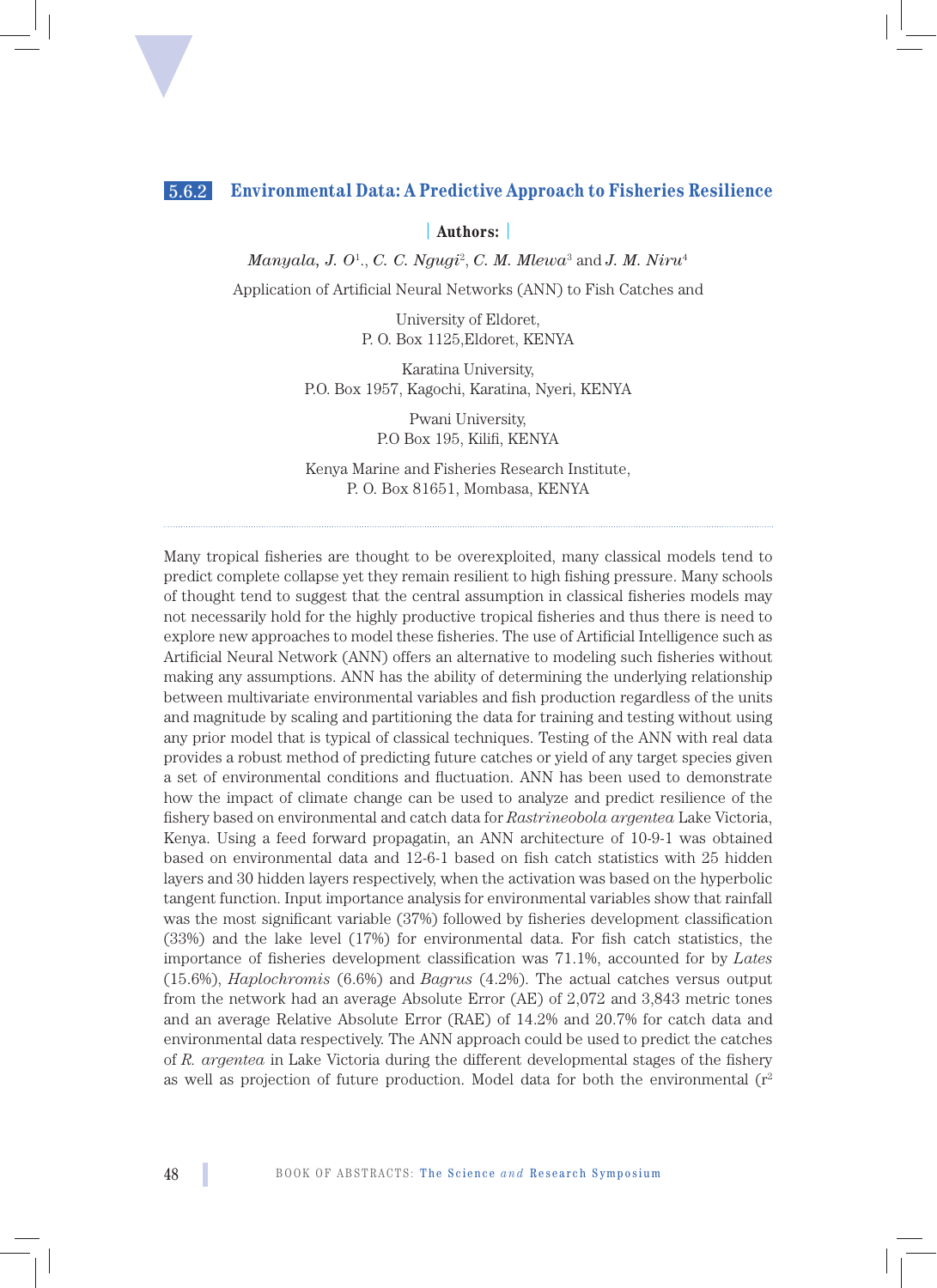$(1, 20, 652)$  and fish catches ( $r^2 = 0.910$ ) fitted well to the raw data. The non-classical methods offer robust alternatives for analysis of fisheries data in light of data availability, nature of multispecies fishery and inadequacies of stock assessment models in tropical freshwater ecosystems. The ANN consistently and adequately produced outputs that are consistent with target values from both environmental and catch data and could be used for predicting future values under varying fishing or environmental regime or climate change as manifested in lake level, evaporation, discharge and rainfall.

### 5.6.3 **Marine Capture Fisheries and Opportunities For Blue Economy Growth**

#### | **Authors:** |

*Gladys M. Okemwa* Kenya Marine and Fisheries Research Institute

The Blue Growth Initiative prioritizes promotion of investments and innovations in support of food security, poverty reduction, and the sustainable management of aquatic resources. Fish and fisheries are an important component in achieving Blue economy growth through supporting livelihoods as well as food security and nutrition. Kenya contains diverse coastal and marine ecosystems which host a wide variety of resources that are fished for consumption and trade including fish and invertebrates such as molluscs, shrimps, crabs, lobsters and sea cucumbers. Although the production from marine capture fisheries is low when compared to inland fisheries, the sector has promising potential to contribute to blue economy growth.

The small scale capture fisheries sector which concentrates in nearshore areas of the Kenya coast produces 80 percent of the annual fish production. However, the target resources are either optimally fished or threatened by overfishing due to overcapacity, use of destructive fishing gears, IUU fishing, pollution, high post-harvest losses, inadequate market access. Despite these challenges, there are a number of opportunities to enhance sustainability and economic development through science-based interventions ranging from improving regulatory mechanisms, and investing in tools and strategies to address IUU fishing and destructive fishing practices. Implementing an Ecosystem Based Fisheries Management is fundamental to supporting blue growth as it helps to develop sustainable and equitable fishery management systems using the ecological and human interfaces. Efforts to harness untapped fisheries resources also provides a new direction for securing new investments through private sector involvement in research and innovation. This presentation provides an overview of the existing challenges, and elucidates the opportunities for the development of blue economy in marine capture fisheries using a case study approach.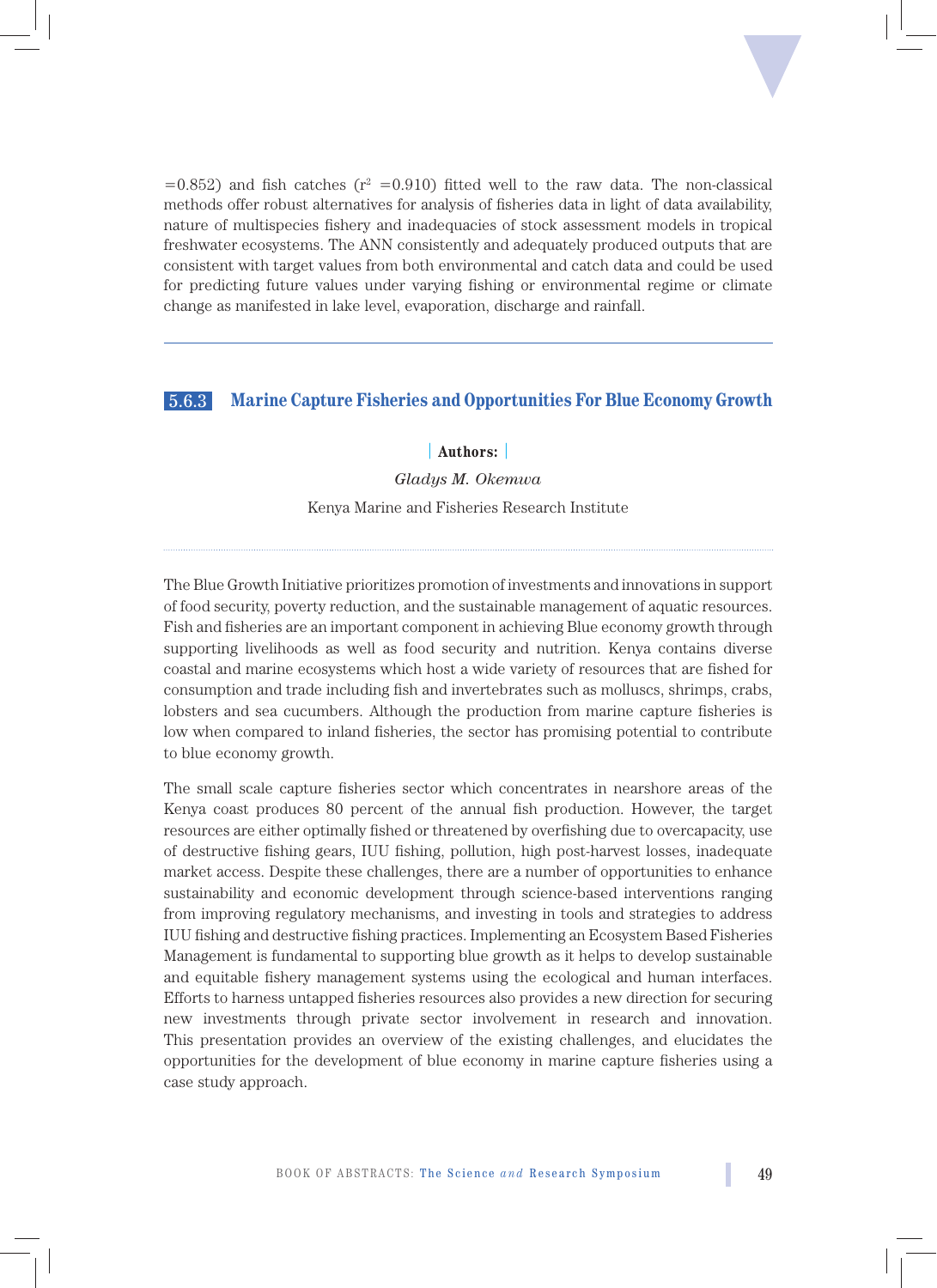### 5.6.4 **Capture Fisheries in Freshwater Lakes in Relation to Blue Economy**

| **Authors:** |

*Christopher Mulanda Aura*<sup>1</sup> \*, *James M. Njiru*<sup>2</sup> , *Rodrick Kundu*<sup>3</sup> , *Chrisphine S. Nyamweya*<sup>1</sup>

> 1 Kenya Marine and Fisheries Research Institute P.O. Box 1881-40100, Kisumu, Kenya.

2 Kenya Marine and Fisheries Research Institute, P.O. Box 81651-80100, Mombasa, Kenya.

3 Lake Victoria Environmental Management Project-II, P.O. Box 9229-40100, Kisumu, Kenya.

\*Corresponding author and Presenter (*Dr. Christopher Mulanda Aura*)

Tel.: +254711233774.

 $\times$  auramulanda@yahoo.com or aura.mulanda@gmail.com

Capture fisheries in this case is defined as the science of harnessing fish and other lake resources for providing products and services with economic value such as food, employment, research and innovations, tourism, and fish oil, among others. Kenya's freshwater fisheries produce >80% of the fisheries capture production in Kenya that is mainly from lakes, with the principal fishery being that of Lake Victoria. Some of the major lakes include Turkana (6,405 km<sup>2</sup>), Victoria-Kenyan side (6% of the whole lake  $=$  $(4,128 \text{ km}^2)$ , Naivasha  $(210 \text{ km}^2)$ , Baringo  $(129 \text{ km}^2)$ , and Jipe  $(39 \text{ km}^2)$ . Despite such production, the economic potential of such systems remains unexploited. The current paper focuses on highlighting the status of capture fisheries in freshwater lakes and the potential that remains untapped for possible blue growth. The paper utilizes data and information sourced from Kenya Marine and Fisheries Research Institute (KMFRI), Kenya Fisheries Service (KeFS), existing literature and experts' views. Capture fishfood production from lakes has been averaged to about 140,000 tons with an ex-vessel production trend of Lake Victoria (115,000 tons)  $>$  Turkana (7,000 tons)  $>$  Naivasha  $(1,100 \text{ tons})$  > Baringo  $(200 \text{ tons})$  > Jipe  $(127 \text{ tons})$  > Kanyaboli  $(100 \text{ tons})$  > Kenyatta (44 tons) in that order from the highest to the smallest, amounting to about 24 Billion. Whereas, capture fisheries ex-vessel potential could be estimated at 350,000 tonnes, worth KES 52 Billion. However, most lakes' lack diversification potential for tourism, mining, post-harvest losses reduction, water hyacinth and other aquatic plants/weeds' alternative livelihoods, and recreational fishing as conduits of blue economy. This calls for re-valuation and diversification of economic potential from lakes under the blue economy concept for sustainable development.

**Keywords:** *Freshwater, Lakes, Fisheries, Blue Economy.*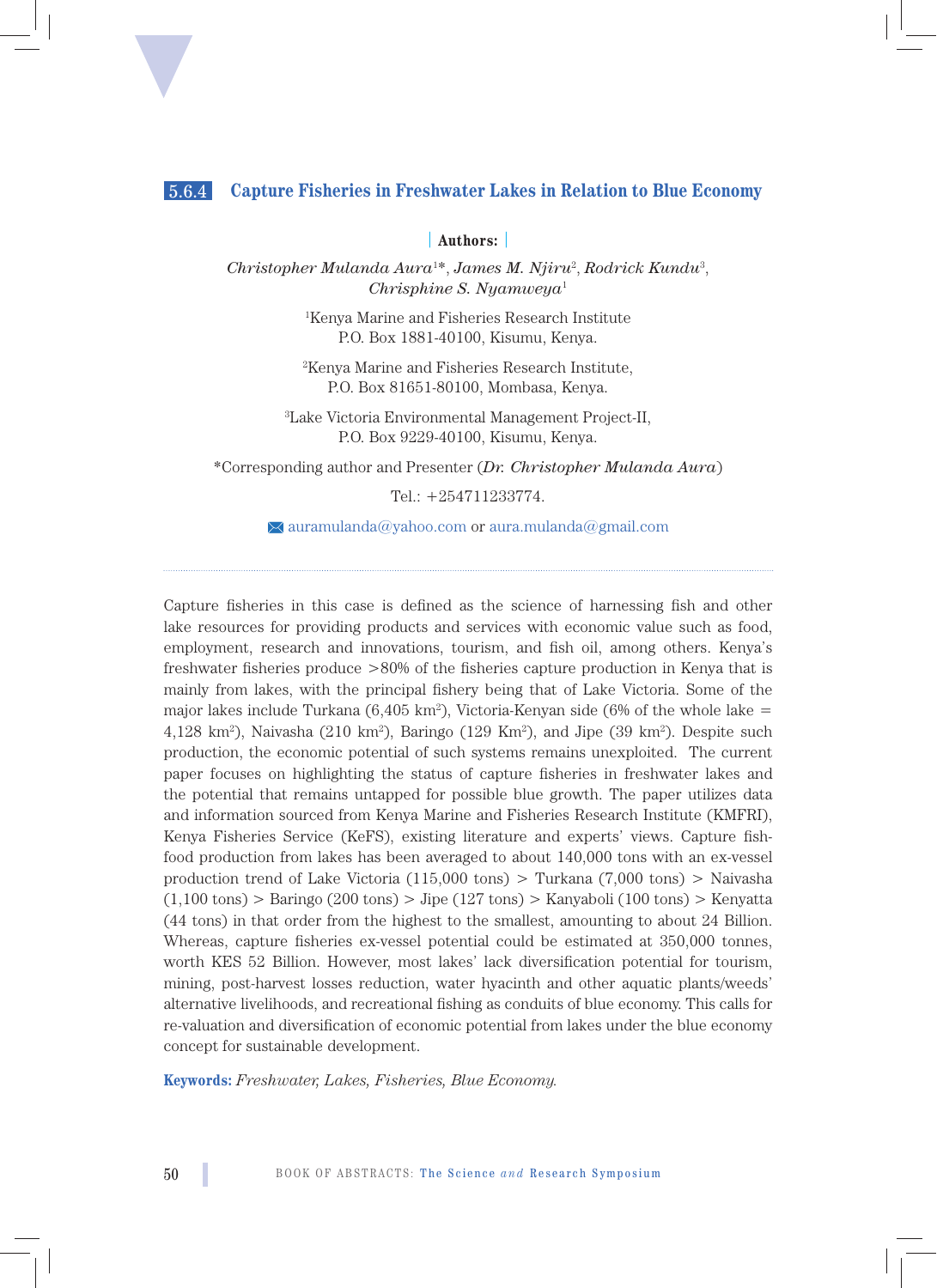## 5.6.5 **From How Many to How Much? Economic and Financial Valuation of Lake Victoria Fisheries**

#### | **Authors:** |

*H.O. Onyango*<sup>1</sup> \*, *E.O. Yongo*<sup>1</sup> , *C.M. Aura* a and *J.N. Njiru*<sup>2</sup>

\*Corresponding author's:  $\times$  owitihorace@yahoo.com

1. Kenya Marine and Fisheries Research Institute (KMFRI) PO BOX 1881 - 40100, Kisumu, Kenya

2. Kenya Marine and Fisheries Research Institute (KMFRI) PO BOX 81651 - 80100, Mombasa, Kenya

Owing to the challenge of under-estimation of catch and value in official fisheries metrics, this study provided a methodological option to compare, contrast and validate official fisheries statistics in Kenya. We applied a standardized Fishing Business Model (FBM) to reconstruct estimates of economic returns from Lake Victoria fisheries; taking into account fish auto-consumption, post-harvest losses and landings from illegal gears which are often missing in the official estimates. Primary data was collected using questionnaires in various fish landing sites in February and March 2018 while secondary data was sourced from latest surveys on fish stocks, catches and fishing effort in the lake. Results indicate that Total annual Fishing Revenue (TFR) per boat was Ksh 7,108,509.01 (USD71,085.10), with beach seine fishers using *Sesse* pointed boats supplying the greatest revenue (Ksh  $42,255,130.65 \sim EUBD$  422,551.30). Fish auto-consumption and spoilage amounted to Ksh 1,274,244.20 (USD12,742.44) annually whereas Total Costs (TC) were Ksh 1,056,326 (USD 10,563.26). *Sesse* flat boats using long lines have the highest operational costs annually (Ksh  $3,612,633.70 \sim =$ USD 36,126.34), while *Sesse* boats using small seines have the highest annual wage for fishermen (Ksh  $13,942,098 \sim$ =USD 139,420.98). The annual Gross Operating Income (GOI) was Ksh 6,152,435 (USD 61,524.35) and the Net Profit Margin was 0.2012. Overall, our reconstructed data shows that average annual landings were 3.9 times more while value to fishermen was 7 times more, than the official estimates. We recommend a review of official fisheries statistics in order to correct under-valuation of Lake Victoria fisheries; adoption of regular Economic and Financial Impact Assessment of the Lake; and use of the information supplied in this survey to adjust management cost recovery and revenue allocation frame-work by national and county governments in regard to the fisheries sub-sector.

**Keywords:** *Fishing Business Model, Lake Victoria Fisheries, Fishing Revenue.*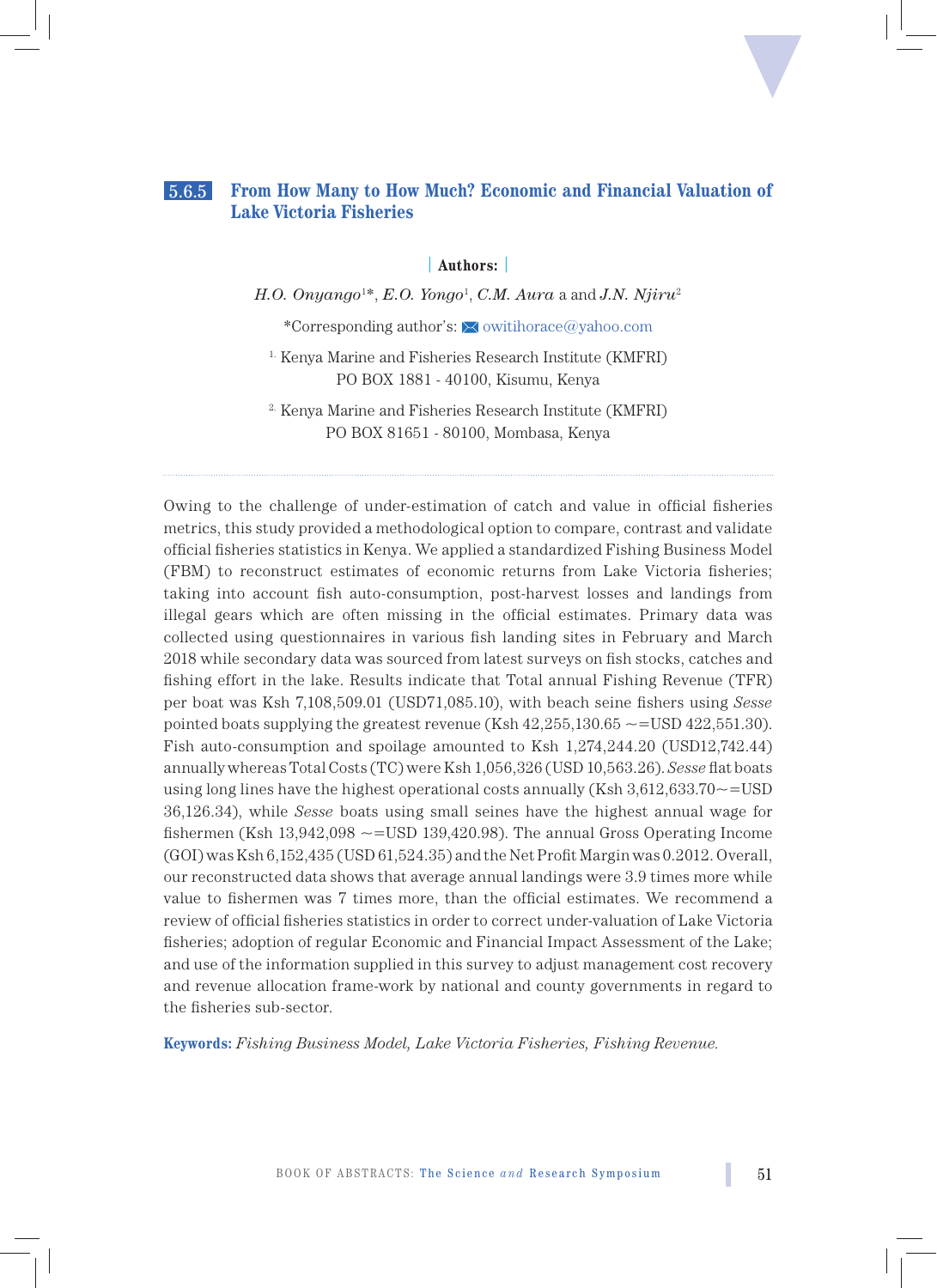## 5.6.6 **Potential of Preparing Highly Gel-Formable Gelatin from Fish Scales Waste**

#### | **Authors:** |

*Alice Mutie*\*, *Kohei Yamaguchi*\*\*, *Hisashi Ichikawa*\*\* \*Kenya Marine and Fisheries Research Institute \*Graduate School of Fisheries and Environmental Sciences, Nagasaki University \*Kenya Marine and Fisheries Research Institute, P. O Box 837-20117, Naivasha  $\times$ alis.mutheu@gmail.com

During fish processing, large amounts of fish scales are disposed as by-products. However, we have the potential use of this fish scales as raw material as a source gelatin. The ratio of fish gelatin product is about 5% of world total outcomes until now. In this study, came up with a 'low-cost preparative method' for obtaining the 'highly gel-formable gelatin (HG gelatin)' from fish scales.

Fish scales were used as the starting material; *Oreochromis niloticus* (Nile tilapia) and *Lates niloticus* (Nile perch). Extraction of gelatin was achieved by pretreatment of fish scales by two step washings in acid-alkaline-solution and heating at 80 °C for 0.5 - 1hr. During extraction, period ultrasonic irradiation (USI) was applied. Solubilized gelatin was separated from residual scales fragments by filtration.

Nile perch gelatin obtained at 0.5hr of extraction period had protein yield of 3%, while the breaking strength (BS) value was  $2.33 \text{ N/cm}^2$  and the m.p. of the gel was  $22.8\text{ °C}$ . However, the BS of tilapia was 0.54 N/cm<sup>2</sup> (m.p.  $23.0\text{ °C}$ ) at 1hr and 2hrs extraction time, without the ultrasonic irradiation treatment (USI). It was found out that 180sec of ultrasonic irradiation during 80 0C extraction had better quality gelatin with excellent gel-formable ability compared to the ordinary heat extraction method. USI treatment was very effective in tilapia scales which elevated the gel-formability to 3.5 times higher hence a more a superior gel, while USI treatment was not effective in Nile perch.

This finding shows that it is possible to obtain high gel forming gelatin from *waste fish scales.* The method is simple and can be adopted by small scale processors, hence contributing to solving the problem of waste disposal in fish processing industries, and in addition creating a value-added product.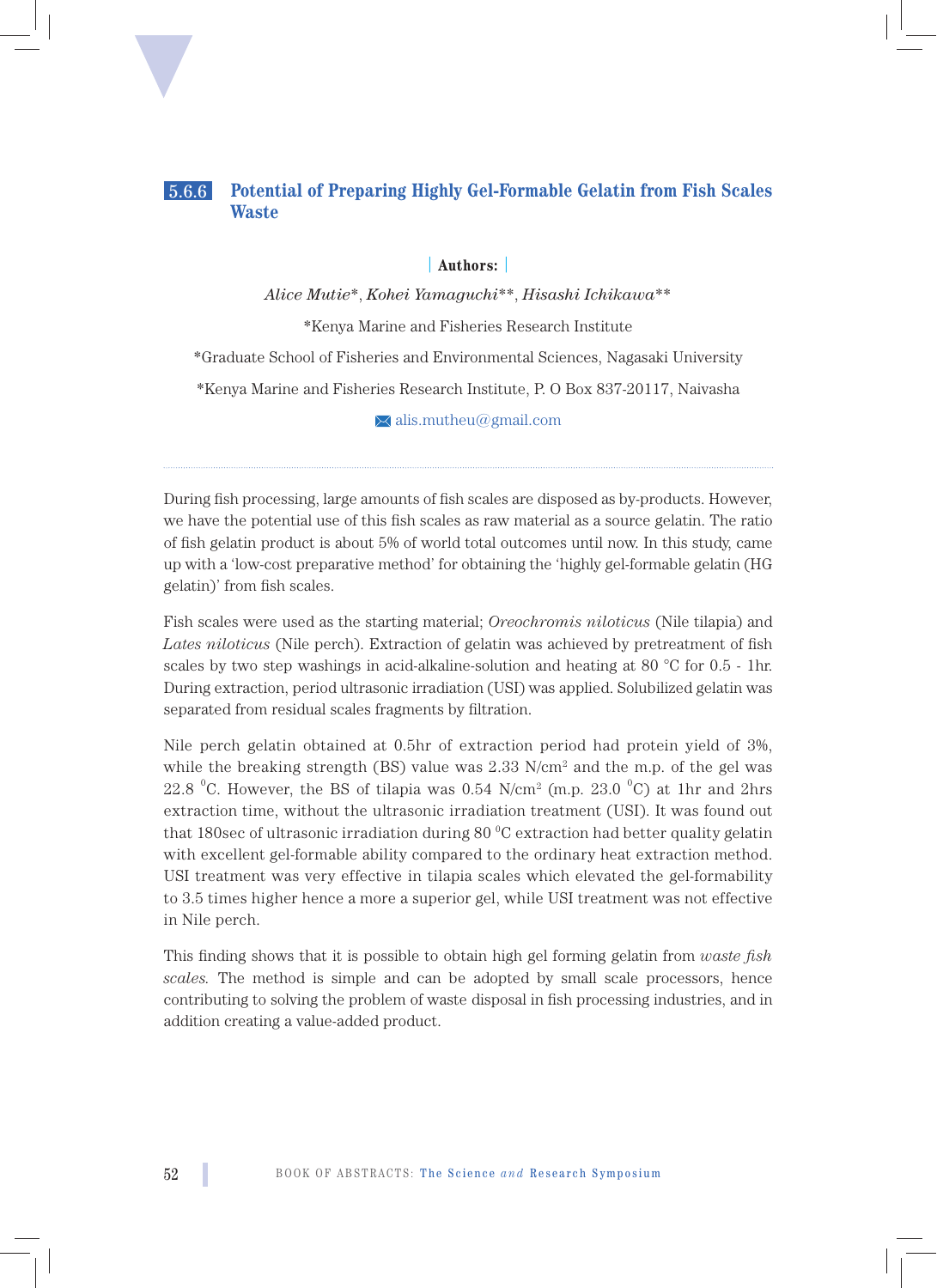# **5.7 Climate Change**

## 5.7.1 **Climate Change: Its impacts on Coastal Ecosystems, Ocean Acidification and Coral Reef Biogeochemistry**

## | **Authors:** |

*Dr. Atsushi Watanabe*

The Ocean Policy Research Institute, Policy Research Department, Senior Research Fellow

The Sasakawa Peace Foundation Bldg. 6F, 1-15-16 Toranomon Minato-ku, Tokyo, 105-8524, Japan

Tel.: (+81) 3-5157-5238, FAX: (+81) 3-5157-5230

 $\times$  a-watanabe@spf.or.jp

**https://www.researchgate.net/profile/Atsushi\_Watanabe11** 

Blue carbon ecosystems (hereafter BCEs) including seagrass beds, mangroves, and coral reefs are effective for the mitigation of climate change when they are kept healthy. At the same time, if properly managed, the BCEs could provide mankind with Ecosystem-based Disaster Risk Reduction (Eco-DRR), sustainable food production through fisheries and aquacultures, and sustainable tourism, which could enhance adaptation capacity of the coastal community to climate change. The properly managed coastal ecosystems are thus the basis for the realization of secure, safe, and circular society, which is also the target of Blue Economy.

In my presentation, I will first introduce the definition of BCEs. Then I will introduce some good examples from coastal areas in Japan as well as Pacific countries such as Palau and the Philippines, where sustainable and sometimes adaptive management of the BCEs realizes Blue Economy as sources of livelihood to the locals.

Through the networking and upscaling of these good examples from many parts of the world coastal areas, we should mainstream the management of BCEs into local, national, and international policies to achieve sustainable Blue Economy throughout the world coastal regions.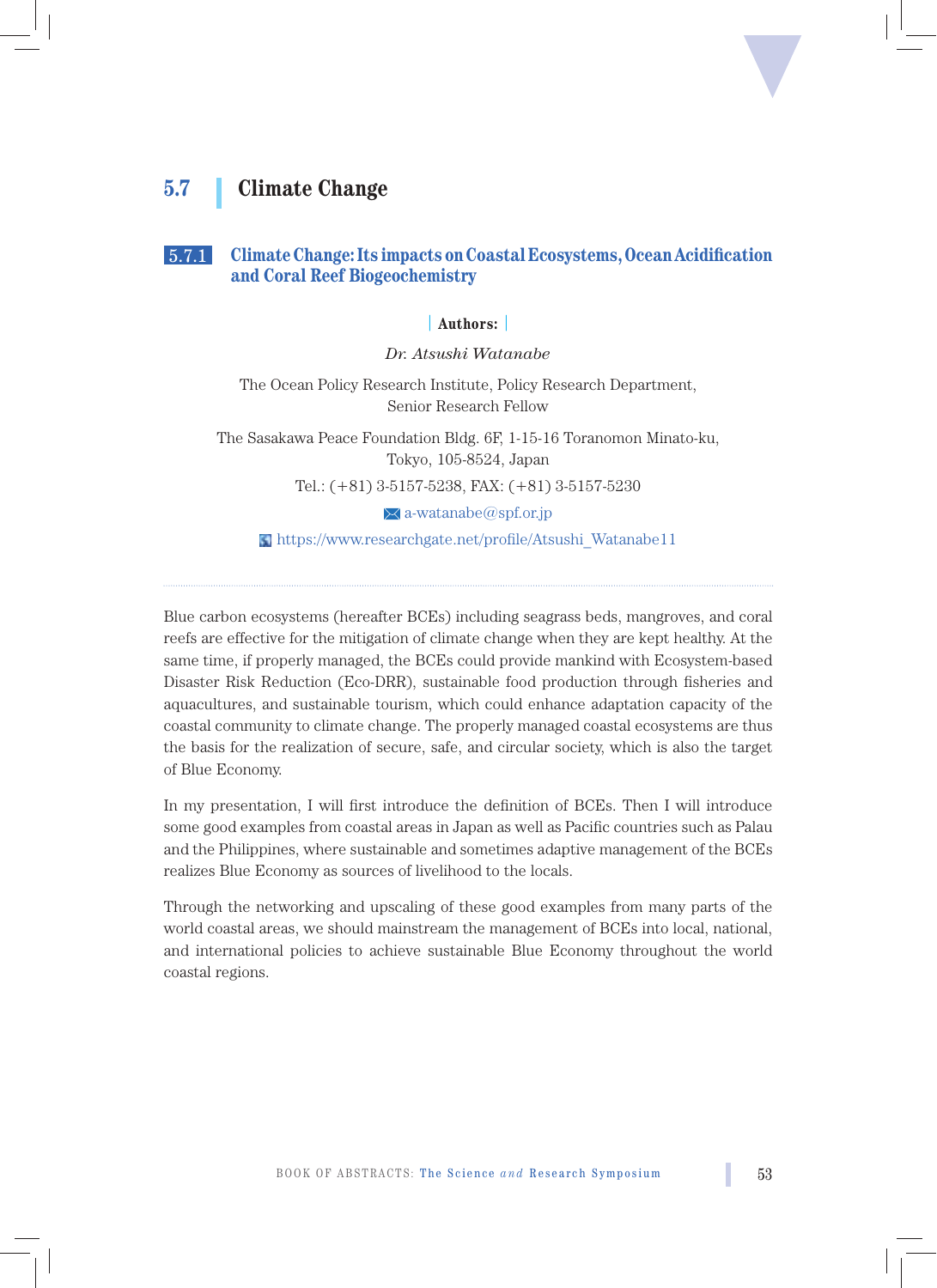## 5.7.2 **Mainstreaming Blue Carbon Ecosystems into National Development and Climate Change Agenda**

#### | **Authors:** |

*James Kairo*, PhD. Chief Scientist, KMFRI/Blue Carbon Unit  $\times$  gkairo@yahoo.com

The paper provides current status of the information about the extent and conditions of vegetated coastal ecosystems in Kenya, challenges facing them, and information for their effective restoration and management. These 'blue carbon ecosystems' are extraordinary ecosystems, providing a wide range of benefits to humans, including exceptional carbon sequestration and protection against climate change impacts. Work in the ensuing years has seen a vast improvement in the depth of information on blue carbon ecosystems in Kenya; thereby providing the basis for considering the reporting of carbon gains and losses associated with national reporting. However, integration of blue carbon into national inventories is still constrained procedurally and by institutional capacity. There is also inadequate information of carbon stocks stored by these ecosystems and emissions levels when degraded. Total economic value of blue carbon ecosystem is also poorly understood, which undermines the development of strategies for minimizing trade-offs between climate, conservation and development goals. We recommend inclusion of blue carbon ecosystem to be included in the nationally determined contributions (NDCs) of Paris Agreement; considering that the next round of NDCs are up for revision.

**Key words:** *Blue carbon, SDG, Paris Agreement, NDCs, Kenya.*

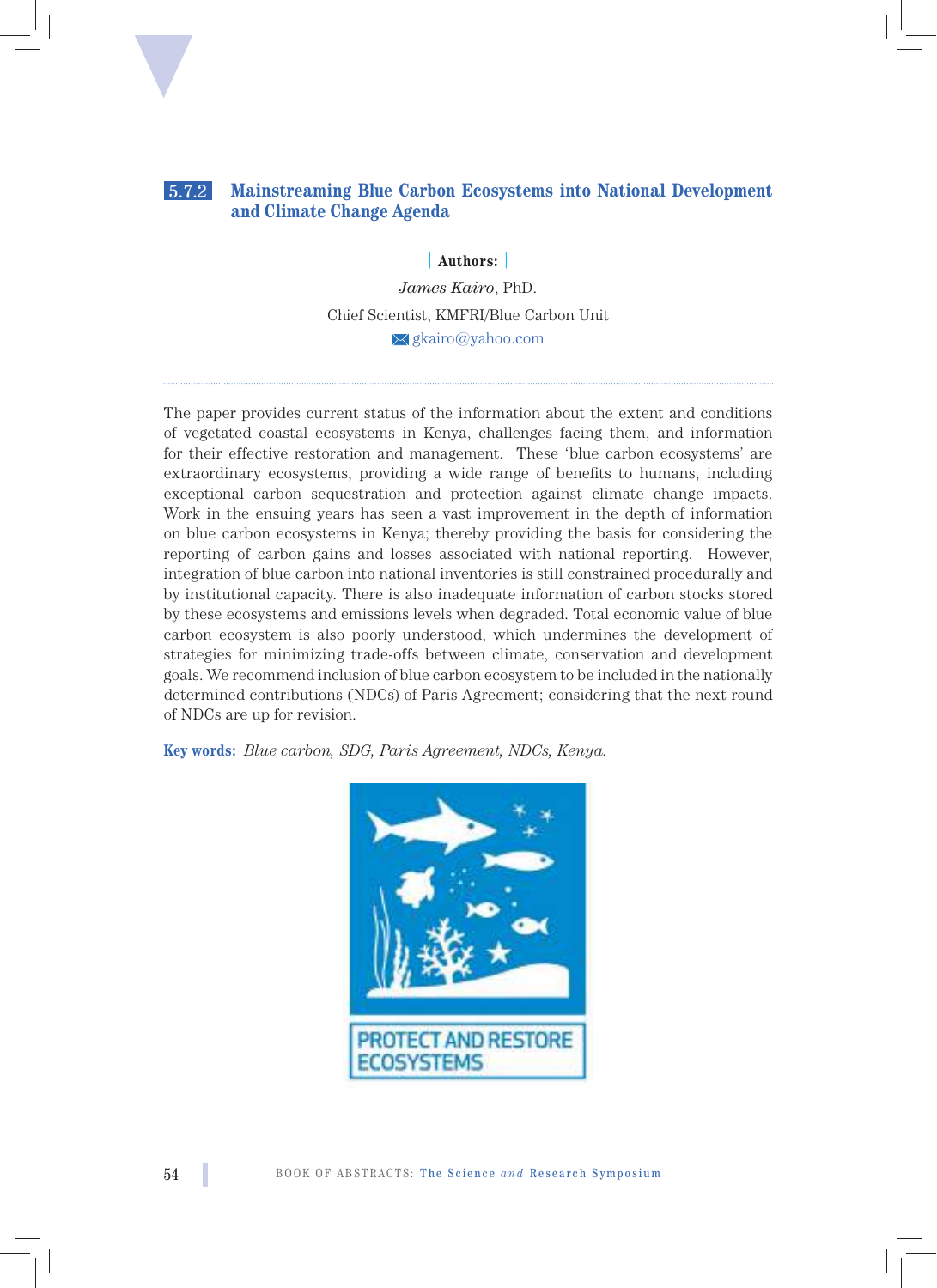### 5.7.3 **Small Islands, the Blue Economy and Climate Change**

| **Authors:** |

*Dr. Judith Gobin*

Head, Dept. of Life Sciences

FST-LifeSciences-HOD@sta.uwi.edu or Judith.Gobin@sta.uwi.edu

St. Augustine, Trinidad and Tobago Tel: 868 662 2002 ext. 83095

Island peoples' lives are inextricably linked to the sea. Small Island Developing States (SIDs) such as Trinidad and Tobago and other Caribbean islands, tend to have a vast amount of ocean resources at their disposal relative to their land space. At the same time, they have the most to lose from the degradation of marine resources. The blue economy encourages much needed and improved stewardship of these "blue' resources. Policies, practices, businesses, technologies and "blue innovations" are critical to turn the tide on ocean ecosystem health while reducing poverty and ensuring food security. These opportunities are presently engaging a number of Caribbean islands where issues are now however, compounded by the impacts of global climate change. In this respect SIDs find them with an increased responsibility for advocacy and it is imperative for SIDs to work towards mainstreaming climate change mitigation and adaptation policies across all coastal sectors. For SIDs territories, the holistic nature of the blue economy approach is expected to move the oceans away from the threats and destruction, and on to prosperity.

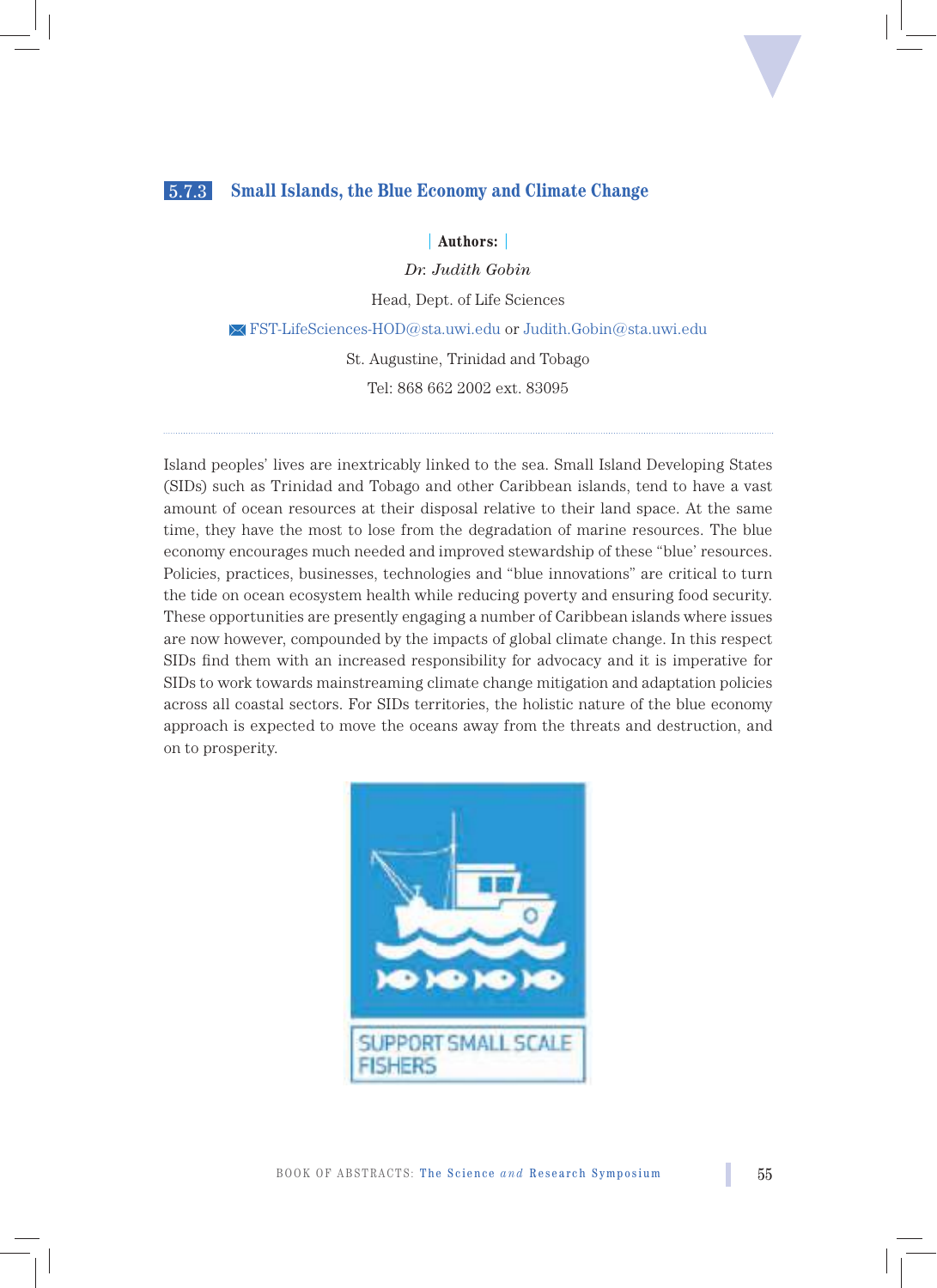# **5.8 Regulatory Regimes**

## 5.8.1 **The Role of Regional Ocean Governance in Achieving the Blue Economy and SDG14**

### | **Authors:** |

*Robin Mahon*<sup>1</sup> and *Lucia Fanning*<sup>2</sup> ,

1 Centre for Resource Management and Environmental Studies (CERMES), University of the West Indies, Cave Hill Campus, Barbados.

Tel. 1-246-231-6782, Fax 246-432-7415

 $\times$  Prof.mahon@gmail.com

2 Marine Affairs Program, Dalhousie University, Halifax, Nova Scotia, Canada. Tel 902- 494-3555 Lucia.fanning@gmail.com

Regional ocean governance has been proposed as essential for sustainable use of ocean and coastal ecosystems – the Blue Economy. This study examines the regional arrangements in place for ecosystem-based governance of the ocean. The UN Environment Regional Seas Programme has been promoting regional ocean governance for 17 ocean regions since its inception. Regional Seas conventions, protocols and action plans (43 of 158 arrangements) are an important part of regional ocean governance. However, there are many other regional and subregional multilateral agreements that must be taken into consideration in building comprehensive regional ocean governance (115 of 158 arrangements). Some are associated with UN bodies, but there are many 'indigenous' agreements developed solely by the countries of the regions. These 'indigenous' agreements may be issue specific or multipurpose economic agreements that include ocean affairs and must be taken into consideration. Dealing with the entire suite of regional agreements is challenging for countries and regional organisations for several reasons; not the least being capacity to engage. There are few well developed regional coordination mechanisms to provide the integration needed for ecosystem based management. Addressing these issues requires understanding the mandates and roles of the full set of organisations and agreements in each region and the options for developing integration mechanisms, which may vary considerably among regions. This study provides a global perspective on the suites of regional agreements in 20 regions of the world, their make-up, complexity, strength, the extent to which countries engage with them and the presence of integration mechanisms. It considers the implications of these factors for the way that strengthening regional ocean governance may be approached from global and regional perspectives.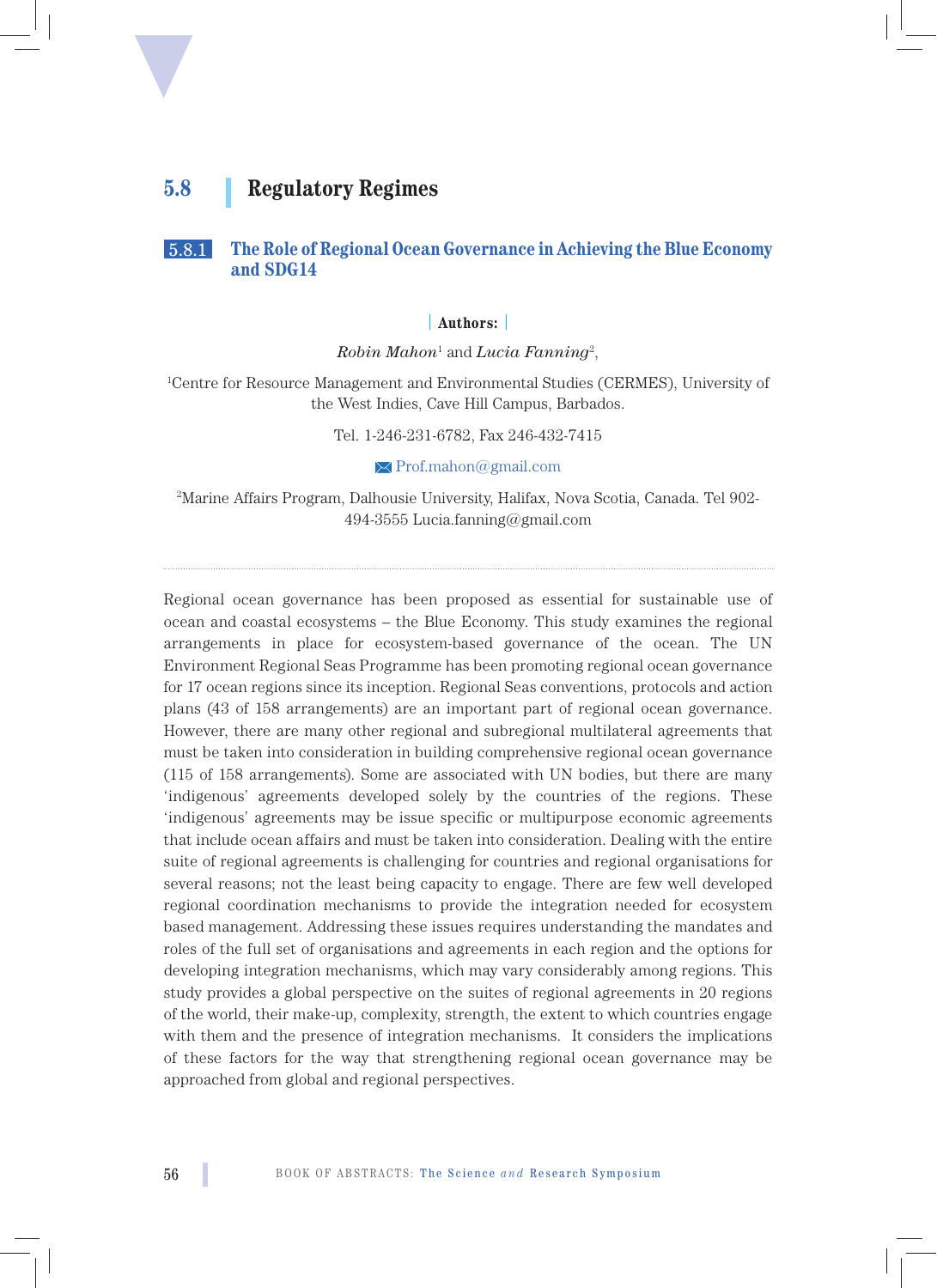## 5.8.2 **Intellectual Property and Innovation for Sustainable Development of the Blue Economy in Kenya and Africa**

### | **Author:** |

*Prof. Ben Sihanya*

JSD & JSM (Stanford), LLM (Warwick), LLB (Nairobi), PGD Law (KSL)

#### University of Nairobi Law School

Author: IP and Innovation Law in Kenya and Africa: Transferring Technology for Sustainable Development, Vols. 1 & 2 (2016; due 2018); Constitutional Democracy in Kenya and Africa Vols. 1 and 2 (due 2018)

 $\times$  sihanyamentoring@gmail.com; sihanya@uonbi.ac.ke

My overarching argument is that the integration of innovation, technology transfer and intellectual property in Kenya, Africa and globally is crucial for the sustainable development conservation of the blue economy and the conservation of the aquatic ecosystem.

I advance three key arguments. First, that there is need to clearly identify, conceptualize, and problematize resources of, participants in and the role of the blue economy in sustainable development in Kenya and Africa. What are the key natural and environmental resources? What is their role in the (blue) economy? What is the role of local, national, and international agencies? What is the role of women and youth in the blue economy? This conceptualization should be done within the framework of the United Nations Convention on the Law of the Sea, 1982 and should focus on the relevant national, sub national, regional, and international laws on IP, innovation and technology transfer, to secure the conservation, sustainable use and benefit sharing of the blue economy.

Second, Kenya, Africa and the international community should develop or strengthen and integrate intellectual property, innovation, and technology transfer law and policy into the blue economy, through appropriate technical assistance, partnerships and cooperation.

Third, there is need for reforms in Kenya's constitutional, juridical, regulatory, policy, governance and administrative frameworks to implement and enforce IP, innovation and technology transfer for the sustainable development of the blue economy, the aquatic ecosystem and the marine environment. We will tease out recommendations for the findings and conclusions based on the foregoing research objectives, research questions and arguments on the role of intellectual property, innovation and transfer technology in the blue economy of Kenya and Africa.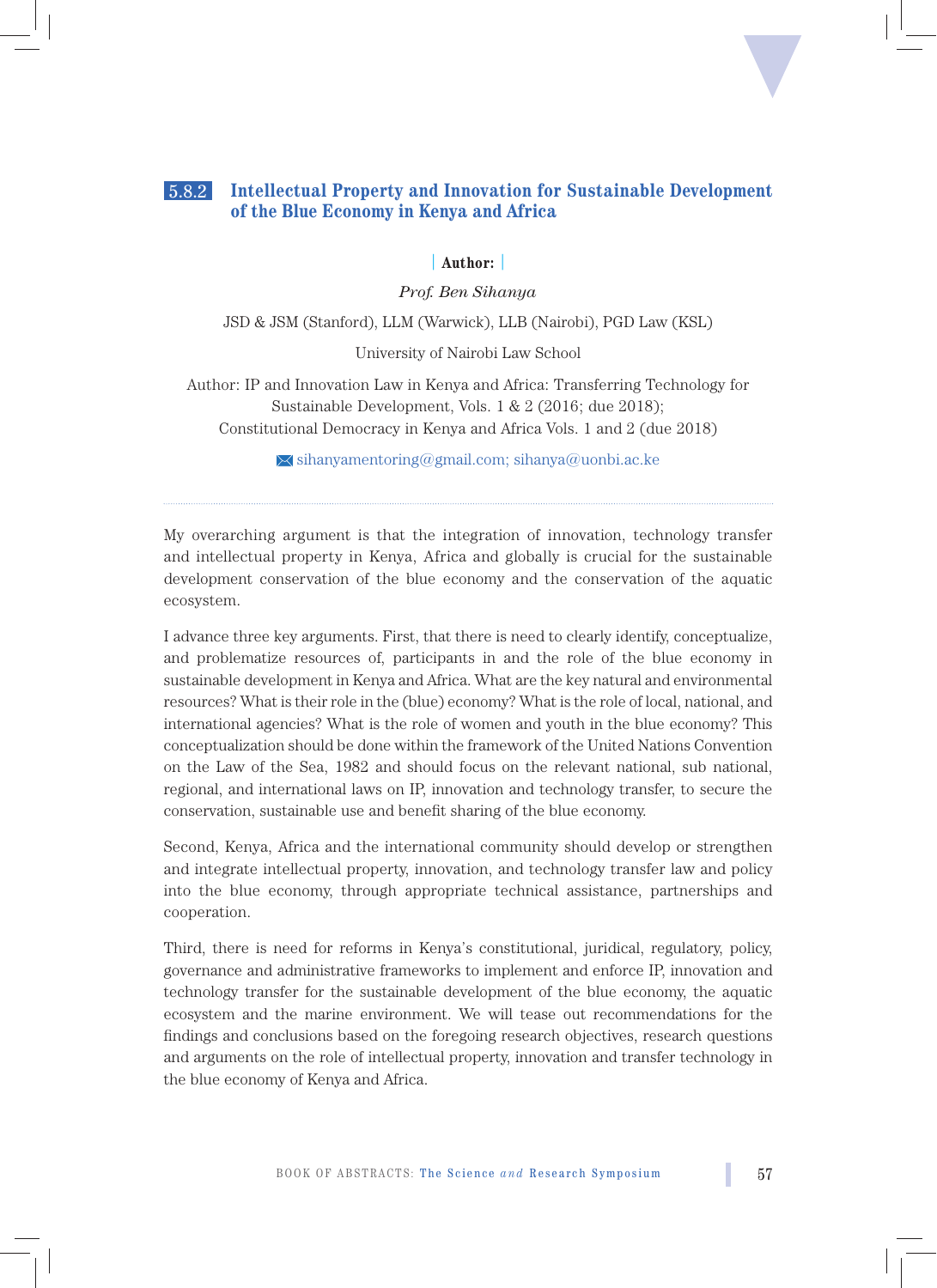## 5.8.3 **Towards a More Inclusive Global Blue Ocean Economy Regime: The Case for a Better Global Framework**

#### | **Authors:** |

*Dr. Akunga Momanyi*, PhD

School of Law, University of Nairobi

There is heightened interest among states and regions in the spaces and resources of the oceans and seas and their potential to meet increasing demands for goods and services for humankind for the present and the future. Consequently the concept of Blue Economy has been catapulted into global limelight and discourse. However, the concept remains rather fluid and imprecise. Further, the rules of engagement among states, regions and other stakeholders remain unclear and rather problematic. This situation extends to crucial aspects including decision making, accountability as well as governance. In this regard, two key deficiencies in the prevailing regime are discussed. First is lack of inclusivity, particularly for developing states and regions and their nonstate stakeholders. Second is the apparent inadequacy of global instruments and regimes underpinned by the 1982 United Nations Convention on the Law of the Sea to address emerging challenges of the Blue Economy.

Therefore, this paper reviews the concept of Blue Economy and the existing frameworks that underpin it. The paper argues for a more inclusive and better regime among states and regions. To achieve this, it proposes options for the establishment of a global framework that promotes equity, inclusion and sustainability.

#### 5.8.4 **The Exceptionalism of Blue Economy in Africa**

| **Author:** |

*XN Iraki*

Snr Lecturer, School of Business Cell: 0733 655 262

 $\times$ xniraki@gmail.com

All great nations throughout history are next to the sea, from Roman Empire to modern day China. They rise to greatness because they exploit the sea and the opportunities there in. But it seems African countries by the sea are an exception. This paper will explore this exceptionalism by selecting a number of African countries and comparing them with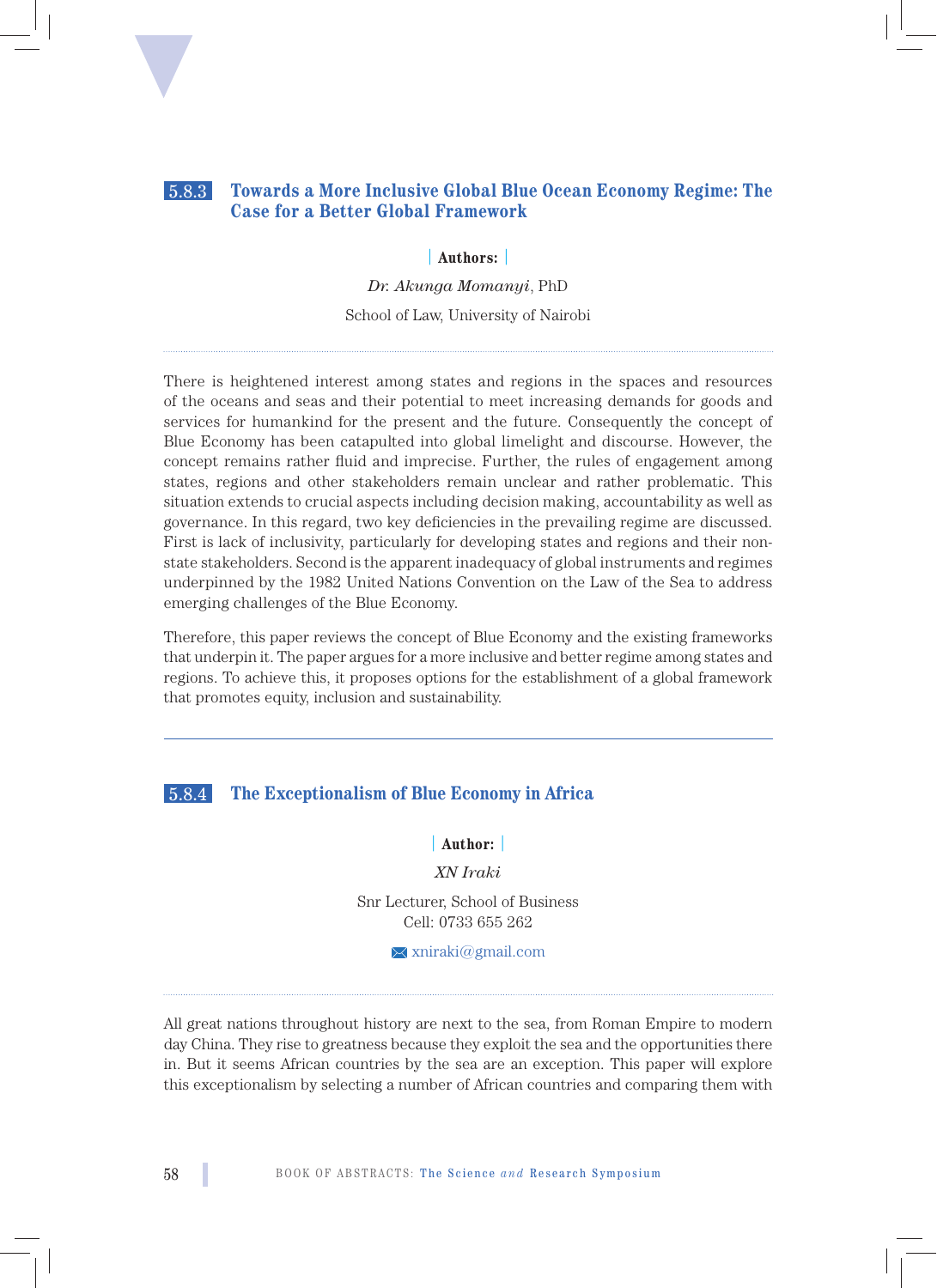a few great countries next to the sea from different parts of the world. It hoped the analysis will inform Kenya's policy makers and investors in making blue economy one of the contributors to Kenya's GDP.

### 5.8.5 **Maximization of the Potential of the Blue Economy in Kenya**

### | **Author:** |

*Prof. Paul Musili Wambua,* MCIArb. LL.B (Nbi); Dip.Law (KSL); LL.M (Lon); MBA (USIU); LL.D (Ghent). Commissioners for Oaths, Notaries Public & Arbitrators

Chaka Place 3rd Floor (Southern Wing), P.O. Box 57421-00200, Nairobi, Kenya. Tel: +254 20 271 6027 / 8; Cell: +254 733 333 339;+254 718 333 339 Fax: +254 20 271 6028

> $\times$  musili@musiliwambualaw.com www.musiliwambualaw.com

The Blue Economy in Kenya covers aquatic and marine spaces including oceans, seas, coasts, lakes, rivers and underground water. It comprises a range of productive sectors such as fisheries, aquaculture, tourism, transport, ship building, energy (oil and gas), underwater mining and related activities. The concept of the Blue Economy also recognizes that the productivity of healthy freshwater and ocean ecosystems is a pathway for aquatic and maritime based economies. There is, therefore, need for full and sustainable exploitation of the Blue Economy sector to ensure that Kenya fully derives benefits from its marine resources supported by a robust, efficient and comprehensive legal and institutional framework.

This paper argues that for Kenya to secure its waters, it must invest in a competitive and sustainable Blue Economy. Concurrently, securing a competitive Blue Economy is dependent on secure waters. Considering the importance of the Blue Economy, this paper has examined the factors which may contribute to securing, exploiting and sustaining a competitive Blue Economy for Kenya. The paper also examines factors which undermine maximization of the potential and competitive advantage of a Blue Economy in Kenya.

The paper reviews the efficacy of Kenya's legal and institutional frameworks including international and regional conventions ratified by Kenya, declarations, policies and institutions related to the management of Blue Economy sector and regional initiatives which address issues related to resources of the Blue Economy. The initiatives have prioritized the Blue Economy sectors and identified areas of cooperation through capacity building, financing, investments and engaging the private sector. Ultimately the paper seeks to highlight ways in which Kenya may extract and derive the full benefits and resources of the Blue Economy.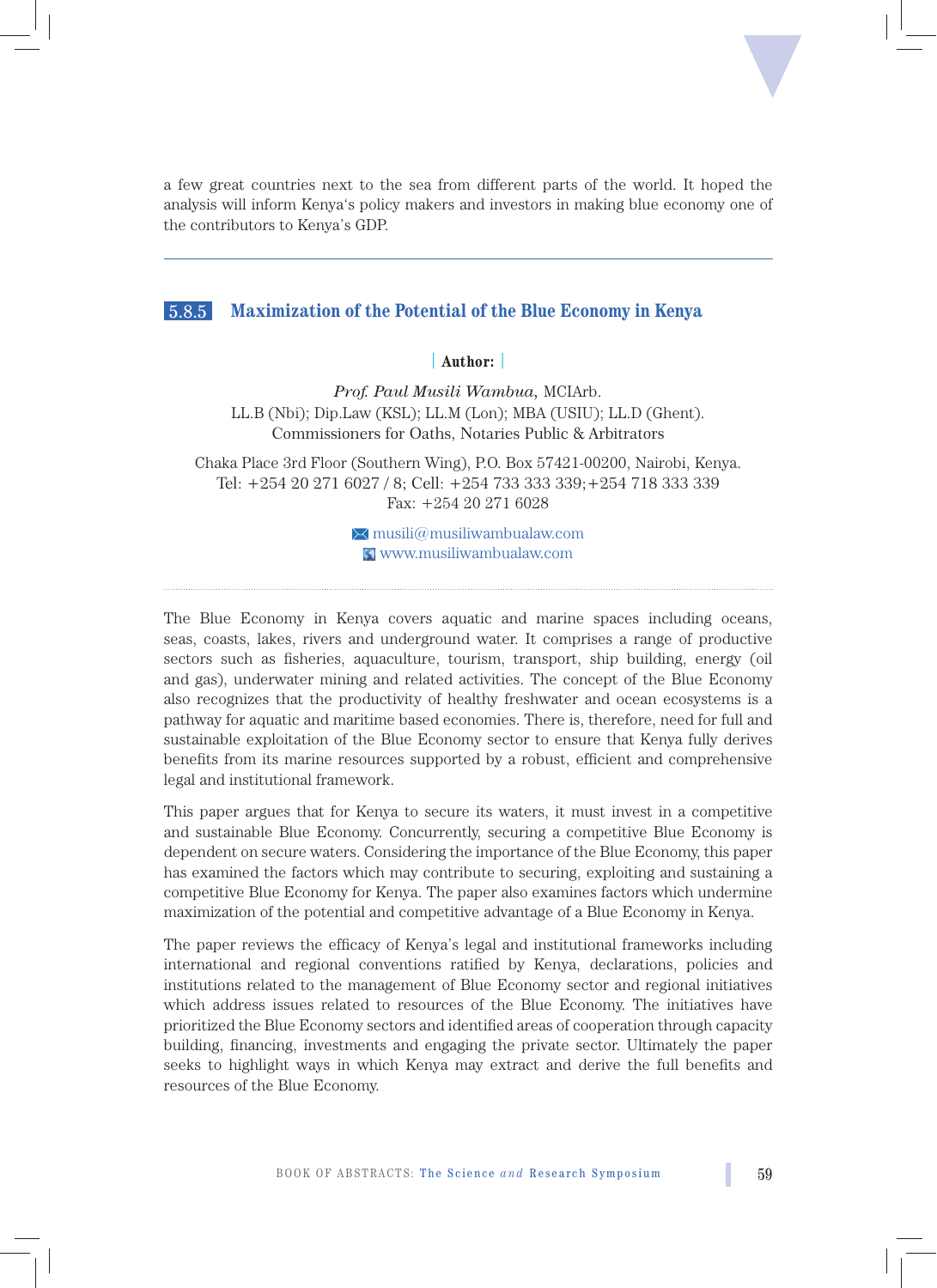## 5.8.6 **Nexus and the Sustainable Blue Economy; Michael Dodds**

#### | **Author:** |

*Michael Dodds*

Oceans, seas and marine resources are central to the delivery of the 2030 Agenda for Sustainable Development, including the Sustainable Development Goals (SDGs). Oceans and seas support human well-being and livelihoods and underpin poverty eradication, food security, employment, tourism and protection from natural disasters, and counteract the impacts of climate change as carbon reservoirs. However, human activities continue to threaten oceans and seas and marine resources with detrimental long-term impacts for humanity and the planet.

The Sustainable Development Goals are relatively unique in global agreements as they recognize the interlinkages or Nexus between the different Goals and Targets. Traditionally the 'Nexus' approach has been around the Climate-Water-Energy-Food Goals but increasingly there are other Nexus areas that need to address the interlinkages developing policy responses and developing tools

A sustainable blue economy seeks to promote economic growth, responsible production and consumption, social inclusion, and the preservation or improvement of livelihoods while at the same time ensuring environmental sustainability of the ocean and coastal areas, through the circular economy. At its core, it refers to the decoupling of socioeconomic development through ocean-related sectors and activities from environmental and ecosystems degradation.

The "Nexus" or interlinkages between the relevant goals or targets needs to be thoroughly analysed and understood in order to build coherent sets of Blue Economy integrated policies and action programmes for sustainable development.

There is a growing industrialization of the oceans and coasts that has been increasing over the last few years. By 2030 two out of every three fishes on our plates will have been farmed, offsite wind capacity will have increased by tenfold and seaborne trade is expected to quadruple  $[2050]$ <sup>1</sup>. The changing nature of our coastlines due to industrialization and the continued pollution of our oceans is not sustainable. For many countries, particularly small island and developing states, coastal activity is a major economic factor in their countries GDP. Addressing the interlinkages across the SDGs and their targets for the blue economy will be critical.

<sup>1</sup> Economists intelligence unit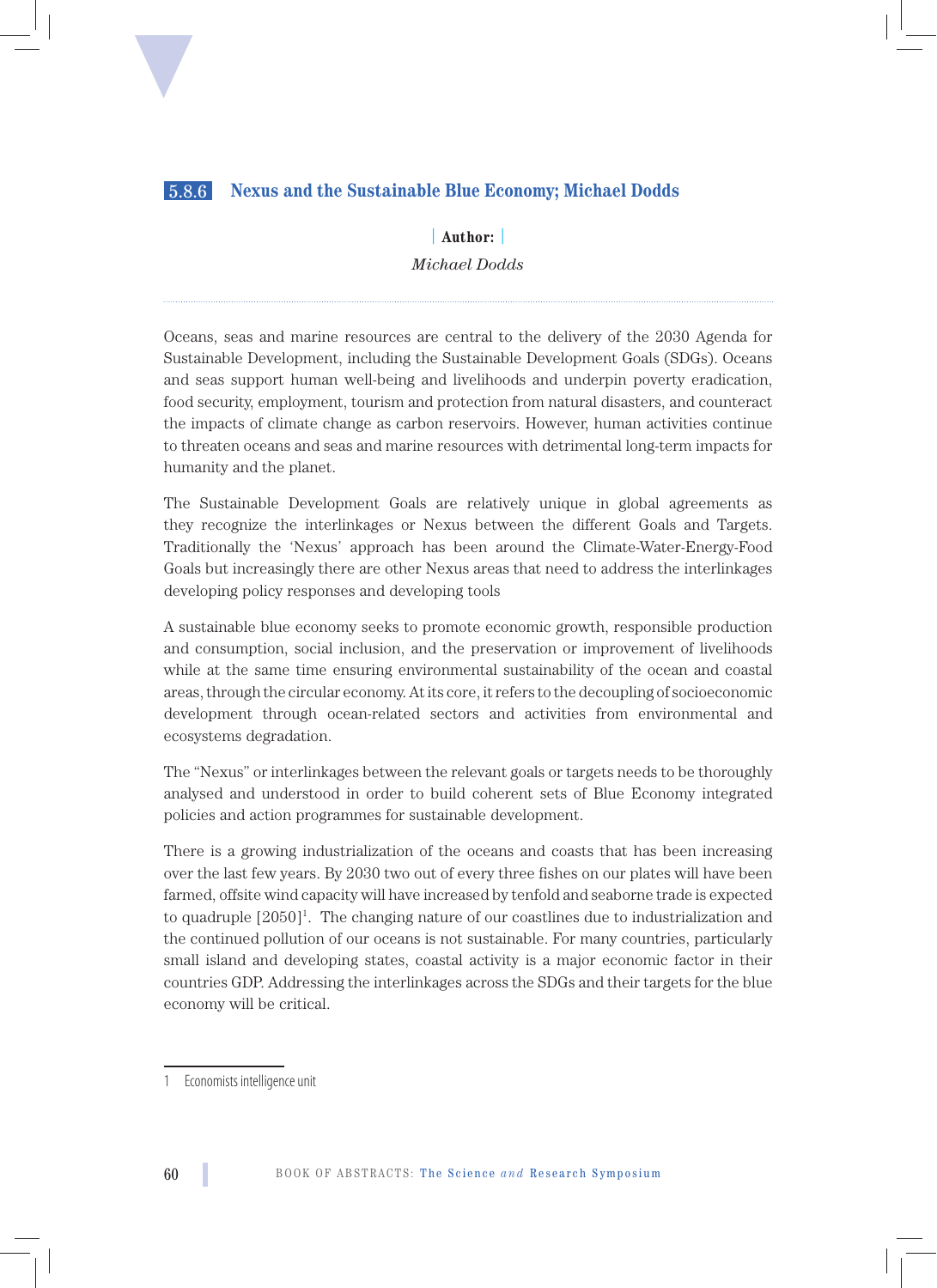## **5.9 Community Mobilization and Involvement**

### 5.9.1 **Frugal Innovations in Appropriate use of Resources in Outreach, Education and Community Mobilization**

### | **Author:** |

*Dr. Peter Q. Blair* Assistant Professor Harvard University, Graduate School of Education NBER Faculty Research Fellow https://sites.google.com/site/drpeterqblair/

A key challenge facing science outreach efforts in emerging economies is how to implement costly science education interventions developed in the US to suit both the resource constraints and the cultural context of our countries. For three years I lead a science outreach program in the Bahamas that did just that. We pioneered the idea of social partnership as a way of engaging schools, teachers, parents, government agencies and corporate sponsors to bring a successful science summer camp that was developed at Duke University to the Bahamas. Over the course of 3 years we served students from 7 different islands and 40 different junior high schools in the country. Because of the resources and infrastructure constraints that we faced in our country, we developed novel approaches to structuring the delivery of the curriculum, organizing our team of science mentors to deliver a program that was cost-effective and created value for all of our social partners. The new approaches that we developed were subsequently used to increase the efficiency of our parent program at Duke.

## 5.9.2 **Research Activities at Wangari Maathai Institute on Blue Economy Strategy**

## | **Author:** |

*Prof. Henry Mutembei*, Director, Wangari Maathai Institute for Peace and Environmental Studies

The Presidential Blue Economy Committee established in September 2016, while recognizing the many sectors in blue economy prioritized fisheries and aquaculture; and maritime shipping and logistic services as priority sectors that would deliver fast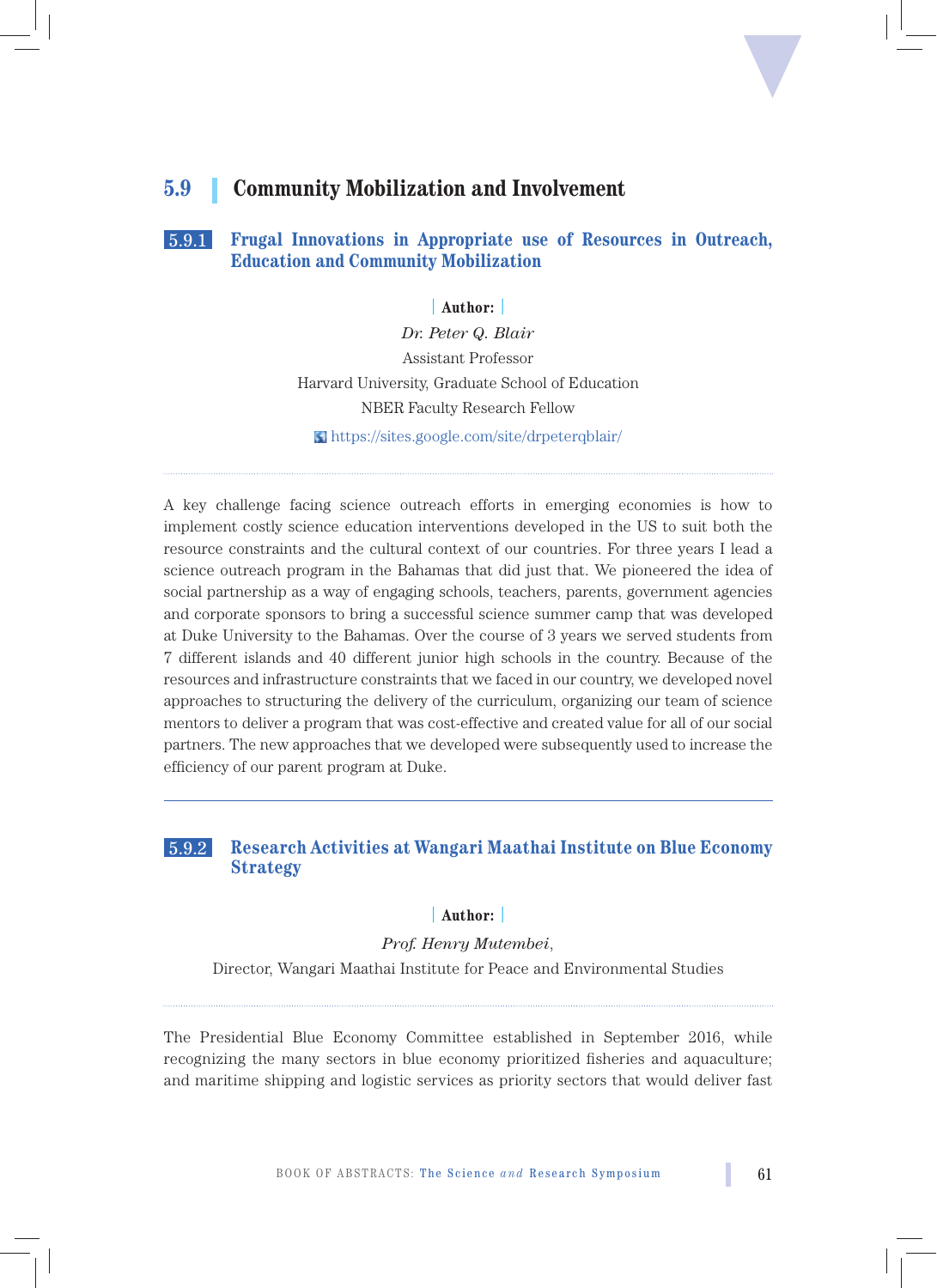

socio-economic benefits to the communities in the coastal areas. To strengthen fisheries governance for sustainable utilization and enhanced revenues for the government and employment creation, the government enacted the Fisheries Management and Development Act 2016 in September, 2016. The Act established institutions that would strengthen the governance of the fishing industry and aquaculture, and enable investments along the fishery value chains for socio-economic benefits. The institutions established include the Kenya Fisheries Service, Kenya Fish Marketing Authority and the Fish Levy Trust Fund.

WMI is involved in research on Governance and management of marine fisheries and aquatic resources with a view to enhance marine fisheries and coastal aquaculture governance to control over-fishing, maintain or improve stock productivity and enhance associated ecosystem integrity. The total fish catches may increase due to the various governance and management measures that effectively commensurately implemented to ensure sustainability in terms of limits on fish vessels and restrictions on fishing gears. Studies have contributed to increased information for decision making in the sector.

# 5.9.3 **Environmental Challenges Affecting the Contribution of Wetland Provisioning Services to the Blue Economy in Kenya**

| **Author:** |

*Prof. Phillip O. Raburu* Deputy Vice Chancellor: Planning, Research and Extension University of Eldoret  $\times$ praburu2002@yahoo.com

Freshwater and marine wetlands are highly productive ecosystems which contribute immensely to the blue economy. This paper discusses the role of wetland provisioning services to the blue economy and highlights environmental and management constraints. Globally, economic value of wetlands and their associated ecosystem services have been estimated at US\$14 trillion annually. In Africa this varies depending on uses, for instance valuation studies reveal annual value of US\$34-54/ ha in the Hadejia-Nguru Wetland in Nigeria, US\$500/ha for Nakivubo Wetland in Uganda, up to US\$203/ha in the Lower Shire Wetlands in the Zambezi Basin and US\$1-14/ha/yr from harvestable resources from the Olifants River catchment in South Africa. Wetland valuation studies in Kenya give a total economic value of between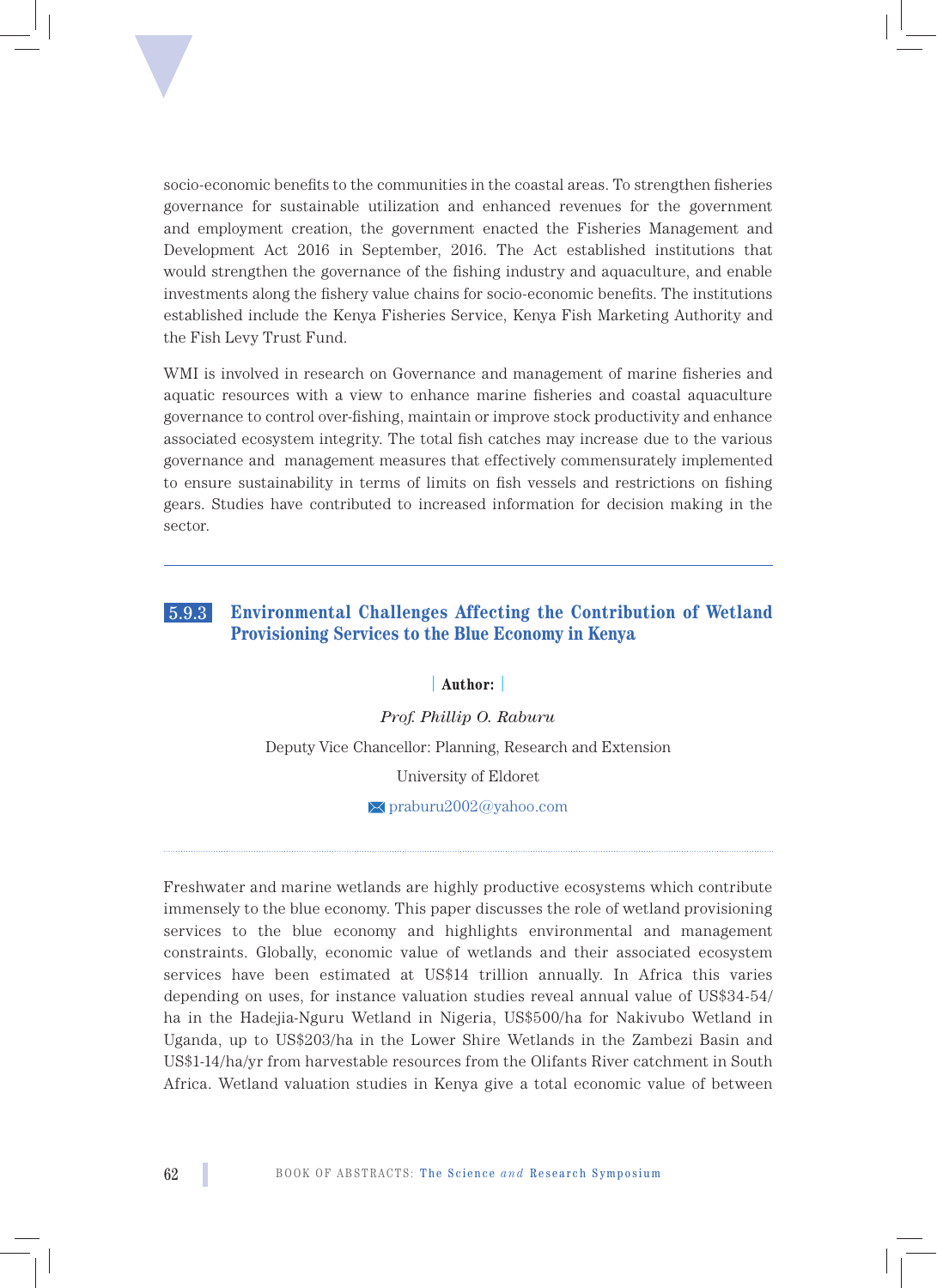US\$ 7.5 and 15 million for Lake Nakuru, US\$ 120.4 million for Yala Wetlands and KSh 143.4 billion for Nyando wetlands. Although food production in wetlands appears to be more economical in the short run, sustainable harnessing of natural wetland provisioning services is still superior in the long run. The high productivity of wetlands if sustainably harnessed promises to improve the livelihoods of riparian communities and overall national blue economy potential. Implementation of appropriate wetland conservation and management tools, strategies and procedures are recommended to ensure sustained exploitation of the blue economy arising from wetland provisioning services.

**Keywords:** *Wetland valuation, Provisioning services, Blue economy, Ecological Integrity, Environmental degradation.*

## 5.9.4 **Circles in Management; A Need to Re-align Coastal and Marine Fisheries Resource Management for Sustainable Exploitation of the Blue Economy**

## | **Authors:** |

1 *Fulanda BM,* <sup>1</sup> *Mlewa CM,* <sup>1</sup> *Kahindi JP* and 2 *Musyoka EM* Pwani University, 195-80108, Kilifi, Kenya 2 State Department of Fisheries & Blued Economy, 90423-80100, Mombasa, Kenya

 $\blacktriangleright$  b.fulanda@pu.ac.ke

Societal objectives and sustainability needs remain the key considerations in the management of many coastal and marine fisheries resources. Consequently, social considerations have remained the key drivers of fisheries management and decision making. However, decades of fisheries management have shown that these objectives are difficult to define in policy, and thus provide a lot of leeway for skewed management based on "perceived" importance of social outcomes. Moreover, social needs are often relegated to the low, especially in developing countries where the need for revenue and government financing calls for concerted effort towards enhancing full exploitation of the coastal fisheries and However, recently, emphasis is placed on social, economic and ecosystem wellbeing as the key pillars of the Blue Economy. The marine fisheries resources of Kenya have contributed significantly to livelihoods along the coast with exploited stocks ranging from tuna fisheries, shrimps, shallow water lobsters and small and medium pelagics among others. Development of the coastal smallscale fisheries dates to the 9th century with the rise of Indian Ocean trade which triggered the rise of fishing villages. However, documentation of pre-colonial fisheries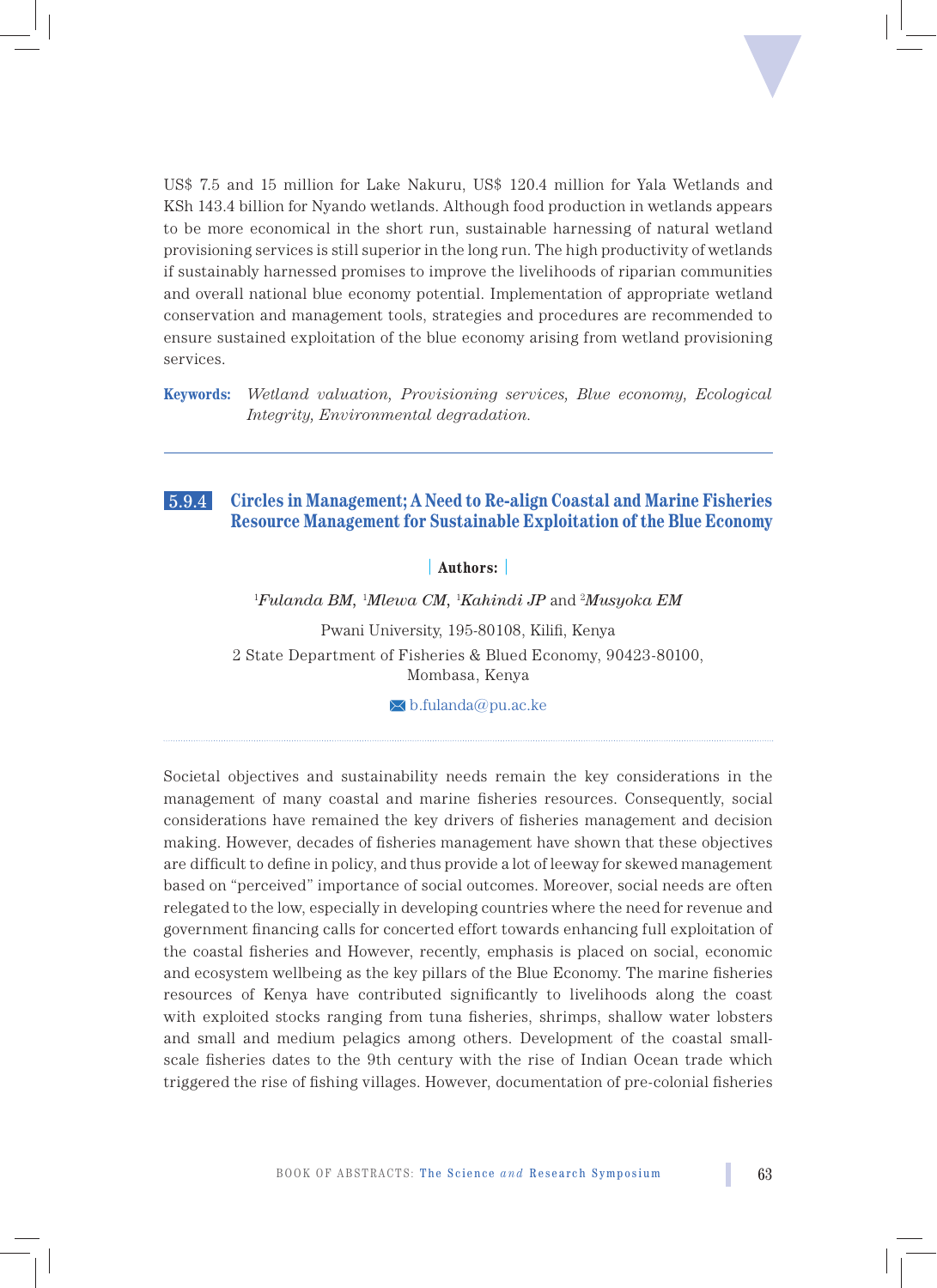

**Keywords:** *Kenya Coast; Small-scale marine fisheries; Resource management; Legislation; Blue Economy* 

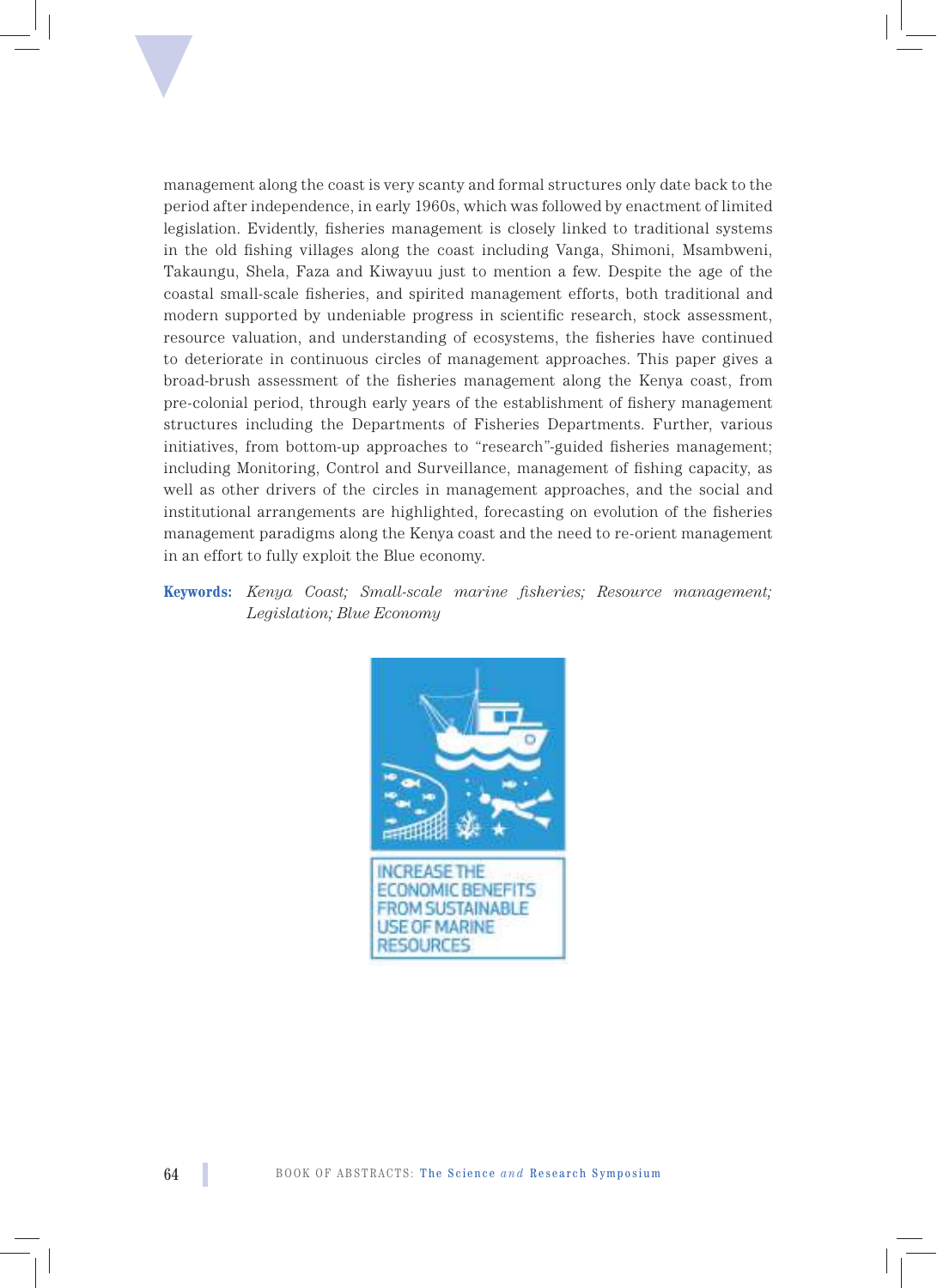# **5.10 Sustainable use of Non-Biological Resources**

## 5.10.1 **Ecosystem Services for Well-Being in Deltas: Integrated Assessment for Policy Analysis in Coastal Bangladesh**

## | **Authors:** |

## *Prof. Craig Hutton*<sup>1</sup> (Presenter), *Prof. Robert Nicholls*<sup>1</sup>, *Prof. Munsur Rahman*<sup>2</sup>, *Dr. Attila Lazar*<sup>1</sup>

1 University of Southampton, United Kingdom

2 Bangladesh University of Engineering and Technology, Bangladesh

The authors present the key findings of the ESPA Delta (Ecosystem Services for Poverty Alleviation, Delta - DFID/UKRC/ESPA funded) project and particularly the transferable applications of an Integrated Assessment Model (IAM) to the Bangladesh Delta Plan 2100. Deltas provide diverse ecosystem services and benefits for their large populations globally. At the same time, deltas are also recognised as one of the most vulnerable coastal environments, with a range of drivers operating at multiple scales, from global climate change, unsustainable land practices and sea-level rise to deltascale subsidence and land cover change. Consequently, significant populations can experience significant poverty and livelihood stress. The focus of this paper is the world's most populated delta, the Ganges–Brahmaputra–Meghna Delta, and more particularly within coastal Bangladesh west of the Lower Meghna River. In particular, concepts of relevance to sustainable management, the Blue Economy in global coastal zones, livelihood resilience and their key policy relevant outcomes and trade-offs are demonstrated.

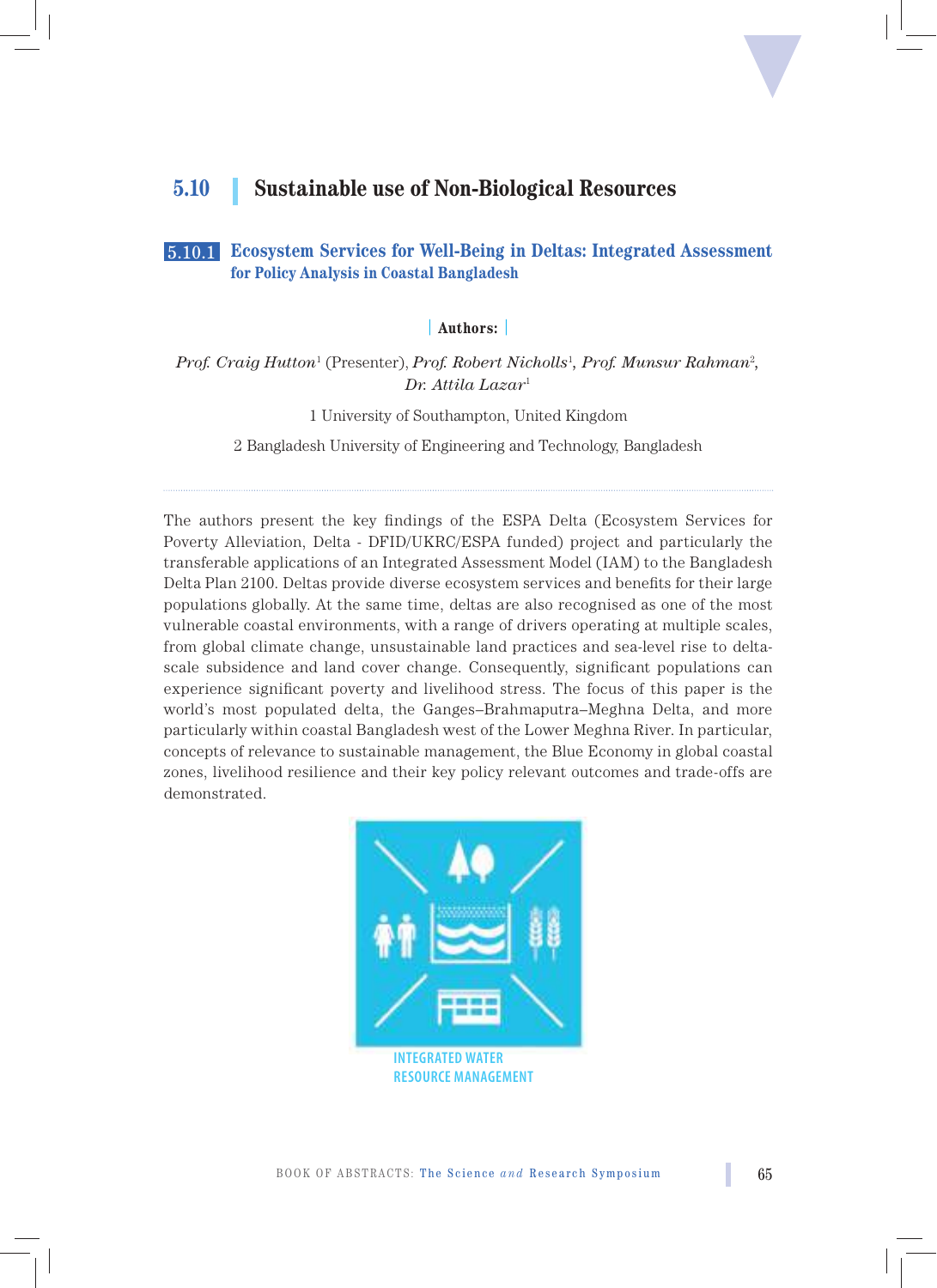# 5.10.2 **The Potential of Blue Economy Resources in Kenya for the Production of Chemicals, Energy, Industrial Materials, Environmental Cleanup and Strategies for Sustainability**

## | **Author:** |

## *Prof. John Mmari Onyari*

University of Nairobi, College of Biological and Physical Sciences,

Department of Chemistry, P.O. Box 30197-00100, Nairobi, Kenya.

 $\times$  jonyari@uonbi.ac.ke

Whereas the concept of a "blue economy" has received considerable interest globally, its contribution to Kenya economy is currently small. This presentation focuses on the potential and sustainability of harnessing Kenya's marine ocean resources to increase its contribution to the national economy. The potential of value addition industrial products obtained from our ongoing research activities on utilization of marine fish wastes will be presented. In terms of ecosystem services, it is shown that besides providing vital habitat for marine fish, prawns, oysters, crabs and control of coastal flood protection, Mangrove ecosystems also provide important benefits in terms of carbon sequestration, and environmental pollution control. Research findings on adsorption of dyes and heavy metals such as lead, cadmium, copper and zinc will be presented. The results obtained demonstrate the important role mangroves play and consequently more efforts should be directed towards conservation of mangroves ecosystems. The economic opportunities available for utilization of Kenya's ocean tidal waves (onshore in coastal locations and offshore), oil and gas resources to generate energy and wealth will also be presented. The feasibility of establishment of industries such as chemicals, biopolymers, Pharmaceuticals, Desalination plants, bio-fuels development and strategies for sustainability will be highlighted. Overall, it is shown that rationale exploitation of Kenya's enormous Blue economy ocean resources can boost Kenya's GDP and Big four Agenda.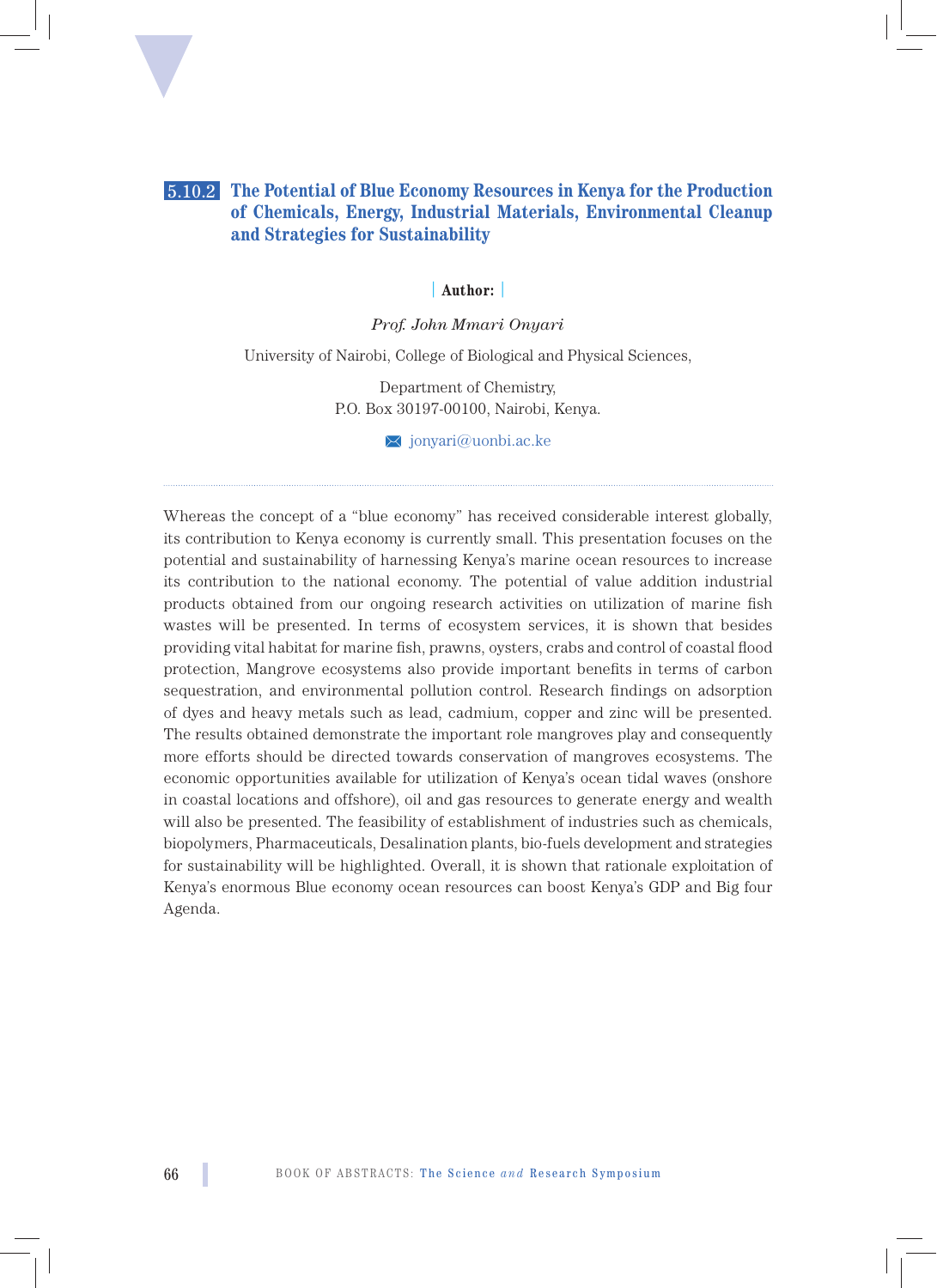# **5.11 Climate Action Resilience**

5.11.1 **Regeneration of Ocean Forests: Importance of Seaweeds**

| **Author:** | *Pål Bakken* Founder CASULO Mobile: + 351 96 747 7563  $\times$  bakken@oceancasulo.com Skype: pinheirobravo https://oceancasulo.com

Sea Forester is an initiative that aims to reverse the alarming disappearance of seaweed forests in the world. Its mission is simple: to restore the forgotten forests in our ocean. Seaforester intends to 1) encourage and participate in seaweed reforestation projects on a non-profit basis, 2) create a global network that aggregates funding for projects worldwide, 3) process data and implement common monitoring methodologies, and 4) be a major communicator and educator of the far-reaching benefits of marine vegetation on all continent's blue coastal front yard.

Most of us think about "deforestation" and know the devastation caused by the disappearance of forests on land. But not many of us think about our forgotten forests under the sea. Many of the forests have disappeared, destroyed by agricultural run-off, pollution and other factors. Now, think about restoring these forests as a cheap, quick and decisive step to combat the two biggest challenges we now face – climate change and food security. There are projects under way across the globe but much more needs to be done.

Seaweed grows faster than any plant on land. Its capacity to capture carbon can be up to five times faster than plants on land. At the same time, if we measure the entire world's coastline with depths down to 30 meters where sunlight can penetrate and marine vegetation can grow, we are talking about an area about the same size as all of the world's tropical forests combined, bigger than Europe or the United States. A kelp forest on just 0.03 percent of this area, or 5,000 square kilometers, could support 500,000 tons of fish and capture carbon equivalent to a tropical forest the size of Belgium. Other proven benefits include improved biodiversity, reduced ocean acidification, and seaweed's ability to reduce coastal erosion due to rising sea levels.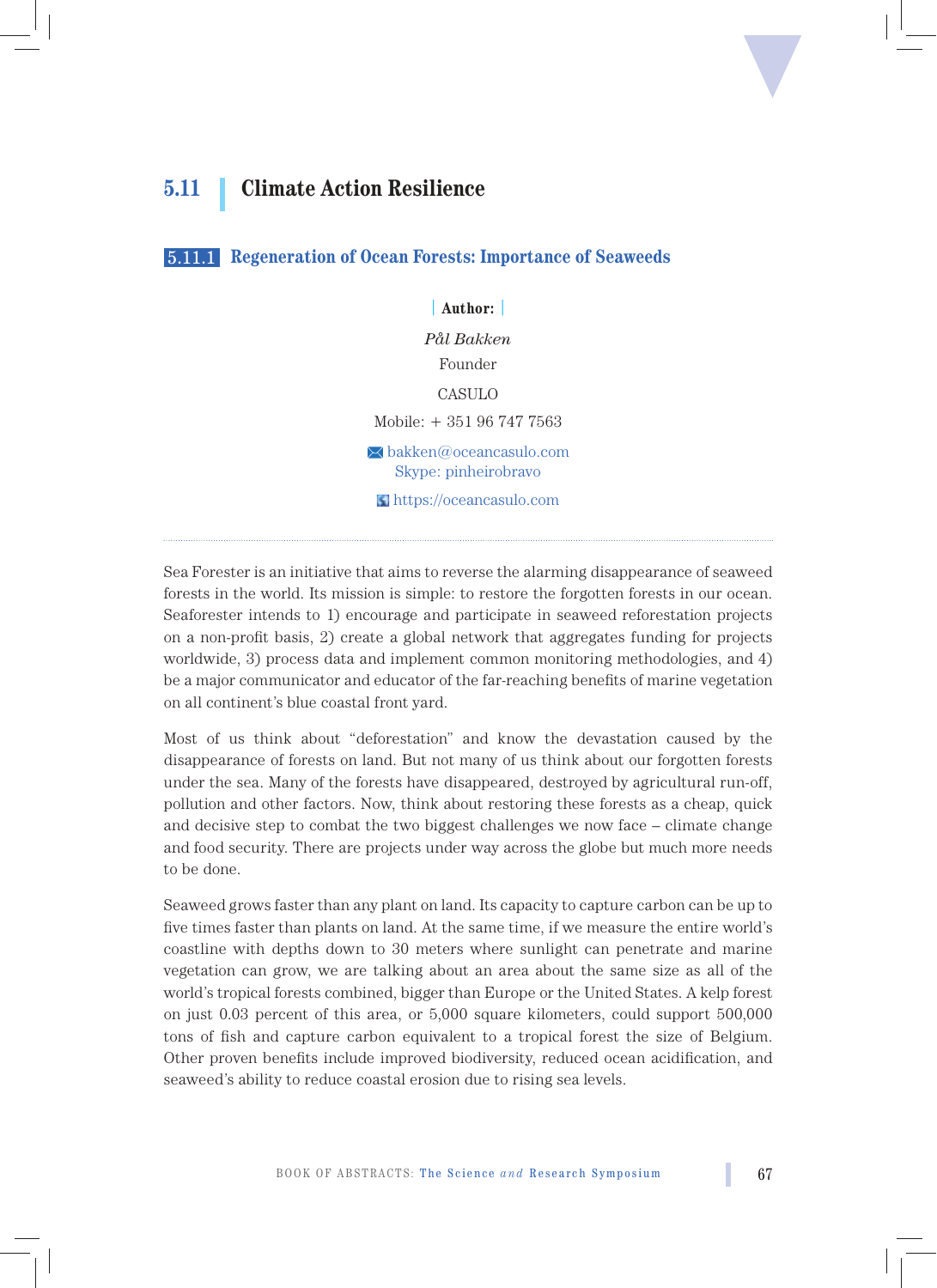# 5.11.2 **Too hot to handle? or simply too complicated to communicate?**

| **Authors:** |

*Bryony Townhill, Paul Buckley, John Pinnegar, Ed McManus*

Affiliation details: Centre for Environment, Fisheries and Aquaculture Science, Pakefield Road, Lowestoft, Suffolk NR33 0HT, UK

 $\times$  bryony.townhill@cefas.co.uk

The impacts of climate change on the marine and coastal environmental are of critical importance to small island developing states. The remote island locations of the states mean that they are particularly vulnerable to marine climate change, but there are similarities between islands, meaning that overarching information sources would be very valuable for the Caribbean and Pacific regions.

While there is a significant amount of research being carried out on the impacts of climate change in the marine environment, up until now, there has been no synthesis of the science that is accessible to a wide audience of non-specialists. Such information is required in international processes e.g. UN Conference of the Parties agreements, to attain adaptation funding, and to facilitate an understanding of evidence gaps and adaptation priorities.

The Commonwealth Marine Economies Programme, alongside working groups and scientific experts within the regions, recently produced marine climate change report cards for the Caribbean<sup>2</sup> and the Pacific<sup>3</sup> region. These cards are based around a concept developed by the UK's Marine Climate Change Impacts Partnership4 .

#### **Methods and key results**

The report cards cover various topics including fish, shellfish and fisheries, and the habitats that support fish. Peer-reviewed papers on these topics have been produced and the report cards themselves summarise this information, so that fishing communities, marine managers, policy makers and governments can use it to prioritise actions. Recommendations are also made on how to build climate resilience within fisheries and associated habitats, and how climate change interacts with other human pressures, such as pollution and coastal erosion, and how these pressures can be managed.

<sup>2</sup> https://assets.publishing.service.gov.uk/government/uploads/system/uploads/attachment\_data/file/604876/Caribbean\_Report\_Card. pdf

<sup>3</sup> https://assets.publishing.service.gov.uk/government/uploads/system/uploads/attachment\_data/file/714511/CEFAS\_Pacific\_Islands Report Card\_FINAL\_AMENDED\_Single-pages\_LOW-RES.pdf

<sup>4</sup> http://www.mccip.org.uk/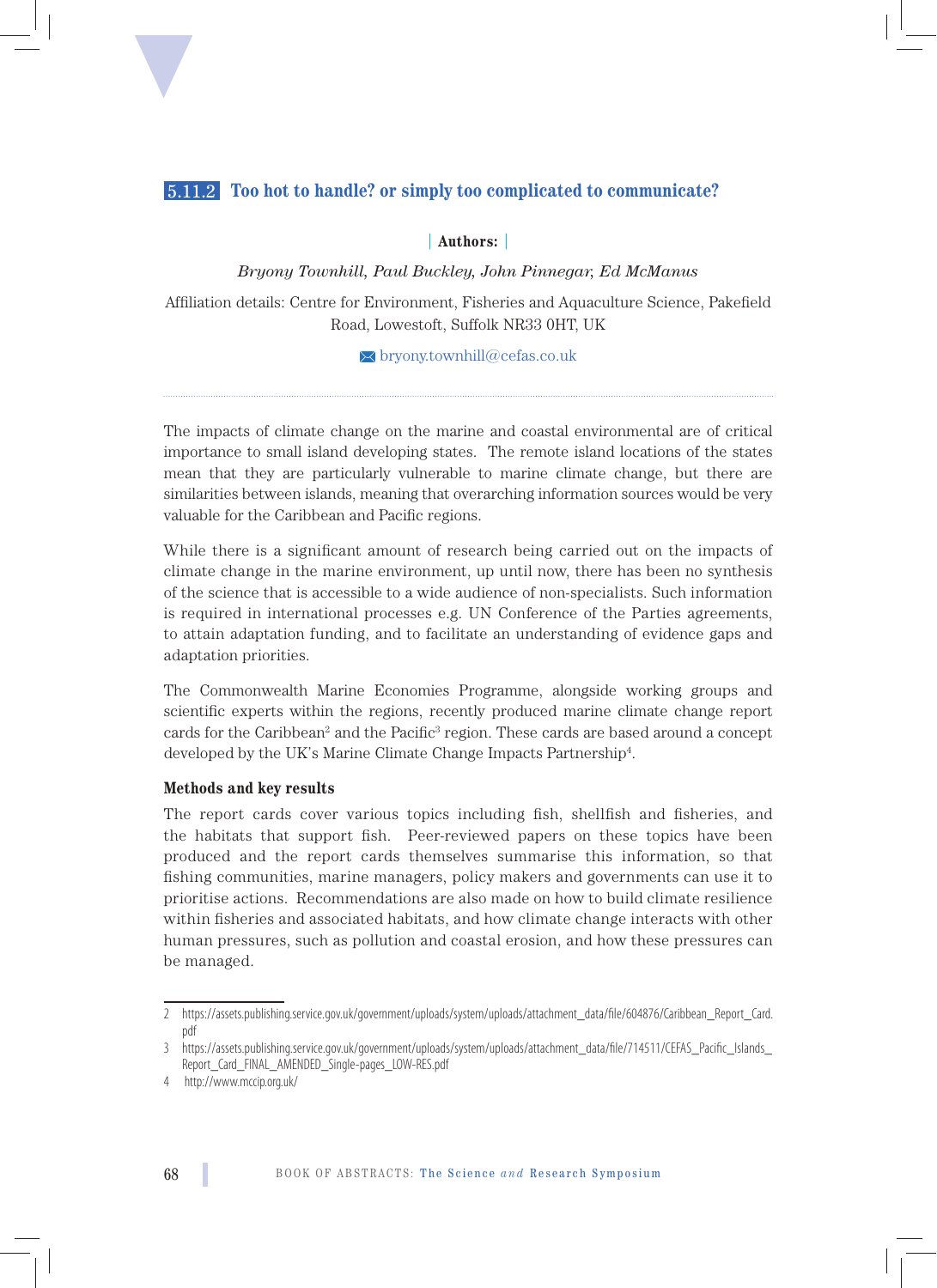## **Conclusion**

The advantage of these report cards over further scientific publications is that they are single, authoritative sources of information on marine (and coastal) climate change to help understand potential risks, and opportunities that countries face. They provide information in a straight-forward format which can then be used by individual countries or regions to understand their social and economic priorities for adapting to climate change, as well as taking advantages of potential benefits.

# 5.11.3 **Blue Carbon Storage in Seagrass Meadows: A Misunderstood Carbon Sink**

## | **Authors:** |

*Sophia C. Johannessen\** and *Robie W. Macdonald* Fisheries and Oceans Canada, Institute of Ocean Sciences \* Presenting author: Museuphia.johannessen@dfo-mpo.gc.ca

Seagrass meadows represent critical habitat for marine animals and have been reported to provide a significant carbon sink. Restoration projects can support resilient marine ecosystems and help to alleviate poverty locally. However, the rate of sequestration of carbon in seagrass meadow sediments is widely overestimated, as a result of a misunderstanding about how marine sediments process and bury carbon. If carbon credits are awarded on the basis of overblown burial estimates, and those credits are used to offset emissions elsewhere, the net effect might be to increase emissions of carbon dioxide to the atmosphere. With appropriate methodology to quantify burial, however, carbon sequestration can increase the value of seagrass meadow restoration projects, further supporting anti-poverty initiatives in these productive marine ecosystems.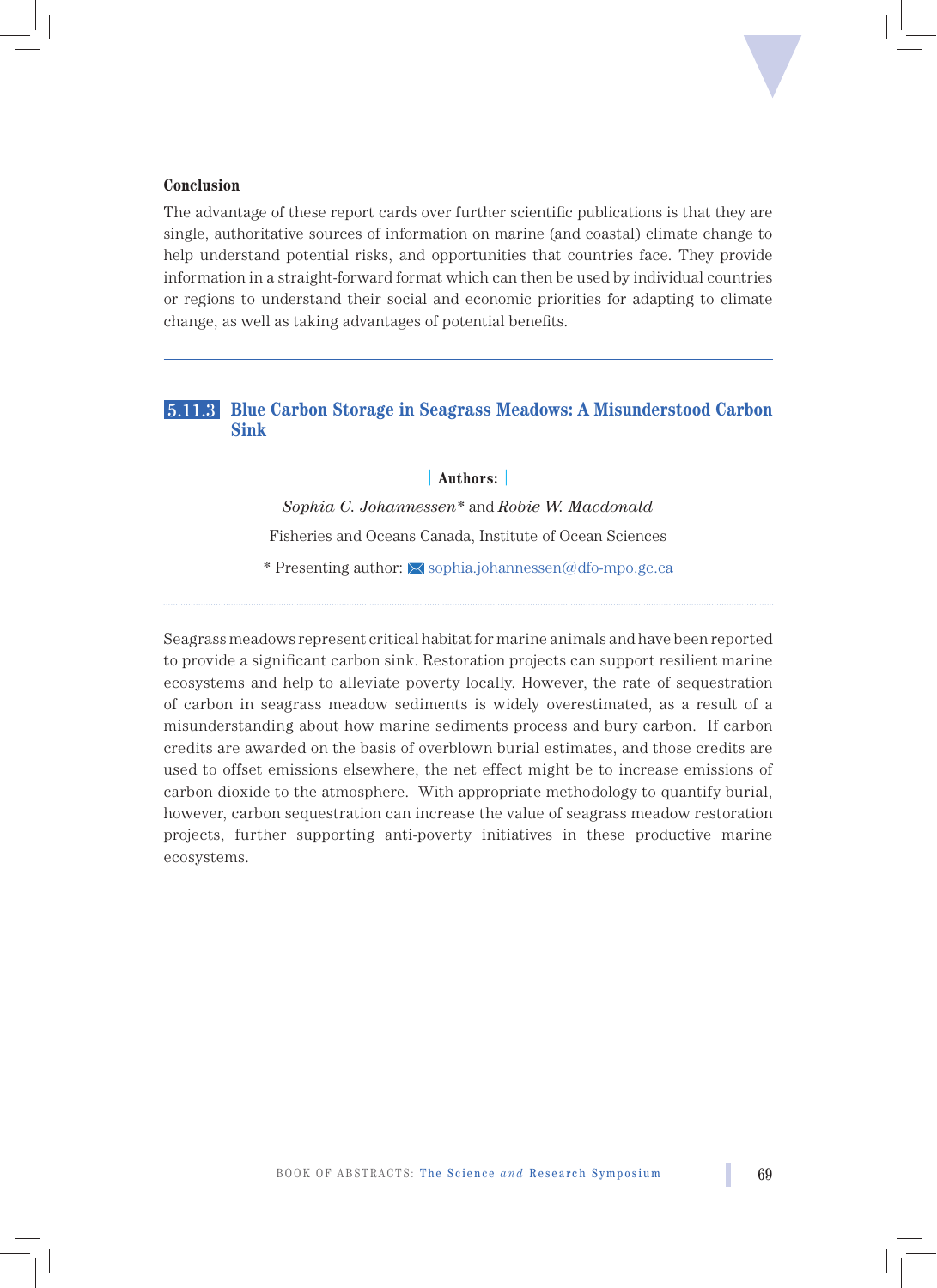# 5.11.4 **Ecosystem Resilience and human impact in the Pacific Ocean scape: current status and future directions**

# | **Authors:** |

# *Michelle Devlin, Julie Bremner, Susana Lincoln, Andy Stevens, Emmanouil Tylianakis, Ed McManus*

Affiliation details: Centre for Environment, Fisheries and Aquaculture Science, Pakefield Road, Lowestoft, Suffolk NR33 0HT, UK

 $\times$  michelle.devlin@cefas.co.uk

Human activities produce a range of stressors in the marine environment which have direct and indirect effects on people, planet and prosperity. Marine ecosystems across the Pacific are being increasingly affected by stressors such as pollution, overfishing and increasing frequency of extreme weather and warming events, and are leading to ongoing and pervasive degradation of many Pacific marine ecosystems. Consequently, it is important to understand the vulnerability of the Pacific to future environmental scenarios, and to what extent management actions can build ecosystem resilience and maintain ecosystem service provision.

#### **Methods and key results**

Climate change is a global issue and the impacts of a warming world, sea rise and ocean acidification threaten much of the Pacific and impact on the socio-cultural, environmental, economic and human components of Pacific countries and their oceans. However, resilience to climate change can be reduced if systems are overburdened through stressors, such as pollution and overfishing. We will explore many of the pressures though case studies in Vanuatu and Solomon Islands, and explore the impacts of individual and cumulative pressures on the resilience, health and survival of these Pacific ecosystems. Ongoing work is focussing on the impacts of multiple stressors and provides insight into how ecosystem resilience can be built to accommodate future climate change impact scenarios.

## **Conclusion**

The work so far has used targeted field sampling, coupled with satellite imagery and developing hydrodynamic models and socio-economic surveys to extend the data sources to enable a more comprehensive analysis of the individual stressors and impacts on vulnerable Pacific coastal ecosystems. Whilst still preliminary, the initial outcomes show the influence of pollution on coastal habitats is an important consideration for improving resilience. It also identifies the impact of coastal pollution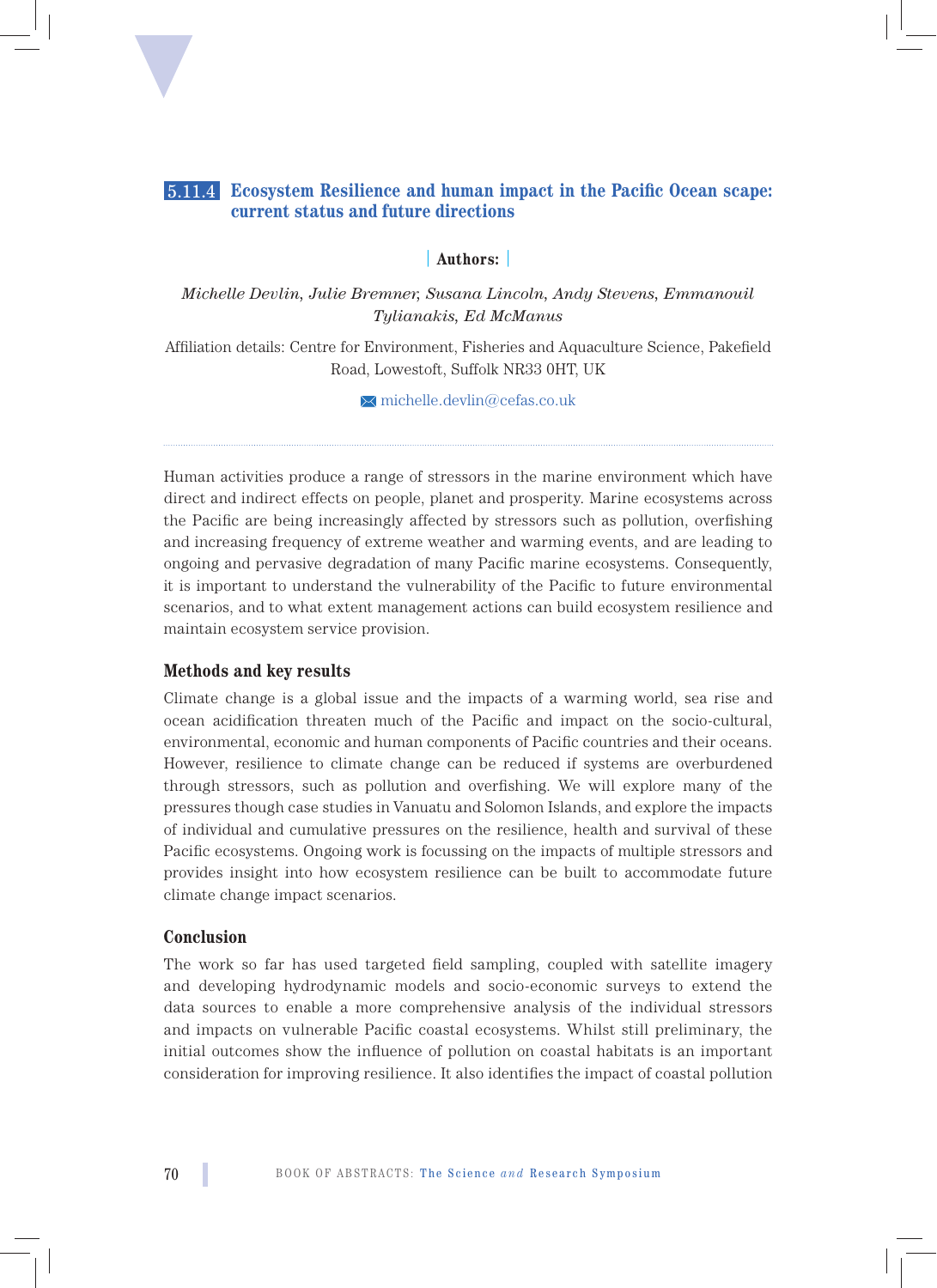on human health and that a multiple prong approach to the abatement of pollution will improve resilience, protect coastal ecosystems and contribute to improving human health issues. The project has supported training and studentships in the region to deliver a lasting legacy.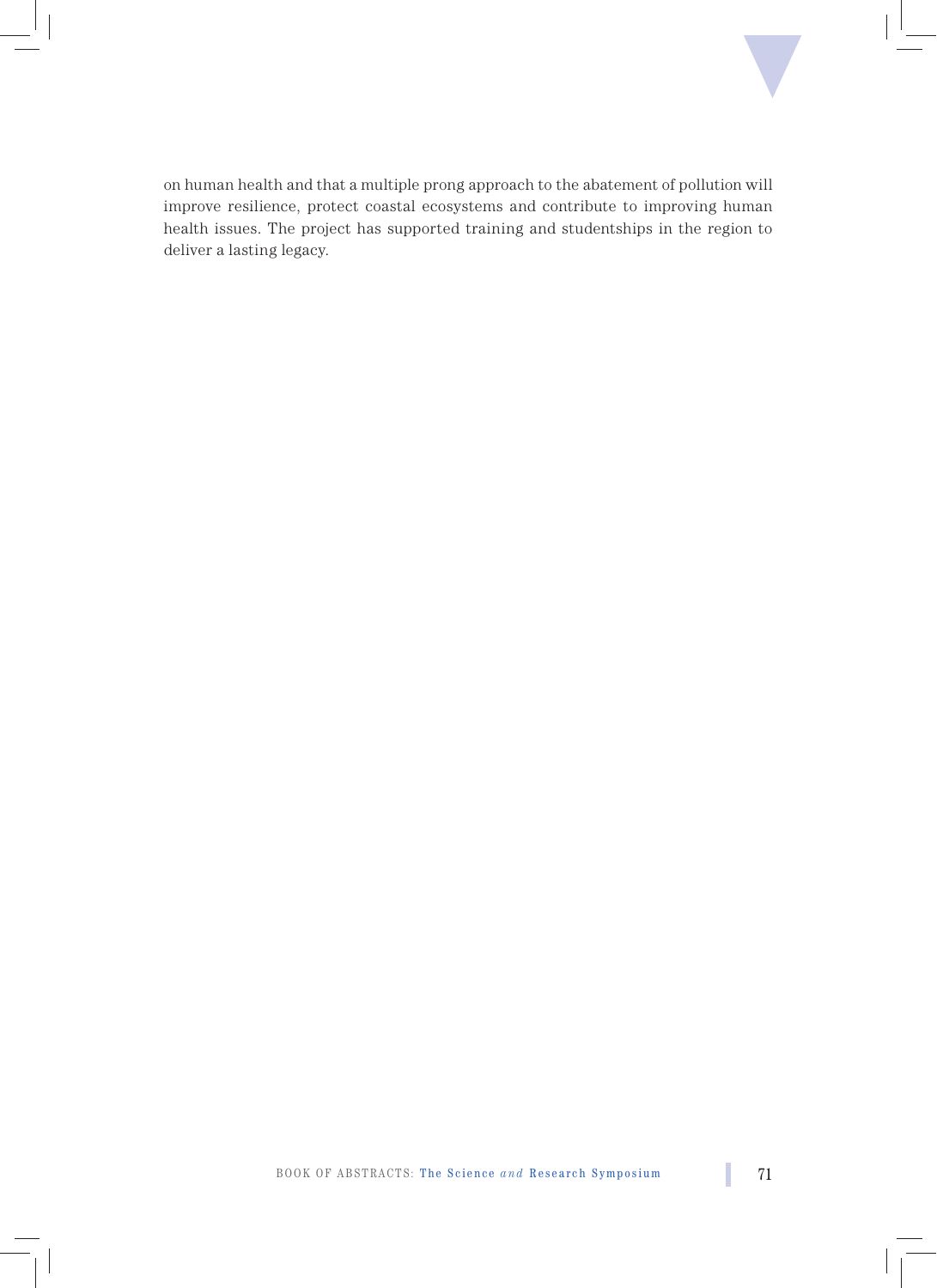# **Annex:** Pictorial of the Sustatianable Blue Economy Conference











72 BOOK OF ABSTRACTS: The Science *and* Research Symposium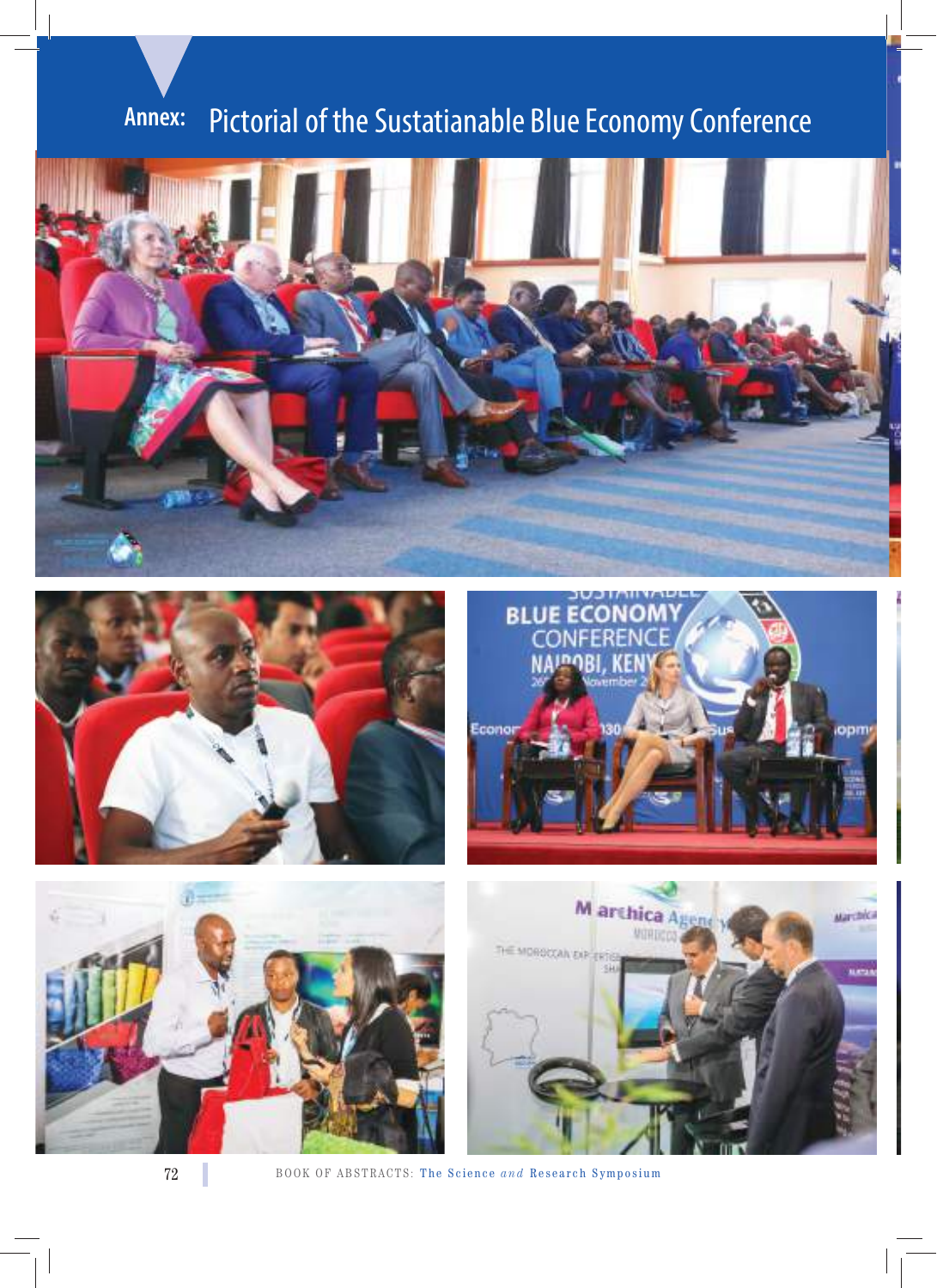









BOOK OF ABSTRACTS: The Science *and* Research Symposium 73